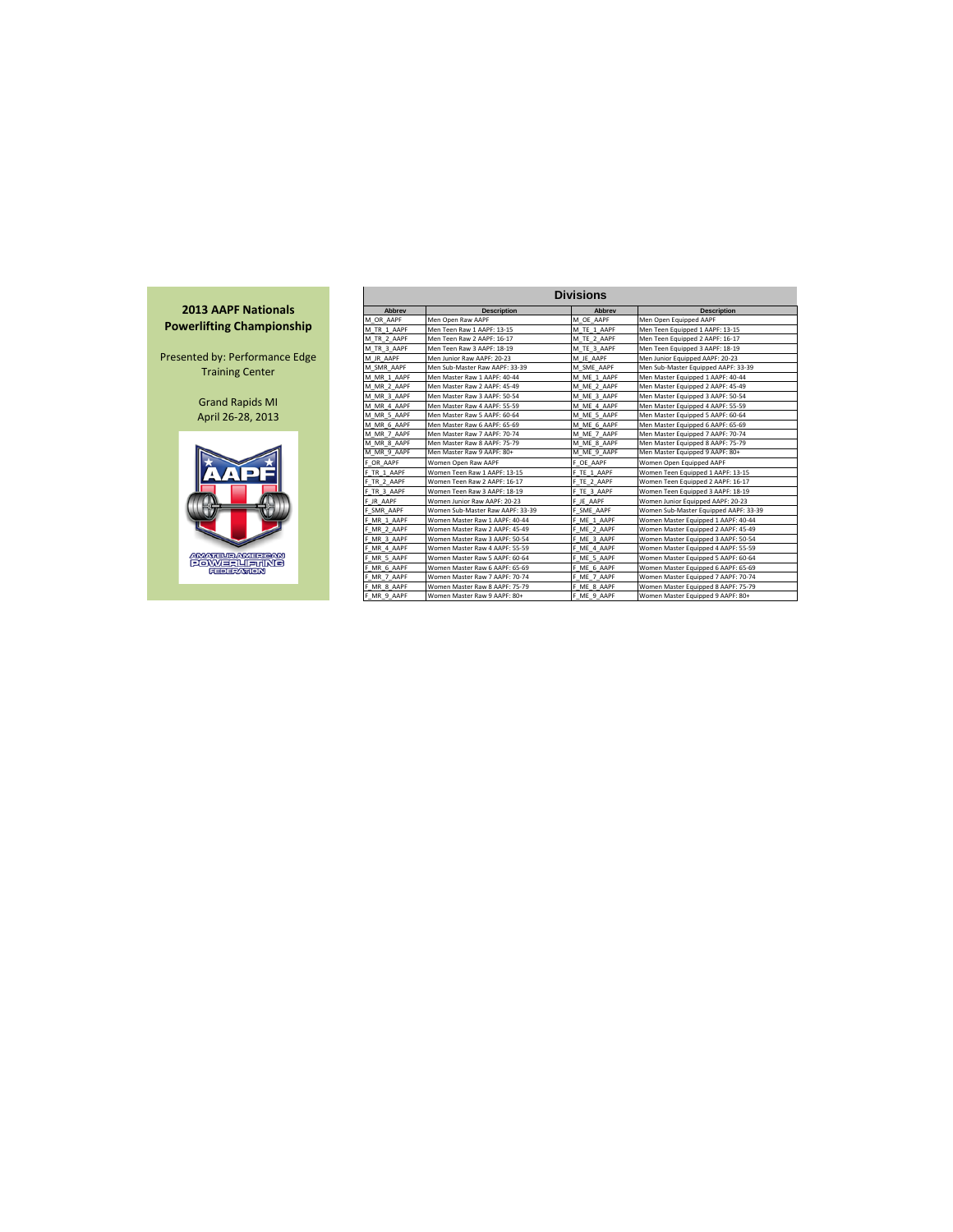## 26-Apr-13 2013 AAPF National Powerlifting Championships - Bench Only - Kg Results

| <b>Name</b>               | Age | Div         | BWt (Kg) | <b>WtCls</b><br>(Kq) | Glossbre<br>nner | Bench 1  | Bench <sub>2</sub> | Bench <sub>3</sub> | Bench 4  | <b>Best</b><br><b>Bench</b> | Coeff<br><b>Score</b> | <b>PI-Div-WtCl</b> |
|---------------------------|-----|-------------|----------|----------------------|------------------|----------|--------------------|--------------------|----------|-----------------------------|-----------------------|--------------------|
| <b>Bruce Edwards</b>      | 54  | M_MR_3_AAPF | 133      | 140                  | 0.5374           | 187.5    | 197.5              | $-207.5$           |          | 197.5                       | 106.1365              | 1-M MR 3 AAPF-140  |
| Danny Rodriguez           | 27  | M OE AAPF   | 118      | 125                  | 0.553            | $-227.5$ | $-227.5$           | $-232.5$           |          | $\overline{0}$              | $\Omega$              | $\Omega$           |
| Debbie Damminga (master)  | 51  | F MR 3 AAPF | 67.3     | 67.5                 | 0.90175          | 77.5     | $-85$              | $-85$              |          | 77.5                        | 69.885625             | 1-F MR 3 AAPF-67.5 |
| Debbie Damminga (open)    | 51  | F OR AAPF   | 67.3     | 67.5                 | 0.90175          | 77.5     | $-85$              | $-85$              |          | 77.5                        | 69.885625             | 1-F OR AAPF-67.5   |
| <b>Dennis Weathers</b>    | 60  | M MR 5 AAPF | 81.5     | 82.5                 | 0.64975          | $-137.5$ | 137.5              | 142.5              | 147.5    | 142.5                       | 92.589375             | 1-M MR 5 AAPF-82.5 |
| <b>Gary Knurek</b>        | 31  | M OR AAPF   | 88.8     | 90                   | 0.61645          | 200      | $-216$             | $-216$             |          | 200                         | 123.29                | 1-M OR AAPF-90     |
| lan Scott                 | 75  | M MR 8 AAPF | 80.2     | 82.5                 | 0.6567           | 102.5    | $-105$             | 107.5              | $-110$   | 107.5                       | 70.59525              | 1-M MR 8 AAPF-82.5 |
| James Briggs (equiped)    | 53  | M ME 3 AAPF | 89.7     | 90                   | 0.613            | $-162.5$ | 162.5              | $-167.5$           |          | 162.5                       | 99.6125               | 1-M ME 3 AAPF-90   |
| James Briggs (raw)        | 54  | M MR 3 AAPF | 89.7     | 90                   | 0.613            | 132.5    | $-140$             | 0                  |          | 132.5                       | 81.2225               | 1-M MR 3 AAPF-90   |
| James Proce               | 46  | M ME 2 AAPF | 89.8     | 90                   | 0.6126           | $-227.5$ | $-227.5$           | $-230$             |          | $\overline{0}$              | $\Omega$              | $\Omega$           |
| James Straight            | 42  | M ME 1 AAPF | 183.3    | <b>SHW</b>           | 0.50007          | 255      | 272.5              | 285                | $-301$   | 285                         | 142.51995             | 1-M ME 1 AAPF-SHW  |
| Janet Sink                | 70  | F MR 7 AAPF | 87.6     | 90                   | 0.75895          | 40       | 42.5               | 45                 |          | 45                          | 34.15275              | 1-F MR 7 AAPF-90   |
| Jeff Campion              | 49  | M MR 2 AAPF | 128.9    | 140                  | 0.542            | 165      | 170                | $-177.5$           |          | 170                         | 92.14                 | 1-M MR 2 AAPF-140  |
| John Lindley              | 41  | M ME 1 AAPF | 98.6     | 100                  | 0.5848           | 185      | 200                | 215                |          | 215                         | 125.732               | 1-M ME 1 AAPF-100  |
| Jordan Hines              | 23  | M JR AAPF   | 104.9    | 110                  | 0.57175          | 185      | 192.5              | $-200$             |          | 192.5                       | 110.061875            | 1-M JR AAPF-110    |
| Ken Wentworth             | 42  | M ME 1 AAPF | 82.3     | 82.5                 | 0.6456           | 182.5    | $-200$             | $-200$             |          | 182.5                       | 117.822               | 1-M ME 1 AAPF-82.5 |
| <b>Matthew Hull</b>       | 28  | M OR AAPF   | 89.2     | 90                   | 0.6149           | 120      | 130                | $-137.5$           |          | 130                         | 79.937                | 2-M OR AAPF-90     |
| Michael Bingham (master)  | 47  | M ME 2 AAPF | 79.7     | 82.5                 | 0.6595           | 245      | 257.5              | 265                | 272.5    | 265                         | 174.7675              | 1-M ME 2 AAPF-82.5 |
| Michael Bingham (open)    | 47  | M OE AAPF   | 79.7     | 82.5                 | 0.6595           | 245      | 257.5              | 265                | 272.5    | 265                         | 174.7675              | 1-M OE AAPF-82.5   |
| Mohamed Mohamed           | 20  | M_JR_AAPF   | 79.9     | 82.5                 | 0.6613           | 102.5    | 120                | $-127.5$           |          | 120                         | 79.356                | 1-M JR AAPF-82.5   |
| Nora Langdon              | 70  | F ME 7 AAPF | 89.6     | 90                   | 0.74925          | 67.5     | 70                 | 0                  |          | 70                          | 52.4475               | 1-F ME 7 AAPF-90   |
| Paul Rupright             | 58  | M_ME_4_AAPF | 146.7    | SHW                  | 0.5256           | 207.5    | $-225$             | 225                | $-227.5$ | 225                         | 118.26                | 1-M ME 4 AAPF-SHW  |
| Ronald Walsh Jr.          | 47  | M_ME_2_AAPF | 131.5    | 140                  | 0.5388           | $-290$   | $-300$             | $-317.5$           |          | $\overline{0}$              | $\Omega$              | $\Omega$           |
| <b>Tate Briggs</b>        | 18  | M TE 2 AAPF | 138.1    | 140                  | 0.53275          | 207.5    | $-220$             | $-222.5$           |          | 207.5                       | 110.545625            | 1-M_TE_2_AAPF-140  |
| <b>Thomas Nelson</b>      | 64  | M_MR_5_AAPF | 124.8    | 125                  | 0.54565          | 142.5    | $-151$             | $-151$             |          | 142.5                       | 77.755125             | 1-M MR 5 AAPF-125  |
| <b>Tim Hensley</b>        | 32  | M OE AAPF   | 89       | 90                   | 0.6157           | $-287.5$ | 287.5              | 321                |          | 321                         | 197.6397              | 1-M OE AAPF-90     |
| William Dixon (open)      | 35  | M OE AAPF   | 154.6    | <b>SHW</b>           | 0.5196           | 245      | 267.5              | $-277.5$           |          | 267.5                       | 138.993               | 1-M OE AAPF-SHW    |
| William Dixon (submaster) | 35  | M SME AAPF  | 154.6    | <b>SHW</b>           | 0.5196           | 245      | 267.5              | $-277.5$           |          | 267.5                       | 138.993               | 1-M SME AAPF-SHW   |

## 26-Apr-13 2013 AAPF National Powerlifting Championships - Bench Only - Lb Results

| <b>Name</b>               | Age | Div         | BWt (Kg) | (Kq)       | <b>WtCls Glossbre</b><br>nner | Bench 1     | Bench <sub>2</sub> | Bench <sub>3</sub> | Bench 4     | <b>Best</b><br><b>Bench</b> | Coeff<br><b>Score</b> | <b>PI-Div-WtCl</b> |
|---------------------------|-----|-------------|----------|------------|-------------------------------|-------------|--------------------|--------------------|-------------|-----------------------------|-----------------------|--------------------|
| <b>Bruce Edwards</b>      | 54  | M MR 3 AAPF | 133      | 140        | 0.5374                        | 413.3625    | 435.4085           | $-457.4545$        | $\Omega$    | 435.4085                    | 106.1365              | 1-M MR 3 AAPF-140  |
| Danny Rodriguez           | 27  | M OE AAPF   | 118      | 125        | 0.553                         | $-501.5465$ | $-501.5465$        | $-512.5695$        | 0           | $\mathbf{0}$                | 0                     | $\Omega$           |
| Debbie Damminga (master)  | 51  | F_MR_3_AAPF | 67.3     | 67.5       | 0.90175                       | 170.8565    | $-187.391$         | $-187.391$         | $\Omega$    | 170.8565                    | 69.885625             | 1-F MR 3 AAPF-67.5 |
| Debbie Damminga (open)    | 51  | F OR AAPF   | 67.3     | 67.5       | 0.90175                       | 170.8565    | $-187.391$         | $-187.391$         | $\Omega$    | 170.8565                    | 69.885625             | 1-F_OR_AAPF-67.5   |
| Dennis Weathers           | 60  | M MR 5 AAPF | 81.5     | 82.5       | 0.64975                       | $-303.1325$ | 303.1325           | 314.1555           | 325.1785    | 314.1555                    | 92.589375             | 1-M MR 5 AAPF-82.5 |
| <b>Gary Knurek</b>        | 31  | M OR AAPF   | 88.8     | 90         | 0.61645                       | 440.92      | -476.1936          | -476.1936          | $\Omega$    | 440.92                      | 123.29                | 1-M OR AAPF-90     |
| lan Scott                 | 75  | M MR 8 AAPF | 80.2     | 82.5       | 0.6567                        | 225.9715    | $-231.483$         | 236.9945           | $-242.506$  | 236.9945                    | 70.59525              | 1-M MR 8 AAPF-82.5 |
| James Briggs (equiped)    | 53  | M ME 3 AAPF | 89.7     | 90         | 0.613                         | $-358.2475$ | 358.2475           | $-369.2705$        | 0           | 358.2475                    | 99.6125               | 1-M ME 3 AAPF-90   |
| James Briggs (raw)        | 54  | M MR 3 AAPF | 89.7     | 90         | 0.613                         | 292.1095    | $-308.644$         | 0                  | $\mathbf 0$ | 292.1095                    | 81.2225               | 1-M MR 3 AAPF-90   |
| James Proce               | 46  | M ME 2 AAPF | 89.8     | 90         | 0.6126                        | $-501.5465$ | $-501.5465$        | $-507.058$         | $\mathbf 0$ | $\mathbf{0}$                | 0                     | $\Omega$           |
| James Straight            | 42  | M ME 1 AAPF | 183.3    | <b>SHW</b> | 0.50007                       | 562.173     | 600.7535           | 628.311            | $-663.5846$ | 628.311                     | 142.51995             | 1-M ME 1 AAPF-SHW  |
| Janet Sink                | 70  | F MR 7 AAPF | 87.6     | 90         | 0.75895                       | 88.184      | 93.6955            | 99.207             | 0           | 99.207                      | 34.15275              | 1-F_MR_7_AAPF-90   |
| <b>Jeff Campion</b>       | 49  | M_MR_2_AAPF | 128.9    | 140        | 0.542                         | 363.759     | 374.782            | $-391.3165$        | $\Omega$    | 374.782                     | 1-M MR 2 AAPF-140     |                    |
| John Lindley              | 41  | M ME 1 AAPF | 98.6     |            | 0.5848                        | 407.851     | 440.92             | 473.989            | $\mathbf 0$ | 473.989                     | 125.732               | 1-M ME 1 AAPF-100  |
| Jordan Hines              | 23  | M JR AAPF   | 104.9    | 110        | 0.57175                       | 407.851     | 424.3855           | $-440.92$          | $\mathbf 0$ | 424.3855                    | 110.061875            | 1-M JR AAPF-110    |
| Ken Wentworth             | 42  | M ME 1 AAPF | 82.3     | 82.5       | 0.6456                        | 402.3395    | $-440.92$          | $-440.92$          | 0           | 402.3395                    | 117.822               | 1-M ME 1 AAPF-82.5 |
| <b>Matthew Hull</b>       | 28  | M OR AAPF   | 89.2     | 90         | 0.6149                        | 264.552     | 286.598            | $-303.1325$        | $\mathbf 0$ | 286.598                     | 79.937                | 2-M OR AAPF-90     |
| Michael Bingham (master)  | 47  | M ME 2 AAPF | 79.7     | 82.5       | 0.6595                        | 540.127     | 567.6845           | 584.219            | 600.7535    | 584.219                     | 174.7675              | 1-M ME 2 AAPF-82.5 |
| Michael Bingham (open)    | 47  | M OE AAPF   | 79.7     | 82.5       | 0.6595                        | 540.127     | 567.6845           | 584.219            | 600.7535    | 584.219                     | 174.7675              | 1-M OE AAPF-82.5   |
| Mohamed Mohamed           | 20  | M JR AAPF   | 79.9     | 82.5       | 0.6613                        | 225.9715    | 264.552            | -281.0865          | $\mathbf 0$ | 264.552                     | 79.356                | 1-M JR AAPF-82.5   |
| Nora Langdon              | 70  | F ME 7 AAPF | 89.6     | 90         | 0.74925                       | 148.8105    | 154.322            | $\Omega$           | $\Omega$    | 154.322                     | 52.4475               | 1-F ME 7 AAPF-90   |
| Paul Rupright             | 58  | M_ME_4_AAPF | 146.7    | <b>SHW</b> | 0.5256                        | 457.4545    | $-496.035$         | 496.035            | $-501.5465$ | 496.035                     | 118.26                | 1-M ME 4 AAPF-SHW  |
| Ronald Walsh Jr.          | 47  | M ME 2 AAPF | 131.5    | 140        | 0.5388                        | $-639.334$  | $-661.38$          | $-699.9605$        | $\mathbf 0$ | $\Omega$                    | $\Omega$              |                    |
| <b>Tate Briggs</b>        | 18  | M TE 2 AAPF | 138.1    | 140        | 0.53275                       | 457.4545    | $-485.012$         | -490.5235          | $\Omega$    | 457.4545                    | 110.545625            | 1-M TE 2 AAPF-140  |
| Thomas Nelson             | 64  | M MR 5 AAPF | 124.8    | 125        | 0.54565                       | 314.1555    | $-332.8946$        | $-332.8946$        | $\mathbf 0$ | 314.1555                    | 77.755125             | 1-M MR 5 AAPF-125  |
| <b>Tim Hensley</b>        | 32  | M OE AAPF   | 89       | 90         | 0.6157                        | $-633.8225$ | 633.8225           | 707.6766           | $\Omega$    | 707.6766                    | 197.6397              | 1-M OE AAPF-90     |
| William Dixon (open)      | 35  | M OE AAPF   | 154.6    | <b>SHW</b> | 0.5196                        | 540.127     | 589.7305           | $-611.7765$        | $\mathbf 0$ | 589.7305                    | 138.993               | 1-M OE AAPF-SHW    |
| William Dixon (submaster) | 35  | M_SME_AAPF  | 154.6    | <b>SHW</b> | 0.5196                        | 540.127     | 589.7305           | $-611.7765$        | $\mathbf 0$ | 589.7305                    | 138.993               | 1-M SME_AAPF-SHW   |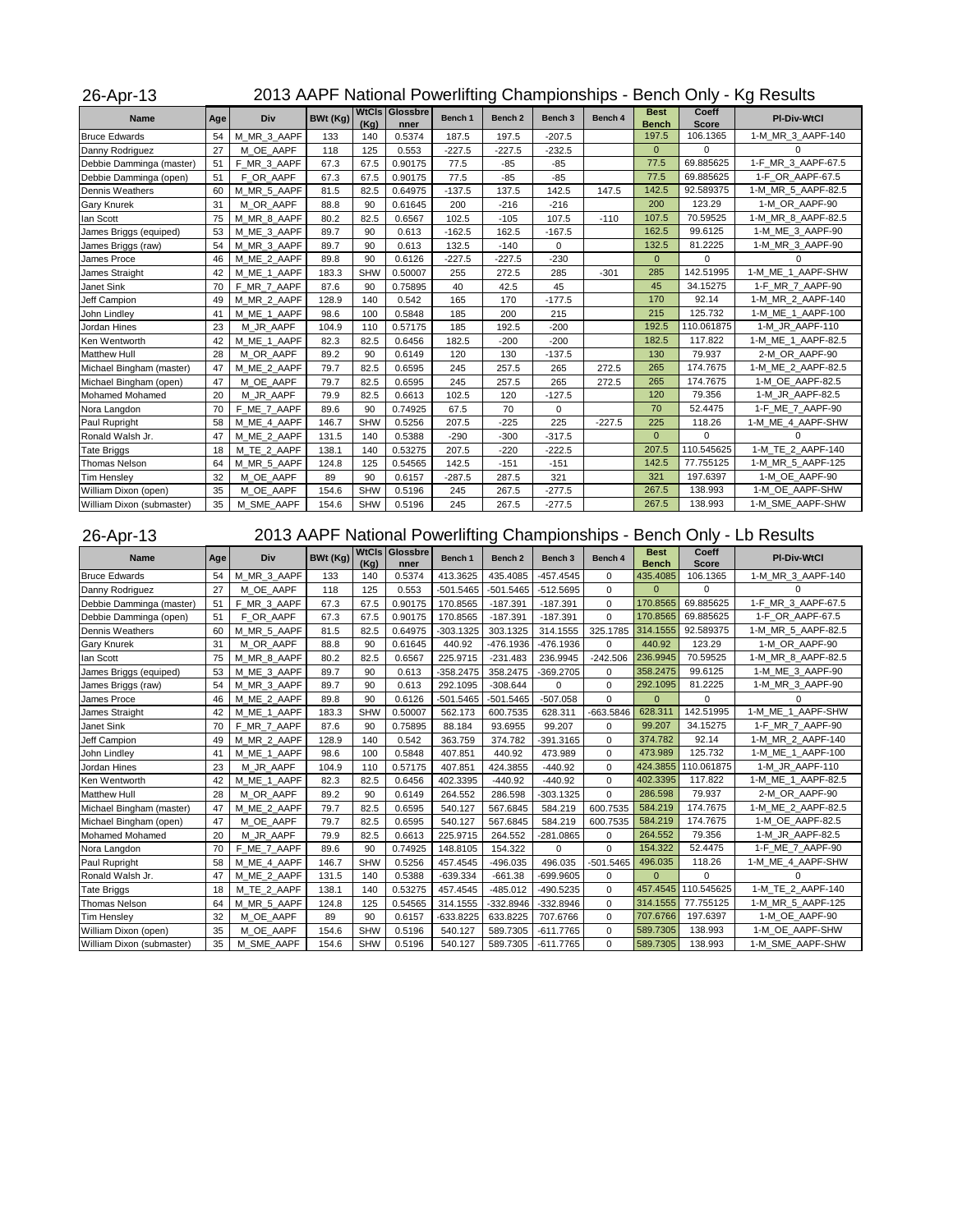| 2013 AAPF National Powerlifting Championships - Full Power Equipped - Kg Results |
|----------------------------------------------------------------------------------|
|----------------------------------------------------------------------------------|

| 27-Apr-13                 |               |                |                 |      |                                   |          |          |          |       |                      |            |                    |          |         |                      | 2013 AAPF National Powerlifting Championships - Full Power Equipped - Kg Results |            |            |            |            |                  |                 |                |                    |                              |
|---------------------------|---------------|----------------|-----------------|------|-----------------------------------|----------|----------|----------|-------|----------------------|------------|--------------------|----------|---------|----------------------|----------------------------------------------------------------------------------|------------|------------|------------|------------|------------------|-----------------|----------------|--------------------|------------------------------|
| Name                      | Age           | Div            | <b>BWt (Kg)</b> | (Ka) | <b>WtCls</b> clearbrent<br>$-$ er | Squat 1  | Squat 2  | Squat 3  | Squat | <b>Best</b><br>Squat | Bench 1    | Bench <sub>2</sub> | Bench 3  | Bench 4 | <b>Best</b><br>Bench | Sub Total                                                                        | Deadlift 1 | Deadlift 2 | Deadlift 3 | Deadlift 4 | Best<br>Deadlift | <b>PL Total</b> | Coeff<br>Score | PI-Div-WtCl        |                              |
| Alex Trinidad             | 20            | M JE AAPF      | 73.5            | 75   | 0.699                             | 250      | 260      | $-267.5$ |       | 260                  | 117.5      | 125                | 135      |         | 135                  | 395                                                                              | 215        | 230        | 242.5      |            | 242.5            | 637.5           | 445.6125       | 1-M JE AAPF-75     |                              |
| Andrew Willard            | $\mathcal{R}$ | M OE AAPF      | 109             | 110  | 0.56395                           | 305      | 325      | $-337.5$ |       | 325                  | $-240$     | $-240$             | $-240$   |         | $\Omega$             | $\Omega$                                                                         | 247.5      |            |            |            | $\sqrt{2}$       | $\Omega$        | $\Omega$       | n                  |                              |
| Angelo Giannosa           | 29            | M OE AAPF      | 98.6            | 100  | 0.5848                            | 262.5    | 272.5    | $\Omega$ |       | 272.5                | 192.5      | $-200$             | $\Omega$ |         | 192.5                | 465                                                                              | 272.5      | 292.5      | 300        |            | 300              | 765             | 447.372        | 2-M OE AAPF-100    |                              |
| Arthur Little             | 58            | M ME 4 AAPF    | 72.4            | 75   | 0.707                             | 250      | 267.5    | $-276$   |       | 267.5                | 107.5      | 115                | $\Omega$ |         | 115                  | 382.5                                                                            | 250        | 262.5      | $-272.5$   |            | 262.5            | 645             | 456.0795       | 1-M ME 4 AAPF-75   |                              |
| Bob Fabiano (master       | 56            | M MF 4 AAPF    | 82.4            | 82.5 | 0.6451                            | $-272.5$ | $-272.5$ | $-272.5$ |       | $\Omega$             | $\sqrt{2}$ |                    |          |         | $\sqrt{2}$           | $\Omega$                                                                         | 235        |            |            |            | $\sqrt{2}$       | $\Omega$        | $\Omega$       | $\Omega$           |                              |
| Bob Fabiano (open)        | 56            | M OE AAPF      | 82.4            | 82.5 | 0.6451                            | $-272.5$ | $-272.5$ | $-272.5$ |       | $\circ$              | $\Omega$   |                    |          |         | $\Omega$             | $\Omega$                                                                         | 235        |            |            |            | $\Omega$         | $\Omega$        | $^{\circ}$     | $\Omega$           |                              |
| <b>Bob McCabe</b>         | 24            | M OE AAPF      | 98.8            | 100  | 0.5843                            | 210      | 242.5    | 260      |       | 260                  | 170        | 182.5              | $\Omega$ |         | 182.5                | 442.5                                                                            | 250        | 285        | 292.5      |            | 292.5            | 735             | 429.4605       | 3-M OE AAPF-100    |                              |
| <b>Brenden Cowley</b>     | 26            | M OE AAPF      | 107.3           | 110  | 0.56665                           | 307.5    | 320      | $-327.5$ |       | 320                  | 270        | 275                | $-277.5$ |         | 275                  | 595                                                                              | 205        | 217.5      | 227.5      |            | 227.5            | 822.5           | 466.069625     | 1-M OE AAPF-110    |                              |
| Chris Korzenecki          | 17            | M TE 2 AAPF    | 66.6            | 67.5 | 0.75705                           | $-182.5$ | $-182.5$ | $-182.5$ |       | $\Omega$             | $\Omega$   |                    |          |         | $\Omega$             | $\Omega$                                                                         | 165        |            |            |            | $\Omega$         | $\Omega$        | $^{\circ}$     | $\Omega$           |                              |
| Cory Schutter             | 23            | M JE AAPF      | 119.9           | 125  | 0.5515                            | 250      | 272.5    | $\Omega$ |       | 272.5                | 185        | 205                | 220      |         | 220                  | 492.5                                                                            | 200        | 227.5      | 245        |            | 245              | 737.5           | 406.73125      | 1-M JE AAPF-125    |                              |
| Daniel Randich            | 16            | M TE 2 AAPF    | 66.3            | 67.5 | 0.76                              | $-182.5$ | $-182.5$ | 195      |       | 195                  | 102.5      | 110                | 115      |         | 115                  | 310                                                                              | 165        | 185        | 192.5      |            | 192.5            | 502.5           | 381.9          | 1-M TE 2 AAPF-67.5 |                              |
| Dennis Rvan               | 33            | M SME AAPF     | 88.8            | 90   | 0.61645                           | 190      | 207.5    | 220      |       | 220                  | 112.5      | 120                | 127.5    |         | 127.5                | 347.5                                                                            | 200        | 215        | 227.5      |            | 227.5            | 575             | 354.45875      | 1-M SME AAPF-90    |                              |
| Devin Cagnolatt           | 39            | M OE AAPF      | 81.1            | 82.5 | 0.65185                           | 282.5    | 297.5    | 307.5    |       | 307.5                | 227.5      | 240                | 250      | 257.5   | 250                  | 557.5                                                                            | 230        | 247.5      | 257.5      |            | 257.5            | 815             | 531.25775      | 2-M OE AAPF-82.5   |                              |
| Doug Petersen             | 58            | M ME 4 AAPF    | 79.7            | 82.5 | 0.6595                            | 202.5    | 217.5    | 230      |       | 230                  | 135        | 140                | 145      |         | 145                  | 375                                                                              | 202.5      | 220        | $-235$     |            | 220              | 595             | 392.4025       | 1-M ME 4 AAPF-82.5 |                              |
| Erik Johnson              | 27            | M OE AAPF      | 1244            | 125  | 0.54615                           | 240      | 265      | 272.5    |       | 272.5                | 237.5      | 250                | $-260$   |         | 250                  | 522.5                                                                            | 212.5      | 235        | 255        |            | 255              | 777.5           | 424.631625     | 1-M OE AAPF-125    |                              |
| <b>Francis Ruettige</b>   | 58            | M ME 4 AAPF    | 80.8            | 82.5 | 0.65345                           | $-250$   | $-250$   | $-250$   |       | $\circ$              | $\Omega$   |                    |          |         | $\Omega$             | $\Omega$                                                                         | 217.5      |            |            |            | $\Omega$         | $\Omega$        | $^{\circ}$     | $\Omega$           |                              |
| <b>Howard Penrose</b>     |               | 46 M ME 2 AAPF | 139             | 140  | 0.53195                           | $-265$   | $-265$   | 265      |       | 265                  | 190        | 202.5              | $-210$   |         | 202.5                | 467.5                                                                            | 210        | 222.5      | 232.5      |            | 232.5            | 700             | 372.365        | 1-M ME 2 AAPF-140  |                              |
| <b>Hunter Grasso</b>      | 13            | M TE 1 AAPF    | 51.4            | 52   | 0.9789                            | 72.5     | 82.5     | 92.5     |       | 92.5                 | 47.5       | $-57.5$            | $-57.5$  |         | 47.5                 | 140                                                                              | 92.5       | 102.5      | 115        |            | 115              | 255             | 249.6195       | 1-M TE 1 AAPF-52   |                              |
| Jacob Whately             | 22            | M JE AAPF      | 99.6            | 100  | 0.5823                            | 282.5    | $-297.5$ | 297.5    |       | 297.5                | 185        | 197.5              | 205      |         | 205                  | 502.5                                                                            | 237.5      | 255        | $-265$     |            | 255              | 757.5           | 441.09225      | 2-M JE AAPF-100    |                              |
| Jalen Hanze               | 17            | M TE 2 AAPF    | 138             | 140  | 0.5328                            | $-272.5$ | $-272.5$ | $-272.5$ |       | $\sqrt{2}$           | $\sqrt{2}$ |                    |          |         | $\sqrt{2}$           | $\sqrt{2}$                                                                       | 227.5      |            |            |            | $\sqrt{2}$       | $\Omega$        | $\Omega$       |                    |                              |
| Jeff Corv                 |               | 42 M ME 1 AAPF | 94.9            | 100  | 0.59685                           | 340      | $-360$   | 360      |       | 360                  | 277.5      | $-290$             | $-290$   |         | 277.5                | 637.5                                                                            | 227.5      | 240        | $-250$     |            | 240              | 877.5           | 523.735875     | 1-M ME 1 AAPF-100  | Male Heavywieght Best Lifter |
| Jeff Mumaw (master)       | 51            | M MF 3 AAPF    | 819             | 82.5 | 0.6504                            | 210      | 220      | 232.5    |       | 232.5                | 112.5      | 117.5              | 120      |         | 120                  | 352.5                                                                            | 222.5      | $-237.5$   | $-237.5$   |            | 222.5            | 575             | 373.98         | 1-M ME 3 AAPF-82.  |                              |
| Jeff Mumaw (open)         | 51            | M OE AAPF      | 81.9            | 82.5 | 0.6504                            | 210      | 220      | 232.5    |       | 232.5                | 112.5      | 117.5              | 120      |         | 120                  | 352.5                                                                            | 222.5      | $-237.5$   | $-237.5$   |            | 222.5            | 575             | 373.98         | 3-M OE AAPF-82.5   |                              |
| Jeffrey Orr               |               | 57 M ME 4 AAPF | 89.8            | 90   | 0.6126                            | 175      | $-207.5$ | 207.5    |       | 207.5                | 142.5      | 160                | $-166$   |         | 160                  | 367.5                                                                            | 172.5      | 197.5      | 207.5      |            | 207.5            | 575             | 352.245        | 1-M ME 4 AAPF-90   |                              |
| Jim Jeurink               | 60            | M ME 5 AAPF    | 95.1            | 100  | 0.5946                            | 200      | $-215$   | $\Omega$ |       | 200                  | 112.5      | 125                | $-132.5$ |         | 125                  | 325                                                                              | 185        | 215        | 220        |            | 220              | 545             | 324.057        | 2-M ME 5 AAPF-100  |                              |
| John Hare                 | 52            | M ME 3 AAPF    | 88.8            | 90   | 0.61645                           | 275      | 300      | $-320$   |       | 300                  | 195        | $-215$             | 215      |         | 215                  | 515                                                                              | 235        | 257.5      | $^{\circ}$ |            | 257.5            | 772.5           | 476.207625     | 1-M_ME_3_AAPF-90   |                              |
| Joseph Frescura           | 16            | M TF 2 AAPF    | 81.2            | 82.5 | 0.6513                            | $-182.5$ | 182.5    | $-195$   |       | 182.5                | 105        | $-115$             | $-115$   |         | 105                  | 287.5                                                                            | 190        | 217.5      | $-227.5$   |            | 217.5            | 505             | 328,9065       | 1-M TE 2 AAPF-82.5 |                              |
| Joshua Scribner           | 40            | M ME 1 AAPF    | 107.4           | 110  | 0.56645                           | 275      | 292.5    | $-300$   |       | 292.5                | 205        | 220                | $-227.5$ |         | 220                  | 512.5                                                                            | 230        | $-262.5$   | $-267.5$   |            | 230              | 742.5           | 120.589125     | 1-M ME 1 AAPF-110  |                              |
| Marc Telero               | 35            | M OE AAPF      | 66.7            | 67.5 | 0.7561                            | 285      | $-305$   | 305      |       | 305                  | 182.5      | 195                | 200      |         | 200                  | 505                                                                              | 252.5      | $-270$     | 270        |            | 270              | 775             | 585.9775       | 1-M OE AAPF-67.5   | Male Lightwieght Best Lifter |
| Max Boone                 | 17            | M TE 2 AAPF    | 55.6            | 56   | 0.89925                           | 100      | 110      | 115      |       | 115                  | 95         | 103.5              | 110      | $-115$  | 110                  | 225                                                                              | 100        | 115        | 137.5      |            | 137.5            | 362.5           | 325.978125     | 1-M TE 2 AAPF-56   |                              |
| Michael Ivlov             | 17            | M TE 2 AAPF    | 88.2            | 90   | 0.61885                           | 182.5    | 250      | $-287.5$ |       | 250                  | 102.5      | 115                | $-120$   |         | 115                  | 365                                                                              | 227.5      | $-250$     | $-250$     |            | 227.5            | 592.5           | 366.668625     | 1-M TE 2 AAPF-90   |                              |
| Nathan Arnett             | 16            | M TE 2 AAPF    | 96.3            | 100  | 0.591                             | $-227.5$ | $-227.5$ | $-227.5$ |       | $\Omega$             | $\Omega$   |                    |          |         | $\Omega$             | $\Omega$                                                                         | 217.5      |            |            |            | $\Omega$         | $\Omega$        | $\Omega$       | n                  |                              |
| Nick Bolek                | 16            | M TE 2 AAPF    | 95.6            | 100  | 0.59315                           | $-272.5$ | $-272.5$ | 272.5    |       | 272.5                | $-150$     | 150                | $-200$   |         | 150                  | 422.5                                                                            | 227.5      | 250        | 260        |            | 260              | 682.5           | 404.824875     | 1-M TE 2 AAPF-100  |                              |
| Nora Langdon              | 70            | F ME 7 AAPF    | 89.6            | 90   | 0.74925                           | 170      | 175      | $-182.5$ |       | 175                  | 67.5       | 72.5               | 82.5     | $-92.5$ | 82.5                 | 257.5                                                                            | 152.5      | 160        | $\Omega$   |            | 160              | 417.5           | 12.811875      | 1-F ME 7 AAPF-90   |                              |
| Robert Bierschbach        |               | 44 M ME 1 AAPF | 140.8           | SHW  | 0.5304                            | 230      | 245      | $-260$   |       | 245                  | 130        | 137.5              | 145      |         | 145                  | 390                                                                              | 230        | 245        | 260        |            | 260              | 650             | 344.76         | 1-M ME 1 AAPF-SHW  |                              |
| Ron L'Huille              |               | 57 M ME 4 AAPF | 108.9           | 110  | 0.56475                           | 280      | $-292.5$ | 295      | 305   | 295                  | 195        | 200                | 207.5    |         | 207.5                | 502.5                                                                            | $-255$     | 260        | $-280$     |            | 260              | 762.5           | 130.621875     | 1-M ME 4 AAPF-110  |                              |
| Rudy Kadlub               | 64            | M ME 5 AAPF    | 96.2            | 100  | 0.5914                            | 230      | 255      | 275      |       | 275                  | 110        | 200                | 210      |         | 210                  | 485                                                                              | 220        | 242.5      | $-252.5$   |            | 242.5            | 727.5           | 430.2435       | 1-M MF 5 AAPF-100  |                              |
| Shelly Brandenburg        | 38            | F OE AAPF      | 71.8            | 75   | 0.8612                            | 167.5    | $-185$   | $-185$   |       | 167.5                | 92.5       | 107.5              | 112.5    |         | 112.5                | 280                                                                              | 145        | 157.5      | 170        |            | 170              | 450             | 387.54         | 1-F OE AAPF-75     | <b>Female Best Lifter</b>    |
| Taylor Jakubczak (junior) | 23            | M JE AAPF      | 95.9            | 100  | 0.59375                           | 310      | 335      | $-350$   |       | 335                  | 215        | 227.5              | 240      |         | 240                  | 575                                                                              | 282.5      | 300        | $-320$     |            | 300              | 875             | 519.53125      | 1-M JE AAPF-100    |                              |
| Taylor Jakubczak (open)   | 23            | M OE AAPF      | 95.9            | 100  | 0.59375                           | 310      | 335      | $-350$   |       | 335                  | 215        | 227.5              | 240      |         | 240                  | 575                                                                              | 282.5      | 300        | $-320$     |            | 300              | 875             | 519.53125      | 1-M OE AAPF-100    |                              |
| <b>Timothy Mitchell</b>   | 53            | M ME 3 AAPF    | 159.1           | SHW  | 0.51645                           | $-205$   | $-205$   | $-205$   |       | $\Omega$             | $\Omega$   |                    |          |         | $\Omega$             | $\Omega$                                                                         | 182.5      |            |            |            | $\Omega$         | $\Omega$        | $\Omega$       | $\Omega$           |                              |
| Tom Krawiec               | 30            | M OE AAPF      | 82.5            | 82.5 | 0.6446                            | 332.5    | $-355$   | 355      |       | 355                  | 240        | $-250$             | $-250$   |         | 240                  | 595                                                                              | 262.5      | 272.5      | $-2825$    |            | 272.5            | 867.5           | 559.1905       | 1-M OE AAPF-82.5   |                              |
| Vince Scelfo              |               | 55 M ME 4 AAPF | 65.3            | 67.5 | 0.77015                           | $-245$   | $-245$   | 245      |       | 245                  | $-135$     | $-135$             | $-135$   |         | $\Omega$             | $\sqrt{2}$                                                                       | 170        |            |            |            | $\Omega$         | $\Omega$        | $\Omega$       | $\Omega$           |                              |
|                           |               |                |                 |      |                                   |          |          |          |       |                      |            |                    |          |         |                      |                                                                                  |            |            |            |            |                  |                 |                |                    |                              |

| <b>WtCls</b><br><b>Best</b><br>Coeff<br><b>Best</b><br><b>Best</b><br>Glasshram<br>PI-Div-WtCl<br>Name<br>Age<br>Div<br><b>BWt (Kg</b><br><b>Sub Total</b><br><b>PL Total</b><br>Squat<br>Bench 1<br>Bench <sub>2</sub><br>Bench <sub>3</sub><br>Bench 4<br>Deadlift 1<br>Deadlift 2<br>Deadlift 3<br>Squat 1<br>Squat 2<br>Squat 3<br><b>Deadlift</b><br>(Ka)<br>$^{\circ}$<br>Squat<br><b>Bench</b><br>Deadlift<br>Score<br>1405.432<br>445.6125<br>20<br>M JE AAPF<br>73.5<br>75<br>551.15<br>259.040<br>275,575<br>297.62<br>297.621<br>870.817<br>534.6155<br>534 615<br>1-M JE AAPF-75<br>Alex Trinidad<br>0.699<br>573.196<br>589.730<br>573.196<br>$\Omega$<br>473.989<br>507.058<br>$\Omega$<br>$\Omega$<br>34<br>M OF AAPF<br>672.403<br>744.052<br>$-529.10$<br>-529 104<br>529 104<br><b>545 638</b><br>$\Omega$<br>$\Omega$<br><b>Andrew Willard</b><br>109<br>110<br>0.56395<br>716.495<br>716,495<br>$\Omega$<br>$\Omega$<br>$\Omega$<br>n<br>$\Omega$<br>$\sqrt{2}$<br>$\Omega$<br>$\Omega$<br>$\sqrt{2}$<br>1686.51<br>447.372<br>29<br>424.385<br>98.6<br>100<br>0.5848<br>578.7075<br>600.7535<br>424.385<br>$-440.92$<br>1025.139<br>600.753<br>644.845<br>661.38<br>661.38<br>2-M OE AAPF-100<br>Angelo Giannosa<br>M OE AAPF<br>600.753<br>$\Omega$<br>$^{\circ}$<br>$\Omega$<br>$\Omega$<br>$\Omega$<br>1421.96<br>456.0795<br>58<br>MF 4 AAPR<br>72.4<br>551.15<br>253 529<br>551.15<br>1-M MF 4 AAPF-75<br><b>Arthur Little</b><br>75<br>0.7071<br>589.7305<br>608.4696<br>589 730<br>236.994<br>$\Omega$<br>253,529<br>843 2595<br>578,707<br>600.7535<br>578.707<br>n<br>c<br>56<br>M ME 4 AAPF<br>82.4<br>82.5<br>0.6451<br>$-600.7535$<br>-600.7535<br>518.08<br>$\Omega$<br>$\Omega$<br>Bob Fabiano (master<br>-600.7535<br>$\Omega$<br>$\Omega$<br>$^{\circ}$<br>$\Omega$<br>$\Omega$<br>$\Omega$<br>$\Omega$<br>$\Omega$<br>$^{\circ}$<br>$^{\circ}$<br>$\Omega$<br>$\Omega$<br>$\Omega$<br>$\Omega$<br>$\Omega$<br>56<br>M OE AAPF<br>82.4<br>82.5<br>0.6451<br>$-600.753$<br>$-600.753$<br>-600.7535<br>$\Omega$<br>$\Omega$<br>518.08<br>$\Omega$<br>$\Omega$<br>$\sqrt{2}$<br>n<br>Bob Fabiano (open<br>$\Omega$<br>$\sqrt{2}$<br>$\Omega$<br>$\sqrt{2}$<br>$\Omega$<br>$\sqrt{2}$<br>$\Omega$<br>1620.38<br>429.4605<br>24<br>M OE AAPF<br>98.8<br>374.782<br>402.3395<br>402.339<br>975,5355<br>551.15<br>644.8455<br>644.845<br>3-M OE AAPF-100<br><b>Bob McCabe</b><br>100<br>0.5843<br>462.966<br>534.615<br>573.196<br>573.196<br>$\Omega$<br>$^{\circ}$<br>628.31<br>$\Omega$<br>O<br>466.06962<br>26<br>107.3<br>677.9145<br>595.242<br>606.265<br>1813.283<br>M OE AAPF<br>0.56665<br>722.0065<br>705 472<br>1311.737<br>451 943<br>179,5005<br>501.5465<br>501 546<br>1-M OF AAPF-110<br><b>Brenden Cowle</b><br>110<br>705.472<br>-611 7765<br>$\Omega$<br>606.265<br>$\Omega$<br>$\Omega$<br>Chris Korzenecki<br>17<br>M TE 2 AAPF<br>66.6<br>402.339<br>363,759<br>$\Omega$<br>67.5<br>0.75705<br>402.3395<br>402.3395<br>$\Omega$<br>$\Omega$<br>$\Omega$<br>$\Omega$<br>$\Omega$<br>$\Omega$<br>$\Omega$<br>$\Omega$<br>$\Omega$<br>$\Omega$<br>$^{\circ}$<br>O<br>$\Omega$<br>406.73125<br>23<br>1085.765<br>1625.892<br>1-M JE AAPF-125<br>M JE AAPF<br>119.9<br>125<br>551.15<br>600.7535<br>407.851<br>451.943<br>485.012<br>501 5465<br>540.127<br>0.5515<br>600.753<br>$\Omega$<br>485.012<br>440.92<br>540 127<br>Corv Schutter<br>$\Omega$<br>$\Omega$<br>$\Omega$<br>381.9<br>M TE 2 AAPF<br>66.3<br>67.5<br>402.3395<br>402.3395<br>429.897<br>225 9715<br>242.506<br>253 529<br>363 759<br>424 3855<br>1107.811<br>1-M TF 2 AAPF-67.5<br>Daniel Randicl<br>16<br>0.76<br>429.897<br>$\Omega$<br>253,529<br>683 426<br>407 851<br>424 3855<br>$\Omega$<br>$\Omega$<br>354,45875<br>33<br>M SME AAPF<br>88.8<br>90<br>418.874<br>457.454<br>485.012<br>485.012<br>248,0175<br>264.552<br>281.0865<br>$^{\circ}$<br>281.086<br>766,0985<br>440.92<br>473.989<br>501.5465<br>501.5465<br>1267.645<br>1-M SME AAPF-90<br>Dennis Rvan<br>0.61645<br>$\Omega$<br>-C<br><b>567 684</b><br>531.25775<br>39<br>M OE AAPF<br>811<br>82.5<br>0.65185<br>622 7995<br><b>655 868</b><br>677.9145<br>677 914<br>501 546<br>529.104<br>551 15<br>1229.064<br>507.05<br><b>545 638</b><br>567.6845<br><b>567 6845</b><br>1796.749<br>2-M OE AAPF-82.5<br>551.15<br>Devin Cagnolatt<br>-C<br>$\Omega$<br>392.4025<br>58<br>M ME 4 AAPF<br>79.7<br>82.5<br>446.4315<br>507.058<br>297.621<br>308.644<br>446.43<br>$-518.081$<br>1311.737<br>1-M ME 4 AAPF-82.5<br>Doug Peterser<br>0.6595<br>479.500<br>507.058<br>319.667<br>$^{\circ}$<br>319.667<br>826,725<br>485.012<br>485.012<br>×<br>424.63162<br>27<br>1714.076<br>1-M OE AAPF-125<br>M OE AAPF<br>124.4<br>125<br>0.54615<br>529.104<br>584.219<br>600.7535<br>600.7535<br>523,592<br>551.15<br>$^{\circ}$<br>551.15<br>1151.903<br>468.4775<br>518.08<br>562.173<br>562.173<br>Erik Johnson<br>$\Omega$<br>$-573.196$<br>O<br>$^{\circ}$<br>58<br>80.8<br>0.65345<br>$-551.15$<br>$-551.15$<br>$-551.15$<br>479,5005<br>$\Omega$<br>M ME 4 AAPF<br>82.5<br>$\Omega$<br>$\Omega$<br>$\Omega$<br>$\Omega$<br>$\Omega$<br>$\Omega$<br>Francis Ruettige<br>$\Omega$<br>$\Omega$<br>n<br>$\Omega$<br>$\Omega$<br>$\Omega$<br>372.365<br>1543.22<br>446 4315<br>1-M ME 2 AAPF-140<br>46<br>M ME 2 AAPF<br>139<br>140<br>0.53195<br>-584.219<br>$-584.219$<br>584.219<br>584.219<br>418.874<br>462.966<br>$\Omega$<br>446.431<br>1030.650<br>462.966<br>490.523<br>512.5695<br>512.569<br>Howard Penrose<br>$\Omega$<br>$\Omega$<br>562.173<br>249.6195<br>13<br>51.4<br>52<br>159.8335<br>126,7645<br>253,529<br>M TE 1 AAPF<br>0.9789<br>203.9255<br>203.925<br>104.718<br>26.7645<br>$\Omega$<br>104.718<br>308.644<br>203.925<br>225.971<br>253.529<br>1-M TE 1 AAPF-52<br><b>Hunter Grasso</b><br>181.879<br>r.<br>22<br>669,984<br>441.09225<br>M .IF AAPF<br>99.6<br>0.5823<br>622 7995<br><b>655 868</b><br>655.8685<br>655 8685<br>407 851<br>435 4085<br>1107.811<br>523 5925<br>562 173<br>-584 219<br>562 173<br>2-M JF AAPF-100<br>100<br>451.943<br>$\Omega$<br>451 943<br>Jacob Whately<br>O<br>17<br>TF 2 AAPF<br>140<br>0.5328<br>600 7535<br>$\Omega$<br>138<br>600 753<br>600 7535<br>$\Omega$<br>501 5465<br>$\Omega$<br>$\Omega$<br>Jalen Hanzel<br>$\overline{M}$<br>$\Omega$<br>$\Omega$<br>$\Omega$<br>$\Omega$<br>$\Omega$<br>$\Omega$<br>$\Omega$<br>$\Omega$<br>$\Omega$<br>$\sqrt{2}$<br>n<br>1934.536<br>523.7358<br>42<br>M ME 1 AAPF<br>94.9<br>749.564<br>$-639.334$<br>1405.4325<br>529.104<br>529.104<br>1-M ME 1 AAPF-100<br>Jeff Corv<br>100<br>0.59685<br>793,656<br>793.656<br>793.656<br>611.7765<br>639.334<br>$\Omega$<br>611.7765<br>501.5465<br>$-551.15$<br>$\Omega$<br>O<br>373.98<br>1267.645<br>51<br>M MF 3 AAPF<br>81.9<br>82.5<br>0.6504<br>462 966<br>485.012<br>512 5695<br>512 569<br>248, 0175<br>259,0405<br>264 552<br>264.552<br>777 1215<br>490.523<br>523 592<br>523 5925<br>490 523<br>1-M MF 3 AAPF-82.5<br>Jeff Mumaw (master)<br>$\Omega$<br>r.<br>1267.645<br>373.98<br>Jeff Mumaw (open)<br>51<br>M OE AAPF<br>82.5<br>0.6504<br>462.966<br>485.012<br>512.5695<br>512,5695<br>248,0175<br>259.0405<br>264.552<br>$^{\circ}$<br>264.552<br>777.1215<br>490.52<br>523.592<br>523.5925<br>490.5235<br>3-M OE AAPF-82.5<br>81.9<br>$\Omega$<br>$\Omega$<br>Jeffrey Orr<br>57<br>M ME 4 AAPF<br>89.8<br>385,805<br>457.4545<br>352,736<br>$-365.9636$<br>810.1905<br>380.293<br>457.4545<br>457.4545<br>90<br>0.6126<br>457.4545<br>457.4545<br>314.1555<br>$\Omega$<br>352.736<br>435.408<br>1267.645<br>352.245<br>1-M ME 4 AAPF-90<br>$\Omega$<br>$\Omega$<br>1201.507<br>324.057<br>60<br>M ME 5 AAPF<br>95.<br>0.5946<br>440.92<br>248.017<br>275.575<br>716.495<br>407.85<br>2-M ME 5 AAPF-100<br>473.98<br>$\Omega$<br>440.92<br>292.1095<br>$\Omega$<br>275.575<br>473.989<br>485.012<br>485.012<br>Jim Jeurini<br>×<br>52<br>John Hare<br>M ME 3 AAPF<br>88.8<br>90<br>0.61645<br>606.265<br>661.38<br>$-705.472$<br>661.38<br>429.897<br>$-473.989$<br>473.989<br>$\Omega$<br>1135.369<br>518.08<br>567.6845<br>567.6845<br>1703.053<br>476.207625<br>1-M ME 3 AAPF-90<br>473.989<br>$\Omega$<br>$\sqrt{2}$<br>$\Omega$<br>328.9065<br>1113.323<br>1-M TE 2 AAPF-82.5<br>16<br>M<br>TE 2 AAPF<br>81.2<br>82.5<br>0.6513<br>402.339<br>402.339<br>429.897<br>402.3395<br>231.483<br>$-253.529$<br>253.529<br>$\Omega$<br>231.483<br>633.8225<br>418.87<br>479.5005<br>501.5465<br>479,5005<br>Joseph Frescura<br>$\Omega$<br>f,<br>1636.915<br>420.58912<br>40<br>M ME 1 AAPF<br>107.4<br>0.56645<br>606.265<br>644 8455<br>-661.38<br>644.845<br>451.943<br>485.012<br>$-501.5465$<br>$\Omega$<br>485.012<br>1129.857<br>507.05<br>578.707<br>589.7305<br>507.058<br>1-M ME 1 AAPF-110<br>Joshua Scribne<br>110<br>O<br>$\Omega$<br>1708.565<br>585.9775<br>35<br>M OE AAPF<br>67.5<br>0.7561<br>402.339<br>429.897<br>556.66<br>1-M OE AAPF-67.5<br>66.7<br>628.31<br>$-672.403$<br>672.403<br>672.403<br>440.92<br>440.92<br>1113.323<br>-595.242<br>595.242<br>595.242<br>Marc Telero<br>$^{\circ}$<br>£<br>799.1675<br>325.97812<br>17<br>TE 2 AAPF<br>55.6<br>253.529<br>228.1761<br>253.52<br>242,506<br>56<br>0.89925<br>220.46<br>242,506<br>253.529<br>209.437<br>242.506<br>496.035<br>220.46<br>253.529<br>303.1325<br>303 1325<br>1-M TE 2 AAPF-56<br>Max Boone<br>M<br>$\Omega$<br>O<br>366.66862<br>402.3395<br>253 529<br>1306 225<br>17<br>M TE 2 AAPF<br>88.2<br>0.61885<br>551 15<br>633 8225<br>551.15<br>225 971<br>264 552<br>501 5465<br>501 5465<br>1-M TE 2 AAPF-90<br>Michael Ivlow<br>90<br>$\Omega$<br>253,529<br>804 679<br>551 15<br>$-551.15$<br>$\sqrt{2}$<br>O<br>$^{\circ}$<br>16<br>M TE 2 AAPF<br>96.3<br>100<br>0.5911<br>$-501.5465$<br>$-501.546$<br>$-501.5465$<br>479,5005<br>$\Omega$<br>$\Omega$<br>$\Omega$<br>$\Omega$<br>$\Omega$<br>$\Omega$<br>Nathan Arnett<br>$\Omega$<br>$\Omega$<br>$\Omega$<br>$\Omega$<br>$\Omega$<br>$\Omega$<br>$\Omega$<br>$\Omega$<br>404.82487<br>16<br>M TE 2 AAPF<br>$-330.69$<br>330.69<br>931.4435<br>551.15<br>504.639<br>1-M TE 2 AAPF-100<br>Nick Bolek<br>95.6<br>100<br>0.59315<br>600.753<br>600.753<br>600.7535<br>600.753<br>$-440.92$<br>$\Omega$<br>330.69<br>501.546<br>573.196<br>573.196<br>O<br>203.925<br>920.4205<br>312.81187<br>70<br>F ME 7 AAPF<br>89.6<br>90<br>0.74925<br>374.782<br>385,805<br>402.3395<br>385,805<br>148,8105<br>159.8335<br>181.8795<br>181.8795<br>567,6845<br>336.201<br>352,736<br>352,736<br>1-F ME 7 AAPF-90<br>Nora Langdon<br>$^{\circ}$<br>$\Omega$<br>-C<br>1432.99<br>344.76<br>44<br>ME 1 AAPF<br>140 8<br>SHW<br>0.5304<br>507.058<br>540.127<br>$-573.196$<br>540.127<br>286,598<br>303.1325<br>859.794<br>507.058<br>540.127<br>573.196<br>573.196<br>1-M ME 1 AAPF-SHV<br>Robert Bierschbach<br>M<br>319.667<br>$\Omega$<br>319.667<br>$\sqrt{2}$<br>r.<br>57<br>M ME 4 AAPF<br>108.9<br>650.357<br>650.357<br>$-562.173$<br>1681.007<br>130.62187<br>1-M ME 4 AAPF-110<br>Ron L'Huiller<br>0.56475<br>617.288<br>644.8455<br>672.403<br>429.897<br>440.92<br>457.4545<br>$^{\circ}$<br>457.4545<br>1107.811<br>573.196<br>$-617.288$<br>573.196<br>110<br>O<br>430.2435<br>96.2<br>507 058<br>440.92<br>1603.846<br>64<br>M ME 5 AAPF<br>0.5914<br>562 173<br>606,265<br>242,506<br>462.966<br>1069.231<br>485 01:<br>534 615<br>556,661<br>534 6155<br>1-M ME 5 AAPF-100<br>Rudy Kadlub<br>100<br>606,265<br>$\Omega$<br>462 966<br>O<br>387.54<br>992.07<br>236,9945<br>1-F OE AAPF-75<br>38<br>F OE AAPF<br>71.8<br>75<br>0.8612<br>369.2705<br>$-407.85$<br>$-407.851$<br>369.2705<br>203.9255<br>248.0175<br>$^{\circ}$<br>248.0175<br>617.288<br>319.667<br>347.2245<br>374.782<br>374,782<br>Shelly Brandenburg<br>$\Omega$<br>$\Omega$<br>519.53125<br>1929.025<br>23<br>M JE AAPF<br>95.9<br>100<br>0.59375<br>683.426<br>738.54<br>$-771.61$<br>738.54<br>473.989<br>501.5465<br>529.104<br>529.104<br>1267.645<br>622.7995<br>$-705.472$<br>1-M JE AAPF-100<br>Taylor Jakubczak (iunior<br>$\Omega$<br>661.38<br>661.38<br>$\Omega$<br>O<br>1929.02<br>519.53125<br>23<br>95.9<br>0.59375<br>683 426<br>$-771.61$<br>473 989<br>529 104<br>1267.645<br>622,7995<br>$-705.472$<br>1-M OF AAPF-100<br>M OE AAPF<br>100<br>738.541<br>738.54 <sup>*</sup><br>501.5465<br>529.104<br>$\Omega$<br>661.38<br>661.38<br>Taylor Jakubczak (open)<br>$\sqrt{2}$<br>O<br>$\Omega$<br>53<br>M ME 3 AAPF<br>159.<br>SHW<br>$-451.943$<br>$-451.943$<br>402.3395<br>$\Omega$<br><b>Timothy Mitchell</b><br>0.51645<br>$-451.943$<br>$\Omega$<br>$\Omega$<br>$\Omega$<br>$\Omega$<br>$\Omega$<br>$^{\circ}$<br>$\Omega$<br>$\sqrt{2}$<br>$\Omega$<br>$\Omega$<br>$\Omega$<br>$\Omega$<br>$\Omega$<br>559.1905<br>30<br>82.5<br>733.0295<br>782.633<br>$-551.15$<br>$-551.15$<br>600 7535<br>622.7995<br>912,490<br>1-M OF AAPF-82.5<br>M OE AAPF<br>82.5<br>0.6446<br>$-782.633$<br>782.633<br>529.104<br>$\Omega$<br>1311.737<br>578.7075<br>600 753<br>Tom Krawiec<br>$\Omega$<br>529 104<br>O | 27-Apr-13 |  |  |  |  |  |  |  | 2013 AAPF National Powerlifting Championships - Full Power Equipped - Lb Results |  |  |  |  |
|------------------------------------------------------------------------------------------------------------------------------------------------------------------------------------------------------------------------------------------------------------------------------------------------------------------------------------------------------------------------------------------------------------------------------------------------------------------------------------------------------------------------------------------------------------------------------------------------------------------------------------------------------------------------------------------------------------------------------------------------------------------------------------------------------------------------------------------------------------------------------------------------------------------------------------------------------------------------------------------------------------------------------------------------------------------------------------------------------------------------------------------------------------------------------------------------------------------------------------------------------------------------------------------------------------------------------------------------------------------------------------------------------------------------------------------------------------------------------------------------------------------------------------------------------------------------------------------------------------------------------------------------------------------------------------------------------------------------------------------------------------------------------------------------------------------------------------------------------------------------------------------------------------------------------------------------------------------------------------------------------------------------------------------------------------------------------------------------------------------------------------------------------------------------------------------------------------------------------------------------------------------------------------------------------------------------------------------------------------------------------------------------------------------------------------------------------------------------------------------------------------------------------------------------------------------------------------------------------------------------------------------------------------------------------------------------------------------------------------------------------------------------------------------------------------------------------------------------------------------------------------------------------------------------------------------------------------------------------------------------------------------------------------------------------------------------------------------------------------------------------------------------------------------------------------------------------------------------------------------------------------------------------------------------------------------------------------------------------------------------------------------------------------------------------------------------------------------------------------------------------------------------------------------------------------------------------------------------------------------------------------------------------------------------------------------------------------------------------------------------------------------------------------------------------------------------------------------------------------------------------------------------------------------------------------------------------------------------------------------------------------------------------------------------------------------------------------------------------------------------------------------------------------------------------------------------------------------------------------------------------------------------------------------------------------------------------------------------------------------------------------------------------------------------------------------------------------------------------------------------------------------------------------------------------------------------------------------------------------------------------------------------------------------------------------------------------------------------------------------------------------------------------------------------------------------------------------------------------------------------------------------------------------------------------------------------------------------------------------------------------------------------------------------------------------------------------------------------------------------------------------------------------------------------------------------------------------------------------------------------------------------------------------------------------------------------------------------------------------------------------------------------------------------------------------------------------------------------------------------------------------------------------------------------------------------------------------------------------------------------------------------------------------------------------------------------------------------------------------------------------------------------------------------------------------------------------------------------------------------------------------------------------------------------------------------------------------------------------------------------------------------------------------------------------------------------------------------------------------------------------------------------------------------------------------------------------------------------------------------------------------------------------------------------------------------------------------------------------------------------------------------------------------------------------------------------------------------------------------------------------------------------------------------------------------------------------------------------------------------------------------------------------------------------------------------------------------------------------------------------------------------------------------------------------------------------------------------------------------------------------------------------------------------------------------------------------------------------------------------------------------------------------------------------------------------------------------------------------------------------------------------------------------------------------------------------------------------------------------------------------------------------------------------------------------------------------------------------------------------------------------------------------------------------------------------------------------------------------------------------------------------------------------------------------------------------------------------------------------------------------------------------------------------------------------------------------------------------------------------------------------------------------------------------------------------------------------------------------------------------------------------------------------------------------------------------------------------------------------------------------------------------------------------------------------------------------------------------------------------------------------------------------------------------------------------------------------------------------------------------------------------------------------------------------------------------------------------------------------------------------------------------------------------------------------------------------------------------------------------------------------------------------------------------------------------------------------------------------------------------------------------------------------------------------------------------------------------------------------------------------------------------------------------------------------------------------------------------------------------------------------------------------------------------------------------------------------------------------------------------------------------------------------------------------------------------------------------------------------------------------------------------------------------------------------------------------------------------------------------------------------------------------------------------------------------------------------------------------------------------------------------------------------------------------------------------------------------------------------------------------------------------------------------------------------------------------------------------------------------------------------------------------------------------------------------------------------------------------------------------------------------------------------------------------------------------------------------------------------------------------------------------------------------------------------------------------------------------------------------------------------------------------------------------------------------------------------------------------------------------------------------------------------------------------------------------------------------------------------------------------------------------------------------------------------------------------------------------------------------------------------------------------------------------------------------------------------------------------------------------------------------------------------------------------------------------------------------------------------------------------------------------------------------------------------------------------------------------------------------------------------------------------------------------------------------------------------------------------------------------------------------------------------------------------------------------------------------------------------------------------------------------------------------------------------------------------------------------------------------------------------------------------------------------------------------------------------------------------------------------------------------------------------------------------------------------------------------------------------------------------------------------------------------------------------------------------------------------------------------------------------------------------------------------------------------------------------------------------------------------------------------------------------------------------------------------------------------------------------------------------------------------------------------------------------------------------------------------------------------------------------------------------------------------------------------------------------------------------------------------------------------------------------------------------------------------------------------------------------------------------------------------------------------------------------------------------------------------------------------------------------------------------------------------------------------------------------------------------------------------------------------------------------------------------------------------------------------------------------------------------------------------------------------------------------------------------------------------------------------------------------------------------------------------------------------------------------------------------------------------------------------------------------------------------------------------------------------------------------------------------------------------------------------------------------------------------------------------------------------------------------|-----------|--|--|--|--|--|--|--|----------------------------------------------------------------------------------|--|--|--|--|
|                                                                                                                                                                                                                                                                                                                                                                                                                                                                                                                                                                                                                                                                                                                                                                                                                                                                                                                                                                                                                                                                                                                                                                                                                                                                                                                                                                                                                                                                                                                                                                                                                                                                                                                                                                                                                                                                                                                                                                                                                                                                                                                                                                                                                                                                                                                                                                                                                                                                                                                                                                                                                                                                                                                                                                                                                                                                                                                                                                                                                                                                                                                                                                                                                                                                                                                                                                                                                                                                                                                                                                                                                                                                                                                                                                                                                                                                                                                                                                                                                                                                                                                                                                                                                                                                                                                                                                                                                                                                                                                                                                                                                                                                                                                                                                                                                                                                                                                                                                                                                                                                                                                                                                                                                                                                                                                                                                                                                                                                                                                                                                                                                                                                                                                                                                                                                                                                                                                                                                                                                                                                                                                                                                                                                                                                                                                                                                                                                                                                                                                                                                                                                                                                                                                                                                                                                                                                                                                                                                                                                                                                                                                                                                                                                                                                                                                                                                                                                                                                                                                                                                                                                                                                                                                                                                                                                                                                                                                                                                                                                                                                                                                                                                                                                                                                                                                                                                                                                                                                                                                                                                                                                                                                                                                                                                                                                                                                                                                                                                                                                                                                                                                                                                                                                                                                                                                                                                                                                                                                                                                                                                                                                                                                                                                                                                                                                                                                                                                                                                                                                                                                                                                                                                                                                                                                                                                                                                                                                                                                                                                                                                                                                                                                                                                                                                                                                                                                                                                                                                                                                                                                                                                                                                                                                                                                                                                                                                                                                                                                                                                                                                                                                                                                                                                                                                                                                                                                                                                                                                                                                                                                                                                                                                                                                                                                                                                                                                                                                                                                                                                                                                                                                                                                                                                                                                                                                                                                                                                                                                                                            |           |  |  |  |  |  |  |  |                                                                                  |  |  |  |  |
|                                                                                                                                                                                                                                                                                                                                                                                                                                                                                                                                                                                                                                                                                                                                                                                                                                                                                                                                                                                                                                                                                                                                                                                                                                                                                                                                                                                                                                                                                                                                                                                                                                                                                                                                                                                                                                                                                                                                                                                                                                                                                                                                                                                                                                                                                                                                                                                                                                                                                                                                                                                                                                                                                                                                                                                                                                                                                                                                                                                                                                                                                                                                                                                                                                                                                                                                                                                                                                                                                                                                                                                                                                                                                                                                                                                                                                                                                                                                                                                                                                                                                                                                                                                                                                                                                                                                                                                                                                                                                                                                                                                                                                                                                                                                                                                                                                                                                                                                                                                                                                                                                                                                                                                                                                                                                                                                                                                                                                                                                                                                                                                                                                                                                                                                                                                                                                                                                                                                                                                                                                                                                                                                                                                                                                                                                                                                                                                                                                                                                                                                                                                                                                                                                                                                                                                                                                                                                                                                                                                                                                                                                                                                                                                                                                                                                                                                                                                                                                                                                                                                                                                                                                                                                                                                                                                                                                                                                                                                                                                                                                                                                                                                                                                                                                                                                                                                                                                                                                                                                                                                                                                                                                                                                                                                                                                                                                                                                                                                                                                                                                                                                                                                                                                                                                                                                                                                                                                                                                                                                                                                                                                                                                                                                                                                                                                                                                                                                                                                                                                                                                                                                                                                                                                                                                                                                                                                                                                                                                                                                                                                                                                                                                                                                                                                                                                                                                                                                                                                                                                                                                                                                                                                                                                                                                                                                                                                                                                                                                                                                                                                                                                                                                                                                                                                                                                                                                                                                                                                                                                                                                                                                                                                                                                                                                                                                                                                                                                                                                                                                                                                                                                                                                                                                                                                                                                                                                                                                                                                                                                                            |           |  |  |  |  |  |  |  |                                                                                  |  |  |  |  |
|                                                                                                                                                                                                                                                                                                                                                                                                                                                                                                                                                                                                                                                                                                                                                                                                                                                                                                                                                                                                                                                                                                                                                                                                                                                                                                                                                                                                                                                                                                                                                                                                                                                                                                                                                                                                                                                                                                                                                                                                                                                                                                                                                                                                                                                                                                                                                                                                                                                                                                                                                                                                                                                                                                                                                                                                                                                                                                                                                                                                                                                                                                                                                                                                                                                                                                                                                                                                                                                                                                                                                                                                                                                                                                                                                                                                                                                                                                                                                                                                                                                                                                                                                                                                                                                                                                                                                                                                                                                                                                                                                                                                                                                                                                                                                                                                                                                                                                                                                                                                                                                                                                                                                                                                                                                                                                                                                                                                                                                                                                                                                                                                                                                                                                                                                                                                                                                                                                                                                                                                                                                                                                                                                                                                                                                                                                                                                                                                                                                                                                                                                                                                                                                                                                                                                                                                                                                                                                                                                                                                                                                                                                                                                                                                                                                                                                                                                                                                                                                                                                                                                                                                                                                                                                                                                                                                                                                                                                                                                                                                                                                                                                                                                                                                                                                                                                                                                                                                                                                                                                                                                                                                                                                                                                                                                                                                                                                                                                                                                                                                                                                                                                                                                                                                                                                                                                                                                                                                                                                                                                                                                                                                                                                                                                                                                                                                                                                                                                                                                                                                                                                                                                                                                                                                                                                                                                                                                                                                                                                                                                                                                                                                                                                                                                                                                                                                                                                                                                                                                                                                                                                                                                                                                                                                                                                                                                                                                                                                                                                                                                                                                                                                                                                                                                                                                                                                                                                                                                                                                                                                                                                                                                                                                                                                                                                                                                                                                                                                                                                                                                                                                                                                                                                                                                                                                                                                                                                                                                                                                                                                            |           |  |  |  |  |  |  |  |                                                                                  |  |  |  |  |
|                                                                                                                                                                                                                                                                                                                                                                                                                                                                                                                                                                                                                                                                                                                                                                                                                                                                                                                                                                                                                                                                                                                                                                                                                                                                                                                                                                                                                                                                                                                                                                                                                                                                                                                                                                                                                                                                                                                                                                                                                                                                                                                                                                                                                                                                                                                                                                                                                                                                                                                                                                                                                                                                                                                                                                                                                                                                                                                                                                                                                                                                                                                                                                                                                                                                                                                                                                                                                                                                                                                                                                                                                                                                                                                                                                                                                                                                                                                                                                                                                                                                                                                                                                                                                                                                                                                                                                                                                                                                                                                                                                                                                                                                                                                                                                                                                                                                                                                                                                                                                                                                                                                                                                                                                                                                                                                                                                                                                                                                                                                                                                                                                                                                                                                                                                                                                                                                                                                                                                                                                                                                                                                                                                                                                                                                                                                                                                                                                                                                                                                                                                                                                                                                                                                                                                                                                                                                                                                                                                                                                                                                                                                                                                                                                                                                                                                                                                                                                                                                                                                                                                                                                                                                                                                                                                                                                                                                                                                                                                                                                                                                                                                                                                                                                                                                                                                                                                                                                                                                                                                                                                                                                                                                                                                                                                                                                                                                                                                                                                                                                                                                                                                                                                                                                                                                                                                                                                                                                                                                                                                                                                                                                                                                                                                                                                                                                                                                                                                                                                                                                                                                                                                                                                                                                                                                                                                                                                                                                                                                                                                                                                                                                                                                                                                                                                                                                                                                                                                                                                                                                                                                                                                                                                                                                                                                                                                                                                                                                                                                                                                                                                                                                                                                                                                                                                                                                                                                                                                                                                                                                                                                                                                                                                                                                                                                                                                                                                                                                                                                                                                                                                                                                                                                                                                                                                                                                                                                                                                                                                                                            |           |  |  |  |  |  |  |  |                                                                                  |  |  |  |  |
|                                                                                                                                                                                                                                                                                                                                                                                                                                                                                                                                                                                                                                                                                                                                                                                                                                                                                                                                                                                                                                                                                                                                                                                                                                                                                                                                                                                                                                                                                                                                                                                                                                                                                                                                                                                                                                                                                                                                                                                                                                                                                                                                                                                                                                                                                                                                                                                                                                                                                                                                                                                                                                                                                                                                                                                                                                                                                                                                                                                                                                                                                                                                                                                                                                                                                                                                                                                                                                                                                                                                                                                                                                                                                                                                                                                                                                                                                                                                                                                                                                                                                                                                                                                                                                                                                                                                                                                                                                                                                                                                                                                                                                                                                                                                                                                                                                                                                                                                                                                                                                                                                                                                                                                                                                                                                                                                                                                                                                                                                                                                                                                                                                                                                                                                                                                                                                                                                                                                                                                                                                                                                                                                                                                                                                                                                                                                                                                                                                                                                                                                                                                                                                                                                                                                                                                                                                                                                                                                                                                                                                                                                                                                                                                                                                                                                                                                                                                                                                                                                                                                                                                                                                                                                                                                                                                                                                                                                                                                                                                                                                                                                                                                                                                                                                                                                                                                                                                                                                                                                                                                                                                                                                                                                                                                                                                                                                                                                                                                                                                                                                                                                                                                                                                                                                                                                                                                                                                                                                                                                                                                                                                                                                                                                                                                                                                                                                                                                                                                                                                                                                                                                                                                                                                                                                                                                                                                                                                                                                                                                                                                                                                                                                                                                                                                                                                                                                                                                                                                                                                                                                                                                                                                                                                                                                                                                                                                                                                                                                                                                                                                                                                                                                                                                                                                                                                                                                                                                                                                                                                                                                                                                                                                                                                                                                                                                                                                                                                                                                                                                                                                                                                                                                                                                                                                                                                                                                                                                                                                                                                                            |           |  |  |  |  |  |  |  |                                                                                  |  |  |  |  |
|                                                                                                                                                                                                                                                                                                                                                                                                                                                                                                                                                                                                                                                                                                                                                                                                                                                                                                                                                                                                                                                                                                                                                                                                                                                                                                                                                                                                                                                                                                                                                                                                                                                                                                                                                                                                                                                                                                                                                                                                                                                                                                                                                                                                                                                                                                                                                                                                                                                                                                                                                                                                                                                                                                                                                                                                                                                                                                                                                                                                                                                                                                                                                                                                                                                                                                                                                                                                                                                                                                                                                                                                                                                                                                                                                                                                                                                                                                                                                                                                                                                                                                                                                                                                                                                                                                                                                                                                                                                                                                                                                                                                                                                                                                                                                                                                                                                                                                                                                                                                                                                                                                                                                                                                                                                                                                                                                                                                                                                                                                                                                                                                                                                                                                                                                                                                                                                                                                                                                                                                                                                                                                                                                                                                                                                                                                                                                                                                                                                                                                                                                                                                                                                                                                                                                                                                                                                                                                                                                                                                                                                                                                                                                                                                                                                                                                                                                                                                                                                                                                                                                                                                                                                                                                                                                                                                                                                                                                                                                                                                                                                                                                                                                                                                                                                                                                                                                                                                                                                                                                                                                                                                                                                                                                                                                                                                                                                                                                                                                                                                                                                                                                                                                                                                                                                                                                                                                                                                                                                                                                                                                                                                                                                                                                                                                                                                                                                                                                                                                                                                                                                                                                                                                                                                                                                                                                                                                                                                                                                                                                                                                                                                                                                                                                                                                                                                                                                                                                                                                                                                                                                                                                                                                                                                                                                                                                                                                                                                                                                                                                                                                                                                                                                                                                                                                                                                                                                                                                                                                                                                                                                                                                                                                                                                                                                                                                                                                                                                                                                                                                                                                                                                                                                                                                                                                                                                                                                                                                                                                                                                            |           |  |  |  |  |  |  |  |                                                                                  |  |  |  |  |
|                                                                                                                                                                                                                                                                                                                                                                                                                                                                                                                                                                                                                                                                                                                                                                                                                                                                                                                                                                                                                                                                                                                                                                                                                                                                                                                                                                                                                                                                                                                                                                                                                                                                                                                                                                                                                                                                                                                                                                                                                                                                                                                                                                                                                                                                                                                                                                                                                                                                                                                                                                                                                                                                                                                                                                                                                                                                                                                                                                                                                                                                                                                                                                                                                                                                                                                                                                                                                                                                                                                                                                                                                                                                                                                                                                                                                                                                                                                                                                                                                                                                                                                                                                                                                                                                                                                                                                                                                                                                                                                                                                                                                                                                                                                                                                                                                                                                                                                                                                                                                                                                                                                                                                                                                                                                                                                                                                                                                                                                                                                                                                                                                                                                                                                                                                                                                                                                                                                                                                                                                                                                                                                                                                                                                                                                                                                                                                                                                                                                                                                                                                                                                                                                                                                                                                                                                                                                                                                                                                                                                                                                                                                                                                                                                                                                                                                                                                                                                                                                                                                                                                                                                                                                                                                                                                                                                                                                                                                                                                                                                                                                                                                                                                                                                                                                                                                                                                                                                                                                                                                                                                                                                                                                                                                                                                                                                                                                                                                                                                                                                                                                                                                                                                                                                                                                                                                                                                                                                                                                                                                                                                                                                                                                                                                                                                                                                                                                                                                                                                                                                                                                                                                                                                                                                                                                                                                                                                                                                                                                                                                                                                                                                                                                                                                                                                                                                                                                                                                                                                                                                                                                                                                                                                                                                                                                                                                                                                                                                                                                                                                                                                                                                                                                                                                                                                                                                                                                                                                                                                                                                                                                                                                                                                                                                                                                                                                                                                                                                                                                                                                                                                                                                                                                                                                                                                                                                                                                                                                                                                                                            |           |  |  |  |  |  |  |  |                                                                                  |  |  |  |  |
|                                                                                                                                                                                                                                                                                                                                                                                                                                                                                                                                                                                                                                                                                                                                                                                                                                                                                                                                                                                                                                                                                                                                                                                                                                                                                                                                                                                                                                                                                                                                                                                                                                                                                                                                                                                                                                                                                                                                                                                                                                                                                                                                                                                                                                                                                                                                                                                                                                                                                                                                                                                                                                                                                                                                                                                                                                                                                                                                                                                                                                                                                                                                                                                                                                                                                                                                                                                                                                                                                                                                                                                                                                                                                                                                                                                                                                                                                                                                                                                                                                                                                                                                                                                                                                                                                                                                                                                                                                                                                                                                                                                                                                                                                                                                                                                                                                                                                                                                                                                                                                                                                                                                                                                                                                                                                                                                                                                                                                                                                                                                                                                                                                                                                                                                                                                                                                                                                                                                                                                                                                                                                                                                                                                                                                                                                                                                                                                                                                                                                                                                                                                                                                                                                                                                                                                                                                                                                                                                                                                                                                                                                                                                                                                                                                                                                                                                                                                                                                                                                                                                                                                                                                                                                                                                                                                                                                                                                                                                                                                                                                                                                                                                                                                                                                                                                                                                                                                                                                                                                                                                                                                                                                                                                                                                                                                                                                                                                                                                                                                                                                                                                                                                                                                                                                                                                                                                                                                                                                                                                                                                                                                                                                                                                                                                                                                                                                                                                                                                                                                                                                                                                                                                                                                                                                                                                                                                                                                                                                                                                                                                                                                                                                                                                                                                                                                                                                                                                                                                                                                                                                                                                                                                                                                                                                                                                                                                                                                                                                                                                                                                                                                                                                                                                                                                                                                                                                                                                                                                                                                                                                                                                                                                                                                                                                                                                                                                                                                                                                                                                                                                                                                                                                                                                                                                                                                                                                                                                                                                                                                                            |           |  |  |  |  |  |  |  |                                                                                  |  |  |  |  |
|                                                                                                                                                                                                                                                                                                                                                                                                                                                                                                                                                                                                                                                                                                                                                                                                                                                                                                                                                                                                                                                                                                                                                                                                                                                                                                                                                                                                                                                                                                                                                                                                                                                                                                                                                                                                                                                                                                                                                                                                                                                                                                                                                                                                                                                                                                                                                                                                                                                                                                                                                                                                                                                                                                                                                                                                                                                                                                                                                                                                                                                                                                                                                                                                                                                                                                                                                                                                                                                                                                                                                                                                                                                                                                                                                                                                                                                                                                                                                                                                                                                                                                                                                                                                                                                                                                                                                                                                                                                                                                                                                                                                                                                                                                                                                                                                                                                                                                                                                                                                                                                                                                                                                                                                                                                                                                                                                                                                                                                                                                                                                                                                                                                                                                                                                                                                                                                                                                                                                                                                                                                                                                                                                                                                                                                                                                                                                                                                                                                                                                                                                                                                                                                                                                                                                                                                                                                                                                                                                                                                                                                                                                                                                                                                                                                                                                                                                                                                                                                                                                                                                                                                                                                                                                                                                                                                                                                                                                                                                                                                                                                                                                                                                                                                                                                                                                                                                                                                                                                                                                                                                                                                                                                                                                                                                                                                                                                                                                                                                                                                                                                                                                                                                                                                                                                                                                                                                                                                                                                                                                                                                                                                                                                                                                                                                                                                                                                                                                                                                                                                                                                                                                                                                                                                                                                                                                                                                                                                                                                                                                                                                                                                                                                                                                                                                                                                                                                                                                                                                                                                                                                                                                                                                                                                                                                                                                                                                                                                                                                                                                                                                                                                                                                                                                                                                                                                                                                                                                                                                                                                                                                                                                                                                                                                                                                                                                                                                                                                                                                                                                                                                                                                                                                                                                                                                                                                                                                                                                                                                                                                            |           |  |  |  |  |  |  |  |                                                                                  |  |  |  |  |
|                                                                                                                                                                                                                                                                                                                                                                                                                                                                                                                                                                                                                                                                                                                                                                                                                                                                                                                                                                                                                                                                                                                                                                                                                                                                                                                                                                                                                                                                                                                                                                                                                                                                                                                                                                                                                                                                                                                                                                                                                                                                                                                                                                                                                                                                                                                                                                                                                                                                                                                                                                                                                                                                                                                                                                                                                                                                                                                                                                                                                                                                                                                                                                                                                                                                                                                                                                                                                                                                                                                                                                                                                                                                                                                                                                                                                                                                                                                                                                                                                                                                                                                                                                                                                                                                                                                                                                                                                                                                                                                                                                                                                                                                                                                                                                                                                                                                                                                                                                                                                                                                                                                                                                                                                                                                                                                                                                                                                                                                                                                                                                                                                                                                                                                                                                                                                                                                                                                                                                                                                                                                                                                                                                                                                                                                                                                                                                                                                                                                                                                                                                                                                                                                                                                                                                                                                                                                                                                                                                                                                                                                                                                                                                                                                                                                                                                                                                                                                                                                                                                                                                                                                                                                                                                                                                                                                                                                                                                                                                                                                                                                                                                                                                                                                                                                                                                                                                                                                                                                                                                                                                                                                                                                                                                                                                                                                                                                                                                                                                                                                                                                                                                                                                                                                                                                                                                                                                                                                                                                                                                                                                                                                                                                                                                                                                                                                                                                                                                                                                                                                                                                                                                                                                                                                                                                                                                                                                                                                                                                                                                                                                                                                                                                                                                                                                                                                                                                                                                                                                                                                                                                                                                                                                                                                                                                                                                                                                                                                                                                                                                                                                                                                                                                                                                                                                                                                                                                                                                                                                                                                                                                                                                                                                                                                                                                                                                                                                                                                                                                                                                                                                                                                                                                                                                                                                                                                                                                                                                                                                                                            |           |  |  |  |  |  |  |  |                                                                                  |  |  |  |  |
|                                                                                                                                                                                                                                                                                                                                                                                                                                                                                                                                                                                                                                                                                                                                                                                                                                                                                                                                                                                                                                                                                                                                                                                                                                                                                                                                                                                                                                                                                                                                                                                                                                                                                                                                                                                                                                                                                                                                                                                                                                                                                                                                                                                                                                                                                                                                                                                                                                                                                                                                                                                                                                                                                                                                                                                                                                                                                                                                                                                                                                                                                                                                                                                                                                                                                                                                                                                                                                                                                                                                                                                                                                                                                                                                                                                                                                                                                                                                                                                                                                                                                                                                                                                                                                                                                                                                                                                                                                                                                                                                                                                                                                                                                                                                                                                                                                                                                                                                                                                                                                                                                                                                                                                                                                                                                                                                                                                                                                                                                                                                                                                                                                                                                                                                                                                                                                                                                                                                                                                                                                                                                                                                                                                                                                                                                                                                                                                                                                                                                                                                                                                                                                                                                                                                                                                                                                                                                                                                                                                                                                                                                                                                                                                                                                                                                                                                                                                                                                                                                                                                                                                                                                                                                                                                                                                                                                                                                                                                                                                                                                                                                                                                                                                                                                                                                                                                                                                                                                                                                                                                                                                                                                                                                                                                                                                                                                                                                                                                                                                                                                                                                                                                                                                                                                                                                                                                                                                                                                                                                                                                                                                                                                                                                                                                                                                                                                                                                                                                                                                                                                                                                                                                                                                                                                                                                                                                                                                                                                                                                                                                                                                                                                                                                                                                                                                                                                                                                                                                                                                                                                                                                                                                                                                                                                                                                                                                                                                                                                                                                                                                                                                                                                                                                                                                                                                                                                                                                                                                                                                                                                                                                                                                                                                                                                                                                                                                                                                                                                                                                                                                                                                                                                                                                                                                                                                                                                                                                                                                                                                                            |           |  |  |  |  |  |  |  |                                                                                  |  |  |  |  |
|                                                                                                                                                                                                                                                                                                                                                                                                                                                                                                                                                                                                                                                                                                                                                                                                                                                                                                                                                                                                                                                                                                                                                                                                                                                                                                                                                                                                                                                                                                                                                                                                                                                                                                                                                                                                                                                                                                                                                                                                                                                                                                                                                                                                                                                                                                                                                                                                                                                                                                                                                                                                                                                                                                                                                                                                                                                                                                                                                                                                                                                                                                                                                                                                                                                                                                                                                                                                                                                                                                                                                                                                                                                                                                                                                                                                                                                                                                                                                                                                                                                                                                                                                                                                                                                                                                                                                                                                                                                                                                                                                                                                                                                                                                                                                                                                                                                                                                                                                                                                                                                                                                                                                                                                                                                                                                                                                                                                                                                                                                                                                                                                                                                                                                                                                                                                                                                                                                                                                                                                                                                                                                                                                                                                                                                                                                                                                                                                                                                                                                                                                                                                                                                                                                                                                                                                                                                                                                                                                                                                                                                                                                                                                                                                                                                                                                                                                                                                                                                                                                                                                                                                                                                                                                                                                                                                                                                                                                                                                                                                                                                                                                                                                                                                                                                                                                                                                                                                                                                                                                                                                                                                                                                                                                                                                                                                                                                                                                                                                                                                                                                                                                                                                                                                                                                                                                                                                                                                                                                                                                                                                                                                                                                                                                                                                                                                                                                                                                                                                                                                                                                                                                                                                                                                                                                                                                                                                                                                                                                                                                                                                                                                                                                                                                                                                                                                                                                                                                                                                                                                                                                                                                                                                                                                                                                                                                                                                                                                                                                                                                                                                                                                                                                                                                                                                                                                                                                                                                                                                                                                                                                                                                                                                                                                                                                                                                                                                                                                                                                                                                                                                                                                                                                                                                                                                                                                                                                                                                                                                                                                            |           |  |  |  |  |  |  |  |                                                                                  |  |  |  |  |
|                                                                                                                                                                                                                                                                                                                                                                                                                                                                                                                                                                                                                                                                                                                                                                                                                                                                                                                                                                                                                                                                                                                                                                                                                                                                                                                                                                                                                                                                                                                                                                                                                                                                                                                                                                                                                                                                                                                                                                                                                                                                                                                                                                                                                                                                                                                                                                                                                                                                                                                                                                                                                                                                                                                                                                                                                                                                                                                                                                                                                                                                                                                                                                                                                                                                                                                                                                                                                                                                                                                                                                                                                                                                                                                                                                                                                                                                                                                                                                                                                                                                                                                                                                                                                                                                                                                                                                                                                                                                                                                                                                                                                                                                                                                                                                                                                                                                                                                                                                                                                                                                                                                                                                                                                                                                                                                                                                                                                                                                                                                                                                                                                                                                                                                                                                                                                                                                                                                                                                                                                                                                                                                                                                                                                                                                                                                                                                                                                                                                                                                                                                                                                                                                                                                                                                                                                                                                                                                                                                                                                                                                                                                                                                                                                                                                                                                                                                                                                                                                                                                                                                                                                                                                                                                                                                                                                                                                                                                                                                                                                                                                                                                                                                                                                                                                                                                                                                                                                                                                                                                                                                                                                                                                                                                                                                                                                                                                                                                                                                                                                                                                                                                                                                                                                                                                                                                                                                                                                                                                                                                                                                                                                                                                                                                                                                                                                                                                                                                                                                                                                                                                                                                                                                                                                                                                                                                                                                                                                                                                                                                                                                                                                                                                                                                                                                                                                                                                                                                                                                                                                                                                                                                                                                                                                                                                                                                                                                                                                                                                                                                                                                                                                                                                                                                                                                                                                                                                                                                                                                                                                                                                                                                                                                                                                                                                                                                                                                                                                                                                                                                                                                                                                                                                                                                                                                                                                                                                                                                                                                                                            |           |  |  |  |  |  |  |  |                                                                                  |  |  |  |  |
|                                                                                                                                                                                                                                                                                                                                                                                                                                                                                                                                                                                                                                                                                                                                                                                                                                                                                                                                                                                                                                                                                                                                                                                                                                                                                                                                                                                                                                                                                                                                                                                                                                                                                                                                                                                                                                                                                                                                                                                                                                                                                                                                                                                                                                                                                                                                                                                                                                                                                                                                                                                                                                                                                                                                                                                                                                                                                                                                                                                                                                                                                                                                                                                                                                                                                                                                                                                                                                                                                                                                                                                                                                                                                                                                                                                                                                                                                                                                                                                                                                                                                                                                                                                                                                                                                                                                                                                                                                                                                                                                                                                                                                                                                                                                                                                                                                                                                                                                                                                                                                                                                                                                                                                                                                                                                                                                                                                                                                                                                                                                                                                                                                                                                                                                                                                                                                                                                                                                                                                                                                                                                                                                                                                                                                                                                                                                                                                                                                                                                                                                                                                                                                                                                                                                                                                                                                                                                                                                                                                                                                                                                                                                                                                                                                                                                                                                                                                                                                                                                                                                                                                                                                                                                                                                                                                                                                                                                                                                                                                                                                                                                                                                                                                                                                                                                                                                                                                                                                                                                                                                                                                                                                                                                                                                                                                                                                                                                                                                                                                                                                                                                                                                                                                                                                                                                                                                                                                                                                                                                                                                                                                                                                                                                                                                                                                                                                                                                                                                                                                                                                                                                                                                                                                                                                                                                                                                                                                                                                                                                                                                                                                                                                                                                                                                                                                                                                                                                                                                                                                                                                                                                                                                                                                                                                                                                                                                                                                                                                                                                                                                                                                                                                                                                                                                                                                                                                                                                                                                                                                                                                                                                                                                                                                                                                                                                                                                                                                                                                                                                                                                                                                                                                                                                                                                                                                                                                                                                                                                                                                                            |           |  |  |  |  |  |  |  |                                                                                  |  |  |  |  |
|                                                                                                                                                                                                                                                                                                                                                                                                                                                                                                                                                                                                                                                                                                                                                                                                                                                                                                                                                                                                                                                                                                                                                                                                                                                                                                                                                                                                                                                                                                                                                                                                                                                                                                                                                                                                                                                                                                                                                                                                                                                                                                                                                                                                                                                                                                                                                                                                                                                                                                                                                                                                                                                                                                                                                                                                                                                                                                                                                                                                                                                                                                                                                                                                                                                                                                                                                                                                                                                                                                                                                                                                                                                                                                                                                                                                                                                                                                                                                                                                                                                                                                                                                                                                                                                                                                                                                                                                                                                                                                                                                                                                                                                                                                                                                                                                                                                                                                                                                                                                                                                                                                                                                                                                                                                                                                                                                                                                                                                                                                                                                                                                                                                                                                                                                                                                                                                                                                                                                                                                                                                                                                                                                                                                                                                                                                                                                                                                                                                                                                                                                                                                                                                                                                                                                                                                                                                                                                                                                                                                                                                                                                                                                                                                                                                                                                                                                                                                                                                                                                                                                                                                                                                                                                                                                                                                                                                                                                                                                                                                                                                                                                                                                                                                                                                                                                                                                                                                                                                                                                                                                                                                                                                                                                                                                                                                                                                                                                                                                                                                                                                                                                                                                                                                                                                                                                                                                                                                                                                                                                                                                                                                                                                                                                                                                                                                                                                                                                                                                                                                                                                                                                                                                                                                                                                                                                                                                                                                                                                                                                                                                                                                                                                                                                                                                                                                                                                                                                                                                                                                                                                                                                                                                                                                                                                                                                                                                                                                                                                                                                                                                                                                                                                                                                                                                                                                                                                                                                                                                                                                                                                                                                                                                                                                                                                                                                                                                                                                                                                                                                                                                                                                                                                                                                                                                                                                                                                                                                                                                                                                            |           |  |  |  |  |  |  |  |                                                                                  |  |  |  |  |
|                                                                                                                                                                                                                                                                                                                                                                                                                                                                                                                                                                                                                                                                                                                                                                                                                                                                                                                                                                                                                                                                                                                                                                                                                                                                                                                                                                                                                                                                                                                                                                                                                                                                                                                                                                                                                                                                                                                                                                                                                                                                                                                                                                                                                                                                                                                                                                                                                                                                                                                                                                                                                                                                                                                                                                                                                                                                                                                                                                                                                                                                                                                                                                                                                                                                                                                                                                                                                                                                                                                                                                                                                                                                                                                                                                                                                                                                                                                                                                                                                                                                                                                                                                                                                                                                                                                                                                                                                                                                                                                                                                                                                                                                                                                                                                                                                                                                                                                                                                                                                                                                                                                                                                                                                                                                                                                                                                                                                                                                                                                                                                                                                                                                                                                                                                                                                                                                                                                                                                                                                                                                                                                                                                                                                                                                                                                                                                                                                                                                                                                                                                                                                                                                                                                                                                                                                                                                                                                                                                                                                                                                                                                                                                                                                                                                                                                                                                                                                                                                                                                                                                                                                                                                                                                                                                                                                                                                                                                                                                                                                                                                                                                                                                                                                                                                                                                                                                                                                                                                                                                                                                                                                                                                                                                                                                                                                                                                                                                                                                                                                                                                                                                                                                                                                                                                                                                                                                                                                                                                                                                                                                                                                                                                                                                                                                                                                                                                                                                                                                                                                                                                                                                                                                                                                                                                                                                                                                                                                                                                                                                                                                                                                                                                                                                                                                                                                                                                                                                                                                                                                                                                                                                                                                                                                                                                                                                                                                                                                                                                                                                                                                                                                                                                                                                                                                                                                                                                                                                                                                                                                                                                                                                                                                                                                                                                                                                                                                                                                                                                                                                                                                                                                                                                                                                                                                                                                                                                                                                                                                                                            |           |  |  |  |  |  |  |  |                                                                                  |  |  |  |  |
|                                                                                                                                                                                                                                                                                                                                                                                                                                                                                                                                                                                                                                                                                                                                                                                                                                                                                                                                                                                                                                                                                                                                                                                                                                                                                                                                                                                                                                                                                                                                                                                                                                                                                                                                                                                                                                                                                                                                                                                                                                                                                                                                                                                                                                                                                                                                                                                                                                                                                                                                                                                                                                                                                                                                                                                                                                                                                                                                                                                                                                                                                                                                                                                                                                                                                                                                                                                                                                                                                                                                                                                                                                                                                                                                                                                                                                                                                                                                                                                                                                                                                                                                                                                                                                                                                                                                                                                                                                                                                                                                                                                                                                                                                                                                                                                                                                                                                                                                                                                                                                                                                                                                                                                                                                                                                                                                                                                                                                                                                                                                                                                                                                                                                                                                                                                                                                                                                                                                                                                                                                                                                                                                                                                                                                                                                                                                                                                                                                                                                                                                                                                                                                                                                                                                                                                                                                                                                                                                                                                                                                                                                                                                                                                                                                                                                                                                                                                                                                                                                                                                                                                                                                                                                                                                                                                                                                                                                                                                                                                                                                                                                                                                                                                                                                                                                                                                                                                                                                                                                                                                                                                                                                                                                                                                                                                                                                                                                                                                                                                                                                                                                                                                                                                                                                                                                                                                                                                                                                                                                                                                                                                                                                                                                                                                                                                                                                                                                                                                                                                                                                                                                                                                                                                                                                                                                                                                                                                                                                                                                                                                                                                                                                                                                                                                                                                                                                                                                                                                                                                                                                                                                                                                                                                                                                                                                                                                                                                                                                                                                                                                                                                                                                                                                                                                                                                                                                                                                                                                                                                                                                                                                                                                                                                                                                                                                                                                                                                                                                                                                                                                                                                                                                                                                                                                                                                                                                                                                                                                                                                                            |           |  |  |  |  |  |  |  |                                                                                  |  |  |  |  |
|                                                                                                                                                                                                                                                                                                                                                                                                                                                                                                                                                                                                                                                                                                                                                                                                                                                                                                                                                                                                                                                                                                                                                                                                                                                                                                                                                                                                                                                                                                                                                                                                                                                                                                                                                                                                                                                                                                                                                                                                                                                                                                                                                                                                                                                                                                                                                                                                                                                                                                                                                                                                                                                                                                                                                                                                                                                                                                                                                                                                                                                                                                                                                                                                                                                                                                                                                                                                                                                                                                                                                                                                                                                                                                                                                                                                                                                                                                                                                                                                                                                                                                                                                                                                                                                                                                                                                                                                                                                                                                                                                                                                                                                                                                                                                                                                                                                                                                                                                                                                                                                                                                                                                                                                                                                                                                                                                                                                                                                                                                                                                                                                                                                                                                                                                                                                                                                                                                                                                                                                                                                                                                                                                                                                                                                                                                                                                                                                                                                                                                                                                                                                                                                                                                                                                                                                                                                                                                                                                                                                                                                                                                                                                                                                                                                                                                                                                                                                                                                                                                                                                                                                                                                                                                                                                                                                                                                                                                                                                                                                                                                                                                                                                                                                                                                                                                                                                                                                                                                                                                                                                                                                                                                                                                                                                                                                                                                                                                                                                                                                                                                                                                                                                                                                                                                                                                                                                                                                                                                                                                                                                                                                                                                                                                                                                                                                                                                                                                                                                                                                                                                                                                                                                                                                                                                                                                                                                                                                                                                                                                                                                                                                                                                                                                                                                                                                                                                                                                                                                                                                                                                                                                                                                                                                                                                                                                                                                                                                                                                                                                                                                                                                                                                                                                                                                                                                                                                                                                                                                                                                                                                                                                                                                                                                                                                                                                                                                                                                                                                                                                                                                                                                                                                                                                                                                                                                                                                                                                                                                                                                            |           |  |  |  |  |  |  |  |                                                                                  |  |  |  |  |
|                                                                                                                                                                                                                                                                                                                                                                                                                                                                                                                                                                                                                                                                                                                                                                                                                                                                                                                                                                                                                                                                                                                                                                                                                                                                                                                                                                                                                                                                                                                                                                                                                                                                                                                                                                                                                                                                                                                                                                                                                                                                                                                                                                                                                                                                                                                                                                                                                                                                                                                                                                                                                                                                                                                                                                                                                                                                                                                                                                                                                                                                                                                                                                                                                                                                                                                                                                                                                                                                                                                                                                                                                                                                                                                                                                                                                                                                                                                                                                                                                                                                                                                                                                                                                                                                                                                                                                                                                                                                                                                                                                                                                                                                                                                                                                                                                                                                                                                                                                                                                                                                                                                                                                                                                                                                                                                                                                                                                                                                                                                                                                                                                                                                                                                                                                                                                                                                                                                                                                                                                                                                                                                                                                                                                                                                                                                                                                                                                                                                                                                                                                                                                                                                                                                                                                                                                                                                                                                                                                                                                                                                                                                                                                                                                                                                                                                                                                                                                                                                                                                                                                                                                                                                                                                                                                                                                                                                                                                                                                                                                                                                                                                                                                                                                                                                                                                                                                                                                                                                                                                                                                                                                                                                                                                                                                                                                                                                                                                                                                                                                                                                                                                                                                                                                                                                                                                                                                                                                                                                                                                                                                                                                                                                                                                                                                                                                                                                                                                                                                                                                                                                                                                                                                                                                                                                                                                                                                                                                                                                                                                                                                                                                                                                                                                                                                                                                                                                                                                                                                                                                                                                                                                                                                                                                                                                                                                                                                                                                                                                                                                                                                                                                                                                                                                                                                                                                                                                                                                                                                                                                                                                                                                                                                                                                                                                                                                                                                                                                                                                                                                                                                                                                                                                                                                                                                                                                                                                                                                                                                                                            |           |  |  |  |  |  |  |  |                                                                                  |  |  |  |  |
|                                                                                                                                                                                                                                                                                                                                                                                                                                                                                                                                                                                                                                                                                                                                                                                                                                                                                                                                                                                                                                                                                                                                                                                                                                                                                                                                                                                                                                                                                                                                                                                                                                                                                                                                                                                                                                                                                                                                                                                                                                                                                                                                                                                                                                                                                                                                                                                                                                                                                                                                                                                                                                                                                                                                                                                                                                                                                                                                                                                                                                                                                                                                                                                                                                                                                                                                                                                                                                                                                                                                                                                                                                                                                                                                                                                                                                                                                                                                                                                                                                                                                                                                                                                                                                                                                                                                                                                                                                                                                                                                                                                                                                                                                                                                                                                                                                                                                                                                                                                                                                                                                                                                                                                                                                                                                                                                                                                                                                                                                                                                                                                                                                                                                                                                                                                                                                                                                                                                                                                                                                                                                                                                                                                                                                                                                                                                                                                                                                                                                                                                                                                                                                                                                                                                                                                                                                                                                                                                                                                                                                                                                                                                                                                                                                                                                                                                                                                                                                                                                                                                                                                                                                                                                                                                                                                                                                                                                                                                                                                                                                                                                                                                                                                                                                                                                                                                                                                                                                                                                                                                                                                                                                                                                                                                                                                                                                                                                                                                                                                                                                                                                                                                                                                                                                                                                                                                                                                                                                                                                                                                                                                                                                                                                                                                                                                                                                                                                                                                                                                                                                                                                                                                                                                                                                                                                                                                                                                                                                                                                                                                                                                                                                                                                                                                                                                                                                                                                                                                                                                                                                                                                                                                                                                                                                                                                                                                                                                                                                                                                                                                                                                                                                                                                                                                                                                                                                                                                                                                                                                                                                                                                                                                                                                                                                                                                                                                                                                                                                                                                                                                                                                                                                                                                                                                                                                                                                                                                                                                                                                                            |           |  |  |  |  |  |  |  |                                                                                  |  |  |  |  |
|                                                                                                                                                                                                                                                                                                                                                                                                                                                                                                                                                                                                                                                                                                                                                                                                                                                                                                                                                                                                                                                                                                                                                                                                                                                                                                                                                                                                                                                                                                                                                                                                                                                                                                                                                                                                                                                                                                                                                                                                                                                                                                                                                                                                                                                                                                                                                                                                                                                                                                                                                                                                                                                                                                                                                                                                                                                                                                                                                                                                                                                                                                                                                                                                                                                                                                                                                                                                                                                                                                                                                                                                                                                                                                                                                                                                                                                                                                                                                                                                                                                                                                                                                                                                                                                                                                                                                                                                                                                                                                                                                                                                                                                                                                                                                                                                                                                                                                                                                                                                                                                                                                                                                                                                                                                                                                                                                                                                                                                                                                                                                                                                                                                                                                                                                                                                                                                                                                                                                                                                                                                                                                                                                                                                                                                                                                                                                                                                                                                                                                                                                                                                                                                                                                                                                                                                                                                                                                                                                                                                                                                                                                                                                                                                                                                                                                                                                                                                                                                                                                                                                                                                                                                                                                                                                                                                                                                                                                                                                                                                                                                                                                                                                                                                                                                                                                                                                                                                                                                                                                                                                                                                                                                                                                                                                                                                                                                                                                                                                                                                                                                                                                                                                                                                                                                                                                                                                                                                                                                                                                                                                                                                                                                                                                                                                                                                                                                                                                                                                                                                                                                                                                                                                                                                                                                                                                                                                                                                                                                                                                                                                                                                                                                                                                                                                                                                                                                                                                                                                                                                                                                                                                                                                                                                                                                                                                                                                                                                                                                                                                                                                                                                                                                                                                                                                                                                                                                                                                                                                                                                                                                                                                                                                                                                                                                                                                                                                                                                                                                                                                                                                                                                                                                                                                                                                                                                                                                                                                                                                                                                            |           |  |  |  |  |  |  |  |                                                                                  |  |  |  |  |
|                                                                                                                                                                                                                                                                                                                                                                                                                                                                                                                                                                                                                                                                                                                                                                                                                                                                                                                                                                                                                                                                                                                                                                                                                                                                                                                                                                                                                                                                                                                                                                                                                                                                                                                                                                                                                                                                                                                                                                                                                                                                                                                                                                                                                                                                                                                                                                                                                                                                                                                                                                                                                                                                                                                                                                                                                                                                                                                                                                                                                                                                                                                                                                                                                                                                                                                                                                                                                                                                                                                                                                                                                                                                                                                                                                                                                                                                                                                                                                                                                                                                                                                                                                                                                                                                                                                                                                                                                                                                                                                                                                                                                                                                                                                                                                                                                                                                                                                                                                                                                                                                                                                                                                                                                                                                                                                                                                                                                                                                                                                                                                                                                                                                                                                                                                                                                                                                                                                                                                                                                                                                                                                                                                                                                                                                                                                                                                                                                                                                                                                                                                                                                                                                                                                                                                                                                                                                                                                                                                                                                                                                                                                                                                                                                                                                                                                                                                                                                                                                                                                                                                                                                                                                                                                                                                                                                                                                                                                                                                                                                                                                                                                                                                                                                                                                                                                                                                                                                                                                                                                                                                                                                                                                                                                                                                                                                                                                                                                                                                                                                                                                                                                                                                                                                                                                                                                                                                                                                                                                                                                                                                                                                                                                                                                                                                                                                                                                                                                                                                                                                                                                                                                                                                                                                                                                                                                                                                                                                                                                                                                                                                                                                                                                                                                                                                                                                                                                                                                                                                                                                                                                                                                                                                                                                                                                                                                                                                                                                                                                                                                                                                                                                                                                                                                                                                                                                                                                                                                                                                                                                                                                                                                                                                                                                                                                                                                                                                                                                                                                                                                                                                                                                                                                                                                                                                                                                                                                                                                                                                                                            |           |  |  |  |  |  |  |  |                                                                                  |  |  |  |  |
|                                                                                                                                                                                                                                                                                                                                                                                                                                                                                                                                                                                                                                                                                                                                                                                                                                                                                                                                                                                                                                                                                                                                                                                                                                                                                                                                                                                                                                                                                                                                                                                                                                                                                                                                                                                                                                                                                                                                                                                                                                                                                                                                                                                                                                                                                                                                                                                                                                                                                                                                                                                                                                                                                                                                                                                                                                                                                                                                                                                                                                                                                                                                                                                                                                                                                                                                                                                                                                                                                                                                                                                                                                                                                                                                                                                                                                                                                                                                                                                                                                                                                                                                                                                                                                                                                                                                                                                                                                                                                                                                                                                                                                                                                                                                                                                                                                                                                                                                                                                                                                                                                                                                                                                                                                                                                                                                                                                                                                                                                                                                                                                                                                                                                                                                                                                                                                                                                                                                                                                                                                                                                                                                                                                                                                                                                                                                                                                                                                                                                                                                                                                                                                                                                                                                                                                                                                                                                                                                                                                                                                                                                                                                                                                                                                                                                                                                                                                                                                                                                                                                                                                                                                                                                                                                                                                                                                                                                                                                                                                                                                                                                                                                                                                                                                                                                                                                                                                                                                                                                                                                                                                                                                                                                                                                                                                                                                                                                                                                                                                                                                                                                                                                                                                                                                                                                                                                                                                                                                                                                                                                                                                                                                                                                                                                                                                                                                                                                                                                                                                                                                                                                                                                                                                                                                                                                                                                                                                                                                                                                                                                                                                                                                                                                                                                                                                                                                                                                                                                                                                                                                                                                                                                                                                                                                                                                                                                                                                                                                                                                                                                                                                                                                                                                                                                                                                                                                                                                                                                                                                                                                                                                                                                                                                                                                                                                                                                                                                                                                                                                                                                                                                                                                                                                                                                                                                                                                                                                                                                                                                                            |           |  |  |  |  |  |  |  |                                                                                  |  |  |  |  |
|                                                                                                                                                                                                                                                                                                                                                                                                                                                                                                                                                                                                                                                                                                                                                                                                                                                                                                                                                                                                                                                                                                                                                                                                                                                                                                                                                                                                                                                                                                                                                                                                                                                                                                                                                                                                                                                                                                                                                                                                                                                                                                                                                                                                                                                                                                                                                                                                                                                                                                                                                                                                                                                                                                                                                                                                                                                                                                                                                                                                                                                                                                                                                                                                                                                                                                                                                                                                                                                                                                                                                                                                                                                                                                                                                                                                                                                                                                                                                                                                                                                                                                                                                                                                                                                                                                                                                                                                                                                                                                                                                                                                                                                                                                                                                                                                                                                                                                                                                                                                                                                                                                                                                                                                                                                                                                                                                                                                                                                                                                                                                                                                                                                                                                                                                                                                                                                                                                                                                                                                                                                                                                                                                                                                                                                                                                                                                                                                                                                                                                                                                                                                                                                                                                                                                                                                                                                                                                                                                                                                                                                                                                                                                                                                                                                                                                                                                                                                                                                                                                                                                                                                                                                                                                                                                                                                                                                                                                                                                                                                                                                                                                                                                                                                                                                                                                                                                                                                                                                                                                                                                                                                                                                                                                                                                                                                                                                                                                                                                                                                                                                                                                                                                                                                                                                                                                                                                                                                                                                                                                                                                                                                                                                                                                                                                                                                                                                                                                                                                                                                                                                                                                                                                                                                                                                                                                                                                                                                                                                                                                                                                                                                                                                                                                                                                                                                                                                                                                                                                                                                                                                                                                                                                                                                                                                                                                                                                                                                                                                                                                                                                                                                                                                                                                                                                                                                                                                                                                                                                                                                                                                                                                                                                                                                                                                                                                                                                                                                                                                                                                                                                                                                                                                                                                                                                                                                                                                                                                                                                                                                            |           |  |  |  |  |  |  |  |                                                                                  |  |  |  |  |
|                                                                                                                                                                                                                                                                                                                                                                                                                                                                                                                                                                                                                                                                                                                                                                                                                                                                                                                                                                                                                                                                                                                                                                                                                                                                                                                                                                                                                                                                                                                                                                                                                                                                                                                                                                                                                                                                                                                                                                                                                                                                                                                                                                                                                                                                                                                                                                                                                                                                                                                                                                                                                                                                                                                                                                                                                                                                                                                                                                                                                                                                                                                                                                                                                                                                                                                                                                                                                                                                                                                                                                                                                                                                                                                                                                                                                                                                                                                                                                                                                                                                                                                                                                                                                                                                                                                                                                                                                                                                                                                                                                                                                                                                                                                                                                                                                                                                                                                                                                                                                                                                                                                                                                                                                                                                                                                                                                                                                                                                                                                                                                                                                                                                                                                                                                                                                                                                                                                                                                                                                                                                                                                                                                                                                                                                                                                                                                                                                                                                                                                                                                                                                                                                                                                                                                                                                                                                                                                                                                                                                                                                                                                                                                                                                                                                                                                                                                                                                                                                                                                                                                                                                                                                                                                                                                                                                                                                                                                                                                                                                                                                                                                                                                                                                                                                                                                                                                                                                                                                                                                                                                                                                                                                                                                                                                                                                                                                                                                                                                                                                                                                                                                                                                                                                                                                                                                                                                                                                                                                                                                                                                                                                                                                                                                                                                                                                                                                                                                                                                                                                                                                                                                                                                                                                                                                                                                                                                                                                                                                                                                                                                                                                                                                                                                                                                                                                                                                                                                                                                                                                                                                                                                                                                                                                                                                                                                                                                                                                                                                                                                                                                                                                                                                                                                                                                                                                                                                                                                                                                                                                                                                                                                                                                                                                                                                                                                                                                                                                                                                                                                                                                                                                                                                                                                                                                                                                                                                                                                                                                                                            |           |  |  |  |  |  |  |  |                                                                                  |  |  |  |  |
|                                                                                                                                                                                                                                                                                                                                                                                                                                                                                                                                                                                                                                                                                                                                                                                                                                                                                                                                                                                                                                                                                                                                                                                                                                                                                                                                                                                                                                                                                                                                                                                                                                                                                                                                                                                                                                                                                                                                                                                                                                                                                                                                                                                                                                                                                                                                                                                                                                                                                                                                                                                                                                                                                                                                                                                                                                                                                                                                                                                                                                                                                                                                                                                                                                                                                                                                                                                                                                                                                                                                                                                                                                                                                                                                                                                                                                                                                                                                                                                                                                                                                                                                                                                                                                                                                                                                                                                                                                                                                                                                                                                                                                                                                                                                                                                                                                                                                                                                                                                                                                                                                                                                                                                                                                                                                                                                                                                                                                                                                                                                                                                                                                                                                                                                                                                                                                                                                                                                                                                                                                                                                                                                                                                                                                                                                                                                                                                                                                                                                                                                                                                                                                                                                                                                                                                                                                                                                                                                                                                                                                                                                                                                                                                                                                                                                                                                                                                                                                                                                                                                                                                                                                                                                                                                                                                                                                                                                                                                                                                                                                                                                                                                                                                                                                                                                                                                                                                                                                                                                                                                                                                                                                                                                                                                                                                                                                                                                                                                                                                                                                                                                                                                                                                                                                                                                                                                                                                                                                                                                                                                                                                                                                                                                                                                                                                                                                                                                                                                                                                                                                                                                                                                                                                                                                                                                                                                                                                                                                                                                                                                                                                                                                                                                                                                                                                                                                                                                                                                                                                                                                                                                                                                                                                                                                                                                                                                                                                                                                                                                                                                                                                                                                                                                                                                                                                                                                                                                                                                                                                                                                                                                                                                                                                                                                                                                                                                                                                                                                                                                                                                                                                                                                                                                                                                                                                                                                                                                                                                                                                                            |           |  |  |  |  |  |  |  |                                                                                  |  |  |  |  |
|                                                                                                                                                                                                                                                                                                                                                                                                                                                                                                                                                                                                                                                                                                                                                                                                                                                                                                                                                                                                                                                                                                                                                                                                                                                                                                                                                                                                                                                                                                                                                                                                                                                                                                                                                                                                                                                                                                                                                                                                                                                                                                                                                                                                                                                                                                                                                                                                                                                                                                                                                                                                                                                                                                                                                                                                                                                                                                                                                                                                                                                                                                                                                                                                                                                                                                                                                                                                                                                                                                                                                                                                                                                                                                                                                                                                                                                                                                                                                                                                                                                                                                                                                                                                                                                                                                                                                                                                                                                                                                                                                                                                                                                                                                                                                                                                                                                                                                                                                                                                                                                                                                                                                                                                                                                                                                                                                                                                                                                                                                                                                                                                                                                                                                                                                                                                                                                                                                                                                                                                                                                                                                                                                                                                                                                                                                                                                                                                                                                                                                                                                                                                                                                                                                                                                                                                                                                                                                                                                                                                                                                                                                                                                                                                                                                                                                                                                                                                                                                                                                                                                                                                                                                                                                                                                                                                                                                                                                                                                                                                                                                                                                                                                                                                                                                                                                                                                                                                                                                                                                                                                                                                                                                                                                                                                                                                                                                                                                                                                                                                                                                                                                                                                                                                                                                                                                                                                                                                                                                                                                                                                                                                                                                                                                                                                                                                                                                                                                                                                                                                                                                                                                                                                                                                                                                                                                                                                                                                                                                                                                                                                                                                                                                                                                                                                                                                                                                                                                                                                                                                                                                                                                                                                                                                                                                                                                                                                                                                                                                                                                                                                                                                                                                                                                                                                                                                                                                                                                                                                                                                                                                                                                                                                                                                                                                                                                                                                                                                                                                                                                                                                                                                                                                                                                                                                                                                                                                                                                                                                                                                            |           |  |  |  |  |  |  |  |                                                                                  |  |  |  |  |
|                                                                                                                                                                                                                                                                                                                                                                                                                                                                                                                                                                                                                                                                                                                                                                                                                                                                                                                                                                                                                                                                                                                                                                                                                                                                                                                                                                                                                                                                                                                                                                                                                                                                                                                                                                                                                                                                                                                                                                                                                                                                                                                                                                                                                                                                                                                                                                                                                                                                                                                                                                                                                                                                                                                                                                                                                                                                                                                                                                                                                                                                                                                                                                                                                                                                                                                                                                                                                                                                                                                                                                                                                                                                                                                                                                                                                                                                                                                                                                                                                                                                                                                                                                                                                                                                                                                                                                                                                                                                                                                                                                                                                                                                                                                                                                                                                                                                                                                                                                                                                                                                                                                                                                                                                                                                                                                                                                                                                                                                                                                                                                                                                                                                                                                                                                                                                                                                                                                                                                                                                                                                                                                                                                                                                                                                                                                                                                                                                                                                                                                                                                                                                                                                                                                                                                                                                                                                                                                                                                                                                                                                                                                                                                                                                                                                                                                                                                                                                                                                                                                                                                                                                                                                                                                                                                                                                                                                                                                                                                                                                                                                                                                                                                                                                                                                                                                                                                                                                                                                                                                                                                                                                                                                                                                                                                                                                                                                                                                                                                                                                                                                                                                                                                                                                                                                                                                                                                                                                                                                                                                                                                                                                                                                                                                                                                                                                                                                                                                                                                                                                                                                                                                                                                                                                                                                                                                                                                                                                                                                                                                                                                                                                                                                                                                                                                                                                                                                                                                                                                                                                                                                                                                                                                                                                                                                                                                                                                                                                                                                                                                                                                                                                                                                                                                                                                                                                                                                                                                                                                                                                                                                                                                                                                                                                                                                                                                                                                                                                                                                                                                                                                                                                                                                                                                                                                                                                                                                                                                                                                                                            |           |  |  |  |  |  |  |  |                                                                                  |  |  |  |  |
|                                                                                                                                                                                                                                                                                                                                                                                                                                                                                                                                                                                                                                                                                                                                                                                                                                                                                                                                                                                                                                                                                                                                                                                                                                                                                                                                                                                                                                                                                                                                                                                                                                                                                                                                                                                                                                                                                                                                                                                                                                                                                                                                                                                                                                                                                                                                                                                                                                                                                                                                                                                                                                                                                                                                                                                                                                                                                                                                                                                                                                                                                                                                                                                                                                                                                                                                                                                                                                                                                                                                                                                                                                                                                                                                                                                                                                                                                                                                                                                                                                                                                                                                                                                                                                                                                                                                                                                                                                                                                                                                                                                                                                                                                                                                                                                                                                                                                                                                                                                                                                                                                                                                                                                                                                                                                                                                                                                                                                                                                                                                                                                                                                                                                                                                                                                                                                                                                                                                                                                                                                                                                                                                                                                                                                                                                                                                                                                                                                                                                                                                                                                                                                                                                                                                                                                                                                                                                                                                                                                                                                                                                                                                                                                                                                                                                                                                                                                                                                                                                                                                                                                                                                                                                                                                                                                                                                                                                                                                                                                                                                                                                                                                                                                                                                                                                                                                                                                                                                                                                                                                                                                                                                                                                                                                                                                                                                                                                                                                                                                                                                                                                                                                                                                                                                                                                                                                                                                                                                                                                                                                                                                                                                                                                                                                                                                                                                                                                                                                                                                                                                                                                                                                                                                                                                                                                                                                                                                                                                                                                                                                                                                                                                                                                                                                                                                                                                                                                                                                                                                                                                                                                                                                                                                                                                                                                                                                                                                                                                                                                                                                                                                                                                                                                                                                                                                                                                                                                                                                                                                                                                                                                                                                                                                                                                                                                                                                                                                                                                                                                                                                                                                                                                                                                                                                                                                                                                                                                                                                                                                                            |           |  |  |  |  |  |  |  |                                                                                  |  |  |  |  |
|                                                                                                                                                                                                                                                                                                                                                                                                                                                                                                                                                                                                                                                                                                                                                                                                                                                                                                                                                                                                                                                                                                                                                                                                                                                                                                                                                                                                                                                                                                                                                                                                                                                                                                                                                                                                                                                                                                                                                                                                                                                                                                                                                                                                                                                                                                                                                                                                                                                                                                                                                                                                                                                                                                                                                                                                                                                                                                                                                                                                                                                                                                                                                                                                                                                                                                                                                                                                                                                                                                                                                                                                                                                                                                                                                                                                                                                                                                                                                                                                                                                                                                                                                                                                                                                                                                                                                                                                                                                                                                                                                                                                                                                                                                                                                                                                                                                                                                                                                                                                                                                                                                                                                                                                                                                                                                                                                                                                                                                                                                                                                                                                                                                                                                                                                                                                                                                                                                                                                                                                                                                                                                                                                                                                                                                                                                                                                                                                                                                                                                                                                                                                                                                                                                                                                                                                                                                                                                                                                                                                                                                                                                                                                                                                                                                                                                                                                                                                                                                                                                                                                                                                                                                                                                                                                                                                                                                                                                                                                                                                                                                                                                                                                                                                                                                                                                                                                                                                                                                                                                                                                                                                                                                                                                                                                                                                                                                                                                                                                                                                                                                                                                                                                                                                                                                                                                                                                                                                                                                                                                                                                                                                                                                                                                                                                                                                                                                                                                                                                                                                                                                                                                                                                                                                                                                                                                                                                                                                                                                                                                                                                                                                                                                                                                                                                                                                                                                                                                                                                                                                                                                                                                                                                                                                                                                                                                                                                                                                                                                                                                                                                                                                                                                                                                                                                                                                                                                                                                                                                                                                                                                                                                                                                                                                                                                                                                                                                                                                                                                                                                                                                                                                                                                                                                                                                                                                                                                                                                                                                                                                            |           |  |  |  |  |  |  |  |                                                                                  |  |  |  |  |
|                                                                                                                                                                                                                                                                                                                                                                                                                                                                                                                                                                                                                                                                                                                                                                                                                                                                                                                                                                                                                                                                                                                                                                                                                                                                                                                                                                                                                                                                                                                                                                                                                                                                                                                                                                                                                                                                                                                                                                                                                                                                                                                                                                                                                                                                                                                                                                                                                                                                                                                                                                                                                                                                                                                                                                                                                                                                                                                                                                                                                                                                                                                                                                                                                                                                                                                                                                                                                                                                                                                                                                                                                                                                                                                                                                                                                                                                                                                                                                                                                                                                                                                                                                                                                                                                                                                                                                                                                                                                                                                                                                                                                                                                                                                                                                                                                                                                                                                                                                                                                                                                                                                                                                                                                                                                                                                                                                                                                                                                                                                                                                                                                                                                                                                                                                                                                                                                                                                                                                                                                                                                                                                                                                                                                                                                                                                                                                                                                                                                                                                                                                                                                                                                                                                                                                                                                                                                                                                                                                                                                                                                                                                                                                                                                                                                                                                                                                                                                                                                                                                                                                                                                                                                                                                                                                                                                                                                                                                                                                                                                                                                                                                                                                                                                                                                                                                                                                                                                                                                                                                                                                                                                                                                                                                                                                                                                                                                                                                                                                                                                                                                                                                                                                                                                                                                                                                                                                                                                                                                                                                                                                                                                                                                                                                                                                                                                                                                                                                                                                                                                                                                                                                                                                                                                                                                                                                                                                                                                                                                                                                                                                                                                                                                                                                                                                                                                                                                                                                                                                                                                                                                                                                                                                                                                                                                                                                                                                                                                                                                                                                                                                                                                                                                                                                                                                                                                                                                                                                                                                                                                                                                                                                                                                                                                                                                                                                                                                                                                                                                                                                                                                                                                                                                                                                                                                                                                                                                                                                                                                                                            |           |  |  |  |  |  |  |  |                                                                                  |  |  |  |  |
|                                                                                                                                                                                                                                                                                                                                                                                                                                                                                                                                                                                                                                                                                                                                                                                                                                                                                                                                                                                                                                                                                                                                                                                                                                                                                                                                                                                                                                                                                                                                                                                                                                                                                                                                                                                                                                                                                                                                                                                                                                                                                                                                                                                                                                                                                                                                                                                                                                                                                                                                                                                                                                                                                                                                                                                                                                                                                                                                                                                                                                                                                                                                                                                                                                                                                                                                                                                                                                                                                                                                                                                                                                                                                                                                                                                                                                                                                                                                                                                                                                                                                                                                                                                                                                                                                                                                                                                                                                                                                                                                                                                                                                                                                                                                                                                                                                                                                                                                                                                                                                                                                                                                                                                                                                                                                                                                                                                                                                                                                                                                                                                                                                                                                                                                                                                                                                                                                                                                                                                                                                                                                                                                                                                                                                                                                                                                                                                                                                                                                                                                                                                                                                                                                                                                                                                                                                                                                                                                                                                                                                                                                                                                                                                                                                                                                                                                                                                                                                                                                                                                                                                                                                                                                                                                                                                                                                                                                                                                                                                                                                                                                                                                                                                                                                                                                                                                                                                                                                                                                                                                                                                                                                                                                                                                                                                                                                                                                                                                                                                                                                                                                                                                                                                                                                                                                                                                                                                                                                                                                                                                                                                                                                                                                                                                                                                                                                                                                                                                                                                                                                                                                                                                                                                                                                                                                                                                                                                                                                                                                                                                                                                                                                                                                                                                                                                                                                                                                                                                                                                                                                                                                                                                                                                                                                                                                                                                                                                                                                                                                                                                                                                                                                                                                                                                                                                                                                                                                                                                                                                                                                                                                                                                                                                                                                                                                                                                                                                                                                                                                                                                                                                                                                                                                                                                                                                                                                                                                                                                                                                                            |           |  |  |  |  |  |  |  |                                                                                  |  |  |  |  |
|                                                                                                                                                                                                                                                                                                                                                                                                                                                                                                                                                                                                                                                                                                                                                                                                                                                                                                                                                                                                                                                                                                                                                                                                                                                                                                                                                                                                                                                                                                                                                                                                                                                                                                                                                                                                                                                                                                                                                                                                                                                                                                                                                                                                                                                                                                                                                                                                                                                                                                                                                                                                                                                                                                                                                                                                                                                                                                                                                                                                                                                                                                                                                                                                                                                                                                                                                                                                                                                                                                                                                                                                                                                                                                                                                                                                                                                                                                                                                                                                                                                                                                                                                                                                                                                                                                                                                                                                                                                                                                                                                                                                                                                                                                                                                                                                                                                                                                                                                                                                                                                                                                                                                                                                                                                                                                                                                                                                                                                                                                                                                                                                                                                                                                                                                                                                                                                                                                                                                                                                                                                                                                                                                                                                                                                                                                                                                                                                                                                                                                                                                                                                                                                                                                                                                                                                                                                                                                                                                                                                                                                                                                                                                                                                                                                                                                                                                                                                                                                                                                                                                                                                                                                                                                                                                                                                                                                                                                                                                                                                                                                                                                                                                                                                                                                                                                                                                                                                                                                                                                                                                                                                                                                                                                                                                                                                                                                                                                                                                                                                                                                                                                                                                                                                                                                                                                                                                                                                                                                                                                                                                                                                                                                                                                                                                                                                                                                                                                                                                                                                                                                                                                                                                                                                                                                                                                                                                                                                                                                                                                                                                                                                                                                                                                                                                                                                                                                                                                                                                                                                                                                                                                                                                                                                                                                                                                                                                                                                                                                                                                                                                                                                                                                                                                                                                                                                                                                                                                                                                                                                                                                                                                                                                                                                                                                                                                                                                                                                                                                                                                                                                                                                                                                                                                                                                                                                                                                                                                                                                                                                            |           |  |  |  |  |  |  |  |                                                                                  |  |  |  |  |
|                                                                                                                                                                                                                                                                                                                                                                                                                                                                                                                                                                                                                                                                                                                                                                                                                                                                                                                                                                                                                                                                                                                                                                                                                                                                                                                                                                                                                                                                                                                                                                                                                                                                                                                                                                                                                                                                                                                                                                                                                                                                                                                                                                                                                                                                                                                                                                                                                                                                                                                                                                                                                                                                                                                                                                                                                                                                                                                                                                                                                                                                                                                                                                                                                                                                                                                                                                                                                                                                                                                                                                                                                                                                                                                                                                                                                                                                                                                                                                                                                                                                                                                                                                                                                                                                                                                                                                                                                                                                                                                                                                                                                                                                                                                                                                                                                                                                                                                                                                                                                                                                                                                                                                                                                                                                                                                                                                                                                                                                                                                                                                                                                                                                                                                                                                                                                                                                                                                                                                                                                                                                                                                                                                                                                                                                                                                                                                                                                                                                                                                                                                                                                                                                                                                                                                                                                                                                                                                                                                                                                                                                                                                                                                                                                                                                                                                                                                                                                                                                                                                                                                                                                                                                                                                                                                                                                                                                                                                                                                                                                                                                                                                                                                                                                                                                                                                                                                                                                                                                                                                                                                                                                                                                                                                                                                                                                                                                                                                                                                                                                                                                                                                                                                                                                                                                                                                                                                                                                                                                                                                                                                                                                                                                                                                                                                                                                                                                                                                                                                                                                                                                                                                                                                                                                                                                                                                                                                                                                                                                                                                                                                                                                                                                                                                                                                                                                                                                                                                                                                                                                                                                                                                                                                                                                                                                                                                                                                                                                                                                                                                                                                                                                                                                                                                                                                                                                                                                                                                                                                                                                                                                                                                                                                                                                                                                                                                                                                                                                                                                                                                                                                                                                                                                                                                                                                                                                                                                                                                                                                                                            |           |  |  |  |  |  |  |  |                                                                                  |  |  |  |  |
|                                                                                                                                                                                                                                                                                                                                                                                                                                                                                                                                                                                                                                                                                                                                                                                                                                                                                                                                                                                                                                                                                                                                                                                                                                                                                                                                                                                                                                                                                                                                                                                                                                                                                                                                                                                                                                                                                                                                                                                                                                                                                                                                                                                                                                                                                                                                                                                                                                                                                                                                                                                                                                                                                                                                                                                                                                                                                                                                                                                                                                                                                                                                                                                                                                                                                                                                                                                                                                                                                                                                                                                                                                                                                                                                                                                                                                                                                                                                                                                                                                                                                                                                                                                                                                                                                                                                                                                                                                                                                                                                                                                                                                                                                                                                                                                                                                                                                                                                                                                                                                                                                                                                                                                                                                                                                                                                                                                                                                                                                                                                                                                                                                                                                                                                                                                                                                                                                                                                                                                                                                                                                                                                                                                                                                                                                                                                                                                                                                                                                                                                                                                                                                                                                                                                                                                                                                                                                                                                                                                                                                                                                                                                                                                                                                                                                                                                                                                                                                                                                                                                                                                                                                                                                                                                                                                                                                                                                                                                                                                                                                                                                                                                                                                                                                                                                                                                                                                                                                                                                                                                                                                                                                                                                                                                                                                                                                                                                                                                                                                                                                                                                                                                                                                                                                                                                                                                                                                                                                                                                                                                                                                                                                                                                                                                                                                                                                                                                                                                                                                                                                                                                                                                                                                                                                                                                                                                                                                                                                                                                                                                                                                                                                                                                                                                                                                                                                                                                                                                                                                                                                                                                                                                                                                                                                                                                                                                                                                                                                                                                                                                                                                                                                                                                                                                                                                                                                                                                                                                                                                                                                                                                                                                                                                                                                                                                                                                                                                                                                                                                                                                                                                                                                                                                                                                                                                                                                                                                                                                                                                                            |           |  |  |  |  |  |  |  |                                                                                  |  |  |  |  |
|                                                                                                                                                                                                                                                                                                                                                                                                                                                                                                                                                                                                                                                                                                                                                                                                                                                                                                                                                                                                                                                                                                                                                                                                                                                                                                                                                                                                                                                                                                                                                                                                                                                                                                                                                                                                                                                                                                                                                                                                                                                                                                                                                                                                                                                                                                                                                                                                                                                                                                                                                                                                                                                                                                                                                                                                                                                                                                                                                                                                                                                                                                                                                                                                                                                                                                                                                                                                                                                                                                                                                                                                                                                                                                                                                                                                                                                                                                                                                                                                                                                                                                                                                                                                                                                                                                                                                                                                                                                                                                                                                                                                                                                                                                                                                                                                                                                                                                                                                                                                                                                                                                                                                                                                                                                                                                                                                                                                                                                                                                                                                                                                                                                                                                                                                                                                                                                                                                                                                                                                                                                                                                                                                                                                                                                                                                                                                                                                                                                                                                                                                                                                                                                                                                                                                                                                                                                                                                                                                                                                                                                                                                                                                                                                                                                                                                                                                                                                                                                                                                                                                                                                                                                                                                                                                                                                                                                                                                                                                                                                                                                                                                                                                                                                                                                                                                                                                                                                                                                                                                                                                                                                                                                                                                                                                                                                                                                                                                                                                                                                                                                                                                                                                                                                                                                                                                                                                                                                                                                                                                                                                                                                                                                                                                                                                                                                                                                                                                                                                                                                                                                                                                                                                                                                                                                                                                                                                                                                                                                                                                                                                                                                                                                                                                                                                                                                                                                                                                                                                                                                                                                                                                                                                                                                                                                                                                                                                                                                                                                                                                                                                                                                                                                                                                                                                                                                                                                                                                                                                                                                                                                                                                                                                                                                                                                                                                                                                                                                                                                                                                                                                                                                                                                                                                                                                                                                                                                                                                                                                                                                            |           |  |  |  |  |  |  |  |                                                                                  |  |  |  |  |
|                                                                                                                                                                                                                                                                                                                                                                                                                                                                                                                                                                                                                                                                                                                                                                                                                                                                                                                                                                                                                                                                                                                                                                                                                                                                                                                                                                                                                                                                                                                                                                                                                                                                                                                                                                                                                                                                                                                                                                                                                                                                                                                                                                                                                                                                                                                                                                                                                                                                                                                                                                                                                                                                                                                                                                                                                                                                                                                                                                                                                                                                                                                                                                                                                                                                                                                                                                                                                                                                                                                                                                                                                                                                                                                                                                                                                                                                                                                                                                                                                                                                                                                                                                                                                                                                                                                                                                                                                                                                                                                                                                                                                                                                                                                                                                                                                                                                                                                                                                                                                                                                                                                                                                                                                                                                                                                                                                                                                                                                                                                                                                                                                                                                                                                                                                                                                                                                                                                                                                                                                                                                                                                                                                                                                                                                                                                                                                                                                                                                                                                                                                                                                                                                                                                                                                                                                                                                                                                                                                                                                                                                                                                                                                                                                                                                                                                                                                                                                                                                                                                                                                                                                                                                                                                                                                                                                                                                                                                                                                                                                                                                                                                                                                                                                                                                                                                                                                                                                                                                                                                                                                                                                                                                                                                                                                                                                                                                                                                                                                                                                                                                                                                                                                                                                                                                                                                                                                                                                                                                                                                                                                                                                                                                                                                                                                                                                                                                                                                                                                                                                                                                                                                                                                                                                                                                                                                                                                                                                                                                                                                                                                                                                                                                                                                                                                                                                                                                                                                                                                                                                                                                                                                                                                                                                                                                                                                                                                                                                                                                                                                                                                                                                                                                                                                                                                                                                                                                                                                                                                                                                                                                                                                                                                                                                                                                                                                                                                                                                                                                                                                                                                                                                                                                                                                                                                                                                                                                                                                                                                                                            |           |  |  |  |  |  |  |  |                                                                                  |  |  |  |  |
|                                                                                                                                                                                                                                                                                                                                                                                                                                                                                                                                                                                                                                                                                                                                                                                                                                                                                                                                                                                                                                                                                                                                                                                                                                                                                                                                                                                                                                                                                                                                                                                                                                                                                                                                                                                                                                                                                                                                                                                                                                                                                                                                                                                                                                                                                                                                                                                                                                                                                                                                                                                                                                                                                                                                                                                                                                                                                                                                                                                                                                                                                                                                                                                                                                                                                                                                                                                                                                                                                                                                                                                                                                                                                                                                                                                                                                                                                                                                                                                                                                                                                                                                                                                                                                                                                                                                                                                                                                                                                                                                                                                                                                                                                                                                                                                                                                                                                                                                                                                                                                                                                                                                                                                                                                                                                                                                                                                                                                                                                                                                                                                                                                                                                                                                                                                                                                                                                                                                                                                                                                                                                                                                                                                                                                                                                                                                                                                                                                                                                                                                                                                                                                                                                                                                                                                                                                                                                                                                                                                                                                                                                                                                                                                                                                                                                                                                                                                                                                                                                                                                                                                                                                                                                                                                                                                                                                                                                                                                                                                                                                                                                                                                                                                                                                                                                                                                                                                                                                                                                                                                                                                                                                                                                                                                                                                                                                                                                                                                                                                                                                                                                                                                                                                                                                                                                                                                                                                                                                                                                                                                                                                                                                                                                                                                                                                                                                                                                                                                                                                                                                                                                                                                                                                                                                                                                                                                                                                                                                                                                                                                                                                                                                                                                                                                                                                                                                                                                                                                                                                                                                                                                                                                                                                                                                                                                                                                                                                                                                                                                                                                                                                                                                                                                                                                                                                                                                                                                                                                                                                                                                                                                                                                                                                                                                                                                                                                                                                                                                                                                                                                                                                                                                                                                                                                                                                                                                                                                                                                                                                                            |           |  |  |  |  |  |  |  |                                                                                  |  |  |  |  |
|                                                                                                                                                                                                                                                                                                                                                                                                                                                                                                                                                                                                                                                                                                                                                                                                                                                                                                                                                                                                                                                                                                                                                                                                                                                                                                                                                                                                                                                                                                                                                                                                                                                                                                                                                                                                                                                                                                                                                                                                                                                                                                                                                                                                                                                                                                                                                                                                                                                                                                                                                                                                                                                                                                                                                                                                                                                                                                                                                                                                                                                                                                                                                                                                                                                                                                                                                                                                                                                                                                                                                                                                                                                                                                                                                                                                                                                                                                                                                                                                                                                                                                                                                                                                                                                                                                                                                                                                                                                                                                                                                                                                                                                                                                                                                                                                                                                                                                                                                                                                                                                                                                                                                                                                                                                                                                                                                                                                                                                                                                                                                                                                                                                                                                                                                                                                                                                                                                                                                                                                                                                                                                                                                                                                                                                                                                                                                                                                                                                                                                                                                                                                                                                                                                                                                                                                                                                                                                                                                                                                                                                                                                                                                                                                                                                                                                                                                                                                                                                                                                                                                                                                                                                                                                                                                                                                                                                                                                                                                                                                                                                                                                                                                                                                                                                                                                                                                                                                                                                                                                                                                                                                                                                                                                                                                                                                                                                                                                                                                                                                                                                                                                                                                                                                                                                                                                                                                                                                                                                                                                                                                                                                                                                                                                                                                                                                                                                                                                                                                                                                                                                                                                                                                                                                                                                                                                                                                                                                                                                                                                                                                                                                                                                                                                                                                                                                                                                                                                                                                                                                                                                                                                                                                                                                                                                                                                                                                                                                                                                                                                                                                                                                                                                                                                                                                                                                                                                                                                                                                                                                                                                                                                                                                                                                                                                                                                                                                                                                                                                                                                                                                                                                                                                                                                                                                                                                                                                                                                                                                                                                            |           |  |  |  |  |  |  |  |                                                                                  |  |  |  |  |
|                                                                                                                                                                                                                                                                                                                                                                                                                                                                                                                                                                                                                                                                                                                                                                                                                                                                                                                                                                                                                                                                                                                                                                                                                                                                                                                                                                                                                                                                                                                                                                                                                                                                                                                                                                                                                                                                                                                                                                                                                                                                                                                                                                                                                                                                                                                                                                                                                                                                                                                                                                                                                                                                                                                                                                                                                                                                                                                                                                                                                                                                                                                                                                                                                                                                                                                                                                                                                                                                                                                                                                                                                                                                                                                                                                                                                                                                                                                                                                                                                                                                                                                                                                                                                                                                                                                                                                                                                                                                                                                                                                                                                                                                                                                                                                                                                                                                                                                                                                                                                                                                                                                                                                                                                                                                                                                                                                                                                                                                                                                                                                                                                                                                                                                                                                                                                                                                                                                                                                                                                                                                                                                                                                                                                                                                                                                                                                                                                                                                                                                                                                                                                                                                                                                                                                                                                                                                                                                                                                                                                                                                                                                                                                                                                                                                                                                                                                                                                                                                                                                                                                                                                                                                                                                                                                                                                                                                                                                                                                                                                                                                                                                                                                                                                                                                                                                                                                                                                                                                                                                                                                                                                                                                                                                                                                                                                                                                                                                                                                                                                                                                                                                                                                                                                                                                                                                                                                                                                                                                                                                                                                                                                                                                                                                                                                                                                                                                                                                                                                                                                                                                                                                                                                                                                                                                                                                                                                                                                                                                                                                                                                                                                                                                                                                                                                                                                                                                                                                                                                                                                                                                                                                                                                                                                                                                                                                                                                                                                                                                                                                                                                                                                                                                                                                                                                                                                                                                                                                                                                                                                                                                                                                                                                                                                                                                                                                                                                                                                                                                                                                                                                                                                                                                                                                                                                                                                                                                                                                                                                                                            |           |  |  |  |  |  |  |  |                                                                                  |  |  |  |  |
|                                                                                                                                                                                                                                                                                                                                                                                                                                                                                                                                                                                                                                                                                                                                                                                                                                                                                                                                                                                                                                                                                                                                                                                                                                                                                                                                                                                                                                                                                                                                                                                                                                                                                                                                                                                                                                                                                                                                                                                                                                                                                                                                                                                                                                                                                                                                                                                                                                                                                                                                                                                                                                                                                                                                                                                                                                                                                                                                                                                                                                                                                                                                                                                                                                                                                                                                                                                                                                                                                                                                                                                                                                                                                                                                                                                                                                                                                                                                                                                                                                                                                                                                                                                                                                                                                                                                                                                                                                                                                                                                                                                                                                                                                                                                                                                                                                                                                                                                                                                                                                                                                                                                                                                                                                                                                                                                                                                                                                                                                                                                                                                                                                                                                                                                                                                                                                                                                                                                                                                                                                                                                                                                                                                                                                                                                                                                                                                                                                                                                                                                                                                                                                                                                                                                                                                                                                                                                                                                                                                                                                                                                                                                                                                                                                                                                                                                                                                                                                                                                                                                                                                                                                                                                                                                                                                                                                                                                                                                                                                                                                                                                                                                                                                                                                                                                                                                                                                                                                                                                                                                                                                                                                                                                                                                                                                                                                                                                                                                                                                                                                                                                                                                                                                                                                                                                                                                                                                                                                                                                                                                                                                                                                                                                                                                                                                                                                                                                                                                                                                                                                                                                                                                                                                                                                                                                                                                                                                                                                                                                                                                                                                                                                                                                                                                                                                                                                                                                                                                                                                                                                                                                                                                                                                                                                                                                                                                                                                                                                                                                                                                                                                                                                                                                                                                                                                                                                                                                                                                                                                                                                                                                                                                                                                                                                                                                                                                                                                                                                                                                                                                                                                                                                                                                                                                                                                                                                                                                                                                                                                                            |           |  |  |  |  |  |  |  |                                                                                  |  |  |  |  |
|                                                                                                                                                                                                                                                                                                                                                                                                                                                                                                                                                                                                                                                                                                                                                                                                                                                                                                                                                                                                                                                                                                                                                                                                                                                                                                                                                                                                                                                                                                                                                                                                                                                                                                                                                                                                                                                                                                                                                                                                                                                                                                                                                                                                                                                                                                                                                                                                                                                                                                                                                                                                                                                                                                                                                                                                                                                                                                                                                                                                                                                                                                                                                                                                                                                                                                                                                                                                                                                                                                                                                                                                                                                                                                                                                                                                                                                                                                                                                                                                                                                                                                                                                                                                                                                                                                                                                                                                                                                                                                                                                                                                                                                                                                                                                                                                                                                                                                                                                                                                                                                                                                                                                                                                                                                                                                                                                                                                                                                                                                                                                                                                                                                                                                                                                                                                                                                                                                                                                                                                                                                                                                                                                                                                                                                                                                                                                                                                                                                                                                                                                                                                                                                                                                                                                                                                                                                                                                                                                                                                                                                                                                                                                                                                                                                                                                                                                                                                                                                                                                                                                                                                                                                                                                                                                                                                                                                                                                                                                                                                                                                                                                                                                                                                                                                                                                                                                                                                                                                                                                                                                                                                                                                                                                                                                                                                                                                                                                                                                                                                                                                                                                                                                                                                                                                                                                                                                                                                                                                                                                                                                                                                                                                                                                                                                                                                                                                                                                                                                                                                                                                                                                                                                                                                                                                                                                                                                                                                                                                                                                                                                                                                                                                                                                                                                                                                                                                                                                                                                                                                                                                                                                                                                                                                                                                                                                                                                                                                                                                                                                                                                                                                                                                                                                                                                                                                                                                                                                                                                                                                                                                                                                                                                                                                                                                                                                                                                                                                                                                                                                                                                                                                                                                                                                                                                                                                                                                                                                                                                                                                            |           |  |  |  |  |  |  |  |                                                                                  |  |  |  |  |
|                                                                                                                                                                                                                                                                                                                                                                                                                                                                                                                                                                                                                                                                                                                                                                                                                                                                                                                                                                                                                                                                                                                                                                                                                                                                                                                                                                                                                                                                                                                                                                                                                                                                                                                                                                                                                                                                                                                                                                                                                                                                                                                                                                                                                                                                                                                                                                                                                                                                                                                                                                                                                                                                                                                                                                                                                                                                                                                                                                                                                                                                                                                                                                                                                                                                                                                                                                                                                                                                                                                                                                                                                                                                                                                                                                                                                                                                                                                                                                                                                                                                                                                                                                                                                                                                                                                                                                                                                                                                                                                                                                                                                                                                                                                                                                                                                                                                                                                                                                                                                                                                                                                                                                                                                                                                                                                                                                                                                                                                                                                                                                                                                                                                                                                                                                                                                                                                                                                                                                                                                                                                                                                                                                                                                                                                                                                                                                                                                                                                                                                                                                                                                                                                                                                                                                                                                                                                                                                                                                                                                                                                                                                                                                                                                                                                                                                                                                                                                                                                                                                                                                                                                                                                                                                                                                                                                                                                                                                                                                                                                                                                                                                                                                                                                                                                                                                                                                                                                                                                                                                                                                                                                                                                                                                                                                                                                                                                                                                                                                                                                                                                                                                                                                                                                                                                                                                                                                                                                                                                                                                                                                                                                                                                                                                                                                                                                                                                                                                                                                                                                                                                                                                                                                                                                                                                                                                                                                                                                                                                                                                                                                                                                                                                                                                                                                                                                                                                                                                                                                                                                                                                                                                                                                                                                                                                                                                                                                                                                                                                                                                                                                                                                                                                                                                                                                                                                                                                                                                                                                                                                                                                                                                                                                                                                                                                                                                                                                                                                                                                                                                                                                                                                                                                                                                                                                                                                                                                                                                                                                                                            |           |  |  |  |  |  |  |  |                                                                                  |  |  |  |  |
| $\Omega$<br>55<br>M ME 4 AAPF<br>65.3<br>67.5<br>$-540.127$<br>$-540.12$<br>540.127<br>540.127<br>$-297.62$<br>$-297.621$<br>$-297.62$<br>374.782<br>Vince Scelfo<br>0.77015<br>$\Omega$<br>$\Omega$<br>$\Omega$<br>$\Omega$<br>$\Omega$<br>O<br>$\Omega$<br>$\sqrt{2}$                                                                                                                                                                                                                                                                                                                                                                                                                                                                                                                                                                                                                                                                                                                                                                                                                                                                                                                                                                                                                                                                                                                                                                                                                                                                                                                                                                                                                                                                                                                                                                                                                                                                                                                                                                                                                                                                                                                                                                                                                                                                                                                                                                                                                                                                                                                                                                                                                                                                                                                                                                                                                                                                                                                                                                                                                                                                                                                                                                                                                                                                                                                                                                                                                                                                                                                                                                                                                                                                                                                                                                                                                                                                                                                                                                                                                                                                                                                                                                                                                                                                                                                                                                                                                                                                                                                                                                                                                                                                                                                                                                                                                                                                                                                                                                                                                                                                                                                                                                                                                                                                                                                                                                                                                                                                                                                                                                                                                                                                                                                                                                                                                                                                                                                                                                                                                                                                                                                                                                                                                                                                                                                                                                                                                                                                                                                                                                                                                                                                                                                                                                                                                                                                                                                                                                                                                                                                                                                                                                                                                                                                                                                                                                                                                                                                                                                                                                                                                                                                                                                                                                                                                                                                                                                                                                                                                                                                                                                                                                                                                                                                                                                                                                                                                                                                                                                                                                                                                                                                                                                                                                                                                                                                                                                                                                                                                                                                                                                                                                                                                                                                                                                                                                                                                                                                                                                                                                                                                                                                                                                                                                                                                                                                                                                                                                                                                                                                                                                                                                                                                                                                                                                                                                                                                                                                                                                                                                                                                                                                                                                                                                                                                                                                                                                                                                                                                                                                                                                                                                                                                                                                                                                                                                                                                                                                                                                                                                                                                                                                                                                                                                                                                                                                                                                                                                                                                                                                                                                                                                                                                                                                                                                                                                                                                                                                                                                                                                                                                                                                                                                                                                                                                                                                                                                                    |           |  |  |  |  |  |  |  |                                                                                  |  |  |  |  |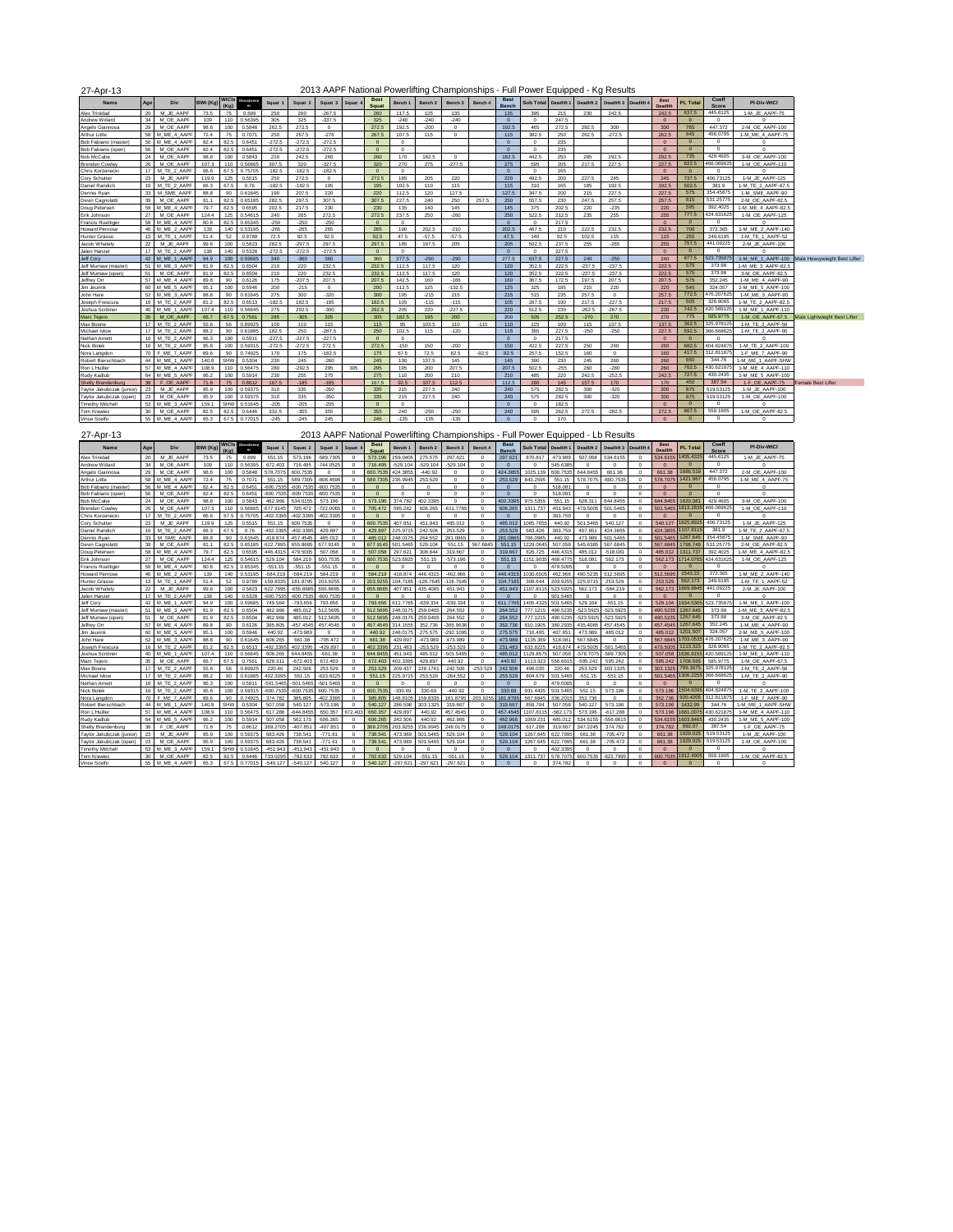| 28-Apr-13                                                                     |                 |                                  |                      |                        |                    |                  |                 |                      |         |                           |                    |                 |                    | 2013 AAPF National Powerlifting Championships - Full Power Raw -Kg Results |                           |                     |                  |                   |                        |                       |                         |                  |                         |                                                  |                              |
|-------------------------------------------------------------------------------|-----------------|----------------------------------|----------------------|------------------------|--------------------|------------------|-----------------|----------------------|---------|---------------------------|--------------------|-----------------|--------------------|----------------------------------------------------------------------------|---------------------------|---------------------|------------------|-------------------|------------------------|-----------------------|-------------------------|------------------|-------------------------|--------------------------------------------------|------------------------------|
|                                                                               | Age             | Div                              | BWt (Kg)             | WtCls (Kg)             | Ginsshrens         | Squat 1          | Squat 2         | Squat 3              | Squat 4 | Best<br>Sauat             | Bench 1            | Bench 2         | Bench 3            | Bench 4                                                                    | <b>Best</b><br>Rench      | Sub Total           | Deadlift 1       | Deadlift 2        |                        | Deadlift 3 Deadlift 4 | Best<br>Deadlift        | <b>PL Total</b>  | Coeff<br>Score          | PI-Div-WtCl                                      |                              |
| Adam Hinton                                                                   | 30 <sup>°</sup> | M_OR_AAPF                        | 160.7                | SHW                    | 0.51535            | 205              | $\overline{0}$  | $\overline{0}$       |         | 205                       | 200                | $-211$          | $-211$             |                                                                            | 200                       | 405                 | 335              | $-352.5$          | $\Omega$               |                       | 335                     | 740              | 381.359                 | 1-M OR AAPF-SHW                                  |                              |
| Al Baehr                                                                      |                 | 48 M_MR_2_AAPF                   | 102.1                | 110                    | 0.5765             | 125              | 147.5           | $-162.5$             |         | 147.5                     | 92.5               | 105             | 110                |                                                                            | 110                       | 257.5               | 205              | 237.5             | 243                    |                       | 243                     | 500.5            | 288 53825               | 1-M MR 2 AAPF-110                                |                              |
| Alexander Pearson<br>Andrew Connors (master)                                  |                 | 24 M OR AAPE<br>44 M MR 1 AAP    | 843<br>109.4         | 90 <sub>1</sub><br>110 | 0.63585<br>0.56335 | $-1475$<br>195   | 152.5<br>210    | 162.5<br>$-220$      |         | 182.5<br>210              | 95<br>205          | 102.5<br>$-215$ | 107.5<br>222.5     |                                                                            | 107 <sub>5</sub><br>222.5 | 270<br>432.5        | 190<br>230       | 200<br>250        | $-212.5$<br>265        |                       | 200<br>265              | 470<br>697.5     | 298.8495<br>392.936625  | 4-M OR AAPF-90<br>1-M MR 1 AAPF-110              |                              |
| Andrew Connors (open)                                                         | 44              | M OR AAPF                        | 109.4                | 110                    | 0.56335            | 195              | 210             | $-220$               |         | 210                       | 205                | $-215$          | 222.5              |                                                                            | 222.5                     | 432.5               | 230              | 250               | 265                    |                       | 265                     | 697.5            | 392.936625              | 1-M OR AAPF-110                                  |                              |
| Bert Macdonald                                                                |                 | 29 M OR AAPE                     | 98.9                 | 100                    | 0.58535            | 190              | 207.5           | $-220$               |         | 207.5                     | 147.5              | $-165$          | 165                |                                                                            | 165                       | 372.5               | $-206$           | 227.5             | 250                    |                       | 250                     | 622.5            | 364.380375              | 3-M OR AAPE-100                                  |                              |
| <b>Branden Martin</b><br>Brian Barber                                         | 32 <sub>2</sub> | 28 M OR AAPF<br>M OR AAPF        | 74.3<br>121.7        | 76<br>125              | 0.69335<br>0.5492  | $-185$<br>240    | 185<br>$-260$   | $-190$<br>$-260$     |         | 185<br>240                | $-120$<br>150      | 120<br>165      | $-125$<br>$-172.6$ |                                                                            | 120<br>165                | 305<br>405          | 185<br>240       | 197.5<br>260      | 207.5<br>$-272.5$      |                       | 207.5                   | 512.5<br>665     | 355.341875<br>365.218   | 3-M OR AAPF-75<br>2-M OR AAPF-125                |                              |
| Bryan Nguyen                                                                  |                 | 26 M OR AAPF                     | 65.2                 | 67.5                   | 0.7712             | $-145$           | 145             | $-160$               |         | 145                       | 102.5              | 110             | $-120$             |                                                                            | 110                       | 255                 | 165              | 180               | 200                    |                       | 260<br>200              | 455              | 350,896                 | 2-M OR AAPF-67.5                                 |                              |
| Brvant Dilda (master)                                                         |                 | 44 M_MR_1_AAPF                   | 98.1                 | 100                    | 0.58615            | 247.5            | $-266$          | $-266$               |         | 247.5                     | 167.5              | 176             | 177.5              |                                                                            | 177.5                     | 425                 | 237.5            | 242.5             | $-257.5$               |                       | 242.5                   | 667.5            |                         | 391.255125 1-M MR 1 AAPF-100                     |                              |
| Bryant Dilda (open)                                                           |                 | 44 M OR AAPF                     | 98.1                 | 100                    | 0.58615            | 247.5            | $-266$          | $-266$               |         | 247.5                     | 167.5              | 176             | 177.5              |                                                                            | 177.5                     | 425                 | 237.5            | 242.5             | $-257.5$               |                       | 242.5                   | 667.5            | 391 255125              | 2-M OR AAPF-100                                  |                              |
| Christopher Carroll<br>Connor Larson                                          |                 | 19 M TR 3 AAPF<br>18 M TR 3 AAPE | 88.9                 | 90 <sub>1</sub>        | 0.61815            | 115              | 120             | 125                  |         | $\circ$<br>125            | 70                 | 77.5            | $-80$              |                                                                            | $\circ$<br>77.5           | $^{\circ}$<br>202.5 | 125              | 137.5             | 142.5                  |                       | $\circ$<br>142.5        | 345              | $\circ$<br>213,26175    | 1-M TR 3 AAPF-90                                 |                              |
| Cory Miller                                                                   |                 | 17 M_TR_2_AAPF                   | 56.7                 | 60                     | 0.8812             | 102.5            | 102.5           | $-125$               |         | 102.5                     | 72.5               | 80              | $-85$              |                                                                            | 80                        | 182.5               | 165              | 180               | $-185$                 |                       | 180                     | 362.5            | 319.435                 | 1-M TR 2 AAPF-60                                 |                              |
| Dan Allison                                                                   |                 | M OR AAPF                        | 94.2                 | 100                    | 0.5974             | $-245$           | $-245$          | $-245$               |         | $\mathbf{0}$              | 140                |                 |                    |                                                                            |                           | $^{\circ}$          | 250              |                   |                        |                       | $\Omega$                | $\mathbf{0}$     | $^{\circ}$              |                                                  |                              |
| Daniel Yert (master)                                                          |                 | 47 M MR 2 AAPF<br>47 M_OR_AAPF   | 65.3<br>65.3         | 67.5<br>67.5           | 0.77015<br>0.77015 | 85<br>85         | 102.5<br>102.5  | $-107.5$<br>$-107.6$ |         | 102.5<br>102.5            | $-92.5$<br>$-92.5$ | 92.5<br>92.5    | $-100$<br>$-100$   |                                                                            | 92.5<br>92.5              | 195<br>195          | 135<br>135       | 150<br>150        | $-160$<br>$-160$       |                       | 150<br>150              | 345<br>345       | 265,70175<br>265.70175  | 2-M MR 2 AAPF-67.5<br>4-M OR AAPF-67.5           |                              |
| Daniel Yert (open)<br>Dante Capicchioni                                       |                 | 17 M TR 2 AAPF                   | 107                  | 110                    | 0.5671             | 190              | 210             | 217.5                |         | 217.5                     | 125                | 135             | 137.5              |                                                                            | 137.5                     | 355                 | 202.5            | 220               | 227.5                  |                       | 227.5                   | <b>682.6</b>     | 330 33575               | 1-M TR 2 AAPE-110                                |                              |
| Darnell Purdy                                                                 |                 | 28 M OR AAPF                     | 108.3                | 110                    | 0.565              | 215              | 237.5           | $-250$               |         | 237.5                     | 165                | $-185$          | $-185$             |                                                                            | 165                       | 402.5               | 215              | 232.5             | $-242.5$               |                       | 232.5                   | 635              | 358,775                 | 3-M OR AAPF-110                                  |                              |
| David Abdemoulaie                                                             |                 | 32 M OR AAPF                     | 99.3                 | 100                    | 0.58305            | 225              | 235             | $-265$               |         | 235                       | $-135$             | 135             | 140                |                                                                            | 140                       | 375                 | 225              | 235               | $^{\circ}$             |                       | 235                     | 610              | 355.6605                | 5-M OR AAPF-100                                  |                              |
| David Bracken (master)                                                        |                 | 48 M_MR_2_AAPF<br>48 M OR AAPF   | 66.7<br>66.7         | 67.5                   | 0.7561             | 152.5<br>152.5   | 162.5           | $-170$               |         | 162.5                     | 107.5<br>107.5     | 117.5           | 122.5              |                                                                            | 122.5                     | 285                 | 170              | 175<br>175        | 182.5<br>182.5         |                       | 182.5<br>182.5          | 467.5<br>467.5   | 353,47675               | 353.47675 1-M MR 2 AAPF-67.5<br>1-M OR AAPF-67.5 |                              |
| David Bracken (open)<br>David Sweene                                          |                 | 15 M TR 1 AAPF                   | 52                   | 67.5<br>52             | 0.7561<br>0.9664   | 72.5             | 162.5<br>75     | $-170$<br>80         |         | 162.5<br>80               | 77.5               | 117.5<br>80.5   | 122.5<br>82.5      | $-85$                                                                      | 122.5<br>82.5             | 285<br>162.5        | 170<br>117.5     | $-125$            | $-125$                 |                       | 117.5                   | 280              | 270.592                 | 1-M TR 1 AAPF-62                                 |                              |
| Dennis Weathers                                                               |                 | 60 M_MR_5_AAPF                   | 819                  | 82.5                   | 0.6504             | 62.5             | 85              | $\Omega$             |         | 85                        | 127.5              | 137.5           | 142.5              | 145                                                                        | 142.5                     | 227.5               | $-102.5$         | 102.5             | $\Omega$               |                       | 102.5                   | 330              | 214.632                 | 2-M MR 5 AAPF-82.5                               |                              |
| Elizabeth Fritz (open)                                                        |                 | 33 F OR AAPE                     | 105.3                | <b>SHW</b>             | 0.702              | 80               | 92.5            | 100                  |         | 100                       | 57.5               | 60              | $-65$              |                                                                            | 60                        | 160                 | 125              | 132.5             | 137.5                  |                       | 137.5                   | 297.5            | 208.845                 | 1-F OR AAPF-SHW                                  |                              |
| Elizabeth Fritz (sub-master<br>Eric Schlick                                   |                 | 33 F SMR AAPF<br>29 M OR AAPF    | 105.3<br>120.1       | SHW<br>125             | 0.702<br>0.55085   | 80<br>240        | 92.5<br>257.5   | 100<br>$-270$        |         | 100<br>257.5              | 57.5<br>160        | 60<br>170       | $-65$<br>177.5     |                                                                            | 60<br>177.5               | 160<br>435          | 125<br>245       | 132.5<br>265      | 137.5<br>275           |                       | 137.5<br>275            | 297.5<br>710     | 208.845<br>391.1035     | 1-F SMR AAPF-SHW<br>1-M OR AAPF-125              |                              |
| George Guyott                                                                 |                 | 51 M_MR_3_AAPF                   | 89.4                 | 90                     | 0.61415            | $-175$           | 180             | 190                  |         | 190                       | 120                | 130             | $-142.5$           |                                                                            | 130                       | 320                 | 195              | 205               | 215                    |                       | 215                     | 535              | 328,57025               | 1-M MR 3 AAPF-90                                 |                              |
| Gregory Borgerson                                                             |                 | 62 M MR 5 AAPI                   | 80.7                 | 82.5                   | 0.654              | 105              | 120             | $-125$               |         | 120                       | 85                 | 90              | $-95$              |                                                                            | 90                        | 210                 | 150              | 170               | 177.5                  |                       | 177.5                   | 387.5            | 253.425                 | 1-M MR 5 AAPF-82.5                               |                              |
| Jacob Neumann                                                                 |                 | 13 M TR 1 AAPE                   | 68.5                 | 76                     | 0.73925            | $-25$            | 25              | 30 <sub>1</sub>      |         | 30 <sup>°</sup>           | 20                 | 25              | 30                 | 32.5                                                                       | 30 <sub>1</sub>           | 60                  | $20 -$           | 30                | 35                     |                       | 35                      | 95               | 70.22875                | 2-M TR 1 AAPF-75                                 |                              |
| Janet Sink                                                                    |                 | 70 F_MR_7_AAPF<br>26 M_OR_AAPF   | 88.4<br>79.9         | 90<br>82.5             | 0.755<br>0.6613    | $-42.5$<br>175   | 42.5<br>182.5   | 45<br>185            | 47.5    | 45<br>185                 | 42.5<br>120        | 45<br>127.5     | 47.5<br>132.5      |                                                                            | 47.5<br>132.5             | 92.5<br>317.5       | 87.5<br>197.5    | 92.5<br>210       | 97.5<br>212.5          |                       | 97.5<br>212.5           | 190<br>530       | 143.45<br>350.489       | 1-F MR 7 AAPF-90<br>1-M OR AAPE-82.5             |                              |
| Jason LaVigne<br>Jennie Schmult                                               |                 | 16 F_TR_2_AAPF                   | 59.3                 | 60                     | 0.99695            | 57.5             | 67.5            | 80                   |         | 80                        | 35                 | 40              | 45                 |                                                                            | 45                        | 125                 | 57.5             | 70                | 85                     |                       | 85                      | 210              | 209.3595                | 1-F TR 2 AAPF-60                                 |                              |
| Jennifer Gavala                                                               |                 | 38 F OR AAPF                     | 51.8                 | 62                     | 1.111              | 77.5             | $-85$           | $-85$                |         | 77.5                      | 57.5               | $-81$           | 61                 | $-63.5$                                                                    | 61                        | 138.5               | 107.5            | 112.5             | $-117.5$               |                       | 112.5                   | 251              | 278.861                 | 1-F OR AAPE-52                                   |                              |
| Jermaine Ellis                                                                |                 | 35 M OR AAPF                     | 96.4                 | 100                    | 0.5908             | $-205$           | 205             | $-227.5$             |         | 205                       | 160                | 165             | $-175$             |                                                                            | 165                       | 370                 | 205              | 220               | 225                    |                       | 225                     | 595              | 351.526                 | 6-M OR AAPF-100                                  |                              |
| Joe Alagno                                                                    |                 | M_OR_AAPF<br>14 M TR 1 AAPE      | 89.1<br>74.2         | 90<br>76               | 0.6153<br>0.694    | 147.5<br>$-110$  | $-160$<br>120   | 160<br>$-137.6$      |         | 160<br>120                | 115<br>97.5        | 122.5<br>105    | $-130$<br>110      | $-115$                                                                     | 122.5<br>110              | 282.5<br>230        | 227.5<br>142.5   | $-242.5$<br>152.5 | $-242.5$<br>160        |                       | 227.5<br>160            | 510<br>390       | 313,803<br>270.66       | 3-M OR AAPE-90<br>1-M TR 1 AAPF-75               |                              |
| John Penfold<br>Jon Smoker                                                    |                 | 66 M MR 6 AAPI                   | 77.2                 | 82.5                   | 0.67425            | 152.5            | 180             | $\circ$              |         | 180                       | 105                | 110             | 112.5              |                                                                            | 112.5                     | 292.5               | 172.5            | 193               | $^{\circ}$             |                       | 193                     | 485.5            | 327.348375              | 1-M MR 6 AAPF-82.                                |                              |
| Jonathan Smith                                                                | 23.             | M JR AAPF                        | 88.4                 | 90                     | 0.6181             | $-180$           | $-180$          | $-180$               |         | $\Omega$                  | 25                 |                 |                    |                                                                            | $\Omega$                  | $^{\circ}$          | 225              |                   |                        |                       | $\Omega$                | $\mathbf{0}$     | $\Omega$                | $\Omega$                                         |                              |
| Justin Sepe                                                                   |                 | 25 M OR AAPF                     | 73.8                 | 76                     | 0.69685            | 137.5            | 152.5           | 167.5                |         | 167.5                     | $-102.6$           | 102.5           | 115                |                                                                            | 115                       | 282.5               | 227.5            | $-252.5$          | $-252.5$               |                       | 227.5                   | 510              | 355,3935                | 4-M OR AAPF-75                                   |                              |
| Kathryn Howard<br>Keith Early                                                 |                 | 33 F SMR AAPF<br>58 M MR 4 AAPF  | 82.3<br>136.8        | 82.5<br>140            | 0.7877<br>0.53385  | 105<br>155       | 117.5<br>$-165$ | 127.5<br>$-165$      |         | 127.5<br>155              | 52.5<br>147.5      | 57.5<br>$-155$  | 62.5<br>$-155$     |                                                                            | 62.5<br>147.5             | 190<br>302.5        | $-140$<br>$-206$ | 152.5<br>$-206$   | $-162.5$<br>$^{\circ}$ |                       | 152.5<br>$\overline{0}$ | 342.5<br>$\circ$ | 269.78725<br>$^{\circ}$ | 1-F SMR AAPF-82.5<br>$\Omega$                    |                              |
| Kelsey Schumann (junior)                                                      | 23              | F_JR_AAPF                        | 72.2                 | 76                     | 0.8579             | 97.5             | 110             | 115                  |         | 115                       | 57.5               | 65              | $-70$              |                                                                            | 65                        | 180                 | 112.5            | 125               | 132.5                  |                       | 132.5                   | 312.5            | 268.09375               | 1-F JR AAPF-75                                   |                              |
| Kelsey Schumann (open)                                                        |                 | 23 F OR AAPF                     | 72.2                 | 76                     | 0.8579             | 97.5             | 110             | 115                  |         | 115                       | 57.5               | 65              | $-70$              |                                                                            | 65                        | 180                 | 112.5            | 125               | 132.5                  |                       | 132.5                   | 312.5            | 268,09375               | 1-F OR AAPF-75                                   |                              |
| Kevin Zerbo                                                                   |                 | 27 M OR AAPF                     | 108.9                | 110                    | 0.56475            | $-215$           | 215             | $-230$               |         | 215                       | 150                | 160             | $-170$             |                                                                            | 160                       | 375                 | 237.5            | $-252.5$          | $-252.5$               |                       | 237.5                   | 612.5            | 345 909375<br>323.8545  | 5-M OR AAPF-110                                  |                              |
| Levi Jarvis (open)<br>Levi Jarvis (sub-master                                 |                 | 37 M OR AAPF<br>37 M SMR AAPE    | 67<br>67             | 67.5<br>67.5           | 0.75315<br>0.75315 | 125<br>125       | 137.5<br>137.5  | 140<br>140           |         | 140<br>140                | 120<br>120         | 130<br>130      | 132.5<br>132.5     |                                                                            | 132.5<br>132.5            | 272.5<br>272.5      | 142.5<br>142.5   | 155<br>155        | 157.5<br>157.5         |                       | 157.5<br>157.5          | 430<br>430       | 323 8545                | 3-M OR AAPF-67.5<br>1.M SMP AADE-675             |                              |
| Maclovio Hernandez                                                            |                 | 26 M_OR_AAPF                     | 73.7                 | 76                     | 0.69755            | 165              | 182.5           | 190                  |         | 190                       | 120                | 137.5           | 142.5              |                                                                            | 142.5                     | 332.5               | 200              | 215               | 227.5                  |                       | 227.5                   | 560              | 390.628                 | 1-M OR AAPF-75                                   | Male Heavywieght Best Lifter |
| Masam Rooshanfekr                                                             |                 | 30 M OR AAPF                     | 108.3                | 110                    | 0.565              | 197.5            | $-212.5$        | 220                  |         | 220                       | 160                | 167.5           | $-172.5$           |                                                                            | 167.5                     | 387.5               | 260              | 272.5             | 280                    |                       | 280                     | 667.5            | 377.1375                | 2-M OR AAPE-110                                  |                              |
| Matt Munson                                                                   | 30 <sub>1</sub> | M OR AAPF                        | 99.8                 | 100                    | 0.5818             | 232.5            | 242.5           | $-250$               |         | 242.5                     | 185                | 192.5           | $-192.5$           |                                                                            | 185                       | 427.5               | 245              | 262.5             | $-276$                 |                       | 262.5                   | 690              | 401.442                 | 1-M OR AAPF-100                                  | lale Lightwieght Best Lifter |
| Matthew Winter<br>Megan O'Mahony                                              |                 | 56 M MR 4 AAP<br>31 F_OR_AAPF    | 59.1<br>89.1         | 60<br>90               | 0.84525<br>0.7516  | $-825$<br>$-100$ | 82.5<br>100     | 87.5<br>$-115$       |         | 87.5<br>100               | 62.5<br>47.5       | $-67.5$<br>52.5 | $-67.5$<br>$-57.5$ |                                                                            | 62.5<br>52.5              | 150<br>152.5        | 125<br>110       | 137.5<br>127.5    | $-150$<br>$-132.5$     |                       | 137.5<br>127.5          | 287.5<br>280     | 243.009375<br>210.448   | 1-M MR 4 AAPE-60<br>1-F OR AAPF-90               |                              |
| Michael Cottone                                                               | 29.             | M OR AAPF                        | 74.4                 | 75                     | 0.69265            | 162.5            | 175             | $-182.5$             |         | 175                       | 115                | $-122.5$        | $-122.5$           |                                                                            | 115                       | 290                 | 212.5            | 225               | $-230$                 |                       | 225                     | 515              | 356.71475               | 2-M OR AAPF-75                                   |                              |
| Michael Rooshanfek                                                            | 22              | M JR AAPF                        | 98.5                 | 100                    | 0.68505            | 197.5            | $-212.5$        | 212.5                |         | 212.5                     | 175                | 182.5           | $-192.5$           |                                                                            | 182.5                     | 395                 | 250              | $-272.5$          | $-272.5$               |                       | 250                     | 645              | 377 35725               | 1-M JR AAPE-100                                  |                              |
| Mickey Carolan                                                                |                 | 31 M_OR_AAPF                     | 74.7                 | 76                     | 0.6906             | 117.5            | 140             | 160                  |         | 160                       | 87.5               | 100             | 110                |                                                                            | 110                       | 270                 | 130              | 152.5             | 185                    |                       | 185                     | 455              | 314.223                 | 5-M OR AAPF-75                                   |                              |
| Mike Wider<br>Nathan Voller                                                   |                 | 65 M MR 6 AAPE<br>16 M TR 2 AAPF | <b>66.7</b><br>104.7 | 67.5                   | 0.7561<br>0.57125  | 112.5<br>167.5   | 122.5<br>177.5  | 130<br>$-190$        |         | 130 <sub>1</sub><br>177.5 | 77.5<br>110        | 87.5<br>122.5   | 92.5<br>$-130$     |                                                                            | 92.5<br>122.5             | 222.5               | 167.5<br>185     | 182.5<br>205      | 192.5<br>220           |                       | 192.5                   | 415<br>520       | 313 7815<br>297.05      | 1-M MR 6 AAPE-67 5<br>2-M TR 2 AAPF-110          |                              |
| Nick Strauss                                                                  |                 | 15 M_TR_1_AAPF                   | 115                  | 110<br>125             | 0.55625            | 152.5            | 167.5           | $-182.5$             |         | 167.5                     | 85                 | 100             | $-110$             |                                                                            | 100                       | 300<br>267.5        | 170              | $-187.5$          | 187.5                  |                       | 220<br>187.5            | 455              | 253.09375               | 1-M TR 1 AAPE-125                                |                              |
| Nicolas Urtado                                                                |                 | 15 M TR 1 AAPF                   | 91.8                 | 100                    | 0.60535            | 97.5             | 100             | 105                  |         | 105                       | 87.5               | $-102.5$        | 102.5              |                                                                            | 102.5                     | 207.5               | 140              | 150               | 160                    |                       | 160                     | 367.5            |                         | 222.466125 1-M TR 1 AAPF-100                     |                              |
| Oliver Berkman                                                                |                 | 76 M MR 8 AAPI                   | 81                   | 82.5                   | 0.65235            | $-70$            | 70              | 80                   | $-90$   | 80                        | 115                | 125             | $-135$             |                                                                            | 125                       | 205                 | 115              | 130               | 135                    |                       | 135                     | 340              | 221,799                 | 1-M MR 8 AAPF-82.5                               |                              |
| Peter Puczko<br>Raymond Zimmerman                                             |                 | 40 M MR 1 AAPE<br>54 M_MR_3_AAPF | 89.3<br>129.5        | 90<br>140              | 0.61455<br>0.5408  | 175<br>175       | 185<br>192.5    | $-190$<br>$-207.5$   |         | 185<br>192.5              | 102.5<br>165       | $-110$<br>177.5 | 110<br>$-187.5$    |                                                                            | 110<br>177.5              | 295<br>370          | 202.5<br>210     | 212.5<br>227.5    | $\Omega$<br>237.5      | $-250$                | 212.5<br>237.5          | 507.5<br>607.5   | 311.884125<br>328.536   | 1-M MR 1 AAPF-90<br>1-M MR 3 AAPF-140            |                              |
| Renee Dean (master)                                                           |                 | 47 F MR 2 AAPE                   | <b>581</b>           | 60                     | 1.0135             | 65               | 75              | 85                   |         | 85                        | 47.5               | 52.5            | 55                 |                                                                            | 55                        | 140                 | $-110$           | 110               | $\Omega$               |                       | 110                     | 250              | 253.375                 | 1-F MR 2 AAPF-60                                 |                              |
| Renee Dean (open)                                                             | 47              | F OR AAPF                        | 58.1                 | 60                     | 1.0135             | 65               | 76              | 85                   |         | 85                        | 47.5               | 52.5            | 55                 |                                                                            | 55                        | 140                 | $-110$           | 110               |                        |                       | 110                     | 250              | 253.375                 | 2-F OR AAPF-60                                   |                              |
| Richard Neumann                                                               |                 | 56 M_MR_4_AAPF                   | 88.2                 | 90                     | 0.61885            | 137.5            | 150             | 160                  |         | 160                       | $-115$             | 115             | 125                | $-127.5$                                                                   | 125                       | 285                 | 192.5            | 205               | $-215$                 |                       | 205                     | 490              | 303.2365                | 1-M MR 4 AAPF-90                                 |                              |
| Robert Fox<br>Robert Furman                                                   |                 | 50 M MR 3 AAPF<br>61 M MR 5 AAPI | 74.4                 | 75<br>75               | 0.69265<br>0.7102  | 145<br>$-100$    | 155<br>$-106$   | $-165$<br>105        |         | 155<br>105                | 127.5<br>85        | 140<br>$-90$    | 142.5<br>$-95$     |                                                                            | 142.5<br>85               | 297.5<br>190        | 195<br>142.5     | 205<br>155        | 210<br>$-175$          |                       | 210<br>155              | 507.5<br>345     | 351 519875<br>245,019   | 1-M MR 3 AAPF-75<br>1-M MR 5 AAPF-75             |                              |
| Robert Perry                                                                  |                 | 21 M JR AAPE                     | 72<br>78.6           | 82.5                   | 0.66585            | 142.5            | 160             | $-175$               |         | 160                       | 102.5              | 117.5           | $-132.5$           |                                                                            | 117.5                     | 277.5               | $-165$           | 185               | 195                    |                       | 195                     | 472.5            | 314.614125              | 1-M JR AAPE-82.5                                 |                              |
| Ross Arnold                                                                   |                 | 65 M MR 6 AAPF                   | 105.3                | 110                    | 0.5701             | 100              | 110             | 115                  |         | 115                       | 132.5              | 142.5           | $-147.5$           |                                                                            | 142.5                     | 257.5               | 160              | 170               | 182.5                  |                       | 182.5                   | 440              | 250.844                 | 1-M MR 6 AAPF-110                                |                              |
| Russell DiNard                                                                |                 | 27 M OR AAPE                     | 107.8                | 110                    | 0.5658             | 150              | 182.5           | $-200$               |         | 182.5                     | 130                | 147.5           | $-155$             |                                                                            | 147.5                     | 330                 | 205              | $-235$            | 235                    |                       | 235                     | 565              | 319,677                 | 6-M OR AAPE-110                                  |                              |
| Samir Ghriri                                                                  | 27              | M_OR_AAPF                        | 89                   | 90                     | 0.6157             | 187.5            | 197.5           | $-205$               |         | 197.5                     | 147.5              | $-160$          | $-160$             |                                                                            | 147.5                     | 345                 | 197.5            | 207.5             | $-225$                 |                       | 207.5                   | 552.5<br>447.5   | 340.17425<br>313,451375 | 2-M OR AAPF-90                                   |                              |
| Sammy Greco<br>Sean Mok                                                       |                 | 42 M MR 1 AAP<br>20 M_JR_AAPF    | 73.3<br>62.2         | 76<br>67.5             | 0.70045<br>0.80485 | 142.5<br>125     | 160<br>142.5    | $-170$<br>$-160$     |         | 160<br>142.5              | 90<br>102.5        | 100<br>110      | $-107.5$<br>117.5  |                                                                            | 100<br>117.5              | 260<br>260          | 175<br>165       | 187.5<br>180      | $-205$<br>$-190$       |                       | 187.5<br>180            | 440              | 354 134                 | 1-M MR 1 AAPE-75<br>1-M JR AAPE-67.5             |                              |
| Sean Pfaff                                                                    |                 | M_OR_AAPF                        | 106.5                | 110                    | 0.56795            | 200              | $-215$          | $-215$               |         | 200                       | 145                | 165             | $-182.5$           |                                                                            | 165                       | 365                 | $-245$           | 245               | 260                    |                       | 260                     | 625              | 354.96875               | 4-M OR AAPF-110                                  |                              |
| Sherwood Harris (iunior)                                                      | 20              | M JR AAPF                        | 138.3                | 140                    | 0.53255            | 227.5            | 240             | 242.5                |         | 242.5                     | 185                | 190             | $-192.5$           |                                                                            | 190                       | 432.5               | 265              | $-275$            | 275                    | 283                   | 275                     | 707.5            | 376,779125              | 1-M JR AAPF-140                                  |                              |
| Sherwood Harris (open)                                                        |                 | 20 M OR AAPF                     | 138.3                | 140                    | 0.53255            | 227.5            | 240             | 242.5                |         | 242.5                     | 185                | 190             | $-192.5$           |                                                                            | 190                       | 432.5               | 265              | $-275$            | 275                    | 283                   | 275                     | 707.5            | 376.779125              | 1-M OR AAPF-140                                  |                              |
|                                                                               |                 | F OR AAPF<br>15 M TR 1 AARE      | 58.8<br>888          | 60<br>67 S             | 1.0037<br>0.75705  | $-80$<br>95      | 80<br>105       | $-90$<br>122.5       |         | 80                        | $-57.5$<br>82.5    | 57.5<br>92.5    | $-65$<br><b>GR</b> |                                                                            | 57.5<br>96                | 137.5<br>218.5      | 127.5<br>142.5   | 137.5<br>162.5    | 145<br>172.5           |                       | 145                     | 282.5<br>391     | 283.54525<br>296,00655  | 1-F OR AAPF-60<br>LM TD 1 AADE-87 F              |                              |
|                                                                               |                 |                                  |                      | $^{52}\,$              | 1.1161             | 80               | 87.5            | 92.5                 |         | 122.5<br>92.5             | 52.5               | 60              | 61                 |                                                                            | 61                        | 153.5               | 110              | 117.5             | 122.5                  |                       | 172.5<br>122.5          | 276              | 308.0436                | 1-F SMR AAPF-52 Female Best Lifter               |                              |
|                                                                               |                 | F SMR AAPF                       | 51.5                 |                        |                    |                  |                 |                      |         |                           |                    |                 |                    |                                                                            |                           |                     |                  |                   | 197.5                  |                       | 197.5                   |                  |                         |                                                  |                              |
| Stephanie Toalston<br>Stevie Schmul<br><b>Taline Muskat</b><br>Tim Lauderdale |                 | 26 M OR AAPE                     | 89                   | 90                     | 0.6157             | 185              | 200             | 210                  |         | 210                       | 145                | 150             | 157.5              |                                                                            | 157.5                     | 367.5               | $-180$           | 185               |                        |                       |                         | 565              | 347.8705                | 1-M OR AAPE-90                                   |                              |
| Victor Favlor<br>Zachary Willard                                              |                 | 28 M_OR_AAPF<br>17 M_TR_2_AAPF   | 99.6<br>78.7         | 100<br>82.5            | 0.5823<br>0.6652   | 195<br>145       | 207.5<br>162.5  | 215<br>$-172.5$      |         | 215<br>162.5              | 145<br>107.5       | 157.5<br>120    | 165<br>127.5       |                                                                            | 165<br>127.5              | 380<br>290          | 237.5<br>172.5   | $-257.5$<br>190   | $\mathbf 0$<br>205     |                       | 237.5<br>205            | 617.5<br>495     | 359.57025               | 4-M OR AAPF-100<br>329.274 1-M TR 2 AAPF-82 5    |                              |

| Deadlift 1<br>Deadlift 2<br>Deadlift 3<br>PI-Div-WtCl<br>Div<br><b>BWt (Ka)</b><br>WtCls (Ka)<br>Squat 1<br>Squat 2<br>Squat 3<br>Squat 4<br>Bench 1<br>Bench <sub>2</sub><br>Bench 3<br>Bench 4<br>Sub Total<br><b>Deadlift</b><br><b>PL Total</b><br>Name<br>Aae<br>Deadlif<br>Score<br>Sous<br><b>Rench</b><br>M OR AAPF<br>1631.404<br>381.359<br>1-M OR AAPF-SHW<br>Adam Hinton<br>30 <sub>0</sub><br>160.7<br><b>SHW</b><br>0.51535<br>451 943<br>451.943<br>440.92<br>465 1706<br>$-465.1706$<br>440.92<br>892.863<br>738.541<br>777 1215<br>738.541<br>$\Omega$<br><b>N</b> Baehr<br>48<br>M MR 2 AAPF<br>102.1<br>110<br>0.5765<br>275.575<br>325.1785<br>358.247<br>325.178<br>203.925<br>231.483<br>242,506<br>$\Omega$<br>242,506<br>567.6845<br>451.943<br>523.5925<br>535.7178<br>$\Omega$<br>535.717<br>103,4023<br>288.53825<br>1-M MR 2 AAPF-11<br>$\Omega$<br>1036.162<br>298,8495<br>24<br>0.63585<br>325.178<br>209.437<br>236.9945<br>236.9945<br>468.4775<br>4-M OR AAPF-90<br>M OR AAPF<br>84.3<br>90<br>38.201<br>358.247<br>358.247<br>225.9715<br>595.242<br>418.874<br>440.92<br>440.92<br>Jexander Pearsor<br>44<br>0.56335<br>M MR 1 AAPF<br>109.4<br>110<br>429.897<br>462.966<br>$-485.012$<br>$\Omega$<br>462,966<br>451.943<br>$-473.989$<br>490.5235<br>$\Omega$<br>490.5235<br>953,4895<br>507.058<br>551.15<br>584.219<br>$\Omega$<br>584.219<br>537.708<br>392.936625<br>1-M MR 1 AAPF-110<br>Andrew Connors (master)<br>AA<br>M OR AAPF<br>109.4<br>110<br>0.56335<br>429.897<br>462.966<br>$-485.012$<br>451.943<br>$-473.989$<br>490.5235<br>490.5235<br>953.4895<br>551.15<br>584.219<br>584.219<br>537 708<br>CARRO CP<br>1-M OR AAPF-110<br>462.96<br>$\alpha$<br>507.058<br>Andrew Connors (open)<br>Ω<br>$\alpha$<br>M OR AAPF<br>0.58535<br>$-485.012$<br>363.759<br>29<br>98 9<br>100<br>418 874<br>457 4545<br>457,4545<br>325.1785<br>363 759<br>363 759<br>$\Omega$<br>821.2135<br>$-451942$<br>501 5485<br>551 15<br>551.15<br>372.363<br>364.380375<br>3-M OR AAPE-100<br><b>Bert Macdonald</b><br>$\Omega$<br>$\Omega$<br>355.341875<br>28<br>M OR AAPF<br>74.3<br>75<br>0.69335<br>$-407.851$<br>407.851<br>$-418.874$<br>407.851<br>$-264.552$<br>264.552<br>$-276.676$<br>264.552<br>672.403<br>407.851<br>435.4085<br>457.4545<br>457.454<br>129,857<br>3-M OR AAPF-75<br>Branden Martin<br>$\Omega$<br>$^{\circ}$<br>0<br>32<br>M OR AAPF<br>$-573.196$<br>529.104<br>330.69<br>529.104<br>466.059<br>365 218<br>2-M OR AAPF-125<br>1217<br>125<br>0.5492<br>529.104<br>573.196<br>363 750<br>380.2935<br>$\Omega$<br>363.759<br>892 863<br>573 198<br>600 7535<br>573.19<br><b>Brian Barbe</b><br>M OR AAPE<br>352.738<br>319.66<br>225 971<br>363 759<br>1003.09<br>350.896<br>2-M OR AAPE-67.5<br>26<br><b>R52</b><br>67.5<br>0.7713<br>$-319.66$<br>319.66<br>242,506<br>$-284.552$<br>242.506<br>562.173<br>396.828<br>440.92<br>440.93<br>$\Omega$<br>Brvan Nguven<br>471,570<br>91.25512<br>44<br>MR 1 AAPF<br>1-M MR 1 AAPF-100<br>Bryant Dilda (master)<br><b>981</b><br>100<br>68615<br>545.638<br>586.42<br>586.423<br>545.63<br>369.270<br>900.888<br>391.3165<br>391.316<br>936.95<br>523,592<br>634 615<br><b>SR7 RR4F</b><br>34.615<br>0.58615<br>545.6385<br>586.423<br>567.6845<br>471.5705<br>391.255125<br>2-M OR AAPF-100<br>Brvant Dilda (open)<br>44<br>M OR AAPF<br><b>981</b><br>100<br><b>586 423</b><br>$\Omega$<br>545.638<br>369.2705<br>388.0096<br>391.3165<br>$\Omega$<br>391.3165<br>936.95/<br>523,592<br>534 6155<br>$\Omega$<br>534 615<br>19<br>M_TR_3_AAPF<br>$\Omega$<br>Christopher Carrol<br>$^{\circ}$<br>$^{\circ}$<br>$^{\circ}$<br>$\sqrt{2}$<br>$\Omega$<br>$\Omega$<br>$^{\circ}$<br>$\circ$<br>$\Omega$<br>$\sim$<br>$\Omega$<br>$\Omega$<br>$\Omega$<br>$^{\circ}$<br>$\Omega$<br>760.587<br>213.26175<br>0.61815<br>253.529<br>275.575<br>275.575<br>18<br>M_TR_3_AAPF<br>264.552<br>275.57<br>154.322<br>170.8565<br>$-176.368$<br>170.8565<br>446.431<br>303.1325<br>314.1555<br>314.155<br>1-M TR 3 AAPF-90<br>88.9<br>90 <sub>1</sub><br>$\Omega$<br>$\Omega$<br>$\Omega$<br>Connor Larsor<br>$-275.575$<br>225.971<br>159.833<br>187.391<br>363.759<br>407.851<br>799.1675<br>319.435<br>1-M TR 2 AAPF-60<br>Corv Miller<br>17<br>M TR 2 AAPF<br><b>687</b><br>60<br>0.8812<br>225 9715<br>225 971<br>176.368<br>$\Omega$<br>176.388<br>402.339<br>396.828<br>$\Omega$<br>398.82<br>26<br>M OR AAPF<br>94.2<br>100<br>0.5974<br>540.127<br>$-640.127$<br>$-540.127$<br>$\circ$<br>308.644<br>$^{\circ}$<br>$\Omega$<br>$\Omega$<br>551.15<br>$^{\circ}$<br>$\Omega$<br>$\Omega$<br>Dan Allison<br>$\Omega$<br>$\Omega$<br>$\Omega$<br>$\Omega$<br>$\Omega$<br>$\Omega$<br>760.587<br>265,70175<br>47<br>187.391<br>203.9255<br>297.621<br>M MR 2 AAPF<br>65.3<br>67.5<br>0.77015<br>225.971<br>236.994<br>225.971<br>$-203.925$<br>220.46<br>203.9255<br>429.897<br>330.69<br>352.736<br>330.69<br>2-M MR 2 AAPF-67.<br>Daniel Yert (master<br>$\Omega$<br>$\Omega$<br>$\Omega$<br>47<br>M OR AAPF<br>65.3<br>67.5<br>0.77015<br>187.391<br>225.9715<br>$-236.9945$<br>$^{\circ}$<br>225.971<br>$-203.925$<br>203.9255<br>220.46<br>$\circ$<br>203.9255<br>429.897<br>297.621<br>330.69<br>352.736<br>$\mathbf 0$<br>330.69<br>760.587<br>265.70175<br>4-M OR AAPF-67.5<br>Daniel Yert (open<br>17<br>M TR 2 AAPF<br>107<br>110<br>0.5671<br>418.874<br>462.966<br>479,5005<br>479.500<br>275.575<br>297.621<br>303.1325<br>303.1325<br>782.633<br>446.431<br>485.012<br>501.5465<br>501.546<br>284 179<br>330 33575<br>1-M TR 2 AAPF-110<br>Dante Canicchion<br>o.<br>$\alpha$<br>$\alpha$<br>28<br>M OR AAPF<br>108.2<br>0.565<br>473.989<br>523.5925<br>$-651.15$<br>523.592<br>363.759<br>$-407.851$<br>$-407.851$<br>363.759<br>887.351<br>473,989<br>512.5695<br>358,775<br>3-M OR AAPF-110<br>110<br>$\Omega$<br>$\Omega$<br>$-534.6155$<br>512.589<br>1399.921<br>Damell Purch<br>$\Omega$<br>355.6605<br>32<br>M OR AAPF<br>99.3<br>0.58305<br>$-584.219$<br>518,081<br>$-297.62$<br>308.644<br>826,725<br>496.035<br>518.081<br>1344 806<br>5-M OR AAPF-100<br><b>David Abdemoulair</b><br>100<br>498.035<br>518.081<br>$\Omega$<br>297 621<br>$\Omega$<br>308.644<br>$\Omega$<br>$\Omega$<br>518.081<br>I-M MR 2 AAPF-67.<br>David Bracken (master)<br>48<br>M MR 2 AAPI<br><b>667</b><br>67.5<br>0.7561<br>336.201<br>358.247<br>$-374.781$<br>358.247<br>236 994<br>259,0405<br>270.0635<br>$\Omega$<br>270.083<br>628.31<br>374 782<br>385, 805<br>402.3396<br>$\Omega$<br>402.339<br>030.650<br>353 4767<br>$\Omega$<br>030.650<br>353.4767<br>1-M OR AAPE-67.5<br>48<br>M OR AAPE<br><b>667</b><br>67.5<br>0.7561<br>358.247<br>374 78<br>358.247<br>236.994<br>270.0635<br>270.063<br>628.31<br>374.782<br>385.805<br>402.3395<br>402.33<br>336.201<br>259.040<br>David Bracken (open<br>617.28<br>15<br>M TR 1 AAPF<br>52<br>52<br>0.9664<br>159,8335<br>165.345<br>176,368<br>176.36<br>170.8565<br>177.4703<br>181.8795<br>187.39<br>181.8795<br>358.247<br>259,0405<br>$-275.575$<br>275.575<br>259.040<br>270.592<br>1-M TR 1 AAPF-52<br>David Sweeney<br>$\Omega$<br>$^{\circ}$<br>727.518<br>214.632<br>60<br>M MR 5 AAPI<br>819<br>82.5<br>0.6504<br>137,7875<br>187.391<br>$\Omega$<br>187.39<br>281.086<br>303.1325<br>314.1555<br>319.663<br>314 155<br>501.546<br>225.971<br>225 9715<br>225.971<br>M MR 5 AAPF-82<br>Dennis Weathers<br>33<br>F OR AAPF<br>105.3<br>SHW<br>0.702<br>176,368<br>203.9255<br>220.46<br>$\Omega$<br>220.46<br>126,7645<br>132.276<br>$-143.299$<br>$\Omega$<br>132.276<br>352,736<br>275.575<br>292.1095<br>303.1325<br>$\Omega$<br>303.132<br>355,8685<br>208.845<br>1-F OR AAPF-SHW<br>Flizabeth Fritz (open)<br>655.8685<br>208.845<br>33<br>SHW<br>203.9255<br>$-143.299$<br>132.276<br>275.575<br>1-F SMR AAPF-SHW<br>Elizabeth Fritz (sub-master<br>SMR AAPF<br>105.2<br>0.702<br>176.368<br>220.46<br>$\Omega$<br>220.46<br>126.7645<br>132.276<br>$\Omega$<br>352.736<br>292.1095<br>303.1325<br>$\Omega$<br>303.132<br>0.55085<br>1-M OR AAPF-125<br>Eric Schlick<br>29<br>M OR AAPF<br>120.1<br>125<br>529.104<br>567.6845<br>$-595.242$<br>$\Omega$<br>567.6845<br>352.736<br>374,782<br>391.3165<br>$^{\circ}$<br>391.3165<br>959.001<br>540.127<br>584.219<br>606.265<br>$^{\circ}$<br>606,265<br>1565.266<br>391.1035<br>1179.461<br>328.57025<br>64<br>M MR 3 AAPF<br>89.4<br>90<br>0.61415<br>385.805<br>396.828<br>418.874<br>418.874<br>264.552<br>286.598<br>314.1555<br>286,598<br>705.472<br>429.897<br>451.943<br>473.989<br>473.989<br>1-M MR 3 AAPF-90<br>$\Omega$<br>$\alpha$<br>$\theta$<br>George Guyott<br>854.2825<br>62<br>253.425<br>807<br>82.5<br>0.654<br>$-275.575$<br>264.55<br>187.391<br>330.69<br>$\theta$<br>M MR 5 AAPF-82.<br>M MR 5 AAPF<br>231 483<br>284.552<br>198,414<br>209.437<br>$\Omega$<br>198,414<br>462 98<br>374 782<br>391.3165<br>391.316<br><b>Gregory Borgerso</b><br>13<br>209.437<br>70.22875<br>M TR 1 AAPF<br>68.5<br>75<br>0.73925<br>$-55.115$<br>55.115<br>66.138<br>$^{\circ}$<br>66,138<br>44.092<br>55.115<br>66.138<br>71.6496<br>66.138<br>132.276<br>44.092<br>66.138<br>77.161<br>88.184<br>77,161<br>2-M TR 1 AAPF-75<br>Jacob Neumann<br>70<br>F MR 7 AAPF<br>90<br>99.207<br>104.7185<br>104.7185<br>104.7185<br>214.9485<br>418.874<br>143.45<br>1-F MR 7 AAPF-90<br>88 4<br>0.755<br>$-93.6965$<br>93.6955<br>99.207<br>93 6955<br>99.207<br>$\Omega$<br>203.9255<br>192.9025<br>203.9255<br>14 948<br>Janet Sink<br>$\Omega$<br>168,438<br>350.489<br>26<br>M_OR_AAPF<br>79.9<br>82.5<br>0.6613<br>385.805<br>402.3395<br>407.851<br>407.851<br>264.552<br>281.0865<br>468.4775<br>1-M OR AAPF-82.5<br>292.1095<br>292 1095<br>699.9605<br>435,408<br>462.966<br>468.477<br>Jason LaVigne<br>$\Omega$<br>$^{\circ}$<br>$\Omega$<br>209.3595<br>176,368<br>77.161<br>462.966<br>1-F TR 2 AAPF-60<br>Jennie Schmult<br>16<br>F TR 2 AAPE<br>59.3<br>60<br>0.99695<br>126 764f<br><b>48 8106</b><br>176.36<br><b>88 184</b><br>99.207<br>$\Omega$<br>99.207<br>275.57<br><b>126 7645</b><br>154.322<br>187.391<br>187.39<br>1-F OR AAPF-52<br>Jennifer Gavala<br>38<br>F OR AAPF<br>51.8<br>52<br>1 1 1 1<br><b>170 8565</b><br>187.391<br>187.39<br>$\Omega$<br>170.856<br>126,7645<br>134 4808<br>134 4806<br>139 992<br>134 4806<br>305.337<br>236,994<br>248 0175<br>259.0405<br>$\Omega$<br>248.017<br>553.3546<br><b>278 861</b><br>1311.737<br>351.526<br>6-M OR AAPF-100<br>35<br>M OP AAPE<br>0.5908<br>501.546<br>451.94<br>385,805<br>363.75<br>815.702<br>451.943<br>485.012<br>496.03<br>QR A<br>100<br>$-451.94$<br>45194<br>352.73<br>363 759<br>498.038<br>lermaine Ellis<br>31<br>124,346<br>89.1<br>90<br>0.6153<br>325.1785<br>352.736<br>352.736<br>352.73<br>253.529<br>270.0635<br>286.598<br>$\Omega$<br>270.0635<br>622.799<br>501.5465<br>-534.6155<br>534.6155<br>$\Omega$<br>313,803<br>3-M OR AAPF-90<br>Joe Alagno<br>M_OR_AAPF<br>$\Omega$<br>501.546<br>264.55<br>859.794<br>270.66<br>ohn Penfolo<br>14<br>M TR 1 AAPR<br>74.2<br>75<br>0.694<br>$-242.506$<br>264.552<br>303 132<br>214 948<br>231.483<br>242.506<br>253.529<br>242.50<br>507.058<br>314.1555<br>336.2015<br>352 736<br>352.73<br>1-M TR 1 AAPF-75<br>Ω<br>66<br>M MR 6 AAPF<br>77.2<br>82.5<br>0.67425<br>336,2015<br>396.828<br>396.82<br>231.483<br>242,506<br>248.0175<br>$^{\circ}$<br>248.0175<br>644,8455<br>380.2935<br>425.4878<br>425.487<br>070.333<br>327.34837<br>I-M MR 6 AAPF-82.<br>Ion Smoker<br>$\Omega$<br>$\Omega$<br>$\Omega$<br>$\Omega$<br>23<br>396.828<br>M_JR_AAPF<br>88 4<br>90<br>0.6181<br>$-396.828$<br>396.828<br>55.115<br>496.035<br>$\Omega$<br>$\Omega$<br><b>Jonathan Smith</b><br>$\Omega$<br>$\Omega$<br>$\Omega$<br>$\Omega$<br>$\Omega$<br>$\sqrt{2}$<br>$\Omega$<br>$\Omega$<br>$\,$ 0<br>$\Omega$<br>$\Omega$<br>$\Omega$<br>355.3935<br>25<br>M OR AAPF<br>73.8<br>75<br>0.69685<br>303.1325<br>336.2015<br>369.2705<br>$^{\circ}$<br>369.270<br>$-225.971$<br>225.9715<br>253.529<br>$^{\circ}$<br>253.529<br>622.799<br>501.5465<br>556.6615<br>556.6615<br>$^{\circ}$<br>501.546<br>124.346<br>4-M OR AAPF-75<br>Justin Sepe<br>269.78725<br>22<br>C SMP AADE<br>82.3<br>82.5<br>0.7877<br>231.483<br>259.0405<br>281.086<br>281.086<br>115,741<br>126.7645<br>137.7875<br>$\Delta$<br>137 7875<br>418.874<br>308.644<br>336.2015<br>358.2476<br>$\alpha$<br>336.201<br>765.0755<br>1-F SMR AAPF-82.5<br>$\Omega$<br>Cathrun Howard<br>58<br>M MR 4 AAPF<br>0.53385<br>325.1785<br>136.8<br>140<br>341.713<br>363.759<br>$-363.759$<br>341.71<br>$-341.713$<br>$-341.713$<br>$\Omega$<br>325.1785<br>666.891<br>$-451.943$<br>$-451.943$<br>Ceith Early<br>$\Omega$<br>$\Omega$<br>$\Omega$<br>$\Omega$<br>$\Omega$<br>$\Omega$<br>688.9375<br>268.09375<br>23<br>F JR AAPF<br>72.2<br>75<br>0.8579<br>214.9485<br>242.506<br>253.529<br>$\Omega$<br>253.52<br>126,7645<br>143.299<br>$-154.322$<br>$\Omega$<br>143,299<br>248.017<br>275.575<br>292.1095<br>$\Omega$<br>292.109<br>1-F JR AAPF-75<br>Celsey Schumann (junior)<br>398.82<br>23<br>(elsey Schumann (open)<br>F OR AAPE<br>722<br>76<br>0.8579<br>214.9485<br>242,508<br>253.529<br>$\Omega$<br>253.52<br>126.7645<br>143.299<br>$-154.322$<br>$\Omega$<br>143.299<br>398.82<br>248.017<br>275 575<br>292.1095<br>$\Omega$<br>292.109<br><b>JRR 937</b><br>268.09375<br>1-F OR AAPF-75<br>350,3175<br>345.909375<br>27<br>M OR AAPF<br>1085<br>5-M OR AAPF-110<br>110<br>66475<br>$-473.989$<br>473,989<br>$-607.068$<br>473.98<br>330.69<br>-374 782<br>352.736<br>523.592<br><b>556 6615</b><br>556.6615<br>523.592<br>Cevin Zerbi<br>352.736<br>$\Omega$<br>826.72<br>67.5<br>0.75315<br>308.644<br>308.644<br>264.552<br>600.7535<br>347.2245<br>947 978<br>323 8545<br>3-M OR AAPE-67.5<br>Levi Jarvis (open)<br>37<br>M OR AAPF<br>67<br>275.575<br>303.1325<br>$\Omega$<br>286,598<br>292.1095<br>$^{\circ}$<br>292.1095<br>314.1555<br>341.713<br>$\Omega$<br>347.224<br>947.978<br>323 8545<br>1-M SMR AAPF-67.<br>37<br><b>M SMR AAPF</b><br>67<br>67.5<br>0.75315<br>275.575<br>303.1325<br>308.644<br>308.644<br>264.552<br>286 598<br>292.1095<br>$\Omega$<br>292.109<br>600.753<br>314 1555<br>341 713<br>347.2245<br>347.224<br>Levi Jarvis (sub-master)<br>1234.576<br>390.628<br>26<br>M OR AAPF<br>727<br>75<br>0.69755<br>363,759<br>402.339<br>418.87<br>418.87<br>264.552<br>303.1326<br>314.1558<br>314 1554<br>733.029<br>440.92<br>473.989<br>501.5465<br>501.546<br>1.M OP AAPE.75<br>$\Omega$<br>Maclovio Hernande.<br>471,570<br>377 1375<br>30<br>1081<br>110<br>0.585<br>435.408<br>485.012<br>485.01<br>352.736<br>369.2705<br>854.282<br>573.196<br>600.7535<br>617.288<br>2-M OR AAPE-110<br>M OR AAPE<br>468.477<br>389 2705<br>380.293<br>$\Omega$<br>$\Omega$<br>617.28<br>Masam Rooshanfek<br>$\Omega$<br>1521.174<br>30 <sub>1</sub><br>401.442<br>Matt Munsor<br>M OR AAPE<br>99 R<br>100<br>0.5818<br>512,5695<br>534.6155<br>$-651.15$<br>534.61<br>407.851<br>424 385<br>424.3855<br>$\Omega$<br>407.851<br>942.466<br>540.127<br>578.7075<br>606.265<br>$\Omega$<br>578.707<br>1-M OR AAPE-100<br>333.8225<br>243.009375<br>Matthew Winter<br>56<br>M MR 4 AAPF<br>59.1<br>60<br>0.84525<br>181.8795<br>181.8795<br>192.902<br>192.902<br>137.7875<br>$-148.8105$<br>$-148.8105$<br>137.7875<br>330.69<br>275.575<br>303.1325<br>$-330.69$<br>303.132<br>1-M MR 4 AAPF-60<br>$\Omega$<br>$\Omega$<br>$\Omega$<br>617.288<br>210.448<br>31<br>90<br>115.7415<br>1-F OR AAPF-90<br>Megan O'Mahon<br>F_OR_AAPF<br>89.1<br>0.7516<br>$-220.46$<br>220.46<br>253.529<br>$\Omega$<br>220.46<br>104 718<br>115,7415<br>126.7645<br>$\Omega$<br>336.201<br>242.506<br>281.0865<br>292.1095<br>$\Omega$<br>281.086<br>29<br>M OR AAPF<br>74.4<br>75<br>0.69265<br>358,2475<br>385,805<br>$-402.339$<br>385,805<br>253.529<br>$-270.0635$<br>$-270.0636$<br>253,529<br>639.334<br>468.4775<br>496.035<br>$-507.058$<br>496,035<br>135,369<br>356.71475<br>2-M OR AAPF-75<br>Michael Cottone<br>$^{\circ}$<br>$^{\circ}$<br>$^{\circ}$<br>377.35725<br>22<br>M JR AAPF<br>98.5<br>100<br>0.68505<br>435.4085<br>468,477<br>468.4775<br>468,477<br>385,805<br>402.3395<br>424.3855<br>402.339<br>870.81<br>551.15<br>600.7535<br>600.7535<br>551.15<br>1421.967<br>1-M JR AAPF-100<br>Michael Rooshanfekr<br>$\alpha$<br>31<br>M OR AAPF<br>74.7<br>75<br>0.6906<br>259.0405<br>308.644<br>352,736<br>352.73<br>192.902<br>220.46<br>242.506<br>$\Omega$<br>242,506<br>595.242<br>286,598<br>336.2015<br>407.851<br>407.851<br>1003.093<br>314.223<br>5-M OR AAPF-75<br>$\Omega$<br>$\Omega$<br>Mickey Carolar<br>65<br>914.909<br>313,7815<br>M MR 6 AAPF<br>66.7<br>67.5<br>0.7561<br>286,598<br>286.59<br>170.856<br>203.9255<br>402.3395<br>124.3855<br>424.385<br>-M MR 6 AAPF-67.<br>Mike Wide<br>248.017<br>20.063<br>192 902<br>$\Omega$<br>203.925<br>490.52<br><b>URA 270</b><br>16<br>0.57125<br>Nathan Volles<br>M TR 2 AAPE<br>104.7<br>110<br>389.2705<br>391.3165<br>$-418.87$<br>$\Omega$<br>391.316<br>242,506<br>270.0635<br>$-286.598$<br>$\Omega$<br>270.0835<br>661.38<br>407 851<br>451 943<br>485.012<br>$\Omega$<br>485.01:<br>146.392<br>297.05<br>2-M TR 2 AAPF-110<br>253.09375<br>1003.093<br>15<br>M TR 1 AAPF<br>0.65625<br>$-402.339$<br>187.391<br>374,782<br>413.3625<br>1-M TR 1 AAPF-125<br>Nick Strauss<br>115<br>125<br>336.2015<br>369.2705<br>$\Omega$<br>369.270<br>220.46<br>$-242.506$<br>$^{\circ}$<br>220.46<br>589,730<br>413.3625<br>413.362<br>$\Omega$<br>1-M TR 1 AAPF-100<br>15<br>M_TR_1_AAPF<br>91 R<br>100<br>0.60535<br>214.9485<br>220.46<br>231,483<br>$\Omega$<br>231.483<br>192.9025<br>$-225.9715$<br>225.9715<br>$\Omega$<br>225 9715<br>457.4545<br>308.644<br>330.69<br>352.736<br>$\Omega$<br>352.736<br>310 1905<br>222 488125<br>Nicolas Urtad<br>176,368<br>176,368<br>253.529<br>253,529<br>749.564<br>221.799<br>1-M MR 8 AAPF-82.<br>Oliver Berkman<br>76<br>M MR 8 AAPF<br>81<br>82.5<br>0.65235<br>-154.322<br>154.322<br>198 414<br>275.575<br>$-297.621$<br>$\Omega$<br>275.575<br>451.943<br>286.598<br>297 621<br>$\Omega$<br>297.62<br>40<br>M MR 1 AAPF<br>89.3<br>0.61455<br>385,805<br>407.851<br>$-418.874$<br>407.851<br>225.9715<br>$-242.506$<br>242.506<br>242,506<br>650.357<br>446.4315<br>468.4775<br>468.477<br>118,8345<br>11.884125<br>1-M MR 1 AAPF-90<br>90 <sub>1</sub><br>$\Omega$<br>$\Omega$<br>$\Omega$<br>Peter Puczko<br>$\Omega$<br>339,2945<br>424,385<br>413.3625<br>391.3165<br>328,536<br>1-M MR 3 AAPF-140<br><b>RA</b><br>M MR 3 AAPF<br>1294<br>140<br>0.5408<br>385,805<br>424.385<br>457.454<br>363.759<br>815.702<br>462.966<br>501.5465<br>123 5026<br><b>RR1 1</b><br>523.501<br>Raymond Zimmerman<br>391.3165<br>$\Omega$<br>47<br>MR 2 AAPF<br>58.1<br>60<br>1.0135<br>143,299<br>165,345<br>187.391<br>187.39<br>104.7185<br>115.7415<br>121.253<br>$\circ$<br>121.253<br>308.644<br>$-242.506$<br>242.506<br>242,506<br>551.15<br>253.375<br>1-F MR 2 AAPF-60<br>Renee Dean (master<br>$^{\circ}$<br>0<br>A7<br>F OR AAPF<br>58.1<br>60<br>1.0135<br>143.299<br>165,345<br>187.391<br>187.39<br>116.7416<br>121.253<br>121.253<br>308.644<br>242.506<br>242.506<br>551.15<br>253.375<br>2.E OP AAPE-80<br>104 718<br>$\theta$<br>$\alpha$<br>242.50<br>Renee Dean (open<br>275.575<br>1-M MR 4 AAPF-90<br>56<br>M MR 4 AAPF<br>88.2<br>0.61885<br>303.1325<br>330.69<br>352.736<br>352.73<br>253.529<br>253.529<br>$-281.0865$<br>275.575<br>628.311<br>424.3855<br>451.943<br>473.989<br>451.943<br>303.2365<br>Richard Neumann<br>90<br>1080.254<br>$\Omega$<br>$\Omega$<br>1118834<br>351.519875<br>50<br>M MR 3 AAPF<br>74.4<br>75<br>341.713<br>363.759<br>341.713<br>314.1555<br>314.1555<br>429.897<br>451.943<br>462.966<br>1-M MR 3 AAPF-75<br>Robert Fox<br>0.69265<br>319.667<br>281 0865<br>308 644<br>$\Omega$<br><b>655 868</b><br>$\Omega$<br>462.968<br>61<br>M MR 5 AAPE<br>72<br>76<br>0.7102<br>231 483<br>231,483<br>198,414<br>$-209.437$<br>187.391<br>418.874<br>314 1555<br>385,805<br>241.71<br>760.587<br>245.019<br>1-M MR 5 AAPE-75<br>$-220.48$<br>231,483<br>$\sim$<br>187.391<br>$\Omega$<br>341 713<br>$\Omega$ | 20-AVI-19     |  |  |  |  |             | ъ. | ------------------- |      |  |  |      |      |  |
|-----------------------------------------------------------------------------------------------------------------------------------------------------------------------------------------------------------------------------------------------------------------------------------------------------------------------------------------------------------------------------------------------------------------------------------------------------------------------------------------------------------------------------------------------------------------------------------------------------------------------------------------------------------------------------------------------------------------------------------------------------------------------------------------------------------------------------------------------------------------------------------------------------------------------------------------------------------------------------------------------------------------------------------------------------------------------------------------------------------------------------------------------------------------------------------------------------------------------------------------------------------------------------------------------------------------------------------------------------------------------------------------------------------------------------------------------------------------------------------------------------------------------------------------------------------------------------------------------------------------------------------------------------------------------------------------------------------------------------------------------------------------------------------------------------------------------------------------------------------------------------------------------------------------------------------------------------------------------------------------------------------------------------------------------------------------------------------------------------------------------------------------------------------------------------------------------------------------------------------------------------------------------------------------------------------------------------------------------------------------------------------------------------------------------------------------------------------------------------------------------------------------------------------------------------------------------------------------------------------------------------------------------------------------------------------------------------------------------------------------------------------------------------------------------------------------------------------------------------------------------------------------------------------------------------------------------------------------------------------------------------------------------------------------------------------------------------------------------------------------------------------------------------------------------------------------------------------------------------------------------------------------------------------------------------------------------------------------------------------------------------------------------------------------------------------------------------------------------------------------------------------------------------------------------------------------------------------------------------------------------------------------------------------------------------------------------------------------------------------------------------------------------------------------------------------------------------------------------------------------------------------------------------------------------------------------------------------------------------------------------------------------------------------------------------------------------------------------------------------------------------------------------------------------------------------------------------------------------------------------------------------------------------------------------------------------------------------------------------------------------------------------------------------------------------------------------------------------------------------------------------------------------------------------------------------------------------------------------------------------------------------------------------------------------------------------------------------------------------------------------------------------------------------------------------------------------------------------------------------------------------------------------------------------------------------------------------------------------------------------------------------------------------------------------------------------------------------------------------------------------------------------------------------------------------------------------------------------------------------------------------------------------------------------------------------------------------------------------------------------------------------------------------------------------------------------------------------------------------------------------------------------------------------------------------------------------------------------------------------------------------------------------------------------------------------------------------------------------------------------------------------------------------------------------------------------------------------------------------------------------------------------------------------------------------------------------------------------------------------------------------------------------------------------------------------------------------------------------------------------------------------------------------------------------------------------------------------------------------------------------------------------------------------------------------------------------------------------------------------------------------------------------------------------------------------------------------------------------------------------------------------------------------------------------------------------------------------------------------------------------------------------------------------------------------------------------------------------------------------------------------------------------------------------------------------------------------------------------------------------------------------------------------------------------------------------------------------------------------------------------------------------------------------------------------------------------------------------------------------------------------------------------------------------------------------------------------------------------------------------------------------------------------------------------------------------------------------------------------------------------------------------------------------------------------------------------------------------------------------------------------------------------------------------------------------------------------------------------------------------------------------------------------------------------------------------------------------------------------------------------------------------------------------------------------------------------------------------------------------------------------------------------------------------------------------------------------------------------------------------------------------------------------------------------------------------------------------------------------------------------------------------------------------------------------------------------------------------------------------------------------------------------------------------------------------------------------------------------------------------------------------------------------------------------------------------------------------------------------------------------------------------------------------------------------------------------------------------------------------------------------------------------------------------------------------------------------------------------------------------------------------------------------------------------------------------------------------------------------------------------------------------------------------------------------------------------------------------------------------------------------------------------------------------------------------------------------------------------------------------------------------------------------------------------------------------------------------------------------------------------------------------------------------------------------------------------------------------------------------------------------------------------------------------------------------------------------------------------------------------------------------------------------------------------------------------------------------------------------------------------------------------------------------------------------------------------------------------------------------------------------------------------------------------------------------------------------------------------------------------------------------------------------------------------------------------------------------------------------------------------------------------------------------------------------------------------------------------------------------------------------------------------------------------------------------------------------------------------------------------------------------------------------------------------------------------------------------------------------------------------------------------------------------------------------------------------------------------------------------------------------------------------------------------------------------------------------------------------------------------------------------------------------------------------------------------------------------------------------------------------------------------------------------------------------------------------------------------------------------------------------------------------------------------------------------------------------------------------------------------------------------------------------------------------------------------------------------------------------------------------------------------------------------------------------------------------------------------------------------------------------------------------------------------------------------------------------------------------------------------------------------------------------------------------------------------------------------------------------------------------------------------------------------------------------------------------------------------------------------------------------------------------------------------------------------------------------------------------------------------------------------------------------------------------------------------------------------------------------------------------------------------------------------------------------------------------------------------------------------------------------------------------------------------------------------------------------------------------------------------------------------------------------------------------------------------------------------------------------------------------------------------------------------------------------------------------------------------------------------------------------------------------------------------------------------------------------------------------------------------------------------------------------------------------------------------------------------------------------------------------------------------------------------------------------------------------------------------------------------------------------------------------------------------------------------------------------------------------------------------------------------------------------------------------------------------------------------------------------------------------------------------------------------------------------------------------------------------------------------------------------------------------------------------------------------------------------------------------------------------------------------------------------------------------------------------------------------------------------------------------------------------------------------------------------------------------------------------------------------------------------------------------------------------------------------------------------------------------------------------------------------------------------------------------------------------------------------------------------------------------------------------------------------------------------------------------------------------------------------------------------------------------------------------------------------------------------------------------------------------------------------------------------------------------------------------------------------------------------------------------------------------------------------------------------------------------------------------------------------------------------------------------------------------------------------------------------------------------------------------------------------------------------------------------------------------------------------------------------------------------------------------------------------------------------------------------------------------------------------------------------------------------------------------------------------------------------------------------------------------------------------------------------------------------------------------------------------------------------------------------------------------------------------------------------------------------------------------------------------------------------------------------------------------------------------------------------------------------------------------------------------------------------------------------------------------------------------------------------------------------------------------------------------------------------------------------------------------------------------------------------------------------------------------------------------------------------------------------------------------------------------------------------------------------------------------------------------------------------------------------------------------------------------------------------------------------------------------------------------------------------------------------------------------------------------------------------------------------------------------------------------------------------------------------------------------------------------------------------------------------------------------------------------------------------------------------------------------------------------------------------------------------------------------------------------------------------------------------------------------------------------------------------------------------------------------------------------------------------------------------------------------------------------------------------------------------------------------------------------------------------------------------------------------------------------------------------------------------------------------------------------------------------------------------------------------------------------------------------------------------------------------------------------------------------------------------------------------------------------------------------------------------------------------------------------------------------------------------------------------------------------------------------------------------------------------------------------------------------------------------------------------------------------------------------------------------------------------------------------------------------------------------------------------------------------------------------------------------------------------------------------------------------------------------------------------------------------------------------------------------------------------------------------------------------------------------------------------------------------------------------------------------------------------------------------------------------------------------------------------------------------------------------------------------------------------------------------------------------------------------------------------------------------------------------------------------------------------------------------------------------------------------------------------------------------------------------------------------------------------------------------------------------------------------------------------------------------------------------------------------------------------------------------------------------------------------------------------------------------------------------------------------------------------------------------------------------------------------------------------------------------------------------------------------------------------------------------------------------------------------------------------------------------------------------------------------------------------------------------------------------------------------------------------------------------------------------------------------------------------------------------------------------------------------------------------------------------------------------------------------------------------------------------------------------------------------------------------------------------------------------------------------------------------------------------------------------------------------------------------------------------------------------------------------------------------------------------------------------------------------------------------------------------------------------------------------------------------------------------------------------------------------------------------------------------------------------------------------------------------------------------------------------------------------------------------------------------------------------------------------------------------------------------------------------------------------------------------------------------------------------------------------------------------------------------------------------------------------------------------------------------------------------------------------------------------------------------------------------------------------------------------------------------------------|---------------|--|--|--|--|-------------|----|---------------------|------|--|--|------|------|--|
|                                                                                                                                                                                                                                                                                                                                                                                                                                                                                                                                                                                                                                                                                                                                                                                                                                                                                                                                                                                                                                                                                                                                                                                                                                                                                                                                                                                                                                                                                                                                                                                                                                                                                                                                                                                                                                                                                                                                                                                                                                                                                                                                                                                                                                                                                                                                                                                                                                                                                                                                                                                                                                                                                                                                                                                                                                                                                                                                                                                                                                                                                                                                                                                                                                                                                                                                                                                                                                                                                                                                                                                                                                                                                                                                                                                                                                                                                                                                                                                                                                                                                                                                                                                                                                                                                                                                                                                                                                                                                                                                                                                                                                                                                                                                                                                                                                                                                                                                                                                                                                                                                                                                                                                                                                                                                                                                                                                                                                                                                                                                                                                                                                                                                                                                                                                                                                                                                                                                                                                                                                                                                                                                                                                                                                                                                                                                                                                                                                                                                                                                                                                                                                                                                                                                                                                                                                                                                                                                                                                                                                                                                                                                                                                                                                                                                                                                                                                                                                                                                                                                                                                                                                                                                                                                                                                                                                                                                                                                                                                                                                                                                                                                                                                                                                                                                                                                                                                                                                                                                                                                                                                                                                                                                                                                                                                                                                                                                                                                                                                                                                                                                                                                                                                                                                                                                                                                                                                                                                                                                                                                                                                                                                                                                                                                                                                                                                                                                                                                                                                                                                                                                                                                                                                                                                                                                                                                                                                                                                                                                                                                                                                                                                                                                                                                                                                                                                                                                                                                                                                                                                                                                                                                                                                                                                                                                                                                                                                                                                                                                                                                                                                                                                                                                                                                                                                                                                                                                                                                                                                                                                                                                                                                                                                                                                                                                                                                                                                                                                                                                                                                                                                                                                                                                                                                                                                                                                                                                                                                                                                                                                                                                                                                                                                                                                                                                                                                                                                                                                                                                                                                                                                                                                                                                                                                                                                                                                                                                                                                                                                                                                                                                                                                                                                                                                                                                                                                                                                                                                                                                                                                                                                                                                                                                                                                                                                                                                                                                                                                                                                                                                                                                                                                                                                                                                                                                                                                                                                                                                                                                                                                                                                                                                                                                                                                                                                                                                                                                                                                                                                                                                                                                                                                                                                                                                                                                                                                                                                                                                                                                                                                                                                                                                                                                                                                                                                                                                                                                                                                                                                                                                                                                                                                                                                                                                                                                                                                                                                                                                                                                                                                                                                                                                                                                                                                                                                                                                                                                                                                                                                                                                                                                                                                                                                                                                                                                                                                                                                                                                                                                                                                                                                                                                                                                                                                                                                                                                                                                                                                                                                                                                                                                                                                                                                                                                                                                                                                                                                                                                                                                                                                                                                                                                                                                                                                                                                                                                                                                                                                                                                                                                                                                                                                                                       |               |  |  |  |  | <b>Best</b> |    |                     | Rest |  |  | Rest | Coef |  |
|                                                                                                                                                                                                                                                                                                                                                                                                                                                                                                                                                                                                                                                                                                                                                                                                                                                                                                                                                                                                                                                                                                                                                                                                                                                                                                                                                                                                                                                                                                                                                                                                                                                                                                                                                                                                                                                                                                                                                                                                                                                                                                                                                                                                                                                                                                                                                                                                                                                                                                                                                                                                                                                                                                                                                                                                                                                                                                                                                                                                                                                                                                                                                                                                                                                                                                                                                                                                                                                                                                                                                                                                                                                                                                                                                                                                                                                                                                                                                                                                                                                                                                                                                                                                                                                                                                                                                                                                                                                                                                                                                                                                                                                                                                                                                                                                                                                                                                                                                                                                                                                                                                                                                                                                                                                                                                                                                                                                                                                                                                                                                                                                                                                                                                                                                                                                                                                                                                                                                                                                                                                                                                                                                                                                                                                                                                                                                                                                                                                                                                                                                                                                                                                                                                                                                                                                                                                                                                                                                                                                                                                                                                                                                                                                                                                                                                                                                                                                                                                                                                                                                                                                                                                                                                                                                                                                                                                                                                                                                                                                                                                                                                                                                                                                                                                                                                                                                                                                                                                                                                                                                                                                                                                                                                                                                                                                                                                                                                                                                                                                                                                                                                                                                                                                                                                                                                                                                                                                                                                                                                                                                                                                                                                                                                                                                                                                                                                                                                                                                                                                                                                                                                                                                                                                                                                                                                                                                                                                                                                                                                                                                                                                                                                                                                                                                                                                                                                                                                                                                                                                                                                                                                                                                                                                                                                                                                                                                                                                                                                                                                                                                                                                                                                                                                                                                                                                                                                                                                                                                                                                                                                                                                                                                                                                                                                                                                                                                                                                                                                                                                                                                                                                                                                                                                                                                                                                                                                                                                                                                                                                                                                                                                                                                                                                                                                                                                                                                                                                                                                                                                                                                                                                                                                                                                                                                                                                                                                                                                                                                                                                                                                                                                                                                                                                                                                                                                                                                                                                                                                                                                                                                                                                                                                                                                                                                                                                                                                                                                                                                                                                                                                                                                                                                                                                                                                                                                                                                                                                                                                                                                                                                                                                                                                                                                                                                                                                                                                                                                                                                                                                                                                                                                                                                                                                                                                                                                                                                                                                                                                                                                                                                                                                                                                                                                                                                                                                                                                                                                                                                                                                                                                                                                                                                                                                                                                                                                                                                                                                                                                                                                                                                                                                                                                                                                                                                                                                                                                                                                                                                                                                                                                                                                                                                                                                                                                                                                                                                                                                                                                                                                                                                                                                                                                                                                                                                                                                                                                                                                                                                                                                                                                                                                                                                                                                                                                                                                                                                                                                                                                                                                                                                                                                                                                                                                                                                                                                                                                                                                                                                                                                                                                                                                                                                                       |               |  |  |  |  |             |    |                     |      |  |  |      |      |  |
|                                                                                                                                                                                                                                                                                                                                                                                                                                                                                                                                                                                                                                                                                                                                                                                                                                                                                                                                                                                                                                                                                                                                                                                                                                                                                                                                                                                                                                                                                                                                                                                                                                                                                                                                                                                                                                                                                                                                                                                                                                                                                                                                                                                                                                                                                                                                                                                                                                                                                                                                                                                                                                                                                                                                                                                                                                                                                                                                                                                                                                                                                                                                                                                                                                                                                                                                                                                                                                                                                                                                                                                                                                                                                                                                                                                                                                                                                                                                                                                                                                                                                                                                                                                                                                                                                                                                                                                                                                                                                                                                                                                                                                                                                                                                                                                                                                                                                                                                                                                                                                                                                                                                                                                                                                                                                                                                                                                                                                                                                                                                                                                                                                                                                                                                                                                                                                                                                                                                                                                                                                                                                                                                                                                                                                                                                                                                                                                                                                                                                                                                                                                                                                                                                                                                                                                                                                                                                                                                                                                                                                                                                                                                                                                                                                                                                                                                                                                                                                                                                                                                                                                                                                                                                                                                                                                                                                                                                                                                                                                                                                                                                                                                                                                                                                                                                                                                                                                                                                                                                                                                                                                                                                                                                                                                                                                                                                                                                                                                                                                                                                                                                                                                                                                                                                                                                                                                                                                                                                                                                                                                                                                                                                                                                                                                                                                                                                                                                                                                                                                                                                                                                                                                                                                                                                                                                                                                                                                                                                                                                                                                                                                                                                                                                                                                                                                                                                                                                                                                                                                                                                                                                                                                                                                                                                                                                                                                                                                                                                                                                                                                                                                                                                                                                                                                                                                                                                                                                                                                                                                                                                                                                                                                                                                                                                                                                                                                                                                                                                                                                                                                                                                                                                                                                                                                                                                                                                                                                                                                                                                                                                                                                                                                                                                                                                                                                                                                                                                                                                                                                                                                                                                                                                                                                                                                                                                                                                                                                                                                                                                                                                                                                                                                                                                                                                                                                                                                                                                                                                                                                                                                                                                                                                                                                                                                                                                                                                                                                                                                                                                                                                                                                                                                                                                                                                                                                                                                                                                                                                                                                                                                                                                                                                                                                                                                                                                                                                                                                                                                                                                                                                                                                                                                                                                                                                                                                                                                                                                                                                                                                                                                                                                                                                                                                                                                                                                                                                                                                                                                                                                                                                                                                                                                                                                                                                                                                                                                                                                                                                                                                                                                                                                                                                                                                                                                                                                                                                                                                                                                                                                                                                                                                                                                                                                                                                                                                                                                                                                                                                                                                                                                                                                                                                                                                                                                                                                                                                                                                                                                                                                                                                                                                                                                                                                                                                                                                                                                                                                                                                                                                                                                                                                                                                                                                                                                                                                                                                                                                                                                                                                                                                                                                                                                                                       |               |  |  |  |  |             |    |                     |      |  |  |      |      |  |
|                                                                                                                                                                                                                                                                                                                                                                                                                                                                                                                                                                                                                                                                                                                                                                                                                                                                                                                                                                                                                                                                                                                                                                                                                                                                                                                                                                                                                                                                                                                                                                                                                                                                                                                                                                                                                                                                                                                                                                                                                                                                                                                                                                                                                                                                                                                                                                                                                                                                                                                                                                                                                                                                                                                                                                                                                                                                                                                                                                                                                                                                                                                                                                                                                                                                                                                                                                                                                                                                                                                                                                                                                                                                                                                                                                                                                                                                                                                                                                                                                                                                                                                                                                                                                                                                                                                                                                                                                                                                                                                                                                                                                                                                                                                                                                                                                                                                                                                                                                                                                                                                                                                                                                                                                                                                                                                                                                                                                                                                                                                                                                                                                                                                                                                                                                                                                                                                                                                                                                                                                                                                                                                                                                                                                                                                                                                                                                                                                                                                                                                                                                                                                                                                                                                                                                                                                                                                                                                                                                                                                                                                                                                                                                                                                                                                                                                                                                                                                                                                                                                                                                                                                                                                                                                                                                                                                                                                                                                                                                                                                                                                                                                                                                                                                                                                                                                                                                                                                                                                                                                                                                                                                                                                                                                                                                                                                                                                                                                                                                                                                                                                                                                                                                                                                                                                                                                                                                                                                                                                                                                                                                                                                                                                                                                                                                                                                                                                                                                                                                                                                                                                                                                                                                                                                                                                                                                                                                                                                                                                                                                                                                                                                                                                                                                                                                                                                                                                                                                                                                                                                                                                                                                                                                                                                                                                                                                                                                                                                                                                                                                                                                                                                                                                                                                                                                                                                                                                                                                                                                                                                                                                                                                                                                                                                                                                                                                                                                                                                                                                                                                                                                                                                                                                                                                                                                                                                                                                                                                                                                                                                                                                                                                                                                                                                                                                                                                                                                                                                                                                                                                                                                                                                                                                                                                                                                                                                                                                                                                                                                                                                                                                                                                                                                                                                                                                                                                                                                                                                                                                                                                                                                                                                                                                                                                                                                                                                                                                                                                                                                                                                                                                                                                                                                                                                                                                                                                                                                                                                                                                                                                                                                                                                                                                                                                                                                                                                                                                                                                                                                                                                                                                                                                                                                                                                                                                                                                                                                                                                                                                                                                                                                                                                                                                                                                                                                                                                                                                                                                                                                                                                                                                                                                                                                                                                                                                                                                                                                                                                                                                                                                                                                                                                                                                                                                                                                                                                                                                                                                                                                                                                                                                                                                                                                                                                                                                                                                                                                                                                                                                                                                                                                                                                                                                                                                                                                                                                                                                                                                                                                                                                                                                                                                                                                                                                                                                                                                                                                                                                                                                                                                                                                                                                                                                                                                                                                                                                                                                                                                                                                                                                                                                                                                                                                       |               |  |  |  |  |             |    |                     |      |  |  |      |      |  |
|                                                                                                                                                                                                                                                                                                                                                                                                                                                                                                                                                                                                                                                                                                                                                                                                                                                                                                                                                                                                                                                                                                                                                                                                                                                                                                                                                                                                                                                                                                                                                                                                                                                                                                                                                                                                                                                                                                                                                                                                                                                                                                                                                                                                                                                                                                                                                                                                                                                                                                                                                                                                                                                                                                                                                                                                                                                                                                                                                                                                                                                                                                                                                                                                                                                                                                                                                                                                                                                                                                                                                                                                                                                                                                                                                                                                                                                                                                                                                                                                                                                                                                                                                                                                                                                                                                                                                                                                                                                                                                                                                                                                                                                                                                                                                                                                                                                                                                                                                                                                                                                                                                                                                                                                                                                                                                                                                                                                                                                                                                                                                                                                                                                                                                                                                                                                                                                                                                                                                                                                                                                                                                                                                                                                                                                                                                                                                                                                                                                                                                                                                                                                                                                                                                                                                                                                                                                                                                                                                                                                                                                                                                                                                                                                                                                                                                                                                                                                                                                                                                                                                                                                                                                                                                                                                                                                                                                                                                                                                                                                                                                                                                                                                                                                                                                                                                                                                                                                                                                                                                                                                                                                                                                                                                                                                                                                                                                                                                                                                                                                                                                                                                                                                                                                                                                                                                                                                                                                                                                                                                                                                                                                                                                                                                                                                                                                                                                                                                                                                                                                                                                                                                                                                                                                                                                                                                                                                                                                                                                                                                                                                                                                                                                                                                                                                                                                                                                                                                                                                                                                                                                                                                                                                                                                                                                                                                                                                                                                                                                                                                                                                                                                                                                                                                                                                                                                                                                                                                                                                                                                                                                                                                                                                                                                                                                                                                                                                                                                                                                                                                                                                                                                                                                                                                                                                                                                                                                                                                                                                                                                                                                                                                                                                                                                                                                                                                                                                                                                                                                                                                                                                                                                                                                                                                                                                                                                                                                                                                                                                                                                                                                                                                                                                                                                                                                                                                                                                                                                                                                                                                                                                                                                                                                                                                                                                                                                                                                                                                                                                                                                                                                                                                                                                                                                                                                                                                                                                                                                                                                                                                                                                                                                                                                                                                                                                                                                                                                                                                                                                                                                                                                                                                                                                                                                                                                                                                                                                                                                                                                                                                                                                                                                                                                                                                                                                                                                                                                                                                                                                                                                                                                                                                                                                                                                                                                                                                                                                                                                                                                                                                                                                                                                                                                                                                                                                                                                                                                                                                                                                                                                                                                                                                                                                                                                                                                                                                                                                                                                                                                                                                                                                                                                                                                                                                                                                                                                                                                                                                                                                                                                                                                                                                                                                                                                                                                                                                                                                                                                                                                                                                                                                                                                                                                                                                                                                                                                                                                                                                                                                                                                                                                                                                                                                                       |               |  |  |  |  |             |    |                     |      |  |  |      |      |  |
|                                                                                                                                                                                                                                                                                                                                                                                                                                                                                                                                                                                                                                                                                                                                                                                                                                                                                                                                                                                                                                                                                                                                                                                                                                                                                                                                                                                                                                                                                                                                                                                                                                                                                                                                                                                                                                                                                                                                                                                                                                                                                                                                                                                                                                                                                                                                                                                                                                                                                                                                                                                                                                                                                                                                                                                                                                                                                                                                                                                                                                                                                                                                                                                                                                                                                                                                                                                                                                                                                                                                                                                                                                                                                                                                                                                                                                                                                                                                                                                                                                                                                                                                                                                                                                                                                                                                                                                                                                                                                                                                                                                                                                                                                                                                                                                                                                                                                                                                                                                                                                                                                                                                                                                                                                                                                                                                                                                                                                                                                                                                                                                                                                                                                                                                                                                                                                                                                                                                                                                                                                                                                                                                                                                                                                                                                                                                                                                                                                                                                                                                                                                                                                                                                                                                                                                                                                                                                                                                                                                                                                                                                                                                                                                                                                                                                                                                                                                                                                                                                                                                                                                                                                                                                                                                                                                                                                                                                                                                                                                                                                                                                                                                                                                                                                                                                                                                                                                                                                                                                                                                                                                                                                                                                                                                                                                                                                                                                                                                                                                                                                                                                                                                                                                                                                                                                                                                                                                                                                                                                                                                                                                                                                                                                                                                                                                                                                                                                                                                                                                                                                                                                                                                                                                                                                                                                                                                                                                                                                                                                                                                                                                                                                                                                                                                                                                                                                                                                                                                                                                                                                                                                                                                                                                                                                                                                                                                                                                                                                                                                                                                                                                                                                                                                                                                                                                                                                                                                                                                                                                                                                                                                                                                                                                                                                                                                                                                                                                                                                                                                                                                                                                                                                                                                                                                                                                                                                                                                                                                                                                                                                                                                                                                                                                                                                                                                                                                                                                                                                                                                                                                                                                                                                                                                                                                                                                                                                                                                                                                                                                                                                                                                                                                                                                                                                                                                                                                                                                                                                                                                                                                                                                                                                                                                                                                                                                                                                                                                                                                                                                                                                                                                                                                                                                                                                                                                                                                                                                                                                                                                                                                                                                                                                                                                                                                                                                                                                                                                                                                                                                                                                                                                                                                                                                                                                                                                                                                                                                                                                                                                                                                                                                                                                                                                                                                                                                                                                                                                                                                                                                                                                                                                                                                                                                                                                                                                                                                                                                                                                                                                                                                                                                                                                                                                                                                                                                                                                                                                                                                                                                                                                                                                                                                                                                                                                                                                                                                                                                                                                                                                                                                                                                                                                                                                                                                                                                                                                                                                                                                                                                                                                                                                                                                                                                                                                                                                                                                                                                                                                                                                                                                                                                                                                                                                                                                                                                                                                                                                                                                                                                                                                                                                                                                                                       |               |  |  |  |  |             |    |                     |      |  |  |      |      |  |
|                                                                                                                                                                                                                                                                                                                                                                                                                                                                                                                                                                                                                                                                                                                                                                                                                                                                                                                                                                                                                                                                                                                                                                                                                                                                                                                                                                                                                                                                                                                                                                                                                                                                                                                                                                                                                                                                                                                                                                                                                                                                                                                                                                                                                                                                                                                                                                                                                                                                                                                                                                                                                                                                                                                                                                                                                                                                                                                                                                                                                                                                                                                                                                                                                                                                                                                                                                                                                                                                                                                                                                                                                                                                                                                                                                                                                                                                                                                                                                                                                                                                                                                                                                                                                                                                                                                                                                                                                                                                                                                                                                                                                                                                                                                                                                                                                                                                                                                                                                                                                                                                                                                                                                                                                                                                                                                                                                                                                                                                                                                                                                                                                                                                                                                                                                                                                                                                                                                                                                                                                                                                                                                                                                                                                                                                                                                                                                                                                                                                                                                                                                                                                                                                                                                                                                                                                                                                                                                                                                                                                                                                                                                                                                                                                                                                                                                                                                                                                                                                                                                                                                                                                                                                                                                                                                                                                                                                                                                                                                                                                                                                                                                                                                                                                                                                                                                                                                                                                                                                                                                                                                                                                                                                                                                                                                                                                                                                                                                                                                                                                                                                                                                                                                                                                                                                                                                                                                                                                                                                                                                                                                                                                                                                                                                                                                                                                                                                                                                                                                                                                                                                                                                                                                                                                                                                                                                                                                                                                                                                                                                                                                                                                                                                                                                                                                                                                                                                                                                                                                                                                                                                                                                                                                                                                                                                                                                                                                                                                                                                                                                                                                                                                                                                                                                                                                                                                                                                                                                                                                                                                                                                                                                                                                                                                                                                                                                                                                                                                                                                                                                                                                                                                                                                                                                                                                                                                                                                                                                                                                                                                                                                                                                                                                                                                                                                                                                                                                                                                                                                                                                                                                                                                                                                                                                                                                                                                                                                                                                                                                                                                                                                                                                                                                                                                                                                                                                                                                                                                                                                                                                                                                                                                                                                                                                                                                                                                                                                                                                                                                                                                                                                                                                                                                                                                                                                                                                                                                                                                                                                                                                                                                                                                                                                                                                                                                                                                                                                                                                                                                                                                                                                                                                                                                                                                                                                                                                                                                                                                                                                                                                                                                                                                                                                                                                                                                                                                                                                                                                                                                                                                                                                                                                                                                                                                                                                                                                                                                                                                                                                                                                                                                                                                                                                                                                                                                                                                                                                                                                                                                                                                                                                                                                                                                                                                                                                                                                                                                                                                                                                                                                                                                                                                                                                                                                                                                                                                                                                                                                                                                                                                                                                                                                                                                                                                                                                                                                                                                                                                                                                                                                                                                                                                                                                                                                                                                                                                                                                                                                                                                                                                                                                                                                                                                       |               |  |  |  |  |             |    |                     |      |  |  |      |      |  |
|                                                                                                                                                                                                                                                                                                                                                                                                                                                                                                                                                                                                                                                                                                                                                                                                                                                                                                                                                                                                                                                                                                                                                                                                                                                                                                                                                                                                                                                                                                                                                                                                                                                                                                                                                                                                                                                                                                                                                                                                                                                                                                                                                                                                                                                                                                                                                                                                                                                                                                                                                                                                                                                                                                                                                                                                                                                                                                                                                                                                                                                                                                                                                                                                                                                                                                                                                                                                                                                                                                                                                                                                                                                                                                                                                                                                                                                                                                                                                                                                                                                                                                                                                                                                                                                                                                                                                                                                                                                                                                                                                                                                                                                                                                                                                                                                                                                                                                                                                                                                                                                                                                                                                                                                                                                                                                                                                                                                                                                                                                                                                                                                                                                                                                                                                                                                                                                                                                                                                                                                                                                                                                                                                                                                                                                                                                                                                                                                                                                                                                                                                                                                                                                                                                                                                                                                                                                                                                                                                                                                                                                                                                                                                                                                                                                                                                                                                                                                                                                                                                                                                                                                                                                                                                                                                                                                                                                                                                                                                                                                                                                                                                                                                                                                                                                                                                                                                                                                                                                                                                                                                                                                                                                                                                                                                                                                                                                                                                                                                                                                                                                                                                                                                                                                                                                                                                                                                                                                                                                                                                                                                                                                                                                                                                                                                                                                                                                                                                                                                                                                                                                                                                                                                                                                                                                                                                                                                                                                                                                                                                                                                                                                                                                                                                                                                                                                                                                                                                                                                                                                                                                                                                                                                                                                                                                                                                                                                                                                                                                                                                                                                                                                                                                                                                                                                                                                                                                                                                                                                                                                                                                                                                                                                                                                                                                                                                                                                                                                                                                                                                                                                                                                                                                                                                                                                                                                                                                                                                                                                                                                                                                                                                                                                                                                                                                                                                                                                                                                                                                                                                                                                                                                                                                                                                                                                                                                                                                                                                                                                                                                                                                                                                                                                                                                                                                                                                                                                                                                                                                                                                                                                                                                                                                                                                                                                                                                                                                                                                                                                                                                                                                                                                                                                                                                                                                                                                                                                                                                                                                                                                                                                                                                                                                                                                                                                                                                                                                                                                                                                                                                                                                                                                                                                                                                                                                                                                                                                                                                                                                                                                                                                                                                                                                                                                                                                                                                                                                                                                                                                                                                                                                                                                                                                                                                                                                                                                                                                                                                                                                                                                                                                                                                                                                                                                                                                                                                                                                                                                                                                                                                                                                                                                                                                                                                                                                                                                                                                                                                                                                                                                                                                                                                                                                                                                                                                                                                                                                                                                                                                                                                                                                                                                                                                                                                                                                                                                                                                                                                                                                                                                                                                                                                                                                                                                                                                                                                                                                                                                                                                                                                                                                                                                                                                                       |               |  |  |  |  |             |    |                     |      |  |  |      |      |  |
|                                                                                                                                                                                                                                                                                                                                                                                                                                                                                                                                                                                                                                                                                                                                                                                                                                                                                                                                                                                                                                                                                                                                                                                                                                                                                                                                                                                                                                                                                                                                                                                                                                                                                                                                                                                                                                                                                                                                                                                                                                                                                                                                                                                                                                                                                                                                                                                                                                                                                                                                                                                                                                                                                                                                                                                                                                                                                                                                                                                                                                                                                                                                                                                                                                                                                                                                                                                                                                                                                                                                                                                                                                                                                                                                                                                                                                                                                                                                                                                                                                                                                                                                                                                                                                                                                                                                                                                                                                                                                                                                                                                                                                                                                                                                                                                                                                                                                                                                                                                                                                                                                                                                                                                                                                                                                                                                                                                                                                                                                                                                                                                                                                                                                                                                                                                                                                                                                                                                                                                                                                                                                                                                                                                                                                                                                                                                                                                                                                                                                                                                                                                                                                                                                                                                                                                                                                                                                                                                                                                                                                                                                                                                                                                                                                                                                                                                                                                                                                                                                                                                                                                                                                                                                                                                                                                                                                                                                                                                                                                                                                                                                                                                                                                                                                                                                                                                                                                                                                                                                                                                                                                                                                                                                                                                                                                                                                                                                                                                                                                                                                                                                                                                                                                                                                                                                                                                                                                                                                                                                                                                                                                                                                                                                                                                                                                                                                                                                                                                                                                                                                                                                                                                                                                                                                                                                                                                                                                                                                                                                                                                                                                                                                                                                                                                                                                                                                                                                                                                                                                                                                                                                                                                                                                                                                                                                                                                                                                                                                                                                                                                                                                                                                                                                                                                                                                                                                                                                                                                                                                                                                                                                                                                                                                                                                                                                                                                                                                                                                                                                                                                                                                                                                                                                                                                                                                                                                                                                                                                                                                                                                                                                                                                                                                                                                                                                                                                                                                                                                                                                                                                                                                                                                                                                                                                                                                                                                                                                                                                                                                                                                                                                                                                                                                                                                                                                                                                                                                                                                                                                                                                                                                                                                                                                                                                                                                                                                                                                                                                                                                                                                                                                                                                                                                                                                                                                                                                                                                                                                                                                                                                                                                                                                                                                                                                                                                                                                                                                                                                                                                                                                                                                                                                                                                                                                                                                                                                                                                                                                                                                                                                                                                                                                                                                                                                                                                                                                                                                                                                                                                                                                                                                                                                                                                                                                                                                                                                                                                                                                                                                                                                                                                                                                                                                                                                                                                                                                                                                                                                                                                                                                                                                                                                                                                                                                                                                                                                                                                                                                                                                                                                                                                                                                                                                                                                                                                                                                                                                                                                                                                                                                                                                                                                                                                                                                                                                                                                                                                                                                                                                                                                                                                                                                                                                                                                                                                                                                                                                                                                                                                                                                                                                                                                                                       |               |  |  |  |  |             |    |                     |      |  |  |      |      |  |
|                                                                                                                                                                                                                                                                                                                                                                                                                                                                                                                                                                                                                                                                                                                                                                                                                                                                                                                                                                                                                                                                                                                                                                                                                                                                                                                                                                                                                                                                                                                                                                                                                                                                                                                                                                                                                                                                                                                                                                                                                                                                                                                                                                                                                                                                                                                                                                                                                                                                                                                                                                                                                                                                                                                                                                                                                                                                                                                                                                                                                                                                                                                                                                                                                                                                                                                                                                                                                                                                                                                                                                                                                                                                                                                                                                                                                                                                                                                                                                                                                                                                                                                                                                                                                                                                                                                                                                                                                                                                                                                                                                                                                                                                                                                                                                                                                                                                                                                                                                                                                                                                                                                                                                                                                                                                                                                                                                                                                                                                                                                                                                                                                                                                                                                                                                                                                                                                                                                                                                                                                                                                                                                                                                                                                                                                                                                                                                                                                                                                                                                                                                                                                                                                                                                                                                                                                                                                                                                                                                                                                                                                                                                                                                                                                                                                                                                                                                                                                                                                                                                                                                                                                                                                                                                                                                                                                                                                                                                                                                                                                                                                                                                                                                                                                                                                                                                                                                                                                                                                                                                                                                                                                                                                                                                                                                                                                                                                                                                                                                                                                                                                                                                                                                                                                                                                                                                                                                                                                                                                                                                                                                                                                                                                                                                                                                                                                                                                                                                                                                                                                                                                                                                                                                                                                                                                                                                                                                                                                                                                                                                                                                                                                                                                                                                                                                                                                                                                                                                                                                                                                                                                                                                                                                                                                                                                                                                                                                                                                                                                                                                                                                                                                                                                                                                                                                                                                                                                                                                                                                                                                                                                                                                                                                                                                                                                                                                                                                                                                                                                                                                                                                                                                                                                                                                                                                                                                                                                                                                                                                                                                                                                                                                                                                                                                                                                                                                                                                                                                                                                                                                                                                                                                                                                                                                                                                                                                                                                                                                                                                                                                                                                                                                                                                                                                                                                                                                                                                                                                                                                                                                                                                                                                                                                                                                                                                                                                                                                                                                                                                                                                                                                                                                                                                                                                                                                                                                                                                                                                                                                                                                                                                                                                                                                                                                                                                                                                                                                                                                                                                                                                                                                                                                                                                                                                                                                                                                                                                                                                                                                                                                                                                                                                                                                                                                                                                                                                                                                                                                                                                                                                                                                                                                                                                                                                                                                                                                                                                                                                                                                                                                                                                                                                                                                                                                                                                                                                                                                                                                                                                                                                                                                                                                                                                                                                                                                                                                                                                                                                                                                                                                                                                                                                                                                                                                                                                                                                                                                                                                                                                                                                                                                                                                                                                                                                                                                                                                                                                                                                                                                                                                                                                                                                                                                                                                                                                                                                                                                                                                                                                                                                                                                                                                                                                       |               |  |  |  |  |             |    |                     |      |  |  |      |      |  |
|                                                                                                                                                                                                                                                                                                                                                                                                                                                                                                                                                                                                                                                                                                                                                                                                                                                                                                                                                                                                                                                                                                                                                                                                                                                                                                                                                                                                                                                                                                                                                                                                                                                                                                                                                                                                                                                                                                                                                                                                                                                                                                                                                                                                                                                                                                                                                                                                                                                                                                                                                                                                                                                                                                                                                                                                                                                                                                                                                                                                                                                                                                                                                                                                                                                                                                                                                                                                                                                                                                                                                                                                                                                                                                                                                                                                                                                                                                                                                                                                                                                                                                                                                                                                                                                                                                                                                                                                                                                                                                                                                                                                                                                                                                                                                                                                                                                                                                                                                                                                                                                                                                                                                                                                                                                                                                                                                                                                                                                                                                                                                                                                                                                                                                                                                                                                                                                                                                                                                                                                                                                                                                                                                                                                                                                                                                                                                                                                                                                                                                                                                                                                                                                                                                                                                                                                                                                                                                                                                                                                                                                                                                                                                                                                                                                                                                                                                                                                                                                                                                                                                                                                                                                                                                                                                                                                                                                                                                                                                                                                                                                                                                                                                                                                                                                                                                                                                                                                                                                                                                                                                                                                                                                                                                                                                                                                                                                                                                                                                                                                                                                                                                                                                                                                                                                                                                                                                                                                                                                                                                                                                                                                                                                                                                                                                                                                                                                                                                                                                                                                                                                                                                                                                                                                                                                                                                                                                                                                                                                                                                                                                                                                                                                                                                                                                                                                                                                                                                                                                                                                                                                                                                                                                                                                                                                                                                                                                                                                                                                                                                                                                                                                                                                                                                                                                                                                                                                                                                                                                                                                                                                                                                                                                                                                                                                                                                                                                                                                                                                                                                                                                                                                                                                                                                                                                                                                                                                                                                                                                                                                                                                                                                                                                                                                                                                                                                                                                                                                                                                                                                                                                                                                                                                                                                                                                                                                                                                                                                                                                                                                                                                                                                                                                                                                                                                                                                                                                                                                                                                                                                                                                                                                                                                                                                                                                                                                                                                                                                                                                                                                                                                                                                                                                                                                                                                                                                                                                                                                                                                                                                                                                                                                                                                                                                                                                                                                                                                                                                                                                                                                                                                                                                                                                                                                                                                                                                                                                                                                                                                                                                                                                                                                                                                                                                                                                                                                                                                                                                                                                                                                                                                                                                                                                                                                                                                                                                                                                                                                                                                                                                                                                                                                                                                                                                                                                                                                                                                                                                                                                                                                                                                                                                                                                                                                                                                                                                                                                                                                                                                                                                                                                                                                                                                                                                                                                                                                                                                                                                                                                                                                                                                                                                                                                                                                                                                                                                                                                                                                                                                                                                                                                                                                                                                                                                                                                                                                                                                                                                                                                                                                                                                                                                                                                                       |               |  |  |  |  |             |    |                     |      |  |  |      |      |  |
|                                                                                                                                                                                                                                                                                                                                                                                                                                                                                                                                                                                                                                                                                                                                                                                                                                                                                                                                                                                                                                                                                                                                                                                                                                                                                                                                                                                                                                                                                                                                                                                                                                                                                                                                                                                                                                                                                                                                                                                                                                                                                                                                                                                                                                                                                                                                                                                                                                                                                                                                                                                                                                                                                                                                                                                                                                                                                                                                                                                                                                                                                                                                                                                                                                                                                                                                                                                                                                                                                                                                                                                                                                                                                                                                                                                                                                                                                                                                                                                                                                                                                                                                                                                                                                                                                                                                                                                                                                                                                                                                                                                                                                                                                                                                                                                                                                                                                                                                                                                                                                                                                                                                                                                                                                                                                                                                                                                                                                                                                                                                                                                                                                                                                                                                                                                                                                                                                                                                                                                                                                                                                                                                                                                                                                                                                                                                                                                                                                                                                                                                                                                                                                                                                                                                                                                                                                                                                                                                                                                                                                                                                                                                                                                                                                                                                                                                                                                                                                                                                                                                                                                                                                                                                                                                                                                                                                                                                                                                                                                                                                                                                                                                                                                                                                                                                                                                                                                                                                                                                                                                                                                                                                                                                                                                                                                                                                                                                                                                                                                                                                                                                                                                                                                                                                                                                                                                                                                                                                                                                                                                                                                                                                                                                                                                                                                                                                                                                                                                                                                                                                                                                                                                                                                                                                                                                                                                                                                                                                                                                                                                                                                                                                                                                                                                                                                                                                                                                                                                                                                                                                                                                                                                                                                                                                                                                                                                                                                                                                                                                                                                                                                                                                                                                                                                                                                                                                                                                                                                                                                                                                                                                                                                                                                                                                                                                                                                                                                                                                                                                                                                                                                                                                                                                                                                                                                                                                                                                                                                                                                                                                                                                                                                                                                                                                                                                                                                                                                                                                                                                                                                                                                                                                                                                                                                                                                                                                                                                                                                                                                                                                                                                                                                                                                                                                                                                                                                                                                                                                                                                                                                                                                                                                                                                                                                                                                                                                                                                                                                                                                                                                                                                                                                                                                                                                                                                                                                                                                                                                                                                                                                                                                                                                                                                                                                                                                                                                                                                                                                                                                                                                                                                                                                                                                                                                                                                                                                                                                                                                                                                                                                                                                                                                                                                                                                                                                                                                                                                                                                                                                                                                                                                                                                                                                                                                                                                                                                                                                                                                                                                                                                                                                                                                                                                                                                                                                                                                                                                                                                                                                                                                                                                                                                                                                                                                                                                                                                                                                                                                                                                                                                                                                                                                                                                                                                                                                                                                                                                                                                                                                                                                                                                                                                                                                                                                                                                                                                                                                                                                                                                                                                                                                                                                                                                                                                                                                                                                                                                                                                                                                                                                                                                                                                                                       |               |  |  |  |  |             |    |                     |      |  |  |      |      |  |
|                                                                                                                                                                                                                                                                                                                                                                                                                                                                                                                                                                                                                                                                                                                                                                                                                                                                                                                                                                                                                                                                                                                                                                                                                                                                                                                                                                                                                                                                                                                                                                                                                                                                                                                                                                                                                                                                                                                                                                                                                                                                                                                                                                                                                                                                                                                                                                                                                                                                                                                                                                                                                                                                                                                                                                                                                                                                                                                                                                                                                                                                                                                                                                                                                                                                                                                                                                                                                                                                                                                                                                                                                                                                                                                                                                                                                                                                                                                                                                                                                                                                                                                                                                                                                                                                                                                                                                                                                                                                                                                                                                                                                                                                                                                                                                                                                                                                                                                                                                                                                                                                                                                                                                                                                                                                                                                                                                                                                                                                                                                                                                                                                                                                                                                                                                                                                                                                                                                                                                                                                                                                                                                                                                                                                                                                                                                                                                                                                                                                                                                                                                                                                                                                                                                                                                                                                                                                                                                                                                                                                                                                                                                                                                                                                                                                                                                                                                                                                                                                                                                                                                                                                                                                                                                                                                                                                                                                                                                                                                                                                                                                                                                                                                                                                                                                                                                                                                                                                                                                                                                                                                                                                                                                                                                                                                                                                                                                                                                                                                                                                                                                                                                                                                                                                                                                                                                                                                                                                                                                                                                                                                                                                                                                                                                                                                                                                                                                                                                                                                                                                                                                                                                                                                                                                                                                                                                                                                                                                                                                                                                                                                                                                                                                                                                                                                                                                                                                                                                                                                                                                                                                                                                                                                                                                                                                                                                                                                                                                                                                                                                                                                                                                                                                                                                                                                                                                                                                                                                                                                                                                                                                                                                                                                                                                                                                                                                                                                                                                                                                                                                                                                                                                                                                                                                                                                                                                                                                                                                                                                                                                                                                                                                                                                                                                                                                                                                                                                                                                                                                                                                                                                                                                                                                                                                                                                                                                                                                                                                                                                                                                                                                                                                                                                                                                                                                                                                                                                                                                                                                                                                                                                                                                                                                                                                                                                                                                                                                                                                                                                                                                                                                                                                                                                                                                                                                                                                                                                                                                                                                                                                                                                                                                                                                                                                                                                                                                                                                                                                                                                                                                                                                                                                                                                                                                                                                                                                                                                                                                                                                                                                                                                                                                                                                                                                                                                                                                                                                                                                                                                                                                                                                                                                                                                                                                                                                                                                                                                                                                                                                                                                                                                                                                                                                                                                                                                                                                                                                                                                                                                                                                                                                                                                                                                                                                                                                                                                                                                                                                                                                                                                                                                                                                                                                                                                                                                                                                                                                                                                                                                                                                                                                                                                                                                                                                                                                                                                                                                                                                                                                                                                                                                                                                                                                                                                                                                                                                                                                                                                                                                                                                                                                                                                                                                       |               |  |  |  |  |             |    |                     |      |  |  |      |      |  |
|                                                                                                                                                                                                                                                                                                                                                                                                                                                                                                                                                                                                                                                                                                                                                                                                                                                                                                                                                                                                                                                                                                                                                                                                                                                                                                                                                                                                                                                                                                                                                                                                                                                                                                                                                                                                                                                                                                                                                                                                                                                                                                                                                                                                                                                                                                                                                                                                                                                                                                                                                                                                                                                                                                                                                                                                                                                                                                                                                                                                                                                                                                                                                                                                                                                                                                                                                                                                                                                                                                                                                                                                                                                                                                                                                                                                                                                                                                                                                                                                                                                                                                                                                                                                                                                                                                                                                                                                                                                                                                                                                                                                                                                                                                                                                                                                                                                                                                                                                                                                                                                                                                                                                                                                                                                                                                                                                                                                                                                                                                                                                                                                                                                                                                                                                                                                                                                                                                                                                                                                                                                                                                                                                                                                                                                                                                                                                                                                                                                                                                                                                                                                                                                                                                                                                                                                                                                                                                                                                                                                                                                                                                                                                                                                                                                                                                                                                                                                                                                                                                                                                                                                                                                                                                                                                                                                                                                                                                                                                                                                                                                                                                                                                                                                                                                                                                                                                                                                                                                                                                                                                                                                                                                                                                                                                                                                                                                                                                                                                                                                                                                                                                                                                                                                                                                                                                                                                                                                                                                                                                                                                                                                                                                                                                                                                                                                                                                                                                                                                                                                                                                                                                                                                                                                                                                                                                                                                                                                                                                                                                                                                                                                                                                                                                                                                                                                                                                                                                                                                                                                                                                                                                                                                                                                                                                                                                                                                                                                                                                                                                                                                                                                                                                                                                                                                                                                                                                                                                                                                                                                                                                                                                                                                                                                                                                                                                                                                                                                                                                                                                                                                                                                                                                                                                                                                                                                                                                                                                                                                                                                                                                                                                                                                                                                                                                                                                                                                                                                                                                                                                                                                                                                                                                                                                                                                                                                                                                                                                                                                                                                                                                                                                                                                                                                                                                                                                                                                                                                                                                                                                                                                                                                                                                                                                                                                                                                                                                                                                                                                                                                                                                                                                                                                                                                                                                                                                                                                                                                                                                                                                                                                                                                                                                                                                                                                                                                                                                                                                                                                                                                                                                                                                                                                                                                                                                                                                                                                                                                                                                                                                                                                                                                                                                                                                                                                                                                                                                                                                                                                                                                                                                                                                                                                                                                                                                                                                                                                                                                                                                                                                                                                                                                                                                                                                                                                                                                                                                                                                                                                                                                                                                                                                                                                                                                                                                                                                                                                                                                                                                                                                                                                                                                                                                                                                                                                                                                                                                                                                                                                                                                                                                                                                                                                                                                                                                                                                                                                                                                                                                                                                                                                                                                                                                                                                                                                                                                                                                                                                                                                                                                                                                                                                                                                                       |               |  |  |  |  |             |    |                     |      |  |  |      |      |  |
|                                                                                                                                                                                                                                                                                                                                                                                                                                                                                                                                                                                                                                                                                                                                                                                                                                                                                                                                                                                                                                                                                                                                                                                                                                                                                                                                                                                                                                                                                                                                                                                                                                                                                                                                                                                                                                                                                                                                                                                                                                                                                                                                                                                                                                                                                                                                                                                                                                                                                                                                                                                                                                                                                                                                                                                                                                                                                                                                                                                                                                                                                                                                                                                                                                                                                                                                                                                                                                                                                                                                                                                                                                                                                                                                                                                                                                                                                                                                                                                                                                                                                                                                                                                                                                                                                                                                                                                                                                                                                                                                                                                                                                                                                                                                                                                                                                                                                                                                                                                                                                                                                                                                                                                                                                                                                                                                                                                                                                                                                                                                                                                                                                                                                                                                                                                                                                                                                                                                                                                                                                                                                                                                                                                                                                                                                                                                                                                                                                                                                                                                                                                                                                                                                                                                                                                                                                                                                                                                                                                                                                                                                                                                                                                                                                                                                                                                                                                                                                                                                                                                                                                                                                                                                                                                                                                                                                                                                                                                                                                                                                                                                                                                                                                                                                                                                                                                                                                                                                                                                                                                                                                                                                                                                                                                                                                                                                                                                                                                                                                                                                                                                                                                                                                                                                                                                                                                                                                                                                                                                                                                                                                                                                                                                                                                                                                                                                                                                                                                                                                                                                                                                                                                                                                                                                                                                                                                                                                                                                                                                                                                                                                                                                                                                                                                                                                                                                                                                                                                                                                                                                                                                                                                                                                                                                                                                                                                                                                                                                                                                                                                                                                                                                                                                                                                                                                                                                                                                                                                                                                                                                                                                                                                                                                                                                                                                                                                                                                                                                                                                                                                                                                                                                                                                                                                                                                                                                                                                                                                                                                                                                                                                                                                                                                                                                                                                                                                                                                                                                                                                                                                                                                                                                                                                                                                                                                                                                                                                                                                                                                                                                                                                                                                                                                                                                                                                                                                                                                                                                                                                                                                                                                                                                                                                                                                                                                                                                                                                                                                                                                                                                                                                                                                                                                                                                                                                                                                                                                                                                                                                                                                                                                                                                                                                                                                                                                                                                                                                                                                                                                                                                                                                                                                                                                                                                                                                                                                                                                                                                                                                                                                                                                                                                                                                                                                                                                                                                                                                                                                                                                                                                                                                                                                                                                                                                                                                                                                                                                                                                                                                                                                                                                                                                                                                                                                                                                                                                                                                                                                                                                                                                                                                                                                                                                                                                                                                                                                                                                                                                                                                                                                                                                                                                                                                                                                                                                                                                                                                                                                                                                                                                                                                                                                                                                                                                                                                                                                                                                                                                                                                                                                                                                                                                                                                                                                                                                                                                                                                                                                                                                                                                                                                                                                                                       |               |  |  |  |  |             |    |                     |      |  |  |      |      |  |
|                                                                                                                                                                                                                                                                                                                                                                                                                                                                                                                                                                                                                                                                                                                                                                                                                                                                                                                                                                                                                                                                                                                                                                                                                                                                                                                                                                                                                                                                                                                                                                                                                                                                                                                                                                                                                                                                                                                                                                                                                                                                                                                                                                                                                                                                                                                                                                                                                                                                                                                                                                                                                                                                                                                                                                                                                                                                                                                                                                                                                                                                                                                                                                                                                                                                                                                                                                                                                                                                                                                                                                                                                                                                                                                                                                                                                                                                                                                                                                                                                                                                                                                                                                                                                                                                                                                                                                                                                                                                                                                                                                                                                                                                                                                                                                                                                                                                                                                                                                                                                                                                                                                                                                                                                                                                                                                                                                                                                                                                                                                                                                                                                                                                                                                                                                                                                                                                                                                                                                                                                                                                                                                                                                                                                                                                                                                                                                                                                                                                                                                                                                                                                                                                                                                                                                                                                                                                                                                                                                                                                                                                                                                                                                                                                                                                                                                                                                                                                                                                                                                                                                                                                                                                                                                                                                                                                                                                                                                                                                                                                                                                                                                                                                                                                                                                                                                                                                                                                                                                                                                                                                                                                                                                                                                                                                                                                                                                                                                                                                                                                                                                                                                                                                                                                                                                                                                                                                                                                                                                                                                                                                                                                                                                                                                                                                                                                                                                                                                                                                                                                                                                                                                                                                                                                                                                                                                                                                                                                                                                                                                                                                                                                                                                                                                                                                                                                                                                                                                                                                                                                                                                                                                                                                                                                                                                                                                                                                                                                                                                                                                                                                                                                                                                                                                                                                                                                                                                                                                                                                                                                                                                                                                                                                                                                                                                                                                                                                                                                                                                                                                                                                                                                                                                                                                                                                                                                                                                                                                                                                                                                                                                                                                                                                                                                                                                                                                                                                                                                                                                                                                                                                                                                                                                                                                                                                                                                                                                                                                                                                                                                                                                                                                                                                                                                                                                                                                                                                                                                                                                                                                                                                                                                                                                                                                                                                                                                                                                                                                                                                                                                                                                                                                                                                                                                                                                                                                                                                                                                                                                                                                                                                                                                                                                                                                                                                                                                                                                                                                                                                                                                                                                                                                                                                                                                                                                                                                                                                                                                                                                                                                                                                                                                                                                                                                                                                                                                                                                                                                                                                                                                                                                                                                                                                                                                                                                                                                                                                                                                                                                                                                                                                                                                                                                                                                                                                                                                                                                                                                                                                                                                                                                                                                                                                                                                                                                                                                                                                                                                                                                                                                                                                                                                                                                                                                                                                                                                                                                                                                                                                                                                                                                                                                                                                                                                                                                                                                                                                                                                                                                                                                                                                                                                                                                                                                                                                                                                                                                                                                                                                                                                                                                                                                                                                       |               |  |  |  |  |             |    |                     |      |  |  |      |      |  |
|                                                                                                                                                                                                                                                                                                                                                                                                                                                                                                                                                                                                                                                                                                                                                                                                                                                                                                                                                                                                                                                                                                                                                                                                                                                                                                                                                                                                                                                                                                                                                                                                                                                                                                                                                                                                                                                                                                                                                                                                                                                                                                                                                                                                                                                                                                                                                                                                                                                                                                                                                                                                                                                                                                                                                                                                                                                                                                                                                                                                                                                                                                                                                                                                                                                                                                                                                                                                                                                                                                                                                                                                                                                                                                                                                                                                                                                                                                                                                                                                                                                                                                                                                                                                                                                                                                                                                                                                                                                                                                                                                                                                                                                                                                                                                                                                                                                                                                                                                                                                                                                                                                                                                                                                                                                                                                                                                                                                                                                                                                                                                                                                                                                                                                                                                                                                                                                                                                                                                                                                                                                                                                                                                                                                                                                                                                                                                                                                                                                                                                                                                                                                                                                                                                                                                                                                                                                                                                                                                                                                                                                                                                                                                                                                                                                                                                                                                                                                                                                                                                                                                                                                                                                                                                                                                                                                                                                                                                                                                                                                                                                                                                                                                                                                                                                                                                                                                                                                                                                                                                                                                                                                                                                                                                                                                                                                                                                                                                                                                                                                                                                                                                                                                                                                                                                                                                                                                                                                                                                                                                                                                                                                                                                                                                                                                                                                                                                                                                                                                                                                                                                                                                                                                                                                                                                                                                                                                                                                                                                                                                                                                                                                                                                                                                                                                                                                                                                                                                                                                                                                                                                                                                                                                                                                                                                                                                                                                                                                                                                                                                                                                                                                                                                                                                                                                                                                                                                                                                                                                                                                                                                                                                                                                                                                                                                                                                                                                                                                                                                                                                                                                                                                                                                                                                                                                                                                                                                                                                                                                                                                                                                                                                                                                                                                                                                                                                                                                                                                                                                                                                                                                                                                                                                                                                                                                                                                                                                                                                                                                                                                                                                                                                                                                                                                                                                                                                                                                                                                                                                                                                                                                                                                                                                                                                                                                                                                                                                                                                                                                                                                                                                                                                                                                                                                                                                                                                                                                                                                                                                                                                                                                                                                                                                                                                                                                                                                                                                                                                                                                                                                                                                                                                                                                                                                                                                                                                                                                                                                                                                                                                                                                                                                                                                                                                                                                                                                                                                                                                                                                                                                                                                                                                                                                                                                                                                                                                                                                                                                                                                                                                                                                                                                                                                                                                                                                                                                                                                                                                                                                                                                                                                                                                                                                                                                                                                                                                                                                                                                                                                                                                                                                                                                                                                                                                                                                                                                                                                                                                                                                                                                                                                                                                                                                                                                                                                                                                                                                                                                                                                                                                                                                                                                                                                                                                                                                                                                                                                                                                                                                                                                                                                                                                                                                                       |               |  |  |  |  |             |    |                     |      |  |  |      |      |  |
|                                                                                                                                                                                                                                                                                                                                                                                                                                                                                                                                                                                                                                                                                                                                                                                                                                                                                                                                                                                                                                                                                                                                                                                                                                                                                                                                                                                                                                                                                                                                                                                                                                                                                                                                                                                                                                                                                                                                                                                                                                                                                                                                                                                                                                                                                                                                                                                                                                                                                                                                                                                                                                                                                                                                                                                                                                                                                                                                                                                                                                                                                                                                                                                                                                                                                                                                                                                                                                                                                                                                                                                                                                                                                                                                                                                                                                                                                                                                                                                                                                                                                                                                                                                                                                                                                                                                                                                                                                                                                                                                                                                                                                                                                                                                                                                                                                                                                                                                                                                                                                                                                                                                                                                                                                                                                                                                                                                                                                                                                                                                                                                                                                                                                                                                                                                                                                                                                                                                                                                                                                                                                                                                                                                                                                                                                                                                                                                                                                                                                                                                                                                                                                                                                                                                                                                                                                                                                                                                                                                                                                                                                                                                                                                                                                                                                                                                                                                                                                                                                                                                                                                                                                                                                                                                                                                                                                                                                                                                                                                                                                                                                                                                                                                                                                                                                                                                                                                                                                                                                                                                                                                                                                                                                                                                                                                                                                                                                                                                                                                                                                                                                                                                                                                                                                                                                                                                                                                                                                                                                                                                                                                                                                                                                                                                                                                                                                                                                                                                                                                                                                                                                                                                                                                                                                                                                                                                                                                                                                                                                                                                                                                                                                                                                                                                                                                                                                                                                                                                                                                                                                                                                                                                                                                                                                                                                                                                                                                                                                                                                                                                                                                                                                                                                                                                                                                                                                                                                                                                                                                                                                                                                                                                                                                                                                                                                                                                                                                                                                                                                                                                                                                                                                                                                                                                                                                                                                                                                                                                                                                                                                                                                                                                                                                                                                                                                                                                                                                                                                                                                                                                                                                                                                                                                                                                                                                                                                                                                                                                                                                                                                                                                                                                                                                                                                                                                                                                                                                                                                                                                                                                                                                                                                                                                                                                                                                                                                                                                                                                                                                                                                                                                                                                                                                                                                                                                                                                                                                                                                                                                                                                                                                                                                                                                                                                                                                                                                                                                                                                                                                                                                                                                                                                                                                                                                                                                                                                                                                                                                                                                                                                                                                                                                                                                                                                                                                                                                                                                                                                                                                                                                                                                                                                                                                                                                                                                                                                                                                                                                                                                                                                                                                                                                                                                                                                                                                                                                                                                                                                                                                                                                                                                                                                                                                                                                                                                                                                                                                                                                                                                                                                                                                                                                                                                                                                                                                                                                                                                                                                                                                                                                                                                                                                                                                                                                                                                                                                                                                                                                                                                                                                                                                                                                                                                                                                                                                                                                                                                                                                                                                                                                                                                                                                                                       |               |  |  |  |  |             |    |                     |      |  |  |      |      |  |
|                                                                                                                                                                                                                                                                                                                                                                                                                                                                                                                                                                                                                                                                                                                                                                                                                                                                                                                                                                                                                                                                                                                                                                                                                                                                                                                                                                                                                                                                                                                                                                                                                                                                                                                                                                                                                                                                                                                                                                                                                                                                                                                                                                                                                                                                                                                                                                                                                                                                                                                                                                                                                                                                                                                                                                                                                                                                                                                                                                                                                                                                                                                                                                                                                                                                                                                                                                                                                                                                                                                                                                                                                                                                                                                                                                                                                                                                                                                                                                                                                                                                                                                                                                                                                                                                                                                                                                                                                                                                                                                                                                                                                                                                                                                                                                                                                                                                                                                                                                                                                                                                                                                                                                                                                                                                                                                                                                                                                                                                                                                                                                                                                                                                                                                                                                                                                                                                                                                                                                                                                                                                                                                                                                                                                                                                                                                                                                                                                                                                                                                                                                                                                                                                                                                                                                                                                                                                                                                                                                                                                                                                                                                                                                                                                                                                                                                                                                                                                                                                                                                                                                                                                                                                                                                                                                                                                                                                                                                                                                                                                                                                                                                                                                                                                                                                                                                                                                                                                                                                                                                                                                                                                                                                                                                                                                                                                                                                                                                                                                                                                                                                                                                                                                                                                                                                                                                                                                                                                                                                                                                                                                                                                                                                                                                                                                                                                                                                                                                                                                                                                                                                                                                                                                                                                                                                                                                                                                                                                                                                                                                                                                                                                                                                                                                                                                                                                                                                                                                                                                                                                                                                                                                                                                                                                                                                                                                                                                                                                                                                                                                                                                                                                                                                                                                                                                                                                                                                                                                                                                                                                                                                                                                                                                                                                                                                                                                                                                                                                                                                                                                                                                                                                                                                                                                                                                                                                                                                                                                                                                                                                                                                                                                                                                                                                                                                                                                                                                                                                                                                                                                                                                                                                                                                                                                                                                                                                                                                                                                                                                                                                                                                                                                                                                                                                                                                                                                                                                                                                                                                                                                                                                                                                                                                                                                                                                                                                                                                                                                                                                                                                                                                                                                                                                                                                                                                                                                                                                                                                                                                                                                                                                                                                                                                                                                                                                                                                                                                                                                                                                                                                                                                                                                                                                                                                                                                                                                                                                                                                                                                                                                                                                                                                                                                                                                                                                                                                                                                                                                                                                                                                                                                                                                                                                                                                                                                                                                                                                                                                                                                                                                                                                                                                                                                                                                                                                                                                                                                                                                                                                                                                                                                                                                                                                                                                                                                                                                                                                                                                                                                                                                                                                                                                                                                                                                                                                                                                                                                                                                                                                                                                                                                                                                                                                                                                                                                                                                                                                                                                                                                                                                                                                                                                                                                                                                                                                                                                                                                                                                                                                                                                                                                                                                                                                       |               |  |  |  |  |             |    |                     |      |  |  |      |      |  |
|                                                                                                                                                                                                                                                                                                                                                                                                                                                                                                                                                                                                                                                                                                                                                                                                                                                                                                                                                                                                                                                                                                                                                                                                                                                                                                                                                                                                                                                                                                                                                                                                                                                                                                                                                                                                                                                                                                                                                                                                                                                                                                                                                                                                                                                                                                                                                                                                                                                                                                                                                                                                                                                                                                                                                                                                                                                                                                                                                                                                                                                                                                                                                                                                                                                                                                                                                                                                                                                                                                                                                                                                                                                                                                                                                                                                                                                                                                                                                                                                                                                                                                                                                                                                                                                                                                                                                                                                                                                                                                                                                                                                                                                                                                                                                                                                                                                                                                                                                                                                                                                                                                                                                                                                                                                                                                                                                                                                                                                                                                                                                                                                                                                                                                                                                                                                                                                                                                                                                                                                                                                                                                                                                                                                                                                                                                                                                                                                                                                                                                                                                                                                                                                                                                                                                                                                                                                                                                                                                                                                                                                                                                                                                                                                                                                                                                                                                                                                                                                                                                                                                                                                                                                                                                                                                                                                                                                                                                                                                                                                                                                                                                                                                                                                                                                                                                                                                                                                                                                                                                                                                                                                                                                                                                                                                                                                                                                                                                                                                                                                                                                                                                                                                                                                                                                                                                                                                                                                                                                                                                                                                                                                                                                                                                                                                                                                                                                                                                                                                                                                                                                                                                                                                                                                                                                                                                                                                                                                                                                                                                                                                                                                                                                                                                                                                                                                                                                                                                                                                                                                                                                                                                                                                                                                                                                                                                                                                                                                                                                                                                                                                                                                                                                                                                                                                                                                                                                                                                                                                                                                                                                                                                                                                                                                                                                                                                                                                                                                                                                                                                                                                                                                                                                                                                                                                                                                                                                                                                                                                                                                                                                                                                                                                                                                                                                                                                                                                                                                                                                                                                                                                                                                                                                                                                                                                                                                                                                                                                                                                                                                                                                                                                                                                                                                                                                                                                                                                                                                                                                                                                                                                                                                                                                                                                                                                                                                                                                                                                                                                                                                                                                                                                                                                                                                                                                                                                                                                                                                                                                                                                                                                                                                                                                                                                                                                                                                                                                                                                                                                                                                                                                                                                                                                                                                                                                                                                                                                                                                                                                                                                                                                                                                                                                                                                                                                                                                                                                                                                                                                                                                                                                                                                                                                                                                                                                                                                                                                                                                                                                                                                                                                                                                                                                                                                                                                                                                                                                                                                                                                                                                                                                                                                                                                                                                                                                                                                                                                                                                                                                                                                                                                                                                                                                                                                                                                                                                                                                                                                                                                                                                                                                                                                                                                                                                                                                                                                                                                                                                                                                                                                                                                                                                                                                                                                                                                                                                                                                                                                                                                                                                                                                                                                                                                                       |               |  |  |  |  |             |    |                     |      |  |  |      |      |  |
|                                                                                                                                                                                                                                                                                                                                                                                                                                                                                                                                                                                                                                                                                                                                                                                                                                                                                                                                                                                                                                                                                                                                                                                                                                                                                                                                                                                                                                                                                                                                                                                                                                                                                                                                                                                                                                                                                                                                                                                                                                                                                                                                                                                                                                                                                                                                                                                                                                                                                                                                                                                                                                                                                                                                                                                                                                                                                                                                                                                                                                                                                                                                                                                                                                                                                                                                                                                                                                                                                                                                                                                                                                                                                                                                                                                                                                                                                                                                                                                                                                                                                                                                                                                                                                                                                                                                                                                                                                                                                                                                                                                                                                                                                                                                                                                                                                                                                                                                                                                                                                                                                                                                                                                                                                                                                                                                                                                                                                                                                                                                                                                                                                                                                                                                                                                                                                                                                                                                                                                                                                                                                                                                                                                                                                                                                                                                                                                                                                                                                                                                                                                                                                                                                                                                                                                                                                                                                                                                                                                                                                                                                                                                                                                                                                                                                                                                                                                                                                                                                                                                                                                                                                                                                                                                                                                                                                                                                                                                                                                                                                                                                                                                                                                                                                                                                                                                                                                                                                                                                                                                                                                                                                                                                                                                                                                                                                                                                                                                                                                                                                                                                                                                                                                                                                                                                                                                                                                                                                                                                                                                                                                                                                                                                                                                                                                                                                                                                                                                                                                                                                                                                                                                                                                                                                                                                                                                                                                                                                                                                                                                                                                                                                                                                                                                                                                                                                                                                                                                                                                                                                                                                                                                                                                                                                                                                                                                                                                                                                                                                                                                                                                                                                                                                                                                                                                                                                                                                                                                                                                                                                                                                                                                                                                                                                                                                                                                                                                                                                                                                                                                                                                                                                                                                                                                                                                                                                                                                                                                                                                                                                                                                                                                                                                                                                                                                                                                                                                                                                                                                                                                                                                                                                                                                                                                                                                                                                                                                                                                                                                                                                                                                                                                                                                                                                                                                                                                                                                                                                                                                                                                                                                                                                                                                                                                                                                                                                                                                                                                                                                                                                                                                                                                                                                                                                                                                                                                                                                                                                                                                                                                                                                                                                                                                                                                                                                                                                                                                                                                                                                                                                                                                                                                                                                                                                                                                                                                                                                                                                                                                                                                                                                                                                                                                                                                                                                                                                                                                                                                                                                                                                                                                                                                                                                                                                                                                                                                                                                                                                                                                                                                                                                                                                                                                                                                                                                                                                                                                                                                                                                                                                                                                                                                                                                                                                                                                                                                                                                                                                                                                                                                                                                                                                                                                                                                                                                                                                                                                                                                                                                                                                                                                                                                                                                                                                                                                                                                                                                                                                                                                                                                                                                                                                                                                                                                                                                                                                                                                                                                                                                                                                                                                                                                                                       |               |  |  |  |  |             |    |                     |      |  |  |      |      |  |
|                                                                                                                                                                                                                                                                                                                                                                                                                                                                                                                                                                                                                                                                                                                                                                                                                                                                                                                                                                                                                                                                                                                                                                                                                                                                                                                                                                                                                                                                                                                                                                                                                                                                                                                                                                                                                                                                                                                                                                                                                                                                                                                                                                                                                                                                                                                                                                                                                                                                                                                                                                                                                                                                                                                                                                                                                                                                                                                                                                                                                                                                                                                                                                                                                                                                                                                                                                                                                                                                                                                                                                                                                                                                                                                                                                                                                                                                                                                                                                                                                                                                                                                                                                                                                                                                                                                                                                                                                                                                                                                                                                                                                                                                                                                                                                                                                                                                                                                                                                                                                                                                                                                                                                                                                                                                                                                                                                                                                                                                                                                                                                                                                                                                                                                                                                                                                                                                                                                                                                                                                                                                                                                                                                                                                                                                                                                                                                                                                                                                                                                                                                                                                                                                                                                                                                                                                                                                                                                                                                                                                                                                                                                                                                                                                                                                                                                                                                                                                                                                                                                                                                                                                                                                                                                                                                                                                                                                                                                                                                                                                                                                                                                                                                                                                                                                                                                                                                                                                                                                                                                                                                                                                                                                                                                                                                                                                                                                                                                                                                                                                                                                                                                                                                                                                                                                                                                                                                                                                                                                                                                                                                                                                                                                                                                                                                                                                                                                                                                                                                                                                                                                                                                                                                                                                                                                                                                                                                                                                                                                                                                                                                                                                                                                                                                                                                                                                                                                                                                                                                                                                                                                                                                                                                                                                                                                                                                                                                                                                                                                                                                                                                                                                                                                                                                                                                                                                                                                                                                                                                                                                                                                                                                                                                                                                                                                                                                                                                                                                                                                                                                                                                                                                                                                                                                                                                                                                                                                                                                                                                                                                                                                                                                                                                                                                                                                                                                                                                                                                                                                                                                                                                                                                                                                                                                                                                                                                                                                                                                                                                                                                                                                                                                                                                                                                                                                                                                                                                                                                                                                                                                                                                                                                                                                                                                                                                                                                                                                                                                                                                                                                                                                                                                                                                                                                                                                                                                                                                                                                                                                                                                                                                                                                                                                                                                                                                                                                                                                                                                                                                                                                                                                                                                                                                                                                                                                                                                                                                                                                                                                                                                                                                                                                                                                                                                                                                                                                                                                                                                                                                                                                                                                                                                                                                                                                                                                                                                                                                                                                                                                                                                                                                                                                                                                                                                                                                                                                                                                                                                                                                                                                                                                                                                                                                                                                                                                                                                                                                                                                                                                                                                                                                                                                                                                                                                                                                                                                                                                                                                                                                                                                                                                                                                                                                                                                                                                                                                                                                                                                                                                                                                                                                                                                                                                                                                                                                                                                                                                                                                                                                                                                                                                                                                                                                       |               |  |  |  |  |             |    |                     |      |  |  |      |      |  |
|                                                                                                                                                                                                                                                                                                                                                                                                                                                                                                                                                                                                                                                                                                                                                                                                                                                                                                                                                                                                                                                                                                                                                                                                                                                                                                                                                                                                                                                                                                                                                                                                                                                                                                                                                                                                                                                                                                                                                                                                                                                                                                                                                                                                                                                                                                                                                                                                                                                                                                                                                                                                                                                                                                                                                                                                                                                                                                                                                                                                                                                                                                                                                                                                                                                                                                                                                                                                                                                                                                                                                                                                                                                                                                                                                                                                                                                                                                                                                                                                                                                                                                                                                                                                                                                                                                                                                                                                                                                                                                                                                                                                                                                                                                                                                                                                                                                                                                                                                                                                                                                                                                                                                                                                                                                                                                                                                                                                                                                                                                                                                                                                                                                                                                                                                                                                                                                                                                                                                                                                                                                                                                                                                                                                                                                                                                                                                                                                                                                                                                                                                                                                                                                                                                                                                                                                                                                                                                                                                                                                                                                                                                                                                                                                                                                                                                                                                                                                                                                                                                                                                                                                                                                                                                                                                                                                                                                                                                                                                                                                                                                                                                                                                                                                                                                                                                                                                                                                                                                                                                                                                                                                                                                                                                                                                                                                                                                                                                                                                                                                                                                                                                                                                                                                                                                                                                                                                                                                                                                                                                                                                                                                                                                                                                                                                                                                                                                                                                                                                                                                                                                                                                                                                                                                                                                                                                                                                                                                                                                                                                                                                                                                                                                                                                                                                                                                                                                                                                                                                                                                                                                                                                                                                                                                                                                                                                                                                                                                                                                                                                                                                                                                                                                                                                                                                                                                                                                                                                                                                                                                                                                                                                                                                                                                                                                                                                                                                                                                                                                                                                                                                                                                                                                                                                                                                                                                                                                                                                                                                                                                                                                                                                                                                                                                                                                                                                                                                                                                                                                                                                                                                                                                                                                                                                                                                                                                                                                                                                                                                                                                                                                                                                                                                                                                                                                                                                                                                                                                                                                                                                                                                                                                                                                                                                                                                                                                                                                                                                                                                                                                                                                                                                                                                                                                                                                                                                                                                                                                                                                                                                                                                                                                                                                                                                                                                                                                                                                                                                                                                                                                                                                                                                                                                                                                                                                                                                                                                                                                                                                                                                                                                                                                                                                                                                                                                                                                                                                                                                                                                                                                                                                                                                                                                                                                                                                                                                                                                                                                                                                                                                                                                                                                                                                                                                                                                                                                                                                                                                                                                                                                                                                                                                                                                                                                                                                                                                                                                                                                                                                                                                                                                                                                                                                                                                                                                                                                                                                                                                                                                                                                                                                                                                                                                                                                                                                                                                                                                                                                                                                                                                                                                                                                                                                                                                                                                                                                                                                                                                                                                                                                                                                                                                                                                                       |               |  |  |  |  |             |    |                     |      |  |  |      |      |  |
|                                                                                                                                                                                                                                                                                                                                                                                                                                                                                                                                                                                                                                                                                                                                                                                                                                                                                                                                                                                                                                                                                                                                                                                                                                                                                                                                                                                                                                                                                                                                                                                                                                                                                                                                                                                                                                                                                                                                                                                                                                                                                                                                                                                                                                                                                                                                                                                                                                                                                                                                                                                                                                                                                                                                                                                                                                                                                                                                                                                                                                                                                                                                                                                                                                                                                                                                                                                                                                                                                                                                                                                                                                                                                                                                                                                                                                                                                                                                                                                                                                                                                                                                                                                                                                                                                                                                                                                                                                                                                                                                                                                                                                                                                                                                                                                                                                                                                                                                                                                                                                                                                                                                                                                                                                                                                                                                                                                                                                                                                                                                                                                                                                                                                                                                                                                                                                                                                                                                                                                                                                                                                                                                                                                                                                                                                                                                                                                                                                                                                                                                                                                                                                                                                                                                                                                                                                                                                                                                                                                                                                                                                                                                                                                                                                                                                                                                                                                                                                                                                                                                                                                                                                                                                                                                                                                                                                                                                                                                                                                                                                                                                                                                                                                                                                                                                                                                                                                                                                                                                                                                                                                                                                                                                                                                                                                                                                                                                                                                                                                                                                                                                                                                                                                                                                                                                                                                                                                                                                                                                                                                                                                                                                                                                                                                                                                                                                                                                                                                                                                                                                                                                                                                                                                                                                                                                                                                                                                                                                                                                                                                                                                                                                                                                                                                                                                                                                                                                                                                                                                                                                                                                                                                                                                                                                                                                                                                                                                                                                                                                                                                                                                                                                                                                                                                                                                                                                                                                                                                                                                                                                                                                                                                                                                                                                                                                                                                                                                                                                                                                                                                                                                                                                                                                                                                                                                                                                                                                                                                                                                                                                                                                                                                                                                                                                                                                                                                                                                                                                                                                                                                                                                                                                                                                                                                                                                                                                                                                                                                                                                                                                                                                                                                                                                                                                                                                                                                                                                                                                                                                                                                                                                                                                                                                                                                                                                                                                                                                                                                                                                                                                                                                                                                                                                                                                                                                                                                                                                                                                                                                                                                                                                                                                                                                                                                                                                                                                                                                                                                                                                                                                                                                                                                                                                                                                                                                                                                                                                                                                                                                                                                                                                                                                                                                                                                                                                                                                                                                                                                                                                                                                                                                                                                                                                                                                                                                                                                                                                                                                                                                                                                                                                                                                                                                                                                                                                                                                                                                                                                                                                                                                                                                                                                                                                                                                                                                                                                                                                                                                                                                                                                                                                                                                                                                                                                                                                                                                                                                                                                                                                                                                                                                                                                                                                                                                                                                                                                                                                                                                                                                                                                                                                                                                                                                                                                                                                                                                                                                                                                                                                                                                                                                                                                                                       |               |  |  |  |  |             |    |                     |      |  |  |      |      |  |
|                                                                                                                                                                                                                                                                                                                                                                                                                                                                                                                                                                                                                                                                                                                                                                                                                                                                                                                                                                                                                                                                                                                                                                                                                                                                                                                                                                                                                                                                                                                                                                                                                                                                                                                                                                                                                                                                                                                                                                                                                                                                                                                                                                                                                                                                                                                                                                                                                                                                                                                                                                                                                                                                                                                                                                                                                                                                                                                                                                                                                                                                                                                                                                                                                                                                                                                                                                                                                                                                                                                                                                                                                                                                                                                                                                                                                                                                                                                                                                                                                                                                                                                                                                                                                                                                                                                                                                                                                                                                                                                                                                                                                                                                                                                                                                                                                                                                                                                                                                                                                                                                                                                                                                                                                                                                                                                                                                                                                                                                                                                                                                                                                                                                                                                                                                                                                                                                                                                                                                                                                                                                                                                                                                                                                                                                                                                                                                                                                                                                                                                                                                                                                                                                                                                                                                                                                                                                                                                                                                                                                                                                                                                                                                                                                                                                                                                                                                                                                                                                                                                                                                                                                                                                                                                                                                                                                                                                                                                                                                                                                                                                                                                                                                                                                                                                                                                                                                                                                                                                                                                                                                                                                                                                                                                                                                                                                                                                                                                                                                                                                                                                                                                                                                                                                                                                                                                                                                                                                                                                                                                                                                                                                                                                                                                                                                                                                                                                                                                                                                                                                                                                                                                                                                                                                                                                                                                                                                                                                                                                                                                                                                                                                                                                                                                                                                                                                                                                                                                                                                                                                                                                                                                                                                                                                                                                                                                                                                                                                                                                                                                                                                                                                                                                                                                                                                                                                                                                                                                                                                                                                                                                                                                                                                                                                                                                                                                                                                                                                                                                                                                                                                                                                                                                                                                                                                                                                                                                                                                                                                                                                                                                                                                                                                                                                                                                                                                                                                                                                                                                                                                                                                                                                                                                                                                                                                                                                                                                                                                                                                                                                                                                                                                                                                                                                                                                                                                                                                                                                                                                                                                                                                                                                                                                                                                                                                                                                                                                                                                                                                                                                                                                                                                                                                                                                                                                                                                                                                                                                                                                                                                                                                                                                                                                                                                                                                                                                                                                                                                                                                                                                                                                                                                                                                                                                                                                                                                                                                                                                                                                                                                                                                                                                                                                                                                                                                                                                                                                                                                                                                                                                                                                                                                                                                                                                                                                                                                                                                                                                                                                                                                                                                                                                                                                                                                                                                                                                                                                                                                                                                                                                                                                                                                                                                                                                                                                                                                                                                                                                                                                                                                                                                                                                                                                                                                                                                                                                                                                                                                                                                                                                                                                                                                                                                                                                                                                                                                                                                                                                                                                                                                                                                                                                                                                                                                                                                                                                                                                                                                                                                                                                                                                                                                                                                       |               |  |  |  |  |             |    |                     |      |  |  |      |      |  |
|                                                                                                                                                                                                                                                                                                                                                                                                                                                                                                                                                                                                                                                                                                                                                                                                                                                                                                                                                                                                                                                                                                                                                                                                                                                                                                                                                                                                                                                                                                                                                                                                                                                                                                                                                                                                                                                                                                                                                                                                                                                                                                                                                                                                                                                                                                                                                                                                                                                                                                                                                                                                                                                                                                                                                                                                                                                                                                                                                                                                                                                                                                                                                                                                                                                                                                                                                                                                                                                                                                                                                                                                                                                                                                                                                                                                                                                                                                                                                                                                                                                                                                                                                                                                                                                                                                                                                                                                                                                                                                                                                                                                                                                                                                                                                                                                                                                                                                                                                                                                                                                                                                                                                                                                                                                                                                                                                                                                                                                                                                                                                                                                                                                                                                                                                                                                                                                                                                                                                                                                                                                                                                                                                                                                                                                                                                                                                                                                                                                                                                                                                                                                                                                                                                                                                                                                                                                                                                                                                                                                                                                                                                                                                                                                                                                                                                                                                                                                                                                                                                                                                                                                                                                                                                                                                                                                                                                                                                                                                                                                                                                                                                                                                                                                                                                                                                                                                                                                                                                                                                                                                                                                                                                                                                                                                                                                                                                                                                                                                                                                                                                                                                                                                                                                                                                                                                                                                                                                                                                                                                                                                                                                                                                                                                                                                                                                                                                                                                                                                                                                                                                                                                                                                                                                                                                                                                                                                                                                                                                                                                                                                                                                                                                                                                                                                                                                                                                                                                                                                                                                                                                                                                                                                                                                                                                                                                                                                                                                                                                                                                                                                                                                                                                                                                                                                                                                                                                                                                                                                                                                                                                                                                                                                                                                                                                                                                                                                                                                                                                                                                                                                                                                                                                                                                                                                                                                                                                                                                                                                                                                                                                                                                                                                                                                                                                                                                                                                                                                                                                                                                                                                                                                                                                                                                                                                                                                                                                                                                                                                                                                                                                                                                                                                                                                                                                                                                                                                                                                                                                                                                                                                                                                                                                                                                                                                                                                                                                                                                                                                                                                                                                                                                                                                                                                                                                                                                                                                                                                                                                                                                                                                                                                                                                                                                                                                                                                                                                                                                                                                                                                                                                                                                                                                                                                                                                                                                                                                                                                                                                                                                                                                                                                                                                                                                                                                                                                                                                                                                                                                                                                                                                                                                                                                                                                                                                                                                                                                                                                                                                                                                                                                                                                                                                                                                                                                                                                                                                                                                                                                                                                                                                                                                                                                                                                                                                                                                                                                                                                                                                                                                                                                                                                                                                                                                                                                                                                                                                                                                                                                                                                                                                                                                                                                                                                                                                                                                                                                                                                                                                                                                                                                                                                                                                                                                                                                                                                                                                                                                                                                                                                                                                                                                                                                                       |               |  |  |  |  |             |    |                     |      |  |  |      |      |  |
|                                                                                                                                                                                                                                                                                                                                                                                                                                                                                                                                                                                                                                                                                                                                                                                                                                                                                                                                                                                                                                                                                                                                                                                                                                                                                                                                                                                                                                                                                                                                                                                                                                                                                                                                                                                                                                                                                                                                                                                                                                                                                                                                                                                                                                                                                                                                                                                                                                                                                                                                                                                                                                                                                                                                                                                                                                                                                                                                                                                                                                                                                                                                                                                                                                                                                                                                                                                                                                                                                                                                                                                                                                                                                                                                                                                                                                                                                                                                                                                                                                                                                                                                                                                                                                                                                                                                                                                                                                                                                                                                                                                                                                                                                                                                                                                                                                                                                                                                                                                                                                                                                                                                                                                                                                                                                                                                                                                                                                                                                                                                                                                                                                                                                                                                                                                                                                                                                                                                                                                                                                                                                                                                                                                                                                                                                                                                                                                                                                                                                                                                                                                                                                                                                                                                                                                                                                                                                                                                                                                                                                                                                                                                                                                                                                                                                                                                                                                                                                                                                                                                                                                                                                                                                                                                                                                                                                                                                                                                                                                                                                                                                                                                                                                                                                                                                                                                                                                                                                                                                                                                                                                                                                                                                                                                                                                                                                                                                                                                                                                                                                                                                                                                                                                                                                                                                                                                                                                                                                                                                                                                                                                                                                                                                                                                                                                                                                                                                                                                                                                                                                                                                                                                                                                                                                                                                                                                                                                                                                                                                                                                                                                                                                                                                                                                                                                                                                                                                                                                                                                                                                                                                                                                                                                                                                                                                                                                                                                                                                                                                                                                                                                                                                                                                                                                                                                                                                                                                                                                                                                                                                                                                                                                                                                                                                                                                                                                                                                                                                                                                                                                                                                                                                                                                                                                                                                                                                                                                                                                                                                                                                                                                                                                                                                                                                                                                                                                                                                                                                                                                                                                                                                                                                                                                                                                                                                                                                                                                                                                                                                                                                                                                                                                                                                                                                                                                                                                                                                                                                                                                                                                                                                                                                                                                                                                                                                                                                                                                                                                                                                                                                                                                                                                                                                                                                                                                                                                                                                                                                                                                                                                                                                                                                                                                                                                                                                                                                                                                                                                                                                                                                                                                                                                                                                                                                                                                                                                                                                                                                                                                                                                                                                                                                                                                                                                                                                                                                                                                                                                                                                                                                                                                                                                                                                                                                                                                                                                                                                                                                                                                                                                                                                                                                                                                                                                                                                                                                                                                                                                                                                                                                                                                                                                                                                                                                                                                                                                                                                                                                                                                                                                                                                                                                                                                                                                                                                                                                                                                                                                                                                                                                                                                                                                                                                                                                                                                                                                                                                                                                                                                                                                                                                                                                                                                                                                                                                                                                                                                                                                                                                                                                                                                                                                                                       |               |  |  |  |  |             |    |                     |      |  |  |      |      |  |
|                                                                                                                                                                                                                                                                                                                                                                                                                                                                                                                                                                                                                                                                                                                                                                                                                                                                                                                                                                                                                                                                                                                                                                                                                                                                                                                                                                                                                                                                                                                                                                                                                                                                                                                                                                                                                                                                                                                                                                                                                                                                                                                                                                                                                                                                                                                                                                                                                                                                                                                                                                                                                                                                                                                                                                                                                                                                                                                                                                                                                                                                                                                                                                                                                                                                                                                                                                                                                                                                                                                                                                                                                                                                                                                                                                                                                                                                                                                                                                                                                                                                                                                                                                                                                                                                                                                                                                                                                                                                                                                                                                                                                                                                                                                                                                                                                                                                                                                                                                                                                                                                                                                                                                                                                                                                                                                                                                                                                                                                                                                                                                                                                                                                                                                                                                                                                                                                                                                                                                                                                                                                                                                                                                                                                                                                                                                                                                                                                                                                                                                                                                                                                                                                                                                                                                                                                                                                                                                                                                                                                                                                                                                                                                                                                                                                                                                                                                                                                                                                                                                                                                                                                                                                                                                                                                                                                                                                                                                                                                                                                                                                                                                                                                                                                                                                                                                                                                                                                                                                                                                                                                                                                                                                                                                                                                                                                                                                                                                                                                                                                                                                                                                                                                                                                                                                                                                                                                                                                                                                                                                                                                                                                                                                                                                                                                                                                                                                                                                                                                                                                                                                                                                                                                                                                                                                                                                                                                                                                                                                                                                                                                                                                                                                                                                                                                                                                                                                                                                                                                                                                                                                                                                                                                                                                                                                                                                                                                                                                                                                                                                                                                                                                                                                                                                                                                                                                                                                                                                                                                                                                                                                                                                                                                                                                                                                                                                                                                                                                                                                                                                                                                                                                                                                                                                                                                                                                                                                                                                                                                                                                                                                                                                                                                                                                                                                                                                                                                                                                                                                                                                                                                                                                                                                                                                                                                                                                                                                                                                                                                                                                                                                                                                                                                                                                                                                                                                                                                                                                                                                                                                                                                                                                                                                                                                                                                                                                                                                                                                                                                                                                                                                                                                                                                                                                                                                                                                                                                                                                                                                                                                                                                                                                                                                                                                                                                                                                                                                                                                                                                                                                                                                                                                                                                                                                                                                                                                                                                                                                                                                                                                                                                                                                                                                                                                                                                                                                                                                                                                                                                                                                                                                                                                                                                                                                                                                                                                                                                                                                                                                                                                                                                                                                                                                                                                                                                                                                                                                                                                                                                                                                                                                                                                                                                                                                                                                                                                                                                                                                                                                                                                                                                                                                                                                                                                                                                                                                                                                                                                                                                                                                                                                                                                                                                                                                                                                                                                                                                                                                                                                                                                                                                                                                                                                                                                                                                                                                                                                                                                                                                                                                                                                                                                                                                       |               |  |  |  |  |             |    |                     |      |  |  |      |      |  |
|                                                                                                                                                                                                                                                                                                                                                                                                                                                                                                                                                                                                                                                                                                                                                                                                                                                                                                                                                                                                                                                                                                                                                                                                                                                                                                                                                                                                                                                                                                                                                                                                                                                                                                                                                                                                                                                                                                                                                                                                                                                                                                                                                                                                                                                                                                                                                                                                                                                                                                                                                                                                                                                                                                                                                                                                                                                                                                                                                                                                                                                                                                                                                                                                                                                                                                                                                                                                                                                                                                                                                                                                                                                                                                                                                                                                                                                                                                                                                                                                                                                                                                                                                                                                                                                                                                                                                                                                                                                                                                                                                                                                                                                                                                                                                                                                                                                                                                                                                                                                                                                                                                                                                                                                                                                                                                                                                                                                                                                                                                                                                                                                                                                                                                                                                                                                                                                                                                                                                                                                                                                                                                                                                                                                                                                                                                                                                                                                                                                                                                                                                                                                                                                                                                                                                                                                                                                                                                                                                                                                                                                                                                                                                                                                                                                                                                                                                                                                                                                                                                                                                                                                                                                                                                                                                                                                                                                                                                                                                                                                                                                                                                                                                                                                                                                                                                                                                                                                                                                                                                                                                                                                                                                                                                                                                                                                                                                                                                                                                                                                                                                                                                                                                                                                                                                                                                                                                                                                                                                                                                                                                                                                                                                                                                                                                                                                                                                                                                                                                                                                                                                                                                                                                                                                                                                                                                                                                                                                                                                                                                                                                                                                                                                                                                                                                                                                                                                                                                                                                                                                                                                                                                                                                                                                                                                                                                                                                                                                                                                                                                                                                                                                                                                                                                                                                                                                                                                                                                                                                                                                                                                                                                                                                                                                                                                                                                                                                                                                                                                                                                                                                                                                                                                                                                                                                                                                                                                                                                                                                                                                                                                                                                                                                                                                                                                                                                                                                                                                                                                                                                                                                                                                                                                                                                                                                                                                                                                                                                                                                                                                                                                                                                                                                                                                                                                                                                                                                                                                                                                                                                                                                                                                                                                                                                                                                                                                                                                                                                                                                                                                                                                                                                                                                                                                                                                                                                                                                                                                                                                                                                                                                                                                                                                                                                                                                                                                                                                                                                                                                                                                                                                                                                                                                                                                                                                                                                                                                                                                                                                                                                                                                                                                                                                                                                                                                                                                                                                                                                                                                                                                                                                                                                                                                                                                                                                                                                                                                                                                                                                                                                                                                                                                                                                                                                                                                                                                                                                                                                                                                                                                                                                                                                                                                                                                                                                                                                                                                                                                                                                                                                                                                                                                                                                                                                                                                                                                                                                                                                                                                                                                                                                                                                                                                                                                                                                                                                                                                                                                                                                                                                                                                                                                                                                                                                                                                                                                                                                                                                                                                                                                                                                                                                                                                                       |               |  |  |  |  |             |    |                     |      |  |  |      |      |  |
|                                                                                                                                                                                                                                                                                                                                                                                                                                                                                                                                                                                                                                                                                                                                                                                                                                                                                                                                                                                                                                                                                                                                                                                                                                                                                                                                                                                                                                                                                                                                                                                                                                                                                                                                                                                                                                                                                                                                                                                                                                                                                                                                                                                                                                                                                                                                                                                                                                                                                                                                                                                                                                                                                                                                                                                                                                                                                                                                                                                                                                                                                                                                                                                                                                                                                                                                                                                                                                                                                                                                                                                                                                                                                                                                                                                                                                                                                                                                                                                                                                                                                                                                                                                                                                                                                                                                                                                                                                                                                                                                                                                                                                                                                                                                                                                                                                                                                                                                                                                                                                                                                                                                                                                                                                                                                                                                                                                                                                                                                                                                                                                                                                                                                                                                                                                                                                                                                                                                                                                                                                                                                                                                                                                                                                                                                                                                                                                                                                                                                                                                                                                                                                                                                                                                                                                                                                                                                                                                                                                                                                                                                                                                                                                                                                                                                                                                                                                                                                                                                                                                                                                                                                                                                                                                                                                                                                                                                                                                                                                                                                                                                                                                                                                                                                                                                                                                                                                                                                                                                                                                                                                                                                                                                                                                                                                                                                                                                                                                                                                                                                                                                                                                                                                                                                                                                                                                                                                                                                                                                                                                                                                                                                                                                                                                                                                                                                                                                                                                                                                                                                                                                                                                                                                                                                                                                                                                                                                                                                                                                                                                                                                                                                                                                                                                                                                                                                                                                                                                                                                                                                                                                                                                                                                                                                                                                                                                                                                                                                                                                                                                                                                                                                                                                                                                                                                                                                                                                                                                                                                                                                                                                                                                                                                                                                                                                                                                                                                                                                                                                                                                                                                                                                                                                                                                                                                                                                                                                                                                                                                                                                                                                                                                                                                                                                                                                                                                                                                                                                                                                                                                                                                                                                                                                                                                                                                                                                                                                                                                                                                                                                                                                                                                                                                                                                                                                                                                                                                                                                                                                                                                                                                                                                                                                                                                                                                                                                                                                                                                                                                                                                                                                                                                                                                                                                                                                                                                                                                                                                                                                                                                                                                                                                                                                                                                                                                                                                                                                                                                                                                                                                                                                                                                                                                                                                                                                                                                                                                                                                                                                                                                                                                                                                                                                                                                                                                                                                                                                                                                                                                                                                                                                                                                                                                                                                                                                                                                                                                                                                                                                                                                                                                                                                                                                                                                                                                                                                                                                                                                                                                                                                                                                                                                                                                                                                                                                                                                                                                                                                                                                                                                                                                                                                                                                                                                                                                                                                                                                                                                                                                                                                                                                                                                                                                                                                                                                                                                                                                                                                                                                                                                                                                                                                                                                                                                                                                                                                                                                                                                                                                                                                                                                                                                                                       |               |  |  |  |  |             |    |                     |      |  |  |      |      |  |
|                                                                                                                                                                                                                                                                                                                                                                                                                                                                                                                                                                                                                                                                                                                                                                                                                                                                                                                                                                                                                                                                                                                                                                                                                                                                                                                                                                                                                                                                                                                                                                                                                                                                                                                                                                                                                                                                                                                                                                                                                                                                                                                                                                                                                                                                                                                                                                                                                                                                                                                                                                                                                                                                                                                                                                                                                                                                                                                                                                                                                                                                                                                                                                                                                                                                                                                                                                                                                                                                                                                                                                                                                                                                                                                                                                                                                                                                                                                                                                                                                                                                                                                                                                                                                                                                                                                                                                                                                                                                                                                                                                                                                                                                                                                                                                                                                                                                                                                                                                                                                                                                                                                                                                                                                                                                                                                                                                                                                                                                                                                                                                                                                                                                                                                                                                                                                                                                                                                                                                                                                                                                                                                                                                                                                                                                                                                                                                                                                                                                                                                                                                                                                                                                                                                                                                                                                                                                                                                                                                                                                                                                                                                                                                                                                                                                                                                                                                                                                                                                                                                                                                                                                                                                                                                                                                                                                                                                                                                                                                                                                                                                                                                                                                                                                                                                                                                                                                                                                                                                                                                                                                                                                                                                                                                                                                                                                                                                                                                                                                                                                                                                                                                                                                                                                                                                                                                                                                                                                                                                                                                                                                                                                                                                                                                                                                                                                                                                                                                                                                                                                                                                                                                                                                                                                                                                                                                                                                                                                                                                                                                                                                                                                                                                                                                                                                                                                                                                                                                                                                                                                                                                                                                                                                                                                                                                                                                                                                                                                                                                                                                                                                                                                                                                                                                                                                                                                                                                                                                                                                                                                                                                                                                                                                                                                                                                                                                                                                                                                                                                                                                                                                                                                                                                                                                                                                                                                                                                                                                                                                                                                                                                                                                                                                                                                                                                                                                                                                                                                                                                                                                                                                                                                                                                                                                                                                                                                                                                                                                                                                                                                                                                                                                                                                                                                                                                                                                                                                                                                                                                                                                                                                                                                                                                                                                                                                                                                                                                                                                                                                                                                                                                                                                                                                                                                                                                                                                                                                                                                                                                                                                                                                                                                                                                                                                                                                                                                                                                                                                                                                                                                                                                                                                                                                                                                                                                                                                                                                                                                                                                                                                                                                                                                                                                                                                                                                                                                                                                                                                                                                                                                                                                                                                                                                                                                                                                                                                                                                                                                                                                                                                                                                                                                                                                                                                                                                                                                                                                                                                                                                                                                                                                                                                                                                                                                                                                                                                                                                                                                                                                                                                                                                                                                                                                                                                                                                                                                                                                                                                                                                                                                                                                                                                                                                                                                                                                                                                                                                                                                                                                                                                                                                                                                                                                                                                                                                                                                                                                                                                                                                                                                                                                                                                                                                       |               |  |  |  |  |             |    |                     |      |  |  |      |      |  |
|                                                                                                                                                                                                                                                                                                                                                                                                                                                                                                                                                                                                                                                                                                                                                                                                                                                                                                                                                                                                                                                                                                                                                                                                                                                                                                                                                                                                                                                                                                                                                                                                                                                                                                                                                                                                                                                                                                                                                                                                                                                                                                                                                                                                                                                                                                                                                                                                                                                                                                                                                                                                                                                                                                                                                                                                                                                                                                                                                                                                                                                                                                                                                                                                                                                                                                                                                                                                                                                                                                                                                                                                                                                                                                                                                                                                                                                                                                                                                                                                                                                                                                                                                                                                                                                                                                                                                                                                                                                                                                                                                                                                                                                                                                                                                                                                                                                                                                                                                                                                                                                                                                                                                                                                                                                                                                                                                                                                                                                                                                                                                                                                                                                                                                                                                                                                                                                                                                                                                                                                                                                                                                                                                                                                                                                                                                                                                                                                                                                                                                                                                                                                                                                                                                                                                                                                                                                                                                                                                                                                                                                                                                                                                                                                                                                                                                                                                                                                                                                                                                                                                                                                                                                                                                                                                                                                                                                                                                                                                                                                                                                                                                                                                                                                                                                                                                                                                                                                                                                                                                                                                                                                                                                                                                                                                                                                                                                                                                                                                                                                                                                                                                                                                                                                                                                                                                                                                                                                                                                                                                                                                                                                                                                                                                                                                                                                                                                                                                                                                                                                                                                                                                                                                                                                                                                                                                                                                                                                                                                                                                                                                                                                                                                                                                                                                                                                                                                                                                                                                                                                                                                                                                                                                                                                                                                                                                                                                                                                                                                                                                                                                                                                                                                                                                                                                                                                                                                                                                                                                                                                                                                                                                                                                                                                                                                                                                                                                                                                                                                                                                                                                                                                                                                                                                                                                                                                                                                                                                                                                                                                                                                                                                                                                                                                                                                                                                                                                                                                                                                                                                                                                                                                                                                                                                                                                                                                                                                                                                                                                                                                                                                                                                                                                                                                                                                                                                                                                                                                                                                                                                                                                                                                                                                                                                                                                                                                                                                                                                                                                                                                                                                                                                                                                                                                                                                                                                                                                                                                                                                                                                                                                                                                                                                                                                                                                                                                                                                                                                                                                                                                                                                                                                                                                                                                                                                                                                                                                                                                                                                                                                                                                                                                                                                                                                                                                                                                                                                                                                                                                                                                                                                                                                                                                                                                                                                                                                                                                                                                                                                                                                                                                                                                                                                                                                                                                                                                                                                                                                                                                                                                                                                                                                                                                                                                                                                                                                                                                                                                                                                                                                                                                                                                                                                                                                                                                                                                                                                                                                                                                                                                                                                                                                                                                                                                                                                                                                                                                                                                                                                                                                                                                                                                                                                                                                                                                                                                                                                                                                                                                                                                                                                                                                                                                                       |               |  |  |  |  |             |    |                     |      |  |  |      |      |  |
|                                                                                                                                                                                                                                                                                                                                                                                                                                                                                                                                                                                                                                                                                                                                                                                                                                                                                                                                                                                                                                                                                                                                                                                                                                                                                                                                                                                                                                                                                                                                                                                                                                                                                                                                                                                                                                                                                                                                                                                                                                                                                                                                                                                                                                                                                                                                                                                                                                                                                                                                                                                                                                                                                                                                                                                                                                                                                                                                                                                                                                                                                                                                                                                                                                                                                                                                                                                                                                                                                                                                                                                                                                                                                                                                                                                                                                                                                                                                                                                                                                                                                                                                                                                                                                                                                                                                                                                                                                                                                                                                                                                                                                                                                                                                                                                                                                                                                                                                                                                                                                                                                                                                                                                                                                                                                                                                                                                                                                                                                                                                                                                                                                                                                                                                                                                                                                                                                                                                                                                                                                                                                                                                                                                                                                                                                                                                                                                                                                                                                                                                                                                                                                                                                                                                                                                                                                                                                                                                                                                                                                                                                                                                                                                                                                                                                                                                                                                                                                                                                                                                                                                                                                                                                                                                                                                                                                                                                                                                                                                                                                                                                                                                                                                                                                                                                                                                                                                                                                                                                                                                                                                                                                                                                                                                                                                                                                                                                                                                                                                                                                                                                                                                                                                                                                                                                                                                                                                                                                                                                                                                                                                                                                                                                                                                                                                                                                                                                                                                                                                                                                                                                                                                                                                                                                                                                                                                                                                                                                                                                                                                                                                                                                                                                                                                                                                                                                                                                                                                                                                                                                                                                                                                                                                                                                                                                                                                                                                                                                                                                                                                                                                                                                                                                                                                                                                                                                                                                                                                                                                                                                                                                                                                                                                                                                                                                                                                                                                                                                                                                                                                                                                                                                                                                                                                                                                                                                                                                                                                                                                                                                                                                                                                                                                                                                                                                                                                                                                                                                                                                                                                                                                                                                                                                                                                                                                                                                                                                                                                                                                                                                                                                                                                                                                                                                                                                                                                                                                                                                                                                                                                                                                                                                                                                                                                                                                                                                                                                                                                                                                                                                                                                                                                                                                                                                                                                                                                                                                                                                                                                                                                                                                                                                                                                                                                                                                                                                                                                                                                                                                                                                                                                                                                                                                                                                                                                                                                                                                                                                                                                                                                                                                                                                                                                                                                                                                                                                                                                                                                                                                                                                                                                                                                                                                                                                                                                                                                                                                                                                                                                                                                                                                                                                                                                                                                                                                                                                                                                                                                                                                                                                                                                                                                                                                                                                                                                                                                                                                                                                                                                                                                                                                                                                                                                                                                                                                                                                                                                                                                                                                                                                                                                                                                                                                                                                                                                                                                                                                                                                                                                                                                                                                                                                                                                                                                                                                                                                                                                                                                                                                                                                                                                                                                                                       |               |  |  |  |  |             |    |                     |      |  |  |      |      |  |
|                                                                                                                                                                                                                                                                                                                                                                                                                                                                                                                                                                                                                                                                                                                                                                                                                                                                                                                                                                                                                                                                                                                                                                                                                                                                                                                                                                                                                                                                                                                                                                                                                                                                                                                                                                                                                                                                                                                                                                                                                                                                                                                                                                                                                                                                                                                                                                                                                                                                                                                                                                                                                                                                                                                                                                                                                                                                                                                                                                                                                                                                                                                                                                                                                                                                                                                                                                                                                                                                                                                                                                                                                                                                                                                                                                                                                                                                                                                                                                                                                                                                                                                                                                                                                                                                                                                                                                                                                                                                                                                                                                                                                                                                                                                                                                                                                                                                                                                                                                                                                                                                                                                                                                                                                                                                                                                                                                                                                                                                                                                                                                                                                                                                                                                                                                                                                                                                                                                                                                                                                                                                                                                                                                                                                                                                                                                                                                                                                                                                                                                                                                                                                                                                                                                                                                                                                                                                                                                                                                                                                                                                                                                                                                                                                                                                                                                                                                                                                                                                                                                                                                                                                                                                                                                                                                                                                                                                                                                                                                                                                                                                                                                                                                                                                                                                                                                                                                                                                                                                                                                                                                                                                                                                                                                                                                                                                                                                                                                                                                                                                                                                                                                                                                                                                                                                                                                                                                                                                                                                                                                                                                                                                                                                                                                                                                                                                                                                                                                                                                                                                                                                                                                                                                                                                                                                                                                                                                                                                                                                                                                                                                                                                                                                                                                                                                                                                                                                                                                                                                                                                                                                                                                                                                                                                                                                                                                                                                                                                                                                                                                                                                                                                                                                                                                                                                                                                                                                                                                                                                                                                                                                                                                                                                                                                                                                                                                                                                                                                                                                                                                                                                                                                                                                                                                                                                                                                                                                                                                                                                                                                                                                                                                                                                                                                                                                                                                                                                                                                                                                                                                                                                                                                                                                                                                                                                                                                                                                                                                                                                                                                                                                                                                                                                                                                                                                                                                                                                                                                                                                                                                                                                                                                                                                                                                                                                                                                                                                                                                                                                                                                                                                                                                                                                                                                                                                                                                                                                                                                                                                                                                                                                                                                                                                                                                                                                                                                                                                                                                                                                                                                                                                                                                                                                                                                                                                                                                                                                                                                                                                                                                                                                                                                                                                                                                                                                                                                                                                                                                                                                                                                                                                                                                                                                                                                                                                                                                                                                                                                                                                                                                                                                                                                                                                                                                                                                                                                                                                                                                                                                                                                                                                                                                                                                                                                                                                                                                                                                                                                                                                                                                                                                                                                                                                                                                                                                                                                                                                                                                                                                                                                                                                                                                                                                                                                                                                                                                                                                                                                                                                                                                                                                                                                                                                                                                                                                                                                                                                                                                                                                                                                                                                                                                                                                       |               |  |  |  |  |             |    |                     |      |  |  |      |      |  |
|                                                                                                                                                                                                                                                                                                                                                                                                                                                                                                                                                                                                                                                                                                                                                                                                                                                                                                                                                                                                                                                                                                                                                                                                                                                                                                                                                                                                                                                                                                                                                                                                                                                                                                                                                                                                                                                                                                                                                                                                                                                                                                                                                                                                                                                                                                                                                                                                                                                                                                                                                                                                                                                                                                                                                                                                                                                                                                                                                                                                                                                                                                                                                                                                                                                                                                                                                                                                                                                                                                                                                                                                                                                                                                                                                                                                                                                                                                                                                                                                                                                                                                                                                                                                                                                                                                                                                                                                                                                                                                                                                                                                                                                                                                                                                                                                                                                                                                                                                                                                                                                                                                                                                                                                                                                                                                                                                                                                                                                                                                                                                                                                                                                                                                                                                                                                                                                                                                                                                                                                                                                                                                                                                                                                                                                                                                                                                                                                                                                                                                                                                                                                                                                                                                                                                                                                                                                                                                                                                                                                                                                                                                                                                                                                                                                                                                                                                                                                                                                                                                                                                                                                                                                                                                                                                                                                                                                                                                                                                                                                                                                                                                                                                                                                                                                                                                                                                                                                                                                                                                                                                                                                                                                                                                                                                                                                                                                                                                                                                                                                                                                                                                                                                                                                                                                                                                                                                                                                                                                                                                                                                                                                                                                                                                                                                                                                                                                                                                                                                                                                                                                                                                                                                                                                                                                                                                                                                                                                                                                                                                                                                                                                                                                                                                                                                                                                                                                                                                                                                                                                                                                                                                                                                                                                                                                                                                                                                                                                                                                                                                                                                                                                                                                                                                                                                                                                                                                                                                                                                                                                                                                                                                                                                                                                                                                                                                                                                                                                                                                                                                                                                                                                                                                                                                                                                                                                                                                                                                                                                                                                                                                                                                                                                                                                                                                                                                                                                                                                                                                                                                                                                                                                                                                                                                                                                                                                                                                                                                                                                                                                                                                                                                                                                                                                                                                                                                                                                                                                                                                                                                                                                                                                                                                                                                                                                                                                                                                                                                                                                                                                                                                                                                                                                                                                                                                                                                                                                                                                                                                                                                                                                                                                                                                                                                                                                                                                                                                                                                                                                                                                                                                                                                                                                                                                                                                                                                                                                                                                                                                                                                                                                                                                                                                                                                                                                                                                                                                                                                                                                                                                                                                                                                                                                                                                                                                                                                                                                                                                                                                                                                                                                                                                                                                                                                                                                                                                                                                                                                                                                                                                                                                                                                                                                                                                                                                                                                                                                                                                                                                                                                                                                                                                                                                                                                                                                                                                                                                                                                                                                                                                                                                                                                                                                                                                                                                                                                                                                                                                                                                                                                                                                                                                                                                                                                                                                                                                                                                                                                                                                                                                                                                                                                                                                                       |               |  |  |  |  |             |    |                     |      |  |  |      |      |  |
|                                                                                                                                                                                                                                                                                                                                                                                                                                                                                                                                                                                                                                                                                                                                                                                                                                                                                                                                                                                                                                                                                                                                                                                                                                                                                                                                                                                                                                                                                                                                                                                                                                                                                                                                                                                                                                                                                                                                                                                                                                                                                                                                                                                                                                                                                                                                                                                                                                                                                                                                                                                                                                                                                                                                                                                                                                                                                                                                                                                                                                                                                                                                                                                                                                                                                                                                                                                                                                                                                                                                                                                                                                                                                                                                                                                                                                                                                                                                                                                                                                                                                                                                                                                                                                                                                                                                                                                                                                                                                                                                                                                                                                                                                                                                                                                                                                                                                                                                                                                                                                                                                                                                                                                                                                                                                                                                                                                                                                                                                                                                                                                                                                                                                                                                                                                                                                                                                                                                                                                                                                                                                                                                                                                                                                                                                                                                                                                                                                                                                                                                                                                                                                                                                                                                                                                                                                                                                                                                                                                                                                                                                                                                                                                                                                                                                                                                                                                                                                                                                                                                                                                                                                                                                                                                                                                                                                                                                                                                                                                                                                                                                                                                                                                                                                                                                                                                                                                                                                                                                                                                                                                                                                                                                                                                                                                                                                                                                                                                                                                                                                                                                                                                                                                                                                                                                                                                                                                                                                                                                                                                                                                                                                                                                                                                                                                                                                                                                                                                                                                                                                                                                                                                                                                                                                                                                                                                                                                                                                                                                                                                                                                                                                                                                                                                                                                                                                                                                                                                                                                                                                                                                                                                                                                                                                                                                                                                                                                                                                                                                                                                                                                                                                                                                                                                                                                                                                                                                                                                                                                                                                                                                                                                                                                                                                                                                                                                                                                                                                                                                                                                                                                                                                                                                                                                                                                                                                                                                                                                                                                                                                                                                                                                                                                                                                                                                                                                                                                                                                                                                                                                                                                                                                                                                                                                                                                                                                                                                                                                                                                                                                                                                                                                                                                                                                                                                                                                                                                                                                                                                                                                                                                                                                                                                                                                                                                                                                                                                                                                                                                                                                                                                                                                                                                                                                                                                                                                                                                                                                                                                                                                                                                                                                                                                                                                                                                                                                                                                                                                                                                                                                                                                                                                                                                                                                                                                                                                                                                                                                                                                                                                                                                                                                                                                                                                                                                                                                                                                                                                                                                                                                                                                                                                                                                                                                                                                                                                                                                                                                                                                                                                                                                                                                                                                                                                                                                                                                                                                                                                                                                                                                                                                                                                                                                                                                                                                                                                                                                                                                                                                                                                                                                                                                                                                                                                                                                                                                                                                                                                                                                                                                                                                                                                                                                                                                                                                                                                                                                                                                                                                                                                                                                                                                                                                                                                                                                                                                                                                                                                                                                                                                                                                                                                                                       |               |  |  |  |  |             |    |                     |      |  |  |      |      |  |
|                                                                                                                                                                                                                                                                                                                                                                                                                                                                                                                                                                                                                                                                                                                                                                                                                                                                                                                                                                                                                                                                                                                                                                                                                                                                                                                                                                                                                                                                                                                                                                                                                                                                                                                                                                                                                                                                                                                                                                                                                                                                                                                                                                                                                                                                                                                                                                                                                                                                                                                                                                                                                                                                                                                                                                                                                                                                                                                                                                                                                                                                                                                                                                                                                                                                                                                                                                                                                                                                                                                                                                                                                                                                                                                                                                                                                                                                                                                                                                                                                                                                                                                                                                                                                                                                                                                                                                                                                                                                                                                                                                                                                                                                                                                                                                                                                                                                                                                                                                                                                                                                                                                                                                                                                                                                                                                                                                                                                                                                                                                                                                                                                                                                                                                                                                                                                                                                                                                                                                                                                                                                                                                                                                                                                                                                                                                                                                                                                                                                                                                                                                                                                                                                                                                                                                                                                                                                                                                                                                                                                                                                                                                                                                                                                                                                                                                                                                                                                                                                                                                                                                                                                                                                                                                                                                                                                                                                                                                                                                                                                                                                                                                                                                                                                                                                                                                                                                                                                                                                                                                                                                                                                                                                                                                                                                                                                                                                                                                                                                                                                                                                                                                                                                                                                                                                                                                                                                                                                                                                                                                                                                                                                                                                                                                                                                                                                                                                                                                                                                                                                                                                                                                                                                                                                                                                                                                                                                                                                                                                                                                                                                                                                                                                                                                                                                                                                                                                                                                                                                                                                                                                                                                                                                                                                                                                                                                                                                                                                                                                                                                                                                                                                                                                                                                                                                                                                                                                                                                                                                                                                                                                                                                                                                                                                                                                                                                                                                                                                                                                                                                                                                                                                                                                                                                                                                                                                                                                                                                                                                                                                                                                                                                                                                                                                                                                                                                                                                                                                                                                                                                                                                                                                                                                                                                                                                                                                                                                                                                                                                                                                                                                                                                                                                                                                                                                                                                                                                                                                                                                                                                                                                                                                                                                                                                                                                                                                                                                                                                                                                                                                                                                                                                                                                                                                                                                                                                                                                                                                                                                                                                                                                                                                                                                                                                                                                                                                                                                                                                                                                                                                                                                                                                                                                                                                                                                                                                                                                                                                                                                                                                                                                                                                                                                                                                                                                                                                                                                                                                                                                                                                                                                                                                                                                                                                                                                                                                                                                                                                                                                                                                                                                                                                                                                                                                                                                                                                                                                                                                                                                                                                                                                                                                                                                                                                                                                                                                                                                                                                                                                                                                                                                                                                                                                                                                                                                                                                                                                                                                                                                                                                                                                                                                                                                                                                                                                                                                                                                                                                                                                                                                                                                                                                                                                                                                                                                                                                                                                                                                                                                                                                                                                                                                                                                       |               |  |  |  |  |             |    |                     |      |  |  |      |      |  |
|                                                                                                                                                                                                                                                                                                                                                                                                                                                                                                                                                                                                                                                                                                                                                                                                                                                                                                                                                                                                                                                                                                                                                                                                                                                                                                                                                                                                                                                                                                                                                                                                                                                                                                                                                                                                                                                                                                                                                                                                                                                                                                                                                                                                                                                                                                                                                                                                                                                                                                                                                                                                                                                                                                                                                                                                                                                                                                                                                                                                                                                                                                                                                                                                                                                                                                                                                                                                                                                                                                                                                                                                                                                                                                                                                                                                                                                                                                                                                                                                                                                                                                                                                                                                                                                                                                                                                                                                                                                                                                                                                                                                                                                                                                                                                                                                                                                                                                                                                                                                                                                                                                                                                                                                                                                                                                                                                                                                                                                                                                                                                                                                                                                                                                                                                                                                                                                                                                                                                                                                                                                                                                                                                                                                                                                                                                                                                                                                                                                                                                                                                                                                                                                                                                                                                                                                                                                                                                                                                                                                                                                                                                                                                                                                                                                                                                                                                                                                                                                                                                                                                                                                                                                                                                                                                                                                                                                                                                                                                                                                                                                                                                                                                                                                                                                                                                                                                                                                                                                                                                                                                                                                                                                                                                                                                                                                                                                                                                                                                                                                                                                                                                                                                                                                                                                                                                                                                                                                                                                                                                                                                                                                                                                                                                                                                                                                                                                                                                                                                                                                                                                                                                                                                                                                                                                                                                                                                                                                                                                                                                                                                                                                                                                                                                                                                                                                                                                                                                                                                                                                                                                                                                                                                                                                                                                                                                                                                                                                                                                                                                                                                                                                                                                                                                                                                                                                                                                                                                                                                                                                                                                                                                                                                                                                                                                                                                                                                                                                                                                                                                                                                                                                                                                                                                                                                                                                                                                                                                                                                                                                                                                                                                                                                                                                                                                                                                                                                                                                                                                                                                                                                                                                                                                                                                                                                                                                                                                                                                                                                                                                                                                                                                                                                                                                                                                                                                                                                                                                                                                                                                                                                                                                                                                                                                                                                                                                                                                                                                                                                                                                                                                                                                                                                                                                                                                                                                                                                                                                                                                                                                                                                                                                                                                                                                                                                                                                                                                                                                                                                                                                                                                                                                                                                                                                                                                                                                                                                                                                                                                                                                                                                                                                                                                                                                                                                                                                                                                                                                                                                                                                                                                                                                                                                                                                                                                                                                                                                                                                                                                                                                                                                                                                                                                                                                                                                                                                                                                                                                                                                                                                                                                                                                                                                                                                                                                                                                                                                                                                                                                                                                                                                                                                                                                                                                                                                                                                                                                                                                                                                                                                                                                                                                                                                                                                                                                                                                                                                                                                                                                                                                                                                                                                                                                                                                                                                                                                                                                                                                                                                                                                                                                                                                                                                                       |               |  |  |  |  |             |    |                     |      |  |  |      |      |  |
|                                                                                                                                                                                                                                                                                                                                                                                                                                                                                                                                                                                                                                                                                                                                                                                                                                                                                                                                                                                                                                                                                                                                                                                                                                                                                                                                                                                                                                                                                                                                                                                                                                                                                                                                                                                                                                                                                                                                                                                                                                                                                                                                                                                                                                                                                                                                                                                                                                                                                                                                                                                                                                                                                                                                                                                                                                                                                                                                                                                                                                                                                                                                                                                                                                                                                                                                                                                                                                                                                                                                                                                                                                                                                                                                                                                                                                                                                                                                                                                                                                                                                                                                                                                                                                                                                                                                                                                                                                                                                                                                                                                                                                                                                                                                                                                                                                                                                                                                                                                                                                                                                                                                                                                                                                                                                                                                                                                                                                                                                                                                                                                                                                                                                                                                                                                                                                                                                                                                                                                                                                                                                                                                                                                                                                                                                                                                                                                                                                                                                                                                                                                                                                                                                                                                                                                                                                                                                                                                                                                                                                                                                                                                                                                                                                                                                                                                                                                                                                                                                                                                                                                                                                                                                                                                                                                                                                                                                                                                                                                                                                                                                                                                                                                                                                                                                                                                                                                                                                                                                                                                                                                                                                                                                                                                                                                                                                                                                                                                                                                                                                                                                                                                                                                                                                                                                                                                                                                                                                                                                                                                                                                                                                                                                                                                                                                                                                                                                                                                                                                                                                                                                                                                                                                                                                                                                                                                                                                                                                                                                                                                                                                                                                                                                                                                                                                                                                                                                                                                                                                                                                                                                                                                                                                                                                                                                                                                                                                                                                                                                                                                                                                                                                                                                                                                                                                                                                                                                                                                                                                                                                                                                                                                                                                                                                                                                                                                                                                                                                                                                                                                                                                                                                                                                                                                                                                                                                                                                                                                                                                                                                                                                                                                                                                                                                                                                                                                                                                                                                                                                                                                                                                                                                                                                                                                                                                                                                                                                                                                                                                                                                                                                                                                                                                                                                                                                                                                                                                                                                                                                                                                                                                                                                                                                                                                                                                                                                                                                                                                                                                                                                                                                                                                                                                                                                                                                                                                                                                                                                                                                                                                                                                                                                                                                                                                                                                                                                                                                                                                                                                                                                                                                                                                                                                                                                                                                                                                                                                                                                                                                                                                                                                                                                                                                                                                                                                                                                                                                                                                                                                                                                                                                                                                                                                                                                                                                                                                                                                                                                                                                                                                                                                                                                                                                                                                                                                                                                                                                                                                                                                                                                                                                                                                                                                                                                                                                                                                                                                                                                                                                                                                                                                                                                                                                                                                                                                                                                                                                                                                                                                                                                                                                                                                                                                                                                                                                                                                                                                                                                                                                                                                                                                                                                                                                                                                                                                                                                                                                                                                                                                                                                                                                                                                                                       |               |  |  |  |  |             |    |                     |      |  |  |      |      |  |
|                                                                                                                                                                                                                                                                                                                                                                                                                                                                                                                                                                                                                                                                                                                                                                                                                                                                                                                                                                                                                                                                                                                                                                                                                                                                                                                                                                                                                                                                                                                                                                                                                                                                                                                                                                                                                                                                                                                                                                                                                                                                                                                                                                                                                                                                                                                                                                                                                                                                                                                                                                                                                                                                                                                                                                                                                                                                                                                                                                                                                                                                                                                                                                                                                                                                                                                                                                                                                                                                                                                                                                                                                                                                                                                                                                                                                                                                                                                                                                                                                                                                                                                                                                                                                                                                                                                                                                                                                                                                                                                                                                                                                                                                                                                                                                                                                                                                                                                                                                                                                                                                                                                                                                                                                                                                                                                                                                                                                                                                                                                                                                                                                                                                                                                                                                                                                                                                                                                                                                                                                                                                                                                                                                                                                                                                                                                                                                                                                                                                                                                                                                                                                                                                                                                                                                                                                                                                                                                                                                                                                                                                                                                                                                                                                                                                                                                                                                                                                                                                                                                                                                                                                                                                                                                                                                                                                                                                                                                                                                                                                                                                                                                                                                                                                                                                                                                                                                                                                                                                                                                                                                                                                                                                                                                                                                                                                                                                                                                                                                                                                                                                                                                                                                                                                                                                                                                                                                                                                                                                                                                                                                                                                                                                                                                                                                                                                                                                                                                                                                                                                                                                                                                                                                                                                                                                                                                                                                                                                                                                                                                                                                                                                                                                                                                                                                                                                                                                                                                                                                                                                                                                                                                                                                                                                                                                                                                                                                                                                                                                                                                                                                                                                                                                                                                                                                                                                                                                                                                                                                                                                                                                                                                                                                                                                                                                                                                                                                                                                                                                                                                                                                                                                                                                                                                                                                                                                                                                                                                                                                                                                                                                                                                                                                                                                                                                                                                                                                                                                                                                                                                                                                                                                                                                                                                                                                                                                                                                                                                                                                                                                                                                                                                                                                                                                                                                                                                                                                                                                                                                                                                                                                                                                                                                                                                                                                                                                                                                                                                                                                                                                                                                                                                                                                                                                                                                                                                                                                                                                                                                                                                                                                                                                                                                                                                                                                                                                                                                                                                                                                                                                                                                                                                                                                                                                                                                                                                                                                                                                                                                                                                                                                                                                                                                                                                                                                                                                                                                                                                                                                                                                                                                                                                                                                                                                                                                                                                                                                                                                                                                                                                                                                                                                                                                                                                                                                                                                                                                                                                                                                                                                                                                                                                                                                                                                                                                                                                                                                                                                                                                                                                                                                                                                                                                                                                                                                                                                                                                                                                                                                                                                                                                                                                                                                                                                                                                                                                                                                                                                                                                                                                                                                                                                                                                                                                                                                                                                                                                                                                                                                                                                                                                                                                                                                       |               |  |  |  |  |             |    |                     |      |  |  |      |      |  |
|                                                                                                                                                                                                                                                                                                                                                                                                                                                                                                                                                                                                                                                                                                                                                                                                                                                                                                                                                                                                                                                                                                                                                                                                                                                                                                                                                                                                                                                                                                                                                                                                                                                                                                                                                                                                                                                                                                                                                                                                                                                                                                                                                                                                                                                                                                                                                                                                                                                                                                                                                                                                                                                                                                                                                                                                                                                                                                                                                                                                                                                                                                                                                                                                                                                                                                                                                                                                                                                                                                                                                                                                                                                                                                                                                                                                                                                                                                                                                                                                                                                                                                                                                                                                                                                                                                                                                                                                                                                                                                                                                                                                                                                                                                                                                                                                                                                                                                                                                                                                                                                                                                                                                                                                                                                                                                                                                                                                                                                                                                                                                                                                                                                                                                                                                                                                                                                                                                                                                                                                                                                                                                                                                                                                                                                                                                                                                                                                                                                                                                                                                                                                                                                                                                                                                                                                                                                                                                                                                                                                                                                                                                                                                                                                                                                                                                                                                                                                                                                                                                                                                                                                                                                                                                                                                                                                                                                                                                                                                                                                                                                                                                                                                                                                                                                                                                                                                                                                                                                                                                                                                                                                                                                                                                                                                                                                                                                                                                                                                                                                                                                                                                                                                                                                                                                                                                                                                                                                                                                                                                                                                                                                                                                                                                                                                                                                                                                                                                                                                                                                                                                                                                                                                                                                                                                                                                                                                                                                                                                                                                                                                                                                                                                                                                                                                                                                                                                                                                                                                                                                                                                                                                                                                                                                                                                                                                                                                                                                                                                                                                                                                                                                                                                                                                                                                                                                                                                                                                                                                                                                                                                                                                                                                                                                                                                                                                                                                                                                                                                                                                                                                                                                                                                                                                                                                                                                                                                                                                                                                                                                                                                                                                                                                                                                                                                                                                                                                                                                                                                                                                                                                                                                                                                                                                                                                                                                                                                                                                                                                                                                                                                                                                                                                                                                                                                                                                                                                                                                                                                                                                                                                                                                                                                                                                                                                                                                                                                                                                                                                                                                                                                                                                                                                                                                                                                                                                                                                                                                                                                                                                                                                                                                                                                                                                                                                                                                                                                                                                                                                                                                                                                                                                                                                                                                                                                                                                                                                                                                                                                                                                                                                                                                                                                                                                                                                                                                                                                                                                                                                                                                                                                                                                                                                                                                                                                                                                                                                                                                                                                                                                                                                                                                                                                                                                                                                                                                                                                                                                                                                                                                                                                                                                                                                                                                                                                                                                                                                                                                                                                                                                                                                                                                                                                                                                                                                                                                                                                                                                                                                                                                                                                                                                                                                                                                                                                                                                                                                                                                                                                                                                                                                                                                                                                                                                                                                                                                                                                                                                                                                                                                                                                                                                                                                                       |               |  |  |  |  |             |    |                     |      |  |  |      |      |  |
|                                                                                                                                                                                                                                                                                                                                                                                                                                                                                                                                                                                                                                                                                                                                                                                                                                                                                                                                                                                                                                                                                                                                                                                                                                                                                                                                                                                                                                                                                                                                                                                                                                                                                                                                                                                                                                                                                                                                                                                                                                                                                                                                                                                                                                                                                                                                                                                                                                                                                                                                                                                                                                                                                                                                                                                                                                                                                                                                                                                                                                                                                                                                                                                                                                                                                                                                                                                                                                                                                                                                                                                                                                                                                                                                                                                                                                                                                                                                                                                                                                                                                                                                                                                                                                                                                                                                                                                                                                                                                                                                                                                                                                                                                                                                                                                                                                                                                                                                                                                                                                                                                                                                                                                                                                                                                                                                                                                                                                                                                                                                                                                                                                                                                                                                                                                                                                                                                                                                                                                                                                                                                                                                                                                                                                                                                                                                                                                                                                                                                                                                                                                                                                                                                                                                                                                                                                                                                                                                                                                                                                                                                                                                                                                                                                                                                                                                                                                                                                                                                                                                                                                                                                                                                                                                                                                                                                                                                                                                                                                                                                                                                                                                                                                                                                                                                                                                                                                                                                                                                                                                                                                                                                                                                                                                                                                                                                                                                                                                                                                                                                                                                                                                                                                                                                                                                                                                                                                                                                                                                                                                                                                                                                                                                                                                                                                                                                                                                                                                                                                                                                                                                                                                                                                                                                                                                                                                                                                                                                                                                                                                                                                                                                                                                                                                                                                                                                                                                                                                                                                                                                                                                                                                                                                                                                                                                                                                                                                                                                                                                                                                                                                                                                                                                                                                                                                                                                                                                                                                                                                                                                                                                                                                                                                                                                                                                                                                                                                                                                                                                                                                                                                                                                                                                                                                                                                                                                                                                                                                                                                                                                                                                                                                                                                                                                                                                                                                                                                                                                                                                                                                                                                                                                                                                                                                                                                                                                                                                                                                                                                                                                                                                                                                                                                                                                                                                                                                                                                                                                                                                                                                                                                                                                                                                                                                                                                                                                                                                                                                                                                                                                                                                                                                                                                                                                                                                                                                                                                                                                                                                                                                                                                                                                                                                                                                                                                                                                                                                                                                                                                                                                                                                                                                                                                                                                                                                                                                                                                                                                                                                                                                                                                                                                                                                                                                                                                                                                                                                                                                                                                                                                                                                                                                                                                                                                                                                                                                                                                                                                                                                                                                                                                                                                                                                                                                                                                                                                                                                                                                                                                                                                                                                                                                                                                                                                                                                                                                                                                                                                                                                                                                                                                                                                                                                                                                                                                                                                                                                                                                                                                                                                                                                                                                                                                                                                                                                                                                                                                                                                                                                                                                                                                                                                                                                                                                                                                                                                                                                                                                                                                                                                                                                                                                                                       |               |  |  |  |  |             |    |                     |      |  |  |      |      |  |
|                                                                                                                                                                                                                                                                                                                                                                                                                                                                                                                                                                                                                                                                                                                                                                                                                                                                                                                                                                                                                                                                                                                                                                                                                                                                                                                                                                                                                                                                                                                                                                                                                                                                                                                                                                                                                                                                                                                                                                                                                                                                                                                                                                                                                                                                                                                                                                                                                                                                                                                                                                                                                                                                                                                                                                                                                                                                                                                                                                                                                                                                                                                                                                                                                                                                                                                                                                                                                                                                                                                                                                                                                                                                                                                                                                                                                                                                                                                                                                                                                                                                                                                                                                                                                                                                                                                                                                                                                                                                                                                                                                                                                                                                                                                                                                                                                                                                                                                                                                                                                                                                                                                                                                                                                                                                                                                                                                                                                                                                                                                                                                                                                                                                                                                                                                                                                                                                                                                                                                                                                                                                                                                                                                                                                                                                                                                                                                                                                                                                                                                                                                                                                                                                                                                                                                                                                                                                                                                                                                                                                                                                                                                                                                                                                                                                                                                                                                                                                                                                                                                                                                                                                                                                                                                                                                                                                                                                                                                                                                                                                                                                                                                                                                                                                                                                                                                                                                                                                                                                                                                                                                                                                                                                                                                                                                                                                                                                                                                                                                                                                                                                                                                                                                                                                                                                                                                                                                                                                                                                                                                                                                                                                                                                                                                                                                                                                                                                                                                                                                                                                                                                                                                                                                                                                                                                                                                                                                                                                                                                                                                                                                                                                                                                                                                                                                                                                                                                                                                                                                                                                                                                                                                                                                                                                                                                                                                                                                                                                                                                                                                                                                                                                                                                                                                                                                                                                                                                                                                                                                                                                                                                                                                                                                                                                                                                                                                                                                                                                                                                                                                                                                                                                                                                                                                                                                                                                                                                                                                                                                                                                                                                                                                                                                                                                                                                                                                                                                                                                                                                                                                                                                                                                                                                                                                                                                                                                                                                                                                                                                                                                                                                                                                                                                                                                                                                                                                                                                                                                                                                                                                                                                                                                                                                                                                                                                                                                                                                                                                                                                                                                                                                                                                                                                                                                                                                                                                                                                                                                                                                                                                                                                                                                                                                                                                                                                                                                                                                                                                                                                                                                                                                                                                                                                                                                                                                                                                                                                                                                                                                                                                                                                                                                                                                                                                                                                                                                                                                                                                                                                                                                                                                                                                                                                                                                                                                                                                                                                                                                                                                                                                                                                                                                                                                                                                                                                                                                                                                                                                                                                                                                                                                                                                                                                                                                                                                                                                                                                                                                                                                                                                                                                                                                                                                                                                                                                                                                                                                                                                                                                                                                                                                                                                                                                                                                                                                                                                                                                                                                                                                                                                                                                                                                                                                                                                                                                                                                                                                                                                                                                                                                                                                                                                                                                       |               |  |  |  |  |             |    |                     |      |  |  |      |      |  |
|                                                                                                                                                                                                                                                                                                                                                                                                                                                                                                                                                                                                                                                                                                                                                                                                                                                                                                                                                                                                                                                                                                                                                                                                                                                                                                                                                                                                                                                                                                                                                                                                                                                                                                                                                                                                                                                                                                                                                                                                                                                                                                                                                                                                                                                                                                                                                                                                                                                                                                                                                                                                                                                                                                                                                                                                                                                                                                                                                                                                                                                                                                                                                                                                                                                                                                                                                                                                                                                                                                                                                                                                                                                                                                                                                                                                                                                                                                                                                                                                                                                                                                                                                                                                                                                                                                                                                                                                                                                                                                                                                                                                                                                                                                                                                                                                                                                                                                                                                                                                                                                                                                                                                                                                                                                                                                                                                                                                                                                                                                                                                                                                                                                                                                                                                                                                                                                                                                                                                                                                                                                                                                                                                                                                                                                                                                                                                                                                                                                                                                                                                                                                                                                                                                                                                                                                                                                                                                                                                                                                                                                                                                                                                                                                                                                                                                                                                                                                                                                                                                                                                                                                                                                                                                                                                                                                                                                                                                                                                                                                                                                                                                                                                                                                                                                                                                                                                                                                                                                                                                                                                                                                                                                                                                                                                                                                                                                                                                                                                                                                                                                                                                                                                                                                                                                                                                                                                                                                                                                                                                                                                                                                                                                                                                                                                                                                                                                                                                                                                                                                                                                                                                                                                                                                                                                                                                                                                                                                                                                                                                                                                                                                                                                                                                                                                                                                                                                                                                                                                                                                                                                                                                                                                                                                                                                                                                                                                                                                                                                                                                                                                                                                                                                                                                                                                                                                                                                                                                                                                                                                                                                                                                                                                                                                                                                                                                                                                                                                                                                                                                                                                                                                                                                                                                                                                                                                                                                                                                                                                                                                                                                                                                                                                                                                                                                                                                                                                                                                                                                                                                                                                                                                                                                                                                                                                                                                                                                                                                                                                                                                                                                                                                                                                                                                                                                                                                                                                                                                                                                                                                                                                                                                                                                                                                                                                                                                                                                                                                                                                                                                                                                                                                                                                                                                                                                                                                                                                                                                                                                                                                                                                                                                                                                                                                                                                                                                                                                                                                                                                                                                                                                                                                                                                                                                                                                                                                                                                                                                                                                                                                                                                                                                                                                                                                                                                                                                                                                                                                                                                                                                                                                                                                                                                                                                                                                                                                                                                                                                                                                                                                                                                                                                                                                                                                                                                                                                                                                                                                                                                                                                                                                                                                                                                                                                                                                                                                                                                                                                                                                                                                                                                                                                                                                                                                                                                                                                                                                                                                                                                                                                                                                                                                                                                                                                                                                                                                                                                                                                                                                                                                                                                                                                                                                                                                                                                                                                                                                                                                                                                                                                                                                                                                                                                                       |               |  |  |  |  |             |    |                     |      |  |  |      |      |  |
|                                                                                                                                                                                                                                                                                                                                                                                                                                                                                                                                                                                                                                                                                                                                                                                                                                                                                                                                                                                                                                                                                                                                                                                                                                                                                                                                                                                                                                                                                                                                                                                                                                                                                                                                                                                                                                                                                                                                                                                                                                                                                                                                                                                                                                                                                                                                                                                                                                                                                                                                                                                                                                                                                                                                                                                                                                                                                                                                                                                                                                                                                                                                                                                                                                                                                                                                                                                                                                                                                                                                                                                                                                                                                                                                                                                                                                                                                                                                                                                                                                                                                                                                                                                                                                                                                                                                                                                                                                                                                                                                                                                                                                                                                                                                                                                                                                                                                                                                                                                                                                                                                                                                                                                                                                                                                                                                                                                                                                                                                                                                                                                                                                                                                                                                                                                                                                                                                                                                                                                                                                                                                                                                                                                                                                                                                                                                                                                                                                                                                                                                                                                                                                                                                                                                                                                                                                                                                                                                                                                                                                                                                                                                                                                                                                                                                                                                                                                                                                                                                                                                                                                                                                                                                                                                                                                                                                                                                                                                                                                                                                                                                                                                                                                                                                                                                                                                                                                                                                                                                                                                                                                                                                                                                                                                                                                                                                                                                                                                                                                                                                                                                                                                                                                                                                                                                                                                                                                                                                                                                                                                                                                                                                                                                                                                                                                                                                                                                                                                                                                                                                                                                                                                                                                                                                                                                                                                                                                                                                                                                                                                                                                                                                                                                                                                                                                                                                                                                                                                                                                                                                                                                                                                                                                                                                                                                                                                                                                                                                                                                                                                                                                                                                                                                                                                                                                                                                                                                                                                                                                                                                                                                                                                                                                                                                                                                                                                                                                                                                                                                                                                                                                                                                                                                                                                                                                                                                                                                                                                                                                                                                                                                                                                                                                                                                                                                                                                                                                                                                                                                                                                                                                                                                                                                                                                                                                                                                                                                                                                                                                                                                                                                                                                                                                                                                                                                                                                                                                                                                                                                                                                                                                                                                                                                                                                                                                                                                                                                                                                                                                                                                                                                                                                                                                                                                                                                                                                                                                                                                                                                                                                                                                                                                                                                                                                                                                                                                                                                                                                                                                                                                                                                                                                                                                                                                                                                                                                                                                                                                                                                                                                                                                                                                                                                                                                                                                                                                                                                                                                                                                                                                                                                                                                                                                                                                                                                                                                                                                                                                                                                                                                                                                                                                                                                                                                                                                                                                                                                                                                                                                                                                                                                                                                                                                                                                                                                                                                                                                                                                                                                                                                                                                                                                                                                                                                                                                                                                                                                                                                                                                                                                                                                                                                                                                                                                                                                                                                                                                                                                                                                                                                                                                                                                                                                                                                                                                                                                                                                                                                                                                                                                                                                                                                                                       |               |  |  |  |  |             |    |                     |      |  |  |      |      |  |
|                                                                                                                                                                                                                                                                                                                                                                                                                                                                                                                                                                                                                                                                                                                                                                                                                                                                                                                                                                                                                                                                                                                                                                                                                                                                                                                                                                                                                                                                                                                                                                                                                                                                                                                                                                                                                                                                                                                                                                                                                                                                                                                                                                                                                                                                                                                                                                                                                                                                                                                                                                                                                                                                                                                                                                                                                                                                                                                                                                                                                                                                                                                                                                                                                                                                                                                                                                                                                                                                                                                                                                                                                                                                                                                                                                                                                                                                                                                                                                                                                                                                                                                                                                                                                                                                                                                                                                                                                                                                                                                                                                                                                                                                                                                                                                                                                                                                                                                                                                                                                                                                                                                                                                                                                                                                                                                                                                                                                                                                                                                                                                                                                                                                                                                                                                                                                                                                                                                                                                                                                                                                                                                                                                                                                                                                                                                                                                                                                                                                                                                                                                                                                                                                                                                                                                                                                                                                                                                                                                                                                                                                                                                                                                                                                                                                                                                                                                                                                                                                                                                                                                                                                                                                                                                                                                                                                                                                                                                                                                                                                                                                                                                                                                                                                                                                                                                                                                                                                                                                                                                                                                                                                                                                                                                                                                                                                                                                                                                                                                                                                                                                                                                                                                                                                                                                                                                                                                                                                                                                                                                                                                                                                                                                                                                                                                                                                                                                                                                                                                                                                                                                                                                                                                                                                                                                                                                                                                                                                                                                                                                                                                                                                                                                                                                                                                                                                                                                                                                                                                                                                                                                                                                                                                                                                                                                                                                                                                                                                                                                                                                                                                                                                                                                                                                                                                                                                                                                                                                                                                                                                                                                                                                                                                                                                                                                                                                                                                                                                                                                                                                                                                                                                                                                                                                                                                                                                                                                                                                                                                                                                                                                                                                                                                                                                                                                                                                                                                                                                                                                                                                                                                                                                                                                                                                                                                                                                                                                                                                                                                                                                                                                                                                                                                                                                                                                                                                                                                                                                                                                                                                                                                                                                                                                                                                                                                                                                                                                                                                                                                                                                                                                                                                                                                                                                                                                                                                                                                                                                                                                                                                                                                                                                                                                                                                                                                                                                                                                                                                                                                                                                                                                                                                                                                                                                                                                                                                                                                                                                                                                                                                                                                                                                                                                                                                                                                                                                                                                                                                                                                                                                                                                                                                                                                                                                                                                                                                                                                                                                                                                                                                                                                                                                                                                                                                                                                                                                                                                                                                                                                                                                                                                                                                                                                                                                                                                                                                                                                                                                                                                                                                                                                                                                                                                                                                                                                                                                                                                                                                                                                                                                                                                                                                                                                                                                                                                                                                                                                                                                                                                                                                                                                                                                                                                                                                                                                                                                                                                                                                                                                                                                                                                                                                                                                       |               |  |  |  |  |             |    |                     |      |  |  |      |      |  |
|                                                                                                                                                                                                                                                                                                                                                                                                                                                                                                                                                                                                                                                                                                                                                                                                                                                                                                                                                                                                                                                                                                                                                                                                                                                                                                                                                                                                                                                                                                                                                                                                                                                                                                                                                                                                                                                                                                                                                                                                                                                                                                                                                                                                                                                                                                                                                                                                                                                                                                                                                                                                                                                                                                                                                                                                                                                                                                                                                                                                                                                                                                                                                                                                                                                                                                                                                                                                                                                                                                                                                                                                                                                                                                                                                                                                                                                                                                                                                                                                                                                                                                                                                                                                                                                                                                                                                                                                                                                                                                                                                                                                                                                                                                                                                                                                                                                                                                                                                                                                                                                                                                                                                                                                                                                                                                                                                                                                                                                                                                                                                                                                                                                                                                                                                                                                                                                                                                                                                                                                                                                                                                                                                                                                                                                                                                                                                                                                                                                                                                                                                                                                                                                                                                                                                                                                                                                                                                                                                                                                                                                                                                                                                                                                                                                                                                                                                                                                                                                                                                                                                                                                                                                                                                                                                                                                                                                                                                                                                                                                                                                                                                                                                                                                                                                                                                                                                                                                                                                                                                                                                                                                                                                                                                                                                                                                                                                                                                                                                                                                                                                                                                                                                                                                                                                                                                                                                                                                                                                                                                                                                                                                                                                                                                                                                                                                                                                                                                                                                                                                                                                                                                                                                                                                                                                                                                                                                                                                                                                                                                                                                                                                                                                                                                                                                                                                                                                                                                                                                                                                                                                                                                                                                                                                                                                                                                                                                                                                                                                                                                                                                                                                                                                                                                                                                                                                                                                                                                                                                                                                                                                                                                                                                                                                                                                                                                                                                                                                                                                                                                                                                                                                                                                                                                                                                                                                                                                                                                                                                                                                                                                                                                                                                                                                                                                                                                                                                                                                                                                                                                                                                                                                                                                                                                                                                                                                                                                                                                                                                                                                                                                                                                                                                                                                                                                                                                                                                                                                                                                                                                                                                                                                                                                                                                                                                                                                                                                                                                                                                                                                                                                                                                                                                                                                                                                                                                                                                                                                                                                                                                                                                                                                                                                                                                                                                                                                                                                                                                                                                                                                                                                                                                                                                                                                                                                                                                                                                                                                                                                                                                                                                                                                                                                                                                                                                                                                                                                                                                                                                                                                                                                                                                                                                                                                                                                                                                                                                                                                                                                                                                                                                                                                                                                                                                                                                                                                                                                                                                                                                                                                                                                                                                                                                                                                                                                                                                                                                                                                                                                                                                                                                                                                                                                                                                                                                                                                                                                                                                                                                                                                                                                                                                                                                                                                                                                                                                                                                                                                                                                                                                                                                                                                                                                                                                                                                                                                                                                                                                                                                                                                                                                                                                                                                                       |               |  |  |  |  |             |    |                     |      |  |  |      |      |  |
|                                                                                                                                                                                                                                                                                                                                                                                                                                                                                                                                                                                                                                                                                                                                                                                                                                                                                                                                                                                                                                                                                                                                                                                                                                                                                                                                                                                                                                                                                                                                                                                                                                                                                                                                                                                                                                                                                                                                                                                                                                                                                                                                                                                                                                                                                                                                                                                                                                                                                                                                                                                                                                                                                                                                                                                                                                                                                                                                                                                                                                                                                                                                                                                                                                                                                                                                                                                                                                                                                                                                                                                                                                                                                                                                                                                                                                                                                                                                                                                                                                                                                                                                                                                                                                                                                                                                                                                                                                                                                                                                                                                                                                                                                                                                                                                                                                                                                                                                                                                                                                                                                                                                                                                                                                                                                                                                                                                                                                                                                                                                                                                                                                                                                                                                                                                                                                                                                                                                                                                                                                                                                                                                                                                                                                                                                                                                                                                                                                                                                                                                                                                                                                                                                                                                                                                                                                                                                                                                                                                                                                                                                                                                                                                                                                                                                                                                                                                                                                                                                                                                                                                                                                                                                                                                                                                                                                                                                                                                                                                                                                                                                                                                                                                                                                                                                                                                                                                                                                                                                                                                                                                                                                                                                                                                                                                                                                                                                                                                                                                                                                                                                                                                                                                                                                                                                                                                                                                                                                                                                                                                                                                                                                                                                                                                                                                                                                                                                                                                                                                                                                                                                                                                                                                                                                                                                                                                                                                                                                                                                                                                                                                                                                                                                                                                                                                                                                                                                                                                                                                                                                                                                                                                                                                                                                                                                                                                                                                                                                                                                                                                                                                                                                                                                                                                                                                                                                                                                                                                                                                                                                                                                                                                                                                                                                                                                                                                                                                                                                                                                                                                                                                                                                                                                                                                                                                                                                                                                                                                                                                                                                                                                                                                                                                                                                                                                                                                                                                                                                                                                                                                                                                                                                                                                                                                                                                                                                                                                                                                                                                                                                                                                                                                                                                                                                                                                                                                                                                                                                                                                                                                                                                                                                                                                                                                                                                                                                                                                                                                                                                                                                                                                                                                                                                                                                                                                                                                                                                                                                                                                                                                                                                                                                                                                                                                                                                                                                                                                                                                                                                                                                                                                                                                                                                                                                                                                                                                                                                                                                                                                                                                                                                                                                                                                                                                                                                                                                                                                                                                                                                                                                                                                                                                                                                                                                                                                                                                                                                                                                                                                                                                                                                                                                                                                                                                                                                                                                                                                                                                                                                                                                                                                                                                                                                                                                                                                                                                                                                                                                                                                                                                                                                                                                                                                                                                                                                                                                                                                                                                                                                                                                                                                                                                                                                                                                                                                                                                                                                                                                                                                                                                                                                                                                                                                                                                                                                                                                                                                                                                                                                                                                                                                                                                                                       |               |  |  |  |  |             |    |                     |      |  |  |      |      |  |
|                                                                                                                                                                                                                                                                                                                                                                                                                                                                                                                                                                                                                                                                                                                                                                                                                                                                                                                                                                                                                                                                                                                                                                                                                                                                                                                                                                                                                                                                                                                                                                                                                                                                                                                                                                                                                                                                                                                                                                                                                                                                                                                                                                                                                                                                                                                                                                                                                                                                                                                                                                                                                                                                                                                                                                                                                                                                                                                                                                                                                                                                                                                                                                                                                                                                                                                                                                                                                                                                                                                                                                                                                                                                                                                                                                                                                                                                                                                                                                                                                                                                                                                                                                                                                                                                                                                                                                                                                                                                                                                                                                                                                                                                                                                                                                                                                                                                                                                                                                                                                                                                                                                                                                                                                                                                                                                                                                                                                                                                                                                                                                                                                                                                                                                                                                                                                                                                                                                                                                                                                                                                                                                                                                                                                                                                                                                                                                                                                                                                                                                                                                                                                                                                                                                                                                                                                                                                                                                                                                                                                                                                                                                                                                                                                                                                                                                                                                                                                                                                                                                                                                                                                                                                                                                                                                                                                                                                                                                                                                                                                                                                                                                                                                                                                                                                                                                                                                                                                                                                                                                                                                                                                                                                                                                                                                                                                                                                                                                                                                                                                                                                                                                                                                                                                                                                                                                                                                                                                                                                                                                                                                                                                                                                                                                                                                                                                                                                                                                                                                                                                                                                                                                                                                                                                                                                                                                                                                                                                                                                                                                                                                                                                                                                                                                                                                                                                                                                                                                                                                                                                                                                                                                                                                                                                                                                                                                                                                                                                                                                                                                                                                                                                                                                                                                                                                                                                                                                                                                                                                                                                                                                                                                                                                                                                                                                                                                                                                                                                                                                                                                                                                                                                                                                                                                                                                                                                                                                                                                                                                                                                                                                                                                                                                                                                                                                                                                                                                                                                                                                                                                                                                                                                                                                                                                                                                                                                                                                                                                                                                                                                                                                                                                                                                                                                                                                                                                                                                                                                                                                                                                                                                                                                                                                                                                                                                                                                                                                                                                                                                                                                                                                                                                                                                                                                                                                                                                                                                                                                                                                                                                                                                                                                                                                                                                                                                                                                                                                                                                                                                                                                                                                                                                                                                                                                                                                                                                                                                                                                                                                                                                                                                                                                                                                                                                                                                                                                                                                                                                                                                                                                                                                                                                                                                                                                                                                                                                                                                                                                                                                                                                                                                                                                                                                                                                                                                                                                                                                                                                                                                                                                                                                                                                                                                                                                                                                                                                                                                                                                                                                                                                                                                                                                                                                                                                                                                                                                                                                                                                                                                                                                                                                                                                                                                                                                                                                                                                                                                                                                                                                                                                                                                                                                                                                                                                                                                                                                                                                                                                                                                                                                                                                                                                                                                       |               |  |  |  |  |             |    |                     |      |  |  |      |      |  |
|                                                                                                                                                                                                                                                                                                                                                                                                                                                                                                                                                                                                                                                                                                                                                                                                                                                                                                                                                                                                                                                                                                                                                                                                                                                                                                                                                                                                                                                                                                                                                                                                                                                                                                                                                                                                                                                                                                                                                                                                                                                                                                                                                                                                                                                                                                                                                                                                                                                                                                                                                                                                                                                                                                                                                                                                                                                                                                                                                                                                                                                                                                                                                                                                                                                                                                                                                                                                                                                                                                                                                                                                                                                                                                                                                                                                                                                                                                                                                                                                                                                                                                                                                                                                                                                                                                                                                                                                                                                                                                                                                                                                                                                                                                                                                                                                                                                                                                                                                                                                                                                                                                                                                                                                                                                                                                                                                                                                                                                                                                                                                                                                                                                                                                                                                                                                                                                                                                                                                                                                                                                                                                                                                                                                                                                                                                                                                                                                                                                                                                                                                                                                                                                                                                                                                                                                                                                                                                                                                                                                                                                                                                                                                                                                                                                                                                                                                                                                                                                                                                                                                                                                                                                                                                                                                                                                                                                                                                                                                                                                                                                                                                                                                                                                                                                                                                                                                                                                                                                                                                                                                                                                                                                                                                                                                                                                                                                                                                                                                                                                                                                                                                                                                                                                                                                                                                                                                                                                                                                                                                                                                                                                                                                                                                                                                                                                                                                                                                                                                                                                                                                                                                                                                                                                                                                                                                                                                                                                                                                                                                                                                                                                                                                                                                                                                                                                                                                                                                                                                                                                                                                                                                                                                                                                                                                                                                                                                                                                                                                                                                                                                                                                                                                                                                                                                                                                                                                                                                                                                                                                                                                                                                                                                                                                                                                                                                                                                                                                                                                                                                                                                                                                                                                                                                                                                                                                                                                                                                                                                                                                                                                                                                                                                                                                                                                                                                                                                                                                                                                                                                                                                                                                                                                                                                                                                                                                                                                                                                                                                                                                                                                                                                                                                                                                                                                                                                                                                                                                                                                                                                                                                                                                                                                                                                                                                                                                                                                                                                                                                                                                                                                                                                                                                                                                                                                                                                                                                                                                                                                                                                                                                                                                                                                                                                                                                                                                                                                                                                                                                                                                                                                                                                                                                                                                                                                                                                                                                                                                                                                                                                                                                                                                                                                                                                                                                                                                                                                                                                                                                                                                                                                                                                                                                                                                                                                                                                                                                                                                                                                                                                                                                                                                                                                                                                                                                                                                                                                                                                                                                                                                                                                                                                                                                                                                                                                                                                                                                                                                                                                                                                                                                                                                                                                                                                                                                                                                                                                                                                                                                                                                                                                                                                                                                                                                                                                                                                                                                                                                                                                                                                                                                                                                                                                                                                                                                                                                                                                                                                                                                                                                                                                                                                                                                                       |               |  |  |  |  |             |    |                     |      |  |  |      |      |  |
|                                                                                                                                                                                                                                                                                                                                                                                                                                                                                                                                                                                                                                                                                                                                                                                                                                                                                                                                                                                                                                                                                                                                                                                                                                                                                                                                                                                                                                                                                                                                                                                                                                                                                                                                                                                                                                                                                                                                                                                                                                                                                                                                                                                                                                                                                                                                                                                                                                                                                                                                                                                                                                                                                                                                                                                                                                                                                                                                                                                                                                                                                                                                                                                                                                                                                                                                                                                                                                                                                                                                                                                                                                                                                                                                                                                                                                                                                                                                                                                                                                                                                                                                                                                                                                                                                                                                                                                                                                                                                                                                                                                                                                                                                                                                                                                                                                                                                                                                                                                                                                                                                                                                                                                                                                                                                                                                                                                                                                                                                                                                                                                                                                                                                                                                                                                                                                                                                                                                                                                                                                                                                                                                                                                                                                                                                                                                                                                                                                                                                                                                                                                                                                                                                                                                                                                                                                                                                                                                                                                                                                                                                                                                                                                                                                                                                                                                                                                                                                                                                                                                                                                                                                                                                                                                                                                                                                                                                                                                                                                                                                                                                                                                                                                                                                                                                                                                                                                                                                                                                                                                                                                                                                                                                                                                                                                                                                                                                                                                                                                                                                                                                                                                                                                                                                                                                                                                                                                                                                                                                                                                                                                                                                                                                                                                                                                                                                                                                                                                                                                                                                                                                                                                                                                                                                                                                                                                                                                                                                                                                                                                                                                                                                                                                                                                                                                                                                                                                                                                                                                                                                                                                                                                                                                                                                                                                                                                                                                                                                                                                                                                                                                                                                                                                                                                                                                                                                                                                                                                                                                                                                                                                                                                                                                                                                                                                                                                                                                                                                                                                                                                                                                                                                                                                                                                                                                                                                                                                                                                                                                                                                                                                                                                                                                                                                                                                                                                                                                                                                                                                                                                                                                                                                                                                                                                                                                                                                                                                                                                                                                                                                                                                                                                                                                                                                                                                                                                                                                                                                                                                                                                                                                                                                                                                                                                                                                                                                                                                                                                                                                                                                                                                                                                                                                                                                                                                                                                                                                                                                                                                                                                                                                                                                                                                                                                                                                                                                                                                                                                                                                                                                                                                                                                                                                                                                                                                                                                                                                                                                                                                                                                                                                                                                                                                                                                                                                                                                                                                                                                                                                                                                                                                                                                                                                                                                                                                                                                                                                                                                                                                                                                                                                                                                                                                                                                                                                                                                                                                                                                                                                                                                                                                                                                                                                                                                                                                                                                                                                                                                                                                                                                                                                                                                                                                                                                                                                                                                                                                                                                                                                                                                                                                                                                                                                                                                                                                                                                                                                                                                                                                                                                                                                                                                                                                                                                                                                                                                                                                                                                                                                                                                                                                                                                                                       |               |  |  |  |  |             |    |                     |      |  |  |      |      |  |
|                                                                                                                                                                                                                                                                                                                                                                                                                                                                                                                                                                                                                                                                                                                                                                                                                                                                                                                                                                                                                                                                                                                                                                                                                                                                                                                                                                                                                                                                                                                                                                                                                                                                                                                                                                                                                                                                                                                                                                                                                                                                                                                                                                                                                                                                                                                                                                                                                                                                                                                                                                                                                                                                                                                                                                                                                                                                                                                                                                                                                                                                                                                                                                                                                                                                                                                                                                                                                                                                                                                                                                                                                                                                                                                                                                                                                                                                                                                                                                                                                                                                                                                                                                                                                                                                                                                                                                                                                                                                                                                                                                                                                                                                                                                                                                                                                                                                                                                                                                                                                                                                                                                                                                                                                                                                                                                                                                                                                                                                                                                                                                                                                                                                                                                                                                                                                                                                                                                                                                                                                                                                                                                                                                                                                                                                                                                                                                                                                                                                                                                                                                                                                                                                                                                                                                                                                                                                                                                                                                                                                                                                                                                                                                                                                                                                                                                                                                                                                                                                                                                                                                                                                                                                                                                                                                                                                                                                                                                                                                                                                                                                                                                                                                                                                                                                                                                                                                                                                                                                                                                                                                                                                                                                                                                                                                                                                                                                                                                                                                                                                                                                                                                                                                                                                                                                                                                                                                                                                                                                                                                                                                                                                                                                                                                                                                                                                                                                                                                                                                                                                                                                                                                                                                                                                                                                                                                                                                                                                                                                                                                                                                                                                                                                                                                                                                                                                                                                                                                                                                                                                                                                                                                                                                                                                                                                                                                                                                                                                                                                                                                                                                                                                                                                                                                                                                                                                                                                                                                                                                                                                                                                                                                                                                                                                                                                                                                                                                                                                                                                                                                                                                                                                                                                                                                                                                                                                                                                                                                                                                                                                                                                                                                                                                                                                                                                                                                                                                                                                                                                                                                                                                                                                                                                                                                                                                                                                                                                                                                                                                                                                                                                                                                                                                                                                                                                                                                                                                                                                                                                                                                                                                                                                                                                                                                                                                                                                                                                                                                                                                                                                                                                                                                                                                                                                                                                                                                                                                                                                                                                                                                                                                                                                                                                                                                                                                                                                                                                                                                                                                                                                                                                                                                                                                                                                                                                                                                                                                                                                                                                                                                                                                                                                                                                                                                                                                                                                                                                                                                                                                                                                                                                                                                                                                                                                                                                                                                                                                                                                                                                                                                                                                                                                                                                                                                                                                                                                                                                                                                                                                                                                                                                                                                                                                                                                                                                                                                                                                                                                                                                                                                                                                                                                                                                                                                                                                                                                                                                                                                                                                                                                                                                                                                                                                                                                                                                                                                                                                                                                                                                                                                                                                                                                                                                                                                                                                                                                                                                                                                                                                                                                                                                                                                                                                       |               |  |  |  |  |             |    |                     |      |  |  |      |      |  |
|                                                                                                                                                                                                                                                                                                                                                                                                                                                                                                                                                                                                                                                                                                                                                                                                                                                                                                                                                                                                                                                                                                                                                                                                                                                                                                                                                                                                                                                                                                                                                                                                                                                                                                                                                                                                                                                                                                                                                                                                                                                                                                                                                                                                                                                                                                                                                                                                                                                                                                                                                                                                                                                                                                                                                                                                                                                                                                                                                                                                                                                                                                                                                                                                                                                                                                                                                                                                                                                                                                                                                                                                                                                                                                                                                                                                                                                                                                                                                                                                                                                                                                                                                                                                                                                                                                                                                                                                                                                                                                                                                                                                                                                                                                                                                                                                                                                                                                                                                                                                                                                                                                                                                                                                                                                                                                                                                                                                                                                                                                                                                                                                                                                                                                                                                                                                                                                                                                                                                                                                                                                                                                                                                                                                                                                                                                                                                                                                                                                                                                                                                                                                                                                                                                                                                                                                                                                                                                                                                                                                                                                                                                                                                                                                                                                                                                                                                                                                                                                                                                                                                                                                                                                                                                                                                                                                                                                                                                                                                                                                                                                                                                                                                                                                                                                                                                                                                                                                                                                                                                                                                                                                                                                                                                                                                                                                                                                                                                                                                                                                                                                                                                                                                                                                                                                                                                                                                                                                                                                                                                                                                                                                                                                                                                                                                                                                                                                                                                                                                                                                                                                                                                                                                                                                                                                                                                                                                                                                                                                                                                                                                                                                                                                                                                                                                                                                                                                                                                                                                                                                                                                                                                                                                                                                                                                                                                                                                                                                                                                                                                                                                                                                                                                                                                                                                                                                                                                                                                                                                                                                                                                                                                                                                                                                                                                                                                                                                                                                                                                                                                                                                                                                                                                                                                                                                                                                                                                                                                                                                                                                                                                                                                                                                                                                                                                                                                                                                                                                                                                                                                                                                                                                                                                                                                                                                                                                                                                                                                                                                                                                                                                                                                                                                                                                                                                                                                                                                                                                                                                                                                                                                                                                                                                                                                                                                                                                                                                                                                                                                                                                                                                                                                                                                                                                                                                                                                                                                                                                                                                                                                                                                                                                                                                                                                                                                                                                                                                                                                                                                                                                                                                                                                                                                                                                                                                                                                                                                                                                                                                                                                                                                                                                                                                                                                                                                                                                                                                                                                                                                                                                                                                                                                                                                                                                                                                                                                                                                                                                                                                                                                                                                                                                                                                                                                                                                                                                                                                                                                                                                                                                                                                                                                                                                                                                                                                                                                                                                                                                                                                                                                                                                                                                                                                                                                                                                                                                                                                                                                                                                                                                                                                                                                                                                                                                                                                                                                                                                                                                                                                                                                                                                                                                                                                                                                                                                                                                                                                                                                                                                                                                                                                                                                                                                                       |               |  |  |  |  |             |    |                     |      |  |  |      |      |  |
|                                                                                                                                                                                                                                                                                                                                                                                                                                                                                                                                                                                                                                                                                                                                                                                                                                                                                                                                                                                                                                                                                                                                                                                                                                                                                                                                                                                                                                                                                                                                                                                                                                                                                                                                                                                                                                                                                                                                                                                                                                                                                                                                                                                                                                                                                                                                                                                                                                                                                                                                                                                                                                                                                                                                                                                                                                                                                                                                                                                                                                                                                                                                                                                                                                                                                                                                                                                                                                                                                                                                                                                                                                                                                                                                                                                                                                                                                                                                                                                                                                                                                                                                                                                                                                                                                                                                                                                                                                                                                                                                                                                                                                                                                                                                                                                                                                                                                                                                                                                                                                                                                                                                                                                                                                                                                                                                                                                                                                                                                                                                                                                                                                                                                                                                                                                                                                                                                                                                                                                                                                                                                                                                                                                                                                                                                                                                                                                                                                                                                                                                                                                                                                                                                                                                                                                                                                                                                                                                                                                                                                                                                                                                                                                                                                                                                                                                                                                                                                                                                                                                                                                                                                                                                                                                                                                                                                                                                                                                                                                                                                                                                                                                                                                                                                                                                                                                                                                                                                                                                                                                                                                                                                                                                                                                                                                                                                                                                                                                                                                                                                                                                                                                                                                                                                                                                                                                                                                                                                                                                                                                                                                                                                                                                                                                                                                                                                                                                                                                                                                                                                                                                                                                                                                                                                                                                                                                                                                                                                                                                                                                                                                                                                                                                                                                                                                                                                                                                                                                                                                                                                                                                                                                                                                                                                                                                                                                                                                                                                                                                                                                                                                                                                                                                                                                                                                                                                                                                                                                                                                                                                                                                                                                                                                                                                                                                                                                                                                                                                                                                                                                                                                                                                                                                                                                                                                                                                                                                                                                                                                                                                                                                                                                                                                                                                                                                                                                                                                                                                                                                                                                                                                                                                                                                                                                                                                                                                                                                                                                                                                                                                                                                                                                                                                                                                                                                                                                                                                                                                                                                                                                                                                                                                                                                                                                                                                                                                                                                                                                                                                                                                                                                                                                                                                                                                                                                                                                                                                                                                                                                                                                                                                                                                                                                                                                                                                                                                                                                                                                                                                                                                                                                                                                                                                                                                                                                                                                                                                                                                                                                                                                                                                                                                                                                                                                                                                                                                                                                                                                                                                                                                                                                                                                                                                                                                                                                                                                                                                                                                                                                                                                                                                                                                                                                                                                                                                                                                                                                                                                                                                                                                                                                                                                                                                                                                                                                                                                                                                                                                                                                                                                                                                                                                                                                                                                                                                                                                                                                                                                                                                                                                                                                                                                                                                                                                                                                                                                                                                                                                                                                                                                                                                                                                                                                                                                                                                                                                                                                                                                                                                                                                                                                                                                                                       |               |  |  |  |  |             |    |                     |      |  |  |      |      |  |
|                                                                                                                                                                                                                                                                                                                                                                                                                                                                                                                                                                                                                                                                                                                                                                                                                                                                                                                                                                                                                                                                                                                                                                                                                                                                                                                                                                                                                                                                                                                                                                                                                                                                                                                                                                                                                                                                                                                                                                                                                                                                                                                                                                                                                                                                                                                                                                                                                                                                                                                                                                                                                                                                                                                                                                                                                                                                                                                                                                                                                                                                                                                                                                                                                                                                                                                                                                                                                                                                                                                                                                                                                                                                                                                                                                                                                                                                                                                                                                                                                                                                                                                                                                                                                                                                                                                                                                                                                                                                                                                                                                                                                                                                                                                                                                                                                                                                                                                                                                                                                                                                                                                                                                                                                                                                                                                                                                                                                                                                                                                                                                                                                                                                                                                                                                                                                                                                                                                                                                                                                                                                                                                                                                                                                                                                                                                                                                                                                                                                                                                                                                                                                                                                                                                                                                                                                                                                                                                                                                                                                                                                                                                                                                                                                                                                                                                                                                                                                                                                                                                                                                                                                                                                                                                                                                                                                                                                                                                                                                                                                                                                                                                                                                                                                                                                                                                                                                                                                                                                                                                                                                                                                                                                                                                                                                                                                                                                                                                                                                                                                                                                                                                                                                                                                                                                                                                                                                                                                                                                                                                                                                                                                                                                                                                                                                                                                                                                                                                                                                                                                                                                                                                                                                                                                                                                                                                                                                                                                                                                                                                                                                                                                                                                                                                                                                                                                                                                                                                                                                                                                                                                                                                                                                                                                                                                                                                                                                                                                                                                                                                                                                                                                                                                                                                                                                                                                                                                                                                                                                                                                                                                                                                                                                                                                                                                                                                                                                                                                                                                                                                                                                                                                                                                                                                                                                                                                                                                                                                                                                                                                                                                                                                                                                                                                                                                                                                                                                                                                                                                                                                                                                                                                                                                                                                                                                                                                                                                                                                                                                                                                                                                                                                                                                                                                                                                                                                                                                                                                                                                                                                                                                                                                                                                                                                                                                                                                                                                                                                                                                                                                                                                                                                                                                                                                                                                                                                                                                                                                                                                                                                                                                                                                                                                                                                                                                                                                                                                                                                                                                                                                                                                                                                                                                                                                                                                                                                                                                                                                                                                                                                                                                                                                                                                                                                                                                                                                                                                                                                                                                                                                                                                                                                                                                                                                                                                                                                                                                                                                                                                                                                                                                                                                                                                                                                                                                                                                                                                                                                                                                                                                                                                                                                                                                                                                                                                                                                                                                                                                                                                                                                                                                                                                                                                                                                                                                                                                                                                                                                                                                                                                                                                                                                                                                                                                                                                                                                                                                                                                                                                                                                                                                                                                                                                                                                                                                                                                                                                                                                                                                                                                                                                                                                                                                       |               |  |  |  |  |             |    |                     |      |  |  |      |      |  |
|                                                                                                                                                                                                                                                                                                                                                                                                                                                                                                                                                                                                                                                                                                                                                                                                                                                                                                                                                                                                                                                                                                                                                                                                                                                                                                                                                                                                                                                                                                                                                                                                                                                                                                                                                                                                                                                                                                                                                                                                                                                                                                                                                                                                                                                                                                                                                                                                                                                                                                                                                                                                                                                                                                                                                                                                                                                                                                                                                                                                                                                                                                                                                                                                                                                                                                                                                                                                                                                                                                                                                                                                                                                                                                                                                                                                                                                                                                                                                                                                                                                                                                                                                                                                                                                                                                                                                                                                                                                                                                                                                                                                                                                                                                                                                                                                                                                                                                                                                                                                                                                                                                                                                                                                                                                                                                                                                                                                                                                                                                                                                                                                                                                                                                                                                                                                                                                                                                                                                                                                                                                                                                                                                                                                                                                                                                                                                                                                                                                                                                                                                                                                                                                                                                                                                                                                                                                                                                                                                                                                                                                                                                                                                                                                                                                                                                                                                                                                                                                                                                                                                                                                                                                                                                                                                                                                                                                                                                                                                                                                                                                                                                                                                                                                                                                                                                                                                                                                                                                                                                                                                                                                                                                                                                                                                                                                                                                                                                                                                                                                                                                                                                                                                                                                                                                                                                                                                                                                                                                                                                                                                                                                                                                                                                                                                                                                                                                                                                                                                                                                                                                                                                                                                                                                                                                                                                                                                                                                                                                                                                                                                                                                                                                                                                                                                                                                                                                                                                                                                                                                                                                                                                                                                                                                                                                                                                                                                                                                                                                                                                                                                                                                                                                                                                                                                                                                                                                                                                                                                                                                                                                                                                                                                                                                                                                                                                                                                                                                                                                                                                                                                                                                                                                                                                                                                                                                                                                                                                                                                                                                                                                                                                                                                                                                                                                                                                                                                                                                                                                                                                                                                                                                                                                                                                                                                                                                                                                                                                                                                                                                                                                                                                                                                                                                                                                                                                                                                                                                                                                                                                                                                                                                                                                                                                                                                                                                                                                                                                                                                                                                                                                                                                                                                                                                                                                                                                                                                                                                                                                                                                                                                                                                                                                                                                                                                                                                                                                                                                                                                                                                                                                                                                                                                                                                                                                                                                                                                                                                                                                                                                                                                                                                                                                                                                                                                                                                                                                                                                                                                                                                                                                                                                                                                                                                                                                                                                                                                                                                                                                                                                                                                                                                                                                                                                                                                                                                                                                                                                                                                                                                                                                                                                                                                                                                                                                                                                                                                                                                                                                                                                                                                                                                                                                                                                                                                                                                                                                                                                                                                                                                                                                                                                                                                                                                                                                                                                                                                                                                                                                                                                                                                                                                                                                                                                                                                                                                                                                                                                                                                                                                                                                                                                                                                                       |               |  |  |  |  |             |    |                     |      |  |  |      |      |  |
|                                                                                                                                                                                                                                                                                                                                                                                                                                                                                                                                                                                                                                                                                                                                                                                                                                                                                                                                                                                                                                                                                                                                                                                                                                                                                                                                                                                                                                                                                                                                                                                                                                                                                                                                                                                                                                                                                                                                                                                                                                                                                                                                                                                                                                                                                                                                                                                                                                                                                                                                                                                                                                                                                                                                                                                                                                                                                                                                                                                                                                                                                                                                                                                                                                                                                                                                                                                                                                                                                                                                                                                                                                                                                                                                                                                                                                                                                                                                                                                                                                                                                                                                                                                                                                                                                                                                                                                                                                                                                                                                                                                                                                                                                                                                                                                                                                                                                                                                                                                                                                                                                                                                                                                                                                                                                                                                                                                                                                                                                                                                                                                                                                                                                                                                                                                                                                                                                                                                                                                                                                                                                                                                                                                                                                                                                                                                                                                                                                                                                                                                                                                                                                                                                                                                                                                                                                                                                                                                                                                                                                                                                                                                                                                                                                                                                                                                                                                                                                                                                                                                                                                                                                                                                                                                                                                                                                                                                                                                                                                                                                                                                                                                                                                                                                                                                                                                                                                                                                                                                                                                                                                                                                                                                                                                                                                                                                                                                                                                                                                                                                                                                                                                                                                                                                                                                                                                                                                                                                                                                                                                                                                                                                                                                                                                                                                                                                                                                                                                                                                                                                                                                                                                                                                                                                                                                                                                                                                                                                                                                                                                                                                                                                                                                                                                                                                                                                                                                                                                                                                                                                                                                                                                                                                                                                                                                                                                                                                                                                                                                                                                                                                                                                                                                                                                                                                                                                                                                                                                                                                                                                                                                                                                                                                                                                                                                                                                                                                                                                                                                                                                                                                                                                                                                                                                                                                                                                                                                                                                                                                                                                                                                                                                                                                                                                                                                                                                                                                                                                                                                                                                                                                                                                                                                                                                                                                                                                                                                                                                                                                                                                                                                                                                                                                                                                                                                                                                                                                                                                                                                                                                                                                                                                                                                                                                                                                                                                                                                                                                                                                                                                                                                                                                                                                                                                                                                                                                                                                                                                                                                                                                                                                                                                                                                                                                                                                                                                                                                                                                                                                                                                                                                                                                                                                                                                                                                                                                                                                                                                                                                                                                                                                                                                                                                                                                                                                                                                                                                                                                                                                                                                                                                                                                                                                                                                                                                                                                                                                                                                                                                                                                                                                                                                                                                                                                                                                                                                                                                                                                                                                                                                                                                                                                                                                                                                                                                                                                                                                                                                                                                                                                                                                                                                                                                                                                                                                                                                                                                                                                                                                                                                                                                                                                                                                                                                                                                                                                                                                                                                                                                                                                                                                                                                                                                                                                                                                                                                                                                                                                                                                                                                                                                                                                                                       |               |  |  |  |  |             |    |                     |      |  |  |      |      |  |
|                                                                                                                                                                                                                                                                                                                                                                                                                                                                                                                                                                                                                                                                                                                                                                                                                                                                                                                                                                                                                                                                                                                                                                                                                                                                                                                                                                                                                                                                                                                                                                                                                                                                                                                                                                                                                                                                                                                                                                                                                                                                                                                                                                                                                                                                                                                                                                                                                                                                                                                                                                                                                                                                                                                                                                                                                                                                                                                                                                                                                                                                                                                                                                                                                                                                                                                                                                                                                                                                                                                                                                                                                                                                                                                                                                                                                                                                                                                                                                                                                                                                                                                                                                                                                                                                                                                                                                                                                                                                                                                                                                                                                                                                                                                                                                                                                                                                                                                                                                                                                                                                                                                                                                                                                                                                                                                                                                                                                                                                                                                                                                                                                                                                                                                                                                                                                                                                                                                                                                                                                                                                                                                                                                                                                                                                                                                                                                                                                                                                                                                                                                                                                                                                                                                                                                                                                                                                                                                                                                                                                                                                                                                                                                                                                                                                                                                                                                                                                                                                                                                                                                                                                                                                                                                                                                                                                                                                                                                                                                                                                                                                                                                                                                                                                                                                                                                                                                                                                                                                                                                                                                                                                                                                                                                                                                                                                                                                                                                                                                                                                                                                                                                                                                                                                                                                                                                                                                                                                                                                                                                                                                                                                                                                                                                                                                                                                                                                                                                                                                                                                                                                                                                                                                                                                                                                                                                                                                                                                                                                                                                                                                                                                                                                                                                                                                                                                                                                                                                                                                                                                                                                                                                                                                                                                                                                                                                                                                                                                                                                                                                                                                                                                                                                                                                                                                                                                                                                                                                                                                                                                                                                                                                                                                                                                                                                                                                                                                                                                                                                                                                                                                                                                                                                                                                                                                                                                                                                                                                                                                                                                                                                                                                                                                                                                                                                                                                                                                                                                                                                                                                                                                                                                                                                                                                                                                                                                                                                                                                                                                                                                                                                                                                                                                                                                                                                                                                                                                                                                                                                                                                                                                                                                                                                                                                                                                                                                                                                                                                                                                                                                                                                                                                                                                                                                                                                                                                                                                                                                                                                                                                                                                                                                                                                                                                                                                                                                                                                                                                                                                                                                                                                                                                                                                                                                                                                                                                                                                                                                                                                                                                                                                                                                                                                                                                                                                                                                                                                                                                                                                                                                                                                                                                                                                                                                                                                                                                                                                                                                                                                                                                                                                                                                                                                                                                                                                                                                                                                                                                                                                                                                                                                                                                                                                                                                                                                                                                                                                                                                                                                                                                                                                                                                                                                                                                                                                                                                                                                                                                                                                                                                                                                                                                                                                                                                                                                                                                                                                                                                                                                                                                                                                                                                                                                                                                                                                                                                                                                                                                                                                                                                                                                                                                                                                       |               |  |  |  |  |             |    |                     |      |  |  |      |      |  |
|                                                                                                                                                                                                                                                                                                                                                                                                                                                                                                                                                                                                                                                                                                                                                                                                                                                                                                                                                                                                                                                                                                                                                                                                                                                                                                                                                                                                                                                                                                                                                                                                                                                                                                                                                                                                                                                                                                                                                                                                                                                                                                                                                                                                                                                                                                                                                                                                                                                                                                                                                                                                                                                                                                                                                                                                                                                                                                                                                                                                                                                                                                                                                                                                                                                                                                                                                                                                                                                                                                                                                                                                                                                                                                                                                                                                                                                                                                                                                                                                                                                                                                                                                                                                                                                                                                                                                                                                                                                                                                                                                                                                                                                                                                                                                                                                                                                                                                                                                                                                                                                                                                                                                                                                                                                                                                                                                                                                                                                                                                                                                                                                                                                                                                                                                                                                                                                                                                                                                                                                                                                                                                                                                                                                                                                                                                                                                                                                                                                                                                                                                                                                                                                                                                                                                                                                                                                                                                                                                                                                                                                                                                                                                                                                                                                                                                                                                                                                                                                                                                                                                                                                                                                                                                                                                                                                                                                                                                                                                                                                                                                                                                                                                                                                                                                                                                                                                                                                                                                                                                                                                                                                                                                                                                                                                                                                                                                                                                                                                                                                                                                                                                                                                                                                                                                                                                                                                                                                                                                                                                                                                                                                                                                                                                                                                                                                                                                                                                                                                                                                                                                                                                                                                                                                                                                                                                                                                                                                                                                                                                                                                                                                                                                                                                                                                                                                                                                                                                                                                                                                                                                                                                                                                                                                                                                                                                                                                                                                                                                                                                                                                                                                                                                                                                                                                                                                                                                                                                                                                                                                                                                                                                                                                                                                                                                                                                                                                                                                                                                                                                                                                                                                                                                                                                                                                                                                                                                                                                                                                                                                                                                                                                                                                                                                                                                                                                                                                                                                                                                                                                                                                                                                                                                                                                                                                                                                                                                                                                                                                                                                                                                                                                                                                                                                                                                                                                                                                                                                                                                                                                                                                                                                                                                                                                                                                                                                                                                                                                                                                                                                                                                                                                                                                                                                                                                                                                                                                                                                                                                                                                                                                                                                                                                                                                                                                                                                                                                                                                                                                                                                                                                                                                                                                                                                                                                                                                                                                                                                                                                                                                                                                                                                                                                                                                                                                                                                                                                                                                                                                                                                                                                                                                                                                                                                                                                                                                                                                                                                                                                                                                                                                                                                                                                                                                                                                                                                                                                                                                                                                                                                                                                                                                                                                                                                                                                                                                                                                                                                                                                                                                                                                                                                                                                                                                                                                                                                                                                                                                                                                                                                                                                                                                                                                                                                                                                                                                                                                                                                                                                                                                                                                                                                                                                                                                                                                                                                                                                                                                                                                                                                                                                                                                                                                                       |               |  |  |  |  |             |    |                     |      |  |  |      |      |  |
|                                                                                                                                                                                                                                                                                                                                                                                                                                                                                                                                                                                                                                                                                                                                                                                                                                                                                                                                                                                                                                                                                                                                                                                                                                                                                                                                                                                                                                                                                                                                                                                                                                                                                                                                                                                                                                                                                                                                                                                                                                                                                                                                                                                                                                                                                                                                                                                                                                                                                                                                                                                                                                                                                                                                                                                                                                                                                                                                                                                                                                                                                                                                                                                                                                                                                                                                                                                                                                                                                                                                                                                                                                                                                                                                                                                                                                                                                                                                                                                                                                                                                                                                                                                                                                                                                                                                                                                                                                                                                                                                                                                                                                                                                                                                                                                                                                                                                                                                                                                                                                                                                                                                                                                                                                                                                                                                                                                                                                                                                                                                                                                                                                                                                                                                                                                                                                                                                                                                                                                                                                                                                                                                                                                                                                                                                                                                                                                                                                                                                                                                                                                                                                                                                                                                                                                                                                                                                                                                                                                                                                                                                                                                                                                                                                                                                                                                                                                                                                                                                                                                                                                                                                                                                                                                                                                                                                                                                                                                                                                                                                                                                                                                                                                                                                                                                                                                                                                                                                                                                                                                                                                                                                                                                                                                                                                                                                                                                                                                                                                                                                                                                                                                                                                                                                                                                                                                                                                                                                                                                                                                                                                                                                                                                                                                                                                                                                                                                                                                                                                                                                                                                                                                                                                                                                                                                                                                                                                                                                                                                                                                                                                                                                                                                                                                                                                                                                                                                                                                                                                                                                                                                                                                                                                                                                                                                                                                                                                                                                                                                                                                                                                                                                                                                                                                                                                                                                                                                                                                                                                                                                                                                                                                                                                                                                                                                                                                                                                                                                                                                                                                                                                                                                                                                                                                                                                                                                                                                                                                                                                                                                                                                                                                                                                                                                                                                                                                                                                                                                                                                                                                                                                                                                                                                                                                                                                                                                                                                                                                                                                                                                                                                                                                                                                                                                                                                                                                                                                                                                                                                                                                                                                                                                                                                                                                                                                                                                                                                                                                                                                                                                                                                                                                                                                                                                                                                                                                                                                                                                                                                                                                                                                                                                                                                                                                                                                                                                                                                                                                                                                                                                                                                                                                                                                                                                                                                                                                                                                                                                                                                                                                                                                                                                                                                                                                                                                                                                                                                                                                                                                                                                                                                                                                                                                                                                                                                                                                                                                                                                                                                                                                                                                                                                                                                                                                                                                                                                                                                                                                                                                                                                                                                                                                                                                                                                                                                                                                                                                                                                                                                                                                                                                                                                                                                                                                                                                                                                                                                                                                                                                                                                                                                                                                                                                                                                                                                                                                                                                                                                                                                                                                                                                                                                                                                                                                                                                                                                                                                                                                                                                                                                                                                                                                                                       |               |  |  |  |  |             |    |                     |      |  |  |      |      |  |
|                                                                                                                                                                                                                                                                                                                                                                                                                                                                                                                                                                                                                                                                                                                                                                                                                                                                                                                                                                                                                                                                                                                                                                                                                                                                                                                                                                                                                                                                                                                                                                                                                                                                                                                                                                                                                                                                                                                                                                                                                                                                                                                                                                                                                                                                                                                                                                                                                                                                                                                                                                                                                                                                                                                                                                                                                                                                                                                                                                                                                                                                                                                                                                                                                                                                                                                                                                                                                                                                                                                                                                                                                                                                                                                                                                                                                                                                                                                                                                                                                                                                                                                                                                                                                                                                                                                                                                                                                                                                                                                                                                                                                                                                                                                                                                                                                                                                                                                                                                                                                                                                                                                                                                                                                                                                                                                                                                                                                                                                                                                                                                                                                                                                                                                                                                                                                                                                                                                                                                                                                                                                                                                                                                                                                                                                                                                                                                                                                                                                                                                                                                                                                                                                                                                                                                                                                                                                                                                                                                                                                                                                                                                                                                                                                                                                                                                                                                                                                                                                                                                                                                                                                                                                                                                                                                                                                                                                                                                                                                                                                                                                                                                                                                                                                                                                                                                                                                                                                                                                                                                                                                                                                                                                                                                                                                                                                                                                                                                                                                                                                                                                                                                                                                                                                                                                                                                                                                                                                                                                                                                                                                                                                                                                                                                                                                                                                                                                                                                                                                                                                                                                                                                                                                                                                                                                                                                                                                                                                                                                                                                                                                                                                                                                                                                                                                                                                                                                                                                                                                                                                                                                                                                                                                                                                                                                                                                                                                                                                                                                                                                                                                                                                                                                                                                                                                                                                                                                                                                                                                                                                                                                                                                                                                                                                                                                                                                                                                                                                                                                                                                                                                                                                                                                                                                                                                                                                                                                                                                                                                                                                                                                                                                                                                                                                                                                                                                                                                                                                                                                                                                                                                                                                                                                                                                                                                                                                                                                                                                                                                                                                                                                                                                                                                                                                                                                                                                                                                                                                                                                                                                                                                                                                                                                                                                                                                                                                                                                                                                                                                                                                                                                                                                                                                                                                                                                                                                                                                                                                                                                                                                                                                                                                                                                                                                                                                                                                                                                                                                                                                                                                                                                                                                                                                                                                                                                                                                                                                                                                                                                                                                                                                                                                                                                                                                                                                                                                                                                                                                                                                                                                                                                                                                                                                                                                                                                                                                                                                                                                                                                                                                                                                                                                                                                                                                                                                                                                                                                                                                                                                                                                                                                                                                                                                                                                                                                                                                                                                                                                                                                                                                                                                                                                                                                                                                                                                                                                                                                                                                                                                                                                                                                                                                                                                                                                                                                                                                                                                                                                                                                                                                                                                                                                                                                                                                                                                                                                                                                                                                                                                                                                                                                                                                                                                       |               |  |  |  |  |             |    |                     |      |  |  |      |      |  |
|                                                                                                                                                                                                                                                                                                                                                                                                                                                                                                                                                                                                                                                                                                                                                                                                                                                                                                                                                                                                                                                                                                                                                                                                                                                                                                                                                                                                                                                                                                                                                                                                                                                                                                                                                                                                                                                                                                                                                                                                                                                                                                                                                                                                                                                                                                                                                                                                                                                                                                                                                                                                                                                                                                                                                                                                                                                                                                                                                                                                                                                                                                                                                                                                                                                                                                                                                                                                                                                                                                                                                                                                                                                                                                                                                                                                                                                                                                                                                                                                                                                                                                                                                                                                                                                                                                                                                                                                                                                                                                                                                                                                                                                                                                                                                                                                                                                                                                                                                                                                                                                                                                                                                                                                                                                                                                                                                                                                                                                                                                                                                                                                                                                                                                                                                                                                                                                                                                                                                                                                                                                                                                                                                                                                                                                                                                                                                                                                                                                                                                                                                                                                                                                                                                                                                                                                                                                                                                                                                                                                                                                                                                                                                                                                                                                                                                                                                                                                                                                                                                                                                                                                                                                                                                                                                                                                                                                                                                                                                                                                                                                                                                                                                                                                                                                                                                                                                                                                                                                                                                                                                                                                                                                                                                                                                                                                                                                                                                                                                                                                                                                                                                                                                                                                                                                                                                                                                                                                                                                                                                                                                                                                                                                                                                                                                                                                                                                                                                                                                                                                                                                                                                                                                                                                                                                                                                                                                                                                                                                                                                                                                                                                                                                                                                                                                                                                                                                                                                                                                                                                                                                                                                                                                                                                                                                                                                                                                                                                                                                                                                                                                                                                                                                                                                                                                                                                                                                                                                                                                                                                                                                                                                                                                                                                                                                                                                                                                                                                                                                                                                                                                                                                                                                                                                                                                                                                                                                                                                                                                                                                                                                                                                                                                                                                                                                                                                                                                                                                                                                                                                                                                                                                                                                                                                                                                                                                                                                                                                                                                                                                                                                                                                                                                                                                                                                                                                                                                                                                                                                                                                                                                                                                                                                                                                                                                                                                                                                                                                                                                                                                                                                                                                                                                                                                                                                                                                                                                                                                                                                                                                                                                                                                                                                                                                                                                                                                                                                                                                                                                                                                                                                                                                                                                                                                                                                                                                                                                                                                                                                                                                                                                                                                                                                                                                                                                                                                                                                                                                                                                                                                                                                                                                                                                                                                                                                                                                                                                                                                                                                                                                                                                                                                                                                                                                                                                                                                                                                                                                                                                                                                                                                                                                                                                                                                                                                                                                                                                                                                                                                                                                                                                                                                                                                                                                                                                                                                                                                                                                                                                                                                                                                                                                                                                                                                                                                                                                                                                                                                                                                                                                                                                                                                                                                                                                                                                                                                                                                                                                                                                                                                                                                                                                                                                                       |               |  |  |  |  |             |    |                     |      |  |  |      |      |  |
|                                                                                                                                                                                                                                                                                                                                                                                                                                                                                                                                                                                                                                                                                                                                                                                                                                                                                                                                                                                                                                                                                                                                                                                                                                                                                                                                                                                                                                                                                                                                                                                                                                                                                                                                                                                                                                                                                                                                                                                                                                                                                                                                                                                                                                                                                                                                                                                                                                                                                                                                                                                                                                                                                                                                                                                                                                                                                                                                                                                                                                                                                                                                                                                                                                                                                                                                                                                                                                                                                                                                                                                                                                                                                                                                                                                                                                                                                                                                                                                                                                                                                                                                                                                                                                                                                                                                                                                                                                                                                                                                                                                                                                                                                                                                                                                                                                                                                                                                                                                                                                                                                                                                                                                                                                                                                                                                                                                                                                                                                                                                                                                                                                                                                                                                                                                                                                                                                                                                                                                                                                                                                                                                                                                                                                                                                                                                                                                                                                                                                                                                                                                                                                                                                                                                                                                                                                                                                                                                                                                                                                                                                                                                                                                                                                                                                                                                                                                                                                                                                                                                                                                                                                                                                                                                                                                                                                                                                                                                                                                                                                                                                                                                                                                                                                                                                                                                                                                                                                                                                                                                                                                                                                                                                                                                                                                                                                                                                                                                                                                                                                                                                                                                                                                                                                                                                                                                                                                                                                                                                                                                                                                                                                                                                                                                                                                                                                                                                                                                                                                                                                                                                                                                                                                                                                                                                                                                                                                                                                                                                                                                                                                                                                                                                                                                                                                                                                                                                                                                                                                                                                                                                                                                                                                                                                                                                                                                                                                                                                                                                                                                                                                                                                                                                                                                                                                                                                                                                                                                                                                                                                                                                                                                                                                                                                                                                                                                                                                                                                                                                                                                                                                                                                                                                                                                                                                                                                                                                                                                                                                                                                                                                                                                                                                                                                                                                                                                                                                                                                                                                                                                                                                                                                                                                                                                                                                                                                                                                                                                                                                                                                                                                                                                                                                                                                                                                                                                                                                                                                                                                                                                                                                                                                                                                                                                                                                                                                                                                                                                                                                                                                                                                                                                                                                                                                                                                                                                                                                                                                                                                                                                                                                                                                                                                                                                                                                                                                                                                                                                                                                                                                                                                                                                                                                                                                                                                                                                                                                                                                                                                                                                                                                                                                                                                                                                                                                                                                                                                                                                                                                                                                                                                                                                                                                                                                                                                                                                                                                                                                                                                                                                                                                                                                                                                                                                                                                                                                                                                                                                                                                                                                                                                                                                                                                                                                                                                                                                                                                                                                                                                                                                                                                                                                                                                                                                                                                                                                                                                                                                                                                                                                                                                                                                                                                                                                                                                                                                                                                                                                                                                                                                                                                                                                                                                                                                                                                                                                                                                                                                                                                                                                                                                                                                                                       |               |  |  |  |  |             |    |                     |      |  |  |      |      |  |
|                                                                                                                                                                                                                                                                                                                                                                                                                                                                                                                                                                                                                                                                                                                                                                                                                                                                                                                                                                                                                                                                                                                                                                                                                                                                                                                                                                                                                                                                                                                                                                                                                                                                                                                                                                                                                                                                                                                                                                                                                                                                                                                                                                                                                                                                                                                                                                                                                                                                                                                                                                                                                                                                                                                                                                                                                                                                                                                                                                                                                                                                                                                                                                                                                                                                                                                                                                                                                                                                                                                                                                                                                                                                                                                                                                                                                                                                                                                                                                                                                                                                                                                                                                                                                                                                                                                                                                                                                                                                                                                                                                                                                                                                                                                                                                                                                                                                                                                                                                                                                                                                                                                                                                                                                                                                                                                                                                                                                                                                                                                                                                                                                                                                                                                                                                                                                                                                                                                                                                                                                                                                                                                                                                                                                                                                                                                                                                                                                                                                                                                                                                                                                                                                                                                                                                                                                                                                                                                                                                                                                                                                                                                                                                                                                                                                                                                                                                                                                                                                                                                                                                                                                                                                                                                                                                                                                                                                                                                                                                                                                                                                                                                                                                                                                                                                                                                                                                                                                                                                                                                                                                                                                                                                                                                                                                                                                                                                                                                                                                                                                                                                                                                                                                                                                                                                                                                                                                                                                                                                                                                                                                                                                                                                                                                                                                                                                                                                                                                                                                                                                                                                                                                                                                                                                                                                                                                                                                                                                                                                                                                                                                                                                                                                                                                                                                                                                                                                                                                                                                                                                                                                                                                                                                                                                                                                                                                                                                                                                                                                                                                                                                                                                                                                                                                                                                                                                                                                                                                                                                                                                                                                                                                                                                                                                                                                                                                                                                                                                                                                                                                                                                                                                                                                                                                                                                                                                                                                                                                                                                                                                                                                                                                                                                                                                                                                                                                                                                                                                                                                                                                                                                                                                                                                                                                                                                                                                                                                                                                                                                                                                                                                                                                                                                                                                                                                                                                                                                                                                                                                                                                                                                                                                                                                                                                                                                                                                                                                                                                                                                                                                                                                                                                                                                                                                                                                                                                                                                                                                                                                                                                                                                                                                                                                                                                                                                                                                                                                                                                                                                                                                                                                                                                                                                                                                                                                                                                                                                                                                                                                                                                                                                                                                                                                                                                                                                                                                                                                                                                                                                                                                                                                                                                                                                                                                                                                                                                                                                                                                                                                                                                                                                                                                                                                                                                                                                                                                                                                                                                                                                                                                                                                                                                                                                                                                                                                                                                                                                                                                                                                                                                                                                                                                                                                                                                                                                                                                                                                                                                                                                                                                                                                                                                                                                                                                                                                                                                                                                                                                                                                                                                                                                                                                                                                                                                                                                                                                                                                                                                                                                                                                                                                                                                                                                       |               |  |  |  |  |             |    |                     |      |  |  |      |      |  |
|                                                                                                                                                                                                                                                                                                                                                                                                                                                                                                                                                                                                                                                                                                                                                                                                                                                                                                                                                                                                                                                                                                                                                                                                                                                                                                                                                                                                                                                                                                                                                                                                                                                                                                                                                                                                                                                                                                                                                                                                                                                                                                                                                                                                                                                                                                                                                                                                                                                                                                                                                                                                                                                                                                                                                                                                                                                                                                                                                                                                                                                                                                                                                                                                                                                                                                                                                                                                                                                                                                                                                                                                                                                                                                                                                                                                                                                                                                                                                                                                                                                                                                                                                                                                                                                                                                                                                                                                                                                                                                                                                                                                                                                                                                                                                                                                                                                                                                                                                                                                                                                                                                                                                                                                                                                                                                                                                                                                                                                                                                                                                                                                                                                                                                                                                                                                                                                                                                                                                                                                                                                                                                                                                                                                                                                                                                                                                                                                                                                                                                                                                                                                                                                                                                                                                                                                                                                                                                                                                                                                                                                                                                                                                                                                                                                                                                                                                                                                                                                                                                                                                                                                                                                                                                                                                                                                                                                                                                                                                                                                                                                                                                                                                                                                                                                                                                                                                                                                                                                                                                                                                                                                                                                                                                                                                                                                                                                                                                                                                                                                                                                                                                                                                                                                                                                                                                                                                                                                                                                                                                                                                                                                                                                                                                                                                                                                                                                                                                                                                                                                                                                                                                                                                                                                                                                                                                                                                                                                                                                                                                                                                                                                                                                                                                                                                                                                                                                                                                                                                                                                                                                                                                                                                                                                                                                                                                                                                                                                                                                                                                                                                                                                                                                                                                                                                                                                                                                                                                                                                                                                                                                                                                                                                                                                                                                                                                                                                                                                                                                                                                                                                                                                                                                                                                                                                                                                                                                                                                                                                                                                                                                                                                                                                                                                                                                                                                                                                                                                                                                                                                                                                                                                                                                                                                                                                                                                                                                                                                                                                                                                                                                                                                                                                                                                                                                                                                                                                                                                                                                                                                                                                                                                                                                                                                                                                                                                                                                                                                                                                                                                                                                                                                                                                                                                                                                                                                                                                                                                                                                                                                                                                                                                                                                                                                                                                                                                                                                                                                                                                                                                                                                                                                                                                                                                                                                                                                                                                                                                                                                                                                                                                                                                                                                                                                                                                                                                                                                                                                                                                                                                                                                                                                                                                                                                                                                                                                                                                                                                                                                                                                                                                                                                                                                                                                                                                                                                                                                                                                                                                                                                                                                                                                                                                                                                                                                                                                                                                                                                                                                                                                                                                                                                                                                                                                                                                                                                                                                                                                                                                                                                                                                                                                                                                                                                                                                                                                                                                                                                                                                                                                                                                                                                                                                                                                                                                                                                                                                                                                                                                                                                                                                                                                                                                                       |               |  |  |  |  |             |    |                     |      |  |  |      |      |  |
|                                                                                                                                                                                                                                                                                                                                                                                                                                                                                                                                                                                                                                                                                                                                                                                                                                                                                                                                                                                                                                                                                                                                                                                                                                                                                                                                                                                                                                                                                                                                                                                                                                                                                                                                                                                                                                                                                                                                                                                                                                                                                                                                                                                                                                                                                                                                                                                                                                                                                                                                                                                                                                                                                                                                                                                                                                                                                                                                                                                                                                                                                                                                                                                                                                                                                                                                                                                                                                                                                                                                                                                                                                                                                                                                                                                                                                                                                                                                                                                                                                                                                                                                                                                                                                                                                                                                                                                                                                                                                                                                                                                                                                                                                                                                                                                                                                                                                                                                                                                                                                                                                                                                                                                                                                                                                                                                                                                                                                                                                                                                                                                                                                                                                                                                                                                                                                                                                                                                                                                                                                                                                                                                                                                                                                                                                                                                                                                                                                                                                                                                                                                                                                                                                                                                                                                                                                                                                                                                                                                                                                                                                                                                                                                                                                                                                                                                                                                                                                                                                                                                                                                                                                                                                                                                                                                                                                                                                                                                                                                                                                                                                                                                                                                                                                                                                                                                                                                                                                                                                                                                                                                                                                                                                                                                                                                                                                                                                                                                                                                                                                                                                                                                                                                                                                                                                                                                                                                                                                                                                                                                                                                                                                                                                                                                                                                                                                                                                                                                                                                                                                                                                                                                                                                                                                                                                                                                                                                                                                                                                                                                                                                                                                                                                                                                                                                                                                                                                                                                                                                                                                                                                                                                                                                                                                                                                                                                                                                                                                                                                                                                                                                                                                                                                                                                                                                                                                                                                                                                                                                                                                                                                                                                                                                                                                                                                                                                                                                                                                                                                                                                                                                                                                                                                                                                                                                                                                                                                                                                                                                                                                                                                                                                                                                                                                                                                                                                                                                                                                                                                                                                                                                                                                                                                                                                                                                                                                                                                                                                                                                                                                                                                                                                                                                                                                                                                                                                                                                                                                                                                                                                                                                                                                                                                                                                                                                                                                                                                                                                                                                                                                                                                                                                                                                                                                                                                                                                                                                                                                                                                                                                                                                                                                                                                                                                                                                                                                                                                                                                                                                                                                                                                                                                                                                                                                                                                                                                                                                                                                                                                                                                                                                                                                                                                                                                                                                                                                                                                                                                                                                                                                                                                                                                                                                                                                                                                                                                                                                                                                                                                                                                                                                                                                                                                                                                                                                                                                                                                                                                                                                                                                                                                                                                                                                                                                                                                                                                                                                                                                                                                                                                                                                                                                                                                                                                                                                                                                                                                                                                                                                                                                                                                                                                                                                                                                                                                                                                                                                                                                                                                                                                                                                                                                                                                                                                                                                                                                                                                                                                                                                                                                                                                                                                                                       |               |  |  |  |  |             |    |                     |      |  |  |      |      |  |
|                                                                                                                                                                                                                                                                                                                                                                                                                                                                                                                                                                                                                                                                                                                                                                                                                                                                                                                                                                                                                                                                                                                                                                                                                                                                                                                                                                                                                                                                                                                                                                                                                                                                                                                                                                                                                                                                                                                                                                                                                                                                                                                                                                                                                                                                                                                                                                                                                                                                                                                                                                                                                                                                                                                                                                                                                                                                                                                                                                                                                                                                                                                                                                                                                                                                                                                                                                                                                                                                                                                                                                                                                                                                                                                                                                                                                                                                                                                                                                                                                                                                                                                                                                                                                                                                                                                                                                                                                                                                                                                                                                                                                                                                                                                                                                                                                                                                                                                                                                                                                                                                                                                                                                                                                                                                                                                                                                                                                                                                                                                                                                                                                                                                                                                                                                                                                                                                                                                                                                                                                                                                                                                                                                                                                                                                                                                                                                                                                                                                                                                                                                                                                                                                                                                                                                                                                                                                                                                                                                                                                                                                                                                                                                                                                                                                                                                                                                                                                                                                                                                                                                                                                                                                                                                                                                                                                                                                                                                                                                                                                                                                                                                                                                                                                                                                                                                                                                                                                                                                                                                                                                                                                                                                                                                                                                                                                                                                                                                                                                                                                                                                                                                                                                                                                                                                                                                                                                                                                                                                                                                                                                                                                                                                                                                                                                                                                                                                                                                                                                                                                                                                                                                                                                                                                                                                                                                                                                                                                                                                                                                                                                                                                                                                                                                                                                                                                                                                                                                                                                                                                                                                                                                                                                                                                                                                                                                                                                                                                                                                                                                                                                                                                                                                                                                                                                                                                                                                                                                                                                                                                                                                                                                                                                                                                                                                                                                                                                                                                                                                                                                                                                                                                                                                                                                                                                                                                                                                                                                                                                                                                                                                                                                                                                                                                                                                                                                                                                                                                                                                                                                                                                                                                                                                                                                                                                                                                                                                                                                                                                                                                                                                                                                                                                                                                                                                                                                                                                                                                                                                                                                                                                                                                                                                                                                                                                                                                                                                                                                                                                                                                                                                                                                                                                                                                                                                                                                                                                                                                                                                                                                                                                                                                                                                                                                                                                                                                                                                                                                                                                                                                                                                                                                                                                                                                                                                                                                                                                                                                                                                                                                                                                                                                                                                                                                                                                                                                                                                                                                                                                                                                                                                                                                                                                                                                                                                                                                                                                                                                                                                                                                                                                                                                                                                                                                                                                                                                                                                                                                                                                                                                                                                                                                                                                                                                                                                                                                                                                                                                                                                                                                                                                                                                                                                                                                                                                                                                                                                                                                                                                                                                                                                                                                                                                                                                                                                                                                                                                                                                                                                                                                                                                                                                                                                                                                                                                                                                                                                                                                                                                                                                                                                                                                                                                       |               |  |  |  |  |             |    |                     |      |  |  |      |      |  |
|                                                                                                                                                                                                                                                                                                                                                                                                                                                                                                                                                                                                                                                                                                                                                                                                                                                                                                                                                                                                                                                                                                                                                                                                                                                                                                                                                                                                                                                                                                                                                                                                                                                                                                                                                                                                                                                                                                                                                                                                                                                                                                                                                                                                                                                                                                                                                                                                                                                                                                                                                                                                                                                                                                                                                                                                                                                                                                                                                                                                                                                                                                                                                                                                                                                                                                                                                                                                                                                                                                                                                                                                                                                                                                                                                                                                                                                                                                                                                                                                                                                                                                                                                                                                                                                                                                                                                                                                                                                                                                                                                                                                                                                                                                                                                                                                                                                                                                                                                                                                                                                                                                                                                                                                                                                                                                                                                                                                                                                                                                                                                                                                                                                                                                                                                                                                                                                                                                                                                                                                                                                                                                                                                                                                                                                                                                                                                                                                                                                                                                                                                                                                                                                                                                                                                                                                                                                                                                                                                                                                                                                                                                                                                                                                                                                                                                                                                                                                                                                                                                                                                                                                                                                                                                                                                                                                                                                                                                                                                                                                                                                                                                                                                                                                                                                                                                                                                                                                                                                                                                                                                                                                                                                                                                                                                                                                                                                                                                                                                                                                                                                                                                                                                                                                                                                                                                                                                                                                                                                                                                                                                                                                                                                                                                                                                                                                                                                                                                                                                                                                                                                                                                                                                                                                                                                                                                                                                                                                                                                                                                                                                                                                                                                                                                                                                                                                                                                                                                                                                                                                                                                                                                                                                                                                                                                                                                                                                                                                                                                                                                                                                                                                                                                                                                                                                                                                                                                                                                                                                                                                                                                                                                                                                                                                                                                                                                                                                                                                                                                                                                                                                                                                                                                                                                                                                                                                                                                                                                                                                                                                                                                                                                                                                                                                                                                                                                                                                                                                                                                                                                                                                                                                                                                                                                                                                                                                                                                                                                                                                                                                                                                                                                                                                                                                                                                                                                                                                                                                                                                                                                                                                                                                                                                                                                                                                                                                                                                                                                                                                                                                                                                                                                                                                                                                                                                                                                                                                                                                                                                                                                                                                                                                                                                                                                                                                                                                                                                                                                                                                                                                                                                                                                                                                                                                                                                                                                                                                                                                                                                                                                                                                                                                                                                                                                                                                                                                                                                                                                                                                                                                                                                                                                                                                                                                                                                                                                                                                                                                                                                                                                                                                                                                                                                                                                                                                                                                                                                                                                                                                                                                                                                                                                                                                                                                                                                                                                                                                                                                                                                                                                                                                                                                                                                                                                                                                                                                                                                                                                                                                                                                                                                                                                                                                                                                                                                                                                                                                                                                                                                                                                                                                                                                                                                                                                                                                                                                                                                                                                                                                                                                                                                                                                                                                                       |               |  |  |  |  |             |    |                     |      |  |  |      |      |  |
|                                                                                                                                                                                                                                                                                                                                                                                                                                                                                                                                                                                                                                                                                                                                                                                                                                                                                                                                                                                                                                                                                                                                                                                                                                                                                                                                                                                                                                                                                                                                                                                                                                                                                                                                                                                                                                                                                                                                                                                                                                                                                                                                                                                                                                                                                                                                                                                                                                                                                                                                                                                                                                                                                                                                                                                                                                                                                                                                                                                                                                                                                                                                                                                                                                                                                                                                                                                                                                                                                                                                                                                                                                                                                                                                                                                                                                                                                                                                                                                                                                                                                                                                                                                                                                                                                                                                                                                                                                                                                                                                                                                                                                                                                                                                                                                                                                                                                                                                                                                                                                                                                                                                                                                                                                                                                                                                                                                                                                                                                                                                                                                                                                                                                                                                                                                                                                                                                                                                                                                                                                                                                                                                                                                                                                                                                                                                                                                                                                                                                                                                                                                                                                                                                                                                                                                                                                                                                                                                                                                                                                                                                                                                                                                                                                                                                                                                                                                                                                                                                                                                                                                                                                                                                                                                                                                                                                                                                                                                                                                                                                                                                                                                                                                                                                                                                                                                                                                                                                                                                                                                                                                                                                                                                                                                                                                                                                                                                                                                                                                                                                                                                                                                                                                                                                                                                                                                                                                                                                                                                                                                                                                                                                                                                                                                                                                                                                                                                                                                                                                                                                                                                                                                                                                                                                                                                                                                                                                                                                                                                                                                                                                                                                                                                                                                                                                                                                                                                                                                                                                                                                                                                                                                                                                                                                                                                                                                                                                                                                                                                                                                                                                                                                                                                                                                                                                                                                                                                                                                                                                                                                                                                                                                                                                                                                                                                                                                                                                                                                                                                                                                                                                                                                                                                                                                                                                                                                                                                                                                                                                                                                                                                                                                                                                                                                                                                                                                                                                                                                                                                                                                                                                                                                                                                                                                                                                                                                                                                                                                                                                                                                                                                                                                                                                                                                                                                                                                                                                                                                                                                                                                                                                                                                                                                                                                                                                                                                                                                                                                                                                                                                                                                                                                                                                                                                                                                                                                                                                                                                                                                                                                                                                                                                                                                                                                                                                                                                                                                                                                                                                                                                                                                                                                                                                                                                                                                                                                                                                                                                                                                                                                                                                                                                                                                                                                                                                                                                                                                                                                                                                                                                                                                                                                                                                                                                                                                                                                                                                                                                                                                                                                                                                                                                                                                                                                                                                                                                                                                                                                                                                                                                                                                                                                                                                                                                                                                                                                                                                                                                                                                                                                                                                                                                                                                                                                                                                                                                                                                                                                                                                                                                                                                                                                                                                                                                                                                                                                                                                                                                                                                                                                                                                                                                                                                                                                                                                                                                                                                                                                                                                                                                                                                                                                                                       |               |  |  |  |  |             |    |                     |      |  |  |      |      |  |
|                                                                                                                                                                                                                                                                                                                                                                                                                                                                                                                                                                                                                                                                                                                                                                                                                                                                                                                                                                                                                                                                                                                                                                                                                                                                                                                                                                                                                                                                                                                                                                                                                                                                                                                                                                                                                                                                                                                                                                                                                                                                                                                                                                                                                                                                                                                                                                                                                                                                                                                                                                                                                                                                                                                                                                                                                                                                                                                                                                                                                                                                                                                                                                                                                                                                                                                                                                                                                                                                                                                                                                                                                                                                                                                                                                                                                                                                                                                                                                                                                                                                                                                                                                                                                                                                                                                                                                                                                                                                                                                                                                                                                                                                                                                                                                                                                                                                                                                                                                                                                                                                                                                                                                                                                                                                                                                                                                                                                                                                                                                                                                                                                                                                                                                                                                                                                                                                                                                                                                                                                                                                                                                                                                                                                                                                                                                                                                                                                                                                                                                                                                                                                                                                                                                                                                                                                                                                                                                                                                                                                                                                                                                                                                                                                                                                                                                                                                                                                                                                                                                                                                                                                                                                                                                                                                                                                                                                                                                                                                                                                                                                                                                                                                                                                                                                                                                                                                                                                                                                                                                                                                                                                                                                                                                                                                                                                                                                                                                                                                                                                                                                                                                                                                                                                                                                                                                                                                                                                                                                                                                                                                                                                                                                                                                                                                                                                                                                                                                                                                                                                                                                                                                                                                                                                                                                                                                                                                                                                                                                                                                                                                                                                                                                                                                                                                                                                                                                                                                                                                                                                                                                                                                                                                                                                                                                                                                                                                                                                                                                                                                                                                                                                                                                                                                                                                                                                                                                                                                                                                                                                                                                                                                                                                                                                                                                                                                                                                                                                                                                                                                                                                                                                                                                                                                                                                                                                                                                                                                                                                                                                                                                                                                                                                                                                                                                                                                                                                                                                                                                                                                                                                                                                                                                                                                                                                                                                                                                                                                                                                                                                                                                                                                                                                                                                                                                                                                                                                                                                                                                                                                                                                                                                                                                                                                                                                                                                                                                                                                                                                                                                                                                                                                                                                                                                                                                                                                                                                                                                                                                                                                                                                                                                                                                                                                                                                                                                                                                                                                                                                                                                                                                                                                                                                                                                                                                                                                                                                                                                                                                                                                                                                                                                                                                                                                                                                                                                                                                                                                                                                                                                                                                                                                                                                                                                                                                                                                                                                                                                                                                                                                                                                                                                                                                                                                                                                                                                                                                                                                                                                                                                                                                                                                                                                                                                                                                                                                                                                                                                                                                                                                                                                                                                                                                                                                                                                                                                                                                                                                                                                                                                                                                                                                                                                                                                                                                                                                                                                                                                                                                                                                                                                                                                                                                                                                                                                                                                                                                                                                                                                                                                                                                                                                                                                       |               |  |  |  |  |             |    |                     |      |  |  |      |      |  |
|                                                                                                                                                                                                                                                                                                                                                                                                                                                                                                                                                                                                                                                                                                                                                                                                                                                                                                                                                                                                                                                                                                                                                                                                                                                                                                                                                                                                                                                                                                                                                                                                                                                                                                                                                                                                                                                                                                                                                                                                                                                                                                                                                                                                                                                                                                                                                                                                                                                                                                                                                                                                                                                                                                                                                                                                                                                                                                                                                                                                                                                                                                                                                                                                                                                                                                                                                                                                                                                                                                                                                                                                                                                                                                                                                                                                                                                                                                                                                                                                                                                                                                                                                                                                                                                                                                                                                                                                                                                                                                                                                                                                                                                                                                                                                                                                                                                                                                                                                                                                                                                                                                                                                                                                                                                                                                                                                                                                                                                                                                                                                                                                                                                                                                                                                                                                                                                                                                                                                                                                                                                                                                                                                                                                                                                                                                                                                                                                                                                                                                                                                                                                                                                                                                                                                                                                                                                                                                                                                                                                                                                                                                                                                                                                                                                                                                                                                                                                                                                                                                                                                                                                                                                                                                                                                                                                                                                                                                                                                                                                                                                                                                                                                                                                                                                                                                                                                                                                                                                                                                                                                                                                                                                                                                                                                                                                                                                                                                                                                                                                                                                                                                                                                                                                                                                                                                                                                                                                                                                                                                                                                                                                                                                                                                                                                                                                                                                                                                                                                                                                                                                                                                                                                                                                                                                                                                                                                                                                                                                                                                                                                                                                                                                                                                                                                                                                                                                                                                                                                                                                                                                                                                                                                                                                                                                                                                                                                                                                                                                                                                                                                                                                                                                                                                                                                                                                                                                                                                                                                                                                                                                                                                                                                                                                                                                                                                                                                                                                                                                                                                                                                                                                                                                                                                                                                                                                                                                                                                                                                                                                                                                                                                                                                                                                                                                                                                                                                                                                                                                                                                                                                                                                                                                                                                                                                                                                                                                                                                                                                                                                                                                                                                                                                                                                                                                                                                                                                                                                                                                                                                                                                                                                                                                                                                                                                                                                                                                                                                                                                                                                                                                                                                                                                                                                                                                                                                                                                                                                                                                                                                                                                                                                                                                                                                                                                                                                                                                                                                                                                                                                                                                                                                                                                                                                                                                                                                                                                                                                                                                                                                                                                                                                                                                                                                                                                                                                                                                                                                                                                                                                                                                                                                                                                                                                                                                                                                                                                                                                                                                                                                                                                                                                                                                                                                                                                                                                                                                                                                                                                                                                                                                                                                                                                                                                                                                                                                                                                                                                                                                                                                                                                                                                                                                                                                                                                                                                                                                                                                                                                                                                                                                                                                                                                                                                                                                                                                                                                                                                                                                                                                                                                                                                                                                                                                                                                                                                                                                                                                                                                                                                                                                                                                                                                                       | Robert Furman |  |  |  |  |             |    |                     |      |  |  |      |      |  |

Robert Perry 21 M\_JR\_AAPF 78.6 82.5 0.66585 314.1555 352.736 -385.805 0 352.736 225.9715 259.0405 259.2105 0 259.0405 611.7765 -363.759 407.851 429.897 0 429.897 1041.6735 314.614125 1-M JR AAPF-82.5